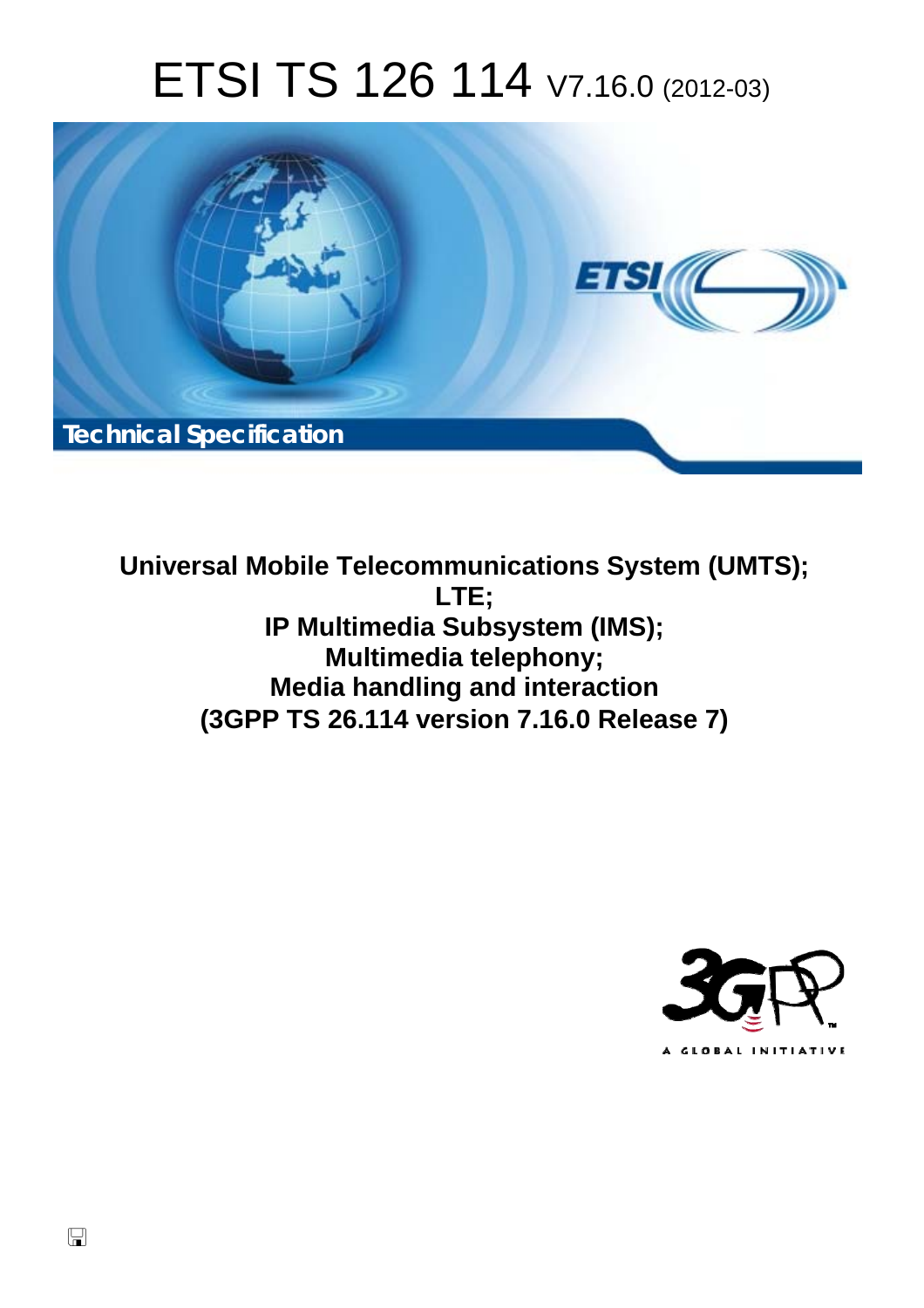Reference RTS/TSGS-0426114v7g0

> Keywords UMTS

#### *ETSI*

#### 650 Route des Lucioles F-06921 Sophia Antipolis Cedex - FRANCE

Tel.: +33 4 92 94 42 00 Fax: +33 4 93 65 47 16

Siret N° 348 623 562 00017 - NAF 742 C Association à but non lucratif enregistrée à la Sous-Préfecture de Grasse (06) N° 7803/88

#### *Important notice*

Individual copies of the present document can be downloaded from: [http://www.etsi.org](http://www.etsi.org/)

The present document may be made available in more than one electronic version or in print. In any case of existing or perceived difference in contents between such versions, the reference version is the Portable Document Format (PDF). In case of dispute, the reference shall be the printing on ETSI printers of the PDF version kept on a specific network drive within ETSI Secretariat.

Users of the present document should be aware that the document may be subject to revision or change of status. Information on the current status of this and other ETSI documents is available at <http://portal.etsi.org/tb/status/status.asp>

If you find errors in the present document, please send your comment to one of the following services: [http://portal.etsi.org/chaircor/ETSI\\_support.asp](http://portal.etsi.org/chaircor/ETSI_support.asp)

#### *Copyright Notification*

No part may be reproduced except as authorized by written permission. The copyright and the foregoing restriction extend to reproduction in all media.

> © European Telecommunications Standards Institute 2012. All rights reserved.

DECT<sup>™</sup>, PLUGTESTS<sup>™</sup>, UMTS<sup>™</sup> and the ETSI logo are Trade Marks of ETSI registered for the benefit of its Members. **3GPP**TM and **LTE**™ are Trade Marks of ETSI registered for the benefit of its Members and of the 3GPP Organizational Partners.

**GSM**® and the GSM logo are Trade Marks registered and owned by the GSM Association.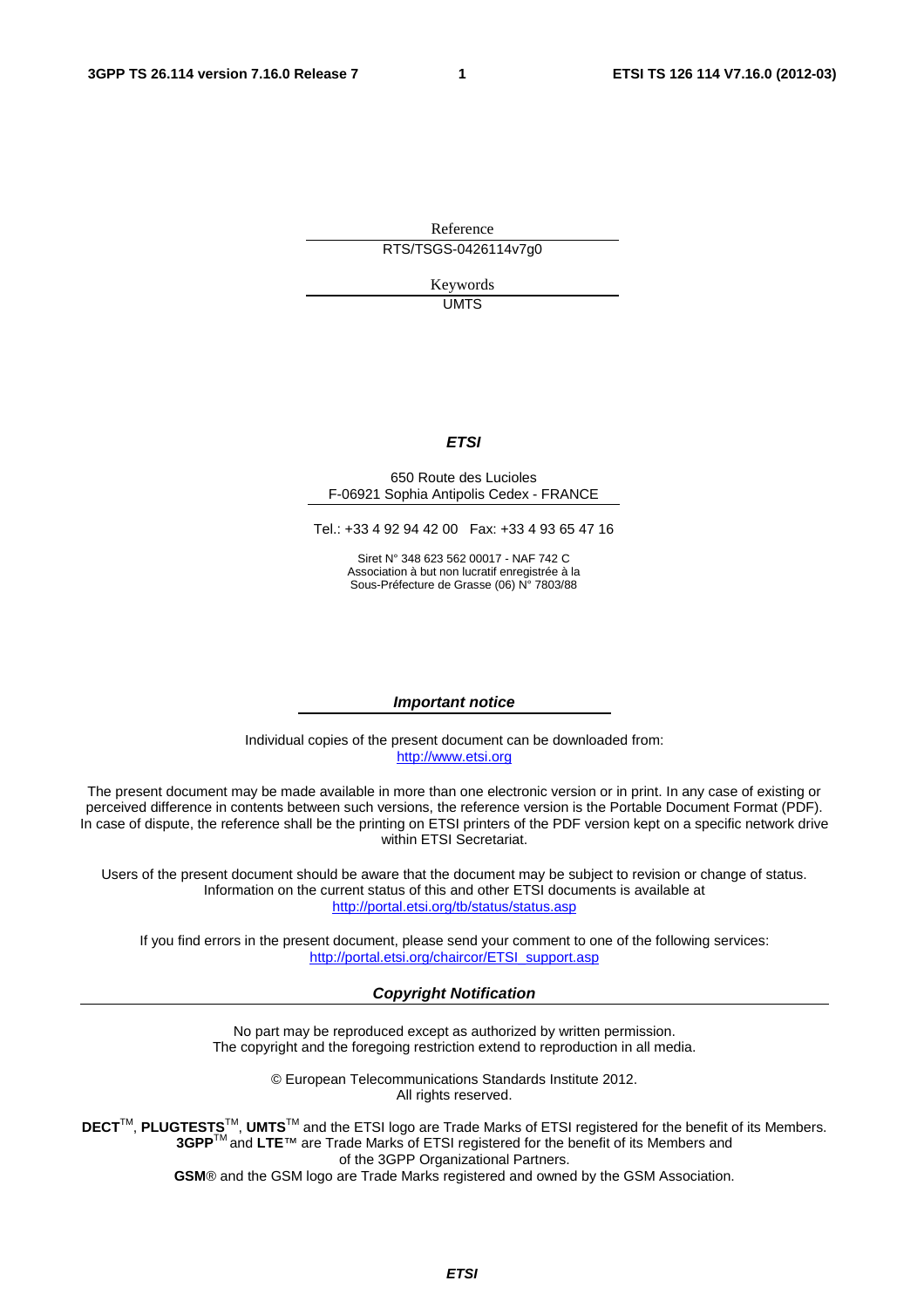# Intellectual Property Rights

IPRs essential or potentially essential to the present document may have been declared to ETSI. The information pertaining to these essential IPRs, if any, is publicly available for **ETSI members and non-members**, and can be found in ETSI SR 000 314: *"Intellectual Property Rights (IPRs); Essential, or potentially Essential, IPRs notified to ETSI in respect of ETSI standards"*, which is available from the ETSI Secretariat. Latest updates are available on the ETSI Web server ([http://ipr.etsi.org\)](http://webapp.etsi.org/IPR/home.asp).

Pursuant to the ETSI IPR Policy, no investigation, including IPR searches, has been carried out by ETSI. No guarantee can be given as to the existence of other IPRs not referenced in ETSI SR 000 314 (or the updates on the ETSI Web server) which are, or may be, or may become, essential to the present document.

# Foreword

This Technical Specification (TS) has been produced by ETSI 3rd Generation Partnership Project (3GPP).

The present document may refer to technical specifications or reports using their 3GPP identities, UMTS identities or GSM identities. These should be interpreted as being references to the corresponding ETSI deliverables.

The cross reference between GSM, UMTS, 3GPP and ETSI identities can be found under [http://webapp.etsi.org/key/queryform.asp.](http://webapp.etsi.org/key/queryform.asp)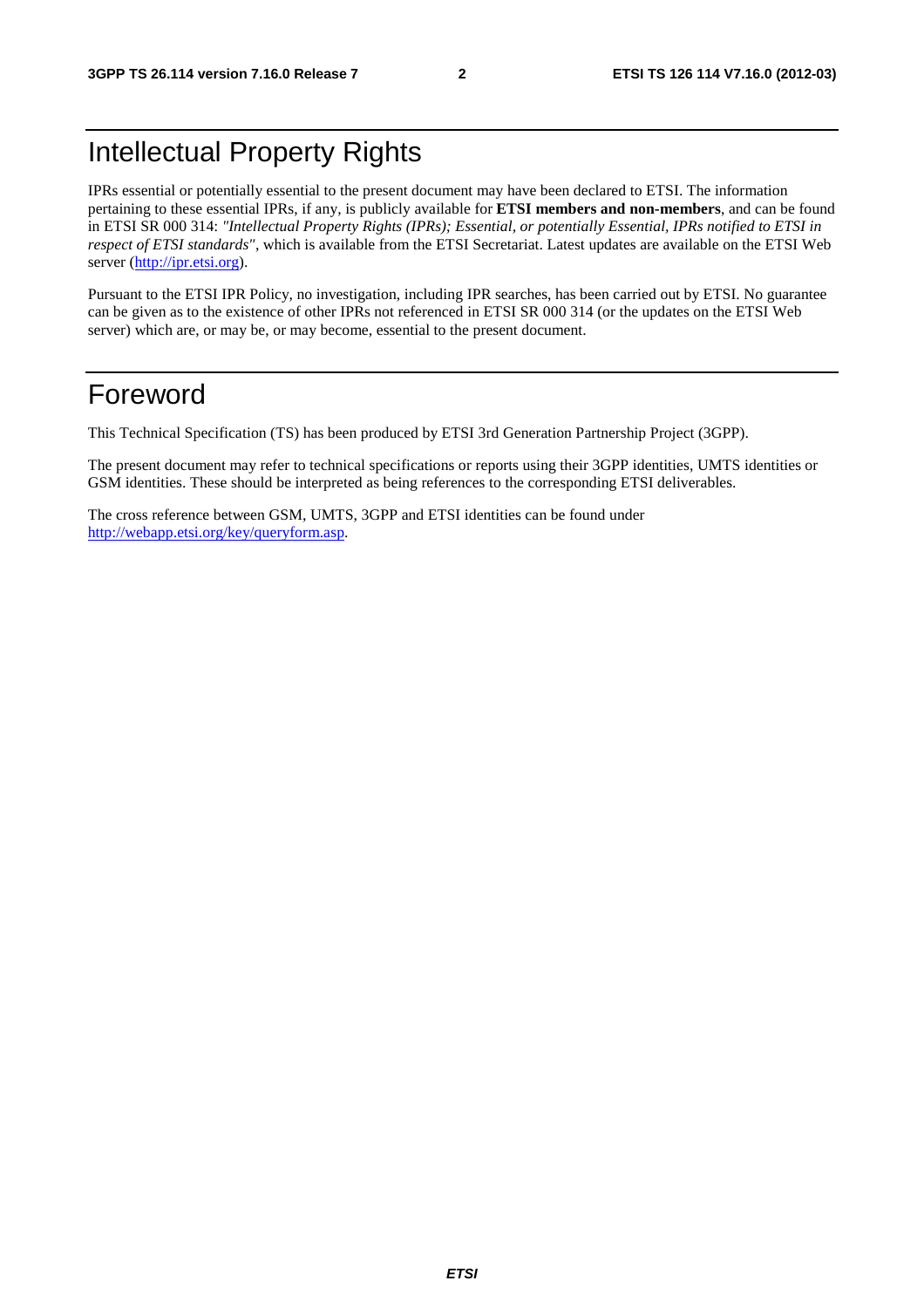$\mathbf{3}$ 

# Contents

| 1              |  |  |
|----------------|--|--|
| 2              |  |  |
| 3              |  |  |
| 3.1<br>3.2     |  |  |
| 4              |  |  |
| 4.1            |  |  |
| 4.2            |  |  |
| 4.3            |  |  |
|                |  |  |
| 5              |  |  |
| 5.1            |  |  |
| 5.2            |  |  |
| 5.2.1          |  |  |
| 5.2.2<br>5.2.3 |  |  |
|                |  |  |
| 6              |  |  |
| 6.1            |  |  |
| 6.2            |  |  |
| 6.2.1          |  |  |
| 6.2.1a         |  |  |
| 6.2.1a.1       |  |  |
| 6.2.1a.2       |  |  |
| 6.2.1a.3       |  |  |
| 6.2.2          |  |  |
| 6.2.2.1        |  |  |
| 6.2.2.2        |  |  |
| 6.2.2.3        |  |  |
| 6.2.3          |  |  |
| 6.2.4          |  |  |
| 6.2.5          |  |  |
| 6.2.6          |  |  |
| 6.2.7          |  |  |
| 6.3            |  |  |
| $\overline{7}$ |  |  |
| 7.1            |  |  |
| 7.2            |  |  |
| 7.3            |  |  |
| 7.3.1          |  |  |
| 7.3.2          |  |  |
| 7.3.3          |  |  |
| 7.3.4          |  |  |
| 7.3.5          |  |  |
| 7.3.6          |  |  |
| 7.4            |  |  |
| 7.4.1          |  |  |
| 7.4.2          |  |  |
| 7.4.3          |  |  |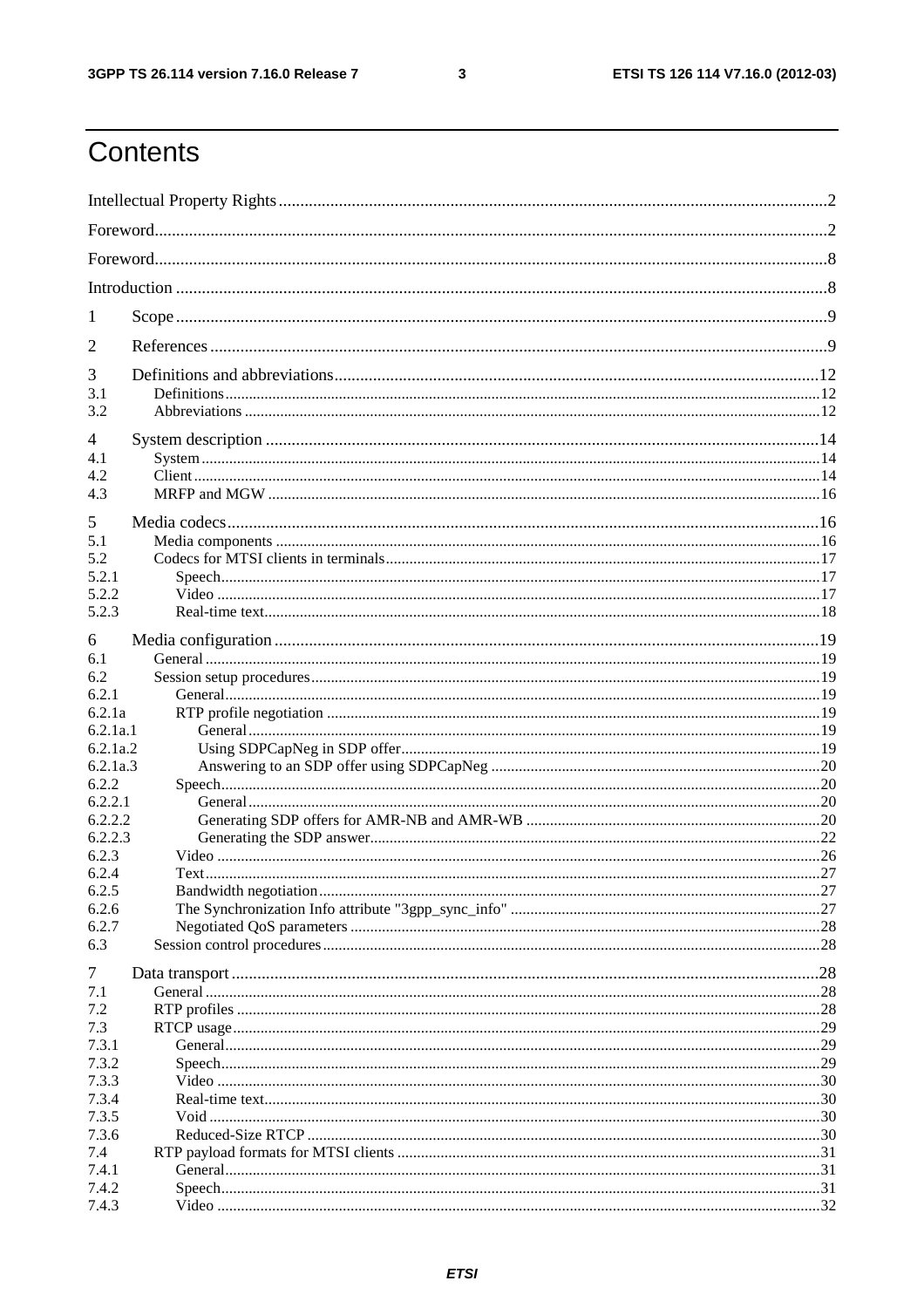$\overline{\mathbf{4}}$ 

| 7.4.4                |        |  |
|----------------------|--------|--|
| 7.5                  |        |  |
| 7.5.1                |        |  |
| 7.5.2                |        |  |
| 7.5.2.1              |        |  |
| 7.5.2.1.1            |        |  |
| 7.5.2.1.2            |        |  |
| 7.5.2.1.3            |        |  |
| 7.5.2.1.4            |        |  |
| 7.5.2.1.5            |        |  |
| 7.5.2.1.6            |        |  |
| 7.5.2.2              |        |  |
| 7.5.2.3              |        |  |
| 7.5.3                |        |  |
| 7.5.3.1              |        |  |
| 7.5.3.2              |        |  |
|                      |        |  |
| 8                    |        |  |
| 8.1                  |        |  |
| 8.2                  |        |  |
| 8.2.1                |        |  |
| 8.2.2                |        |  |
| 8.2.3                |        |  |
| 8.2.3.1              |        |  |
| 8.2.3.2              |        |  |
| 8.2.3.2.1            |        |  |
| 8.2.3.2.2            |        |  |
| 8.2.3.2.3            |        |  |
| 8.2.3.3              |        |  |
| 8.2.3.4              |        |  |
| 8.3                  |        |  |
|                      |        |  |
| 8.4                  |        |  |
|                      |        |  |
| 9                    |        |  |
| 9.1                  |        |  |
| 9.2                  |        |  |
| 9.2.1                |        |  |
| 9.2.2                |        |  |
| 9.2.3                |        |  |
| 9.3                  | Video. |  |
| 9.4                  |        |  |
|                      |        |  |
| 10                   |        |  |
| 10.1                 |        |  |
| 10.2                 |        |  |
| 10.2.1               |        |  |
| 10.2.2               |        |  |
| 10.3                 |        |  |
| 10.4                 |        |  |
|                      |        |  |
| 11                   |        |  |
| 11.1                 |        |  |
| 12                   |        |  |
| 12.1                 |        |  |
| 12.2                 |        |  |
| 12.2.1               |        |  |
|                      |        |  |
| 12.2.2               |        |  |
| 12.2.2.1             |        |  |
| 12.2.2.2             |        |  |
| 12.2.3               |        |  |
| 12.2.4               |        |  |
| 12.2.4.1<br>12.2.4.2 |        |  |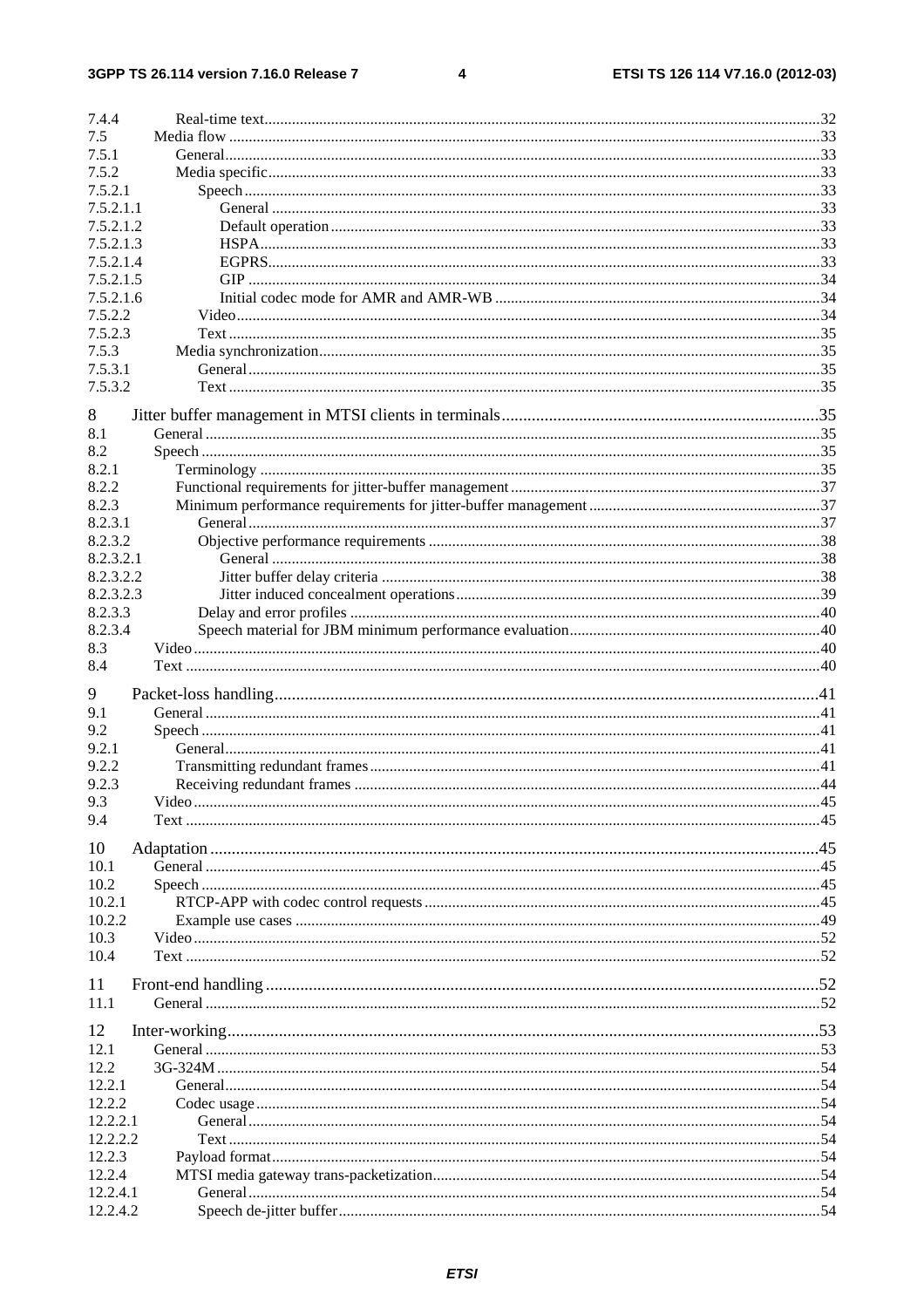#### $5\phantom{a}$

| 12.2.4.3               |  |
|------------------------|--|
| 12.2.4.4               |  |
| 12.2.4.5               |  |
| 12.2.4.6               |  |
| 12.2.4.7               |  |
| 12.2.4.8<br>12.2.4.9   |  |
| 12.2.5                 |  |
| 12.3                   |  |
| 12.3.0                 |  |
| 12.3.1                 |  |
| 12.3.1.1               |  |
| 12.3.1.2               |  |
| 12.3.2                 |  |
| 12.3.2.1               |  |
| 12.3.2.2               |  |
| 12.4                   |  |
| 12.4.1                 |  |
| 12.4.2<br>12.5         |  |
| 12.5.1                 |  |
| 12.6                   |  |
| 12.6.1                 |  |
|                        |  |
| 13                     |  |
| 13a                    |  |
| 13a.1                  |  |
| 13a.2                  |  |
| 13a.2.1                |  |
|                        |  |
| 14                     |  |
| 14.1<br>14.2           |  |
| 14.3                   |  |
|                        |  |
| 15                     |  |
|                        |  |
|                        |  |
|                        |  |
|                        |  |
|                        |  |
|                        |  |
|                        |  |
|                        |  |
|                        |  |
|                        |  |
|                        |  |
|                        |  |
|                        |  |
|                        |  |
|                        |  |
|                        |  |
|                        |  |
|                        |  |
|                        |  |
|                        |  |
|                        |  |
| Annex A (informative): |  |
|                        |  |
|                        |  |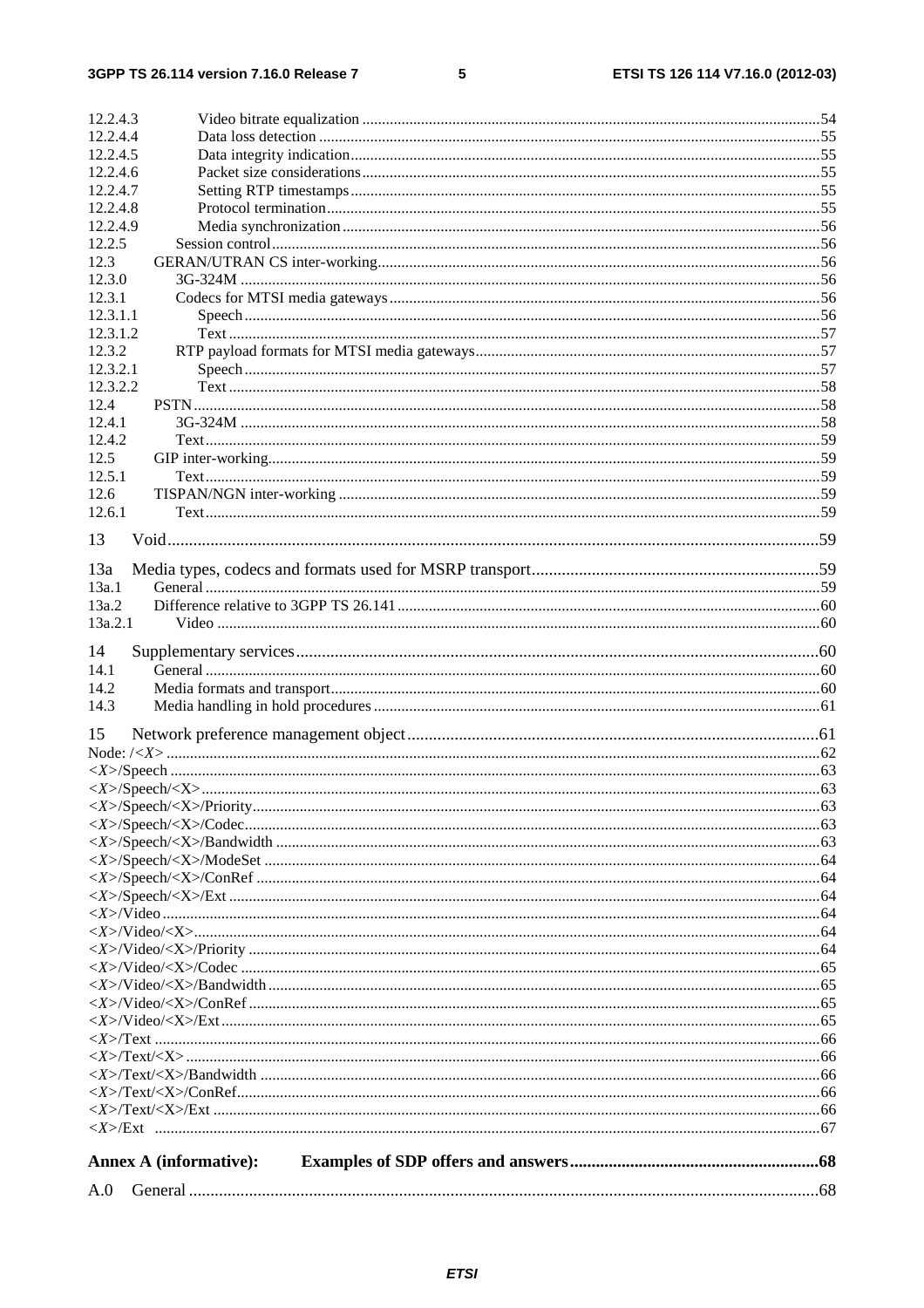| A.1<br>A.1.1                                                                                             |  |
|----------------------------------------------------------------------------------------------------------|--|
| A.1.1.1                                                                                                  |  |
| A.1.1.2                                                                                                  |  |
| A.1.1.2.1                                                                                                |  |
| A.1.1.2.2                                                                                                |  |
| A.1.2                                                                                                    |  |
| A.1.3                                                                                                    |  |
| A.2                                                                                                      |  |
| A.2.1                                                                                                    |  |
| A.2.2                                                                                                    |  |
| A.2.3                                                                                                    |  |
| A.2.4                                                                                                    |  |
| A.2.5                                                                                                    |  |
| A.3                                                                                                      |  |
| A.3.1                                                                                                    |  |
| A.3.1a                                                                                                   |  |
| A.3.2                                                                                                    |  |
| A.3.2a                                                                                                   |  |
| A.3.2 <sub>b</sub>                                                                                       |  |
| A.3.3                                                                                                    |  |
| SDP answer from an MTSI client in terminal using EGPRS access when both AMR and AMR-WB are<br>A.3.4      |  |
| SDP answer from an MTSI client in terminal using EGPRS access when only AMR is supported 80<br>A.3.4a    |  |
| A.3.4b                                                                                                   |  |
| SDP answer from MTSI MGW supporting only one codec mode set for AMR and AMR-WB each 81<br>A.3.5          |  |
| A.3.5a                                                                                                   |  |
| SDP answer from MTSI client in terminal on HSPA for session initiated from MTSI MGW interfacing<br>A.3.6 |  |
|                                                                                                          |  |
| SDP answer from MTSI client in terminal on HSPA for session initiated from MTSI MGW interfacing<br>A.3.7 |  |
|                                                                                                          |  |
| A.4                                                                                                      |  |
| A.4.1                                                                                                    |  |
| A.4.2                                                                                                    |  |
| A.5                                                                                                      |  |
| A.5.1                                                                                                    |  |
|                                                                                                          |  |
| A.6                                                                                                      |  |
| A.7                                                                                                      |  |
| A.7.1                                                                                                    |  |
| A.7.2                                                                                                    |  |
| A.8                                                                                                      |  |
| A.9                                                                                                      |  |
|                                                                                                          |  |
| <b>Annex B</b> (informative):                                                                            |  |
| B.1                                                                                                      |  |
| <b>Annex C</b> (informative):                                                                            |  |
|                                                                                                          |  |
| C.1                                                                                                      |  |
| C.1.1                                                                                                    |  |
| C.1.2                                                                                                    |  |
| C.1.3<br>C.1.3.1                                                                                         |  |
| C.1.3.2                                                                                                  |  |
| C.1.3.3<br>Adaptation state machine with four states (simplified version without frame aggregation)104   |  |
|                                                                                                          |  |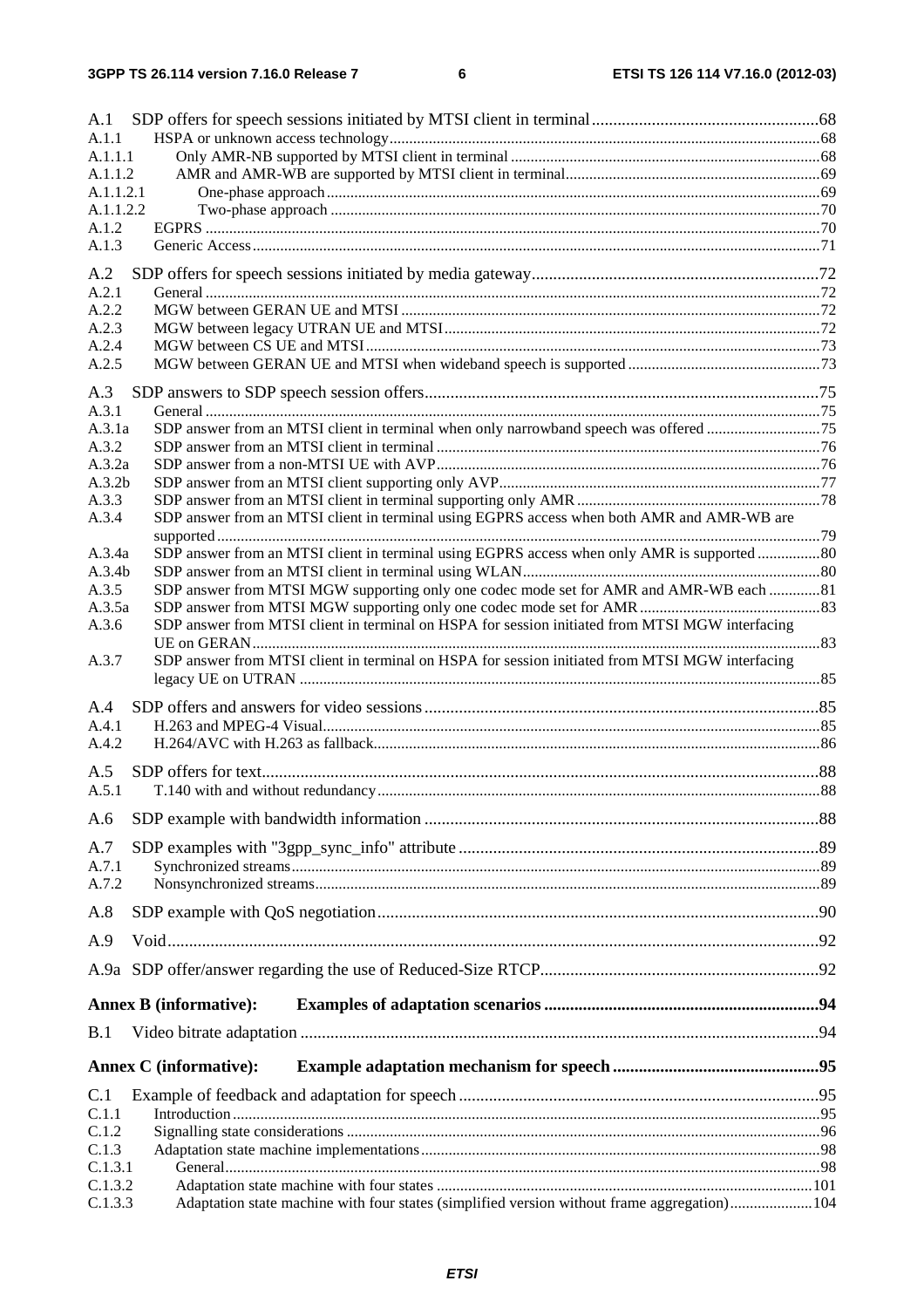$\overline{7}$ 

| C.1.3.4 |                               |                                                                |  |
|---------|-------------------------------|----------------------------------------------------------------|--|
|         | <b>Annex D</b> (informative): |                                                                |  |
|         | <b>Annex E</b> (informative): |                                                                |  |
| E.1     |                               |                                                                |  |
| E.2     |                               |                                                                |  |
| E.3     |                               |                                                                |  |
| E.4     |                               |                                                                |  |
|         | <b>Annex F (Normative):</b>   |                                                                |  |
|         | <b>Annex G (Normative):</b>   |                                                                |  |
| G.1     |                               |                                                                |  |
| G.2     |                               |                                                                |  |
| G.3     |                               |                                                                |  |
| G.4     |                               |                                                                |  |
|         | <b>Annex H</b> (informative): | <b>Network Preference Management Object Device Description</b> |  |
|         | <b>Annex I</b> (informative): |                                                                |  |
|         |                               |                                                                |  |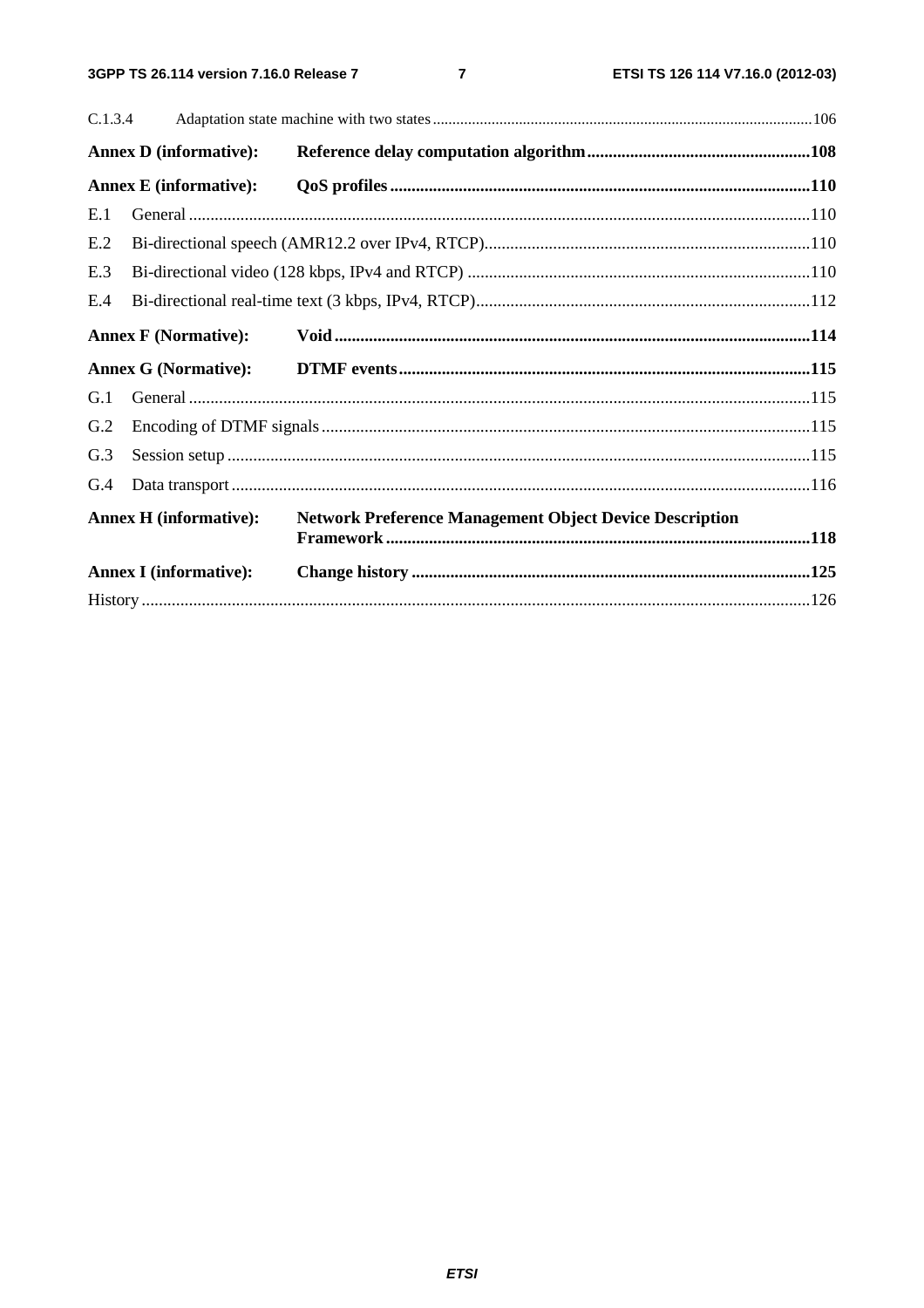# Foreword

This Technical Specification has been produced by the 3<sup>rd</sup> Generation Partnership Project (3GPP).

The contents of the present document are subject to continuing work within the TSG and may change following formal TSG approval. Should the TSG modify the contents of the present document, it will be re-released by the TSG with an identifying change of release date and an increase in version number as follows:

Version x.y.z

where:

- x the first digit:
	- 1 presented to TSG for information;
	- 2 presented to TSG for approval;
	- 3 or greater indicates TSG approved document under change control.
- y the second digit is incremented for all changes of substance, i.e. technical enhancements, corrections, updates, etc.
- z the third digit is incremented when editorial only changes have been incorporated in the document.

# Introduction

Multimedia Telephony Service for IMS (MTSI), here also referred to as Multimedia Telephony, is a standardized IMS telephony service in 3GPP Release 7 that builds on the IMS capabilities already provided in 3GPP Releases 5 and 6. The objective of defining a service is to specify the minimum set of capabilities required in the IP Multimedia Subsystem to secure multi-vendor and multi-operator inter-operability for Multimedia Telephony and related Supplementary Services.

The user experience of multimedia telephony is expected to be equivalent to or better than corresponding circuitswitched telephony services. Multimedia telephony also exploits the richer capabilities of IMS. In particular, multiple media components can be used and dynamically added or dropped during a session.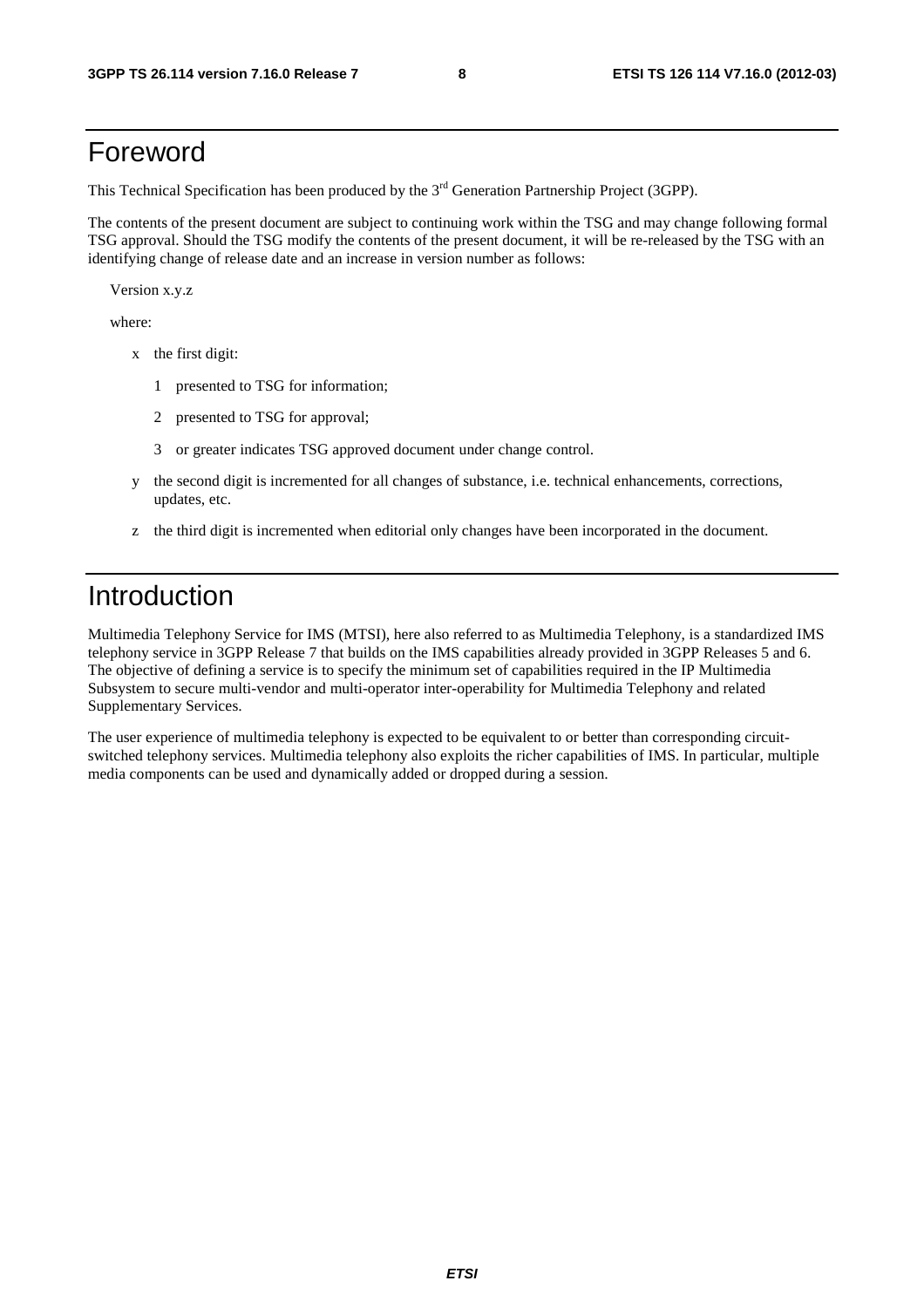# 1 Scope

The present document specifies a client for the Multimedia Telephony Service for IMS (MTSI) supporting conversational speech (including DTMF), video and text transported over RTP with the scope to deliver a user experience equivalent to or better than that of Circuit Switched (CS) conversational services using the same amount of network resources. It defines media handling (e.g. signalling, transport, jitter buffer management, packet-loss handling, adaptation), as well as interactivity (e.g. adding or dropping media during a call). The focus is to ensure a reliable and interoperable service with a predictable media quality, while allowing for flexibility in the service offerings.

The scope includes maintaining backward compatibility in order to ensure seamless inter-working with existing services available in the CS domain, such as CS speech and video telephony, as well as with terminals of earlier 3GPP releases. In addition, inter-working with traditional PSTN and emerging TISPAN network is covered.

The specification is written in a forward-compatible way in order to allow additions of media components and functionality in releases after Release 7.

- NOTE 1: MTSI clients can support more than conversational speech, video and text, which is the scope of the present document. See 3GPP TS 22.173 [2] for the definition of the Multimedia Telephony Service for IMS.
- NOTE 2: 3GPP TS 26.235 [3] and 3GPP TS 26.236 [4] do not include the specification of an MTSI client, although they include conversational multimedia applications. Only those parts of 3GPP TS 26.235 [3] and 3GPP TS 26.236 [4] that are specifically referenced by the present document apply to Multimedia Telephony Service for IMS.
- NOTE 3: The present document was started as a conclusion from the study in 3GPP TR 26.914 [5] on optimization opportunities in Multimedia Telephony for IMS (3GPP TR 22.973 [6]).

# 2 References

The following documents contain provisions which, through reference in this text, constitute provisions of the present document.

- References are either specific (identified by date of publication, edition number, version number, etc.) or non-specific.
- For a specific reference, subsequent revisions do not apply.
- For a non-specific reference, the latest version applies. In the case of a reference to a 3GPP document (including a GSM document), a non-specific reference implicitly refers to the latest version of that document *in the same Release as the present document*.
- [1] 3GPP TR 21.905: "Vocabulary for 3GPP Specifications".
- [2] 3GPP TS 22.173: "IP Multimedia Core Network Subsystem (IMS) Multimedia Telephony Service and supplementary services; Stage 1".
- [3] 3GPP TS 26.235: "Packet switched conversational multimedia applications; Default codecs".
- [4] 3GPP TS 26.236: "Packet switched conversational multimedia applications; Transport protocols".
- [5] 3GPP TR 26.914: "Multimedia telephony over IP Multimedia Subsystem (IMS); Optimization opportunities".
- [6] 3GPP TR 22.973: "IMS Multimedia Telephony service; and supplementary services".
- [7] 3GPP TS 24.229: "IP multimedia call control protocol based on Session Initiation Protocol (SIP) and Session Description Protocol (SDP); Stage 3".
- [8] IETF RFC 4566 (2006): "SDP: Session Description Protocol", M. Handley, V. Jacobson and C. Perkins.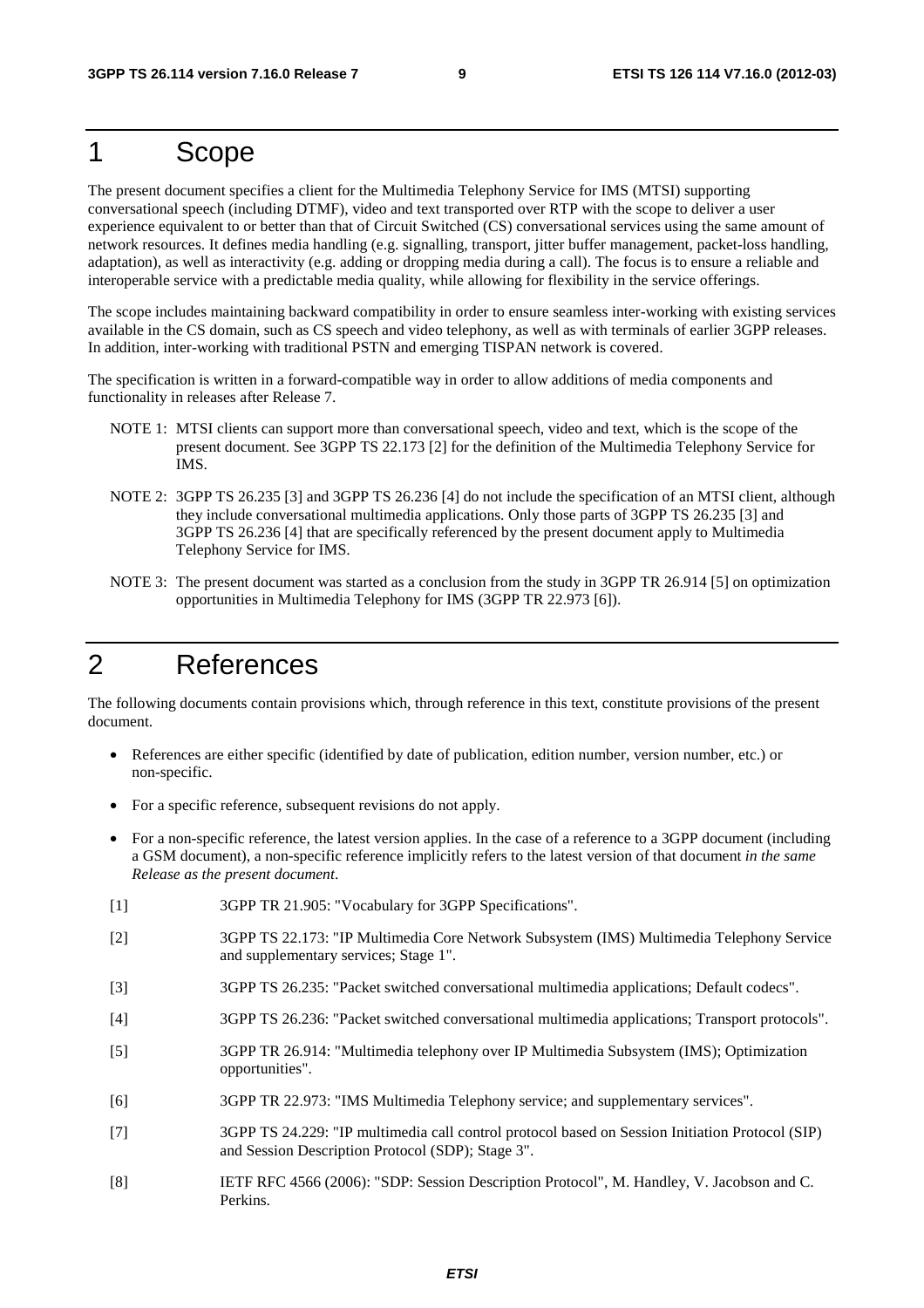- [9] IETF RFC 3550 (2003): "RTP: A Transport Protocol for Real-Time Applications", H. Schulzrinne, S. Casner, R. Frederick and V. Jacobson.
- [10] IETF RFC 3551 (2003): "RTP Profile for Audio and Video Conferences with Minimal Control", H. Schulzrinne and S. Casner.
- [11] 3GPP TS 26.071: "Mandatory Speech Codec speech processing functions; AMR Speech CODEC; General description".
- [12] 3GPP TS 26.090: "Mandatory Speech Codec speech processing functions; Adaptive Multi-Rate (AMR) speech codec; Transcoding functions".
- [13] 3GPP TS 26.073: "ANSI C code for the Adaptive Multi Rate (AMR) speech codec".
- [14] 3GPP TS 26.104: "ANSI-C code for the floating-point Adaptive Multi Rate (AMR) speech codec".
- [15] 3GPP TS 26.093: "Mandatory speech codec speech processing functions; Adaptive Multi-Rate (AMR) speech codec; Source controlled rate operation".
- [16] 3GPP TS 26.103: "Speech codec list for GSM and UMTS".
- [17] 3GPP TS 26.171: "Speech codec speech processing functions; Adaptive Multi-Rate Wideband (AMR-WB) speech codec; General description".
- [18] 3GPP TS 26.190: "Speech codec speech processing functions; Adaptive Multi-Rate Wideband (AMR-WB) speech codec; Transcoding functions".
- [19] 3GPP TS 26.173: "ANCI-C code for the Adaptive Multi Rate Wideband (AMR-WB) speech codec".
- [20] 3GPP TS 26.204: "Speech codec speech processing functions; Adaptive Multi-Rate Wideband (AMR-WB) speech codec; ANSI-C code".
- [21] 3GPP TS 26.193: "Speech codec speech processing functions; Adaptive Multi-Rate Wideband (AMR-WB) speech codec; Source controlled rate operation".
- [22] ITU-T Recommendation H.263 (2005): "Video coding for low bit rate communication".
- [23] ISO/IEC 14496-2:2004: "Information technology Coding of audio-visual objects Part 2: Visual".
- [24] ITU-T Recommendation H.264 (2005): "Advanced video coding for generic audiovisual services" | ISO/IEC 14496-10:2005: "Information technology - Coding of audio-visual objects - Part 10: Advanced Video Coding".
- [25] IETF RFC 6184 (2011): "RTP Payload Format for H.264 Video", Y.-K. Wang, R. Even, T. Kristensen, R. Jesup.
- [26] ITU-T Recommendation T.140 (1998): "Protocol for multimedia application text conversation".
- [27] ITU-T Recommendation T.140 (2000): "Protocol for multimedia application text conversation Addendum 1".
- [28] IETF RFC 4867 (2007): "RTP Payload Format and File Storage Format for the Adaptive Multi-Rate (AMR) and Adaptive Multi-Rate Wideband (AMR-WB) Audio Codecs", J. Sjoberg, M. Westerlund, A. Lakaniemi and Q. Xie.
- [29] IETF RFC 4629 (2007): "RTP Payload Format for ITU-T Rec. H.263 Video", J. Ott, C. Bormann, G. Sullivan, S. Wenger and R. Even.
- [30] IETF RFC 3016 (2000): "RTP Payload Format for MPEG-4 Audio/Visual Streams", Y. Kikuchi, T. Nomura, S. Fukunaga, Y. Matsui and H. Kimata.
- [31] IETF RFC 4103 (2005): "RTP Payload for Text Conversation", G. Hellstrom and P. Jones.
- [32] IETF RFC 3555 (2003): "MIME Type Registration of RTP Payload Formats", S. Casner and P. Hoschka.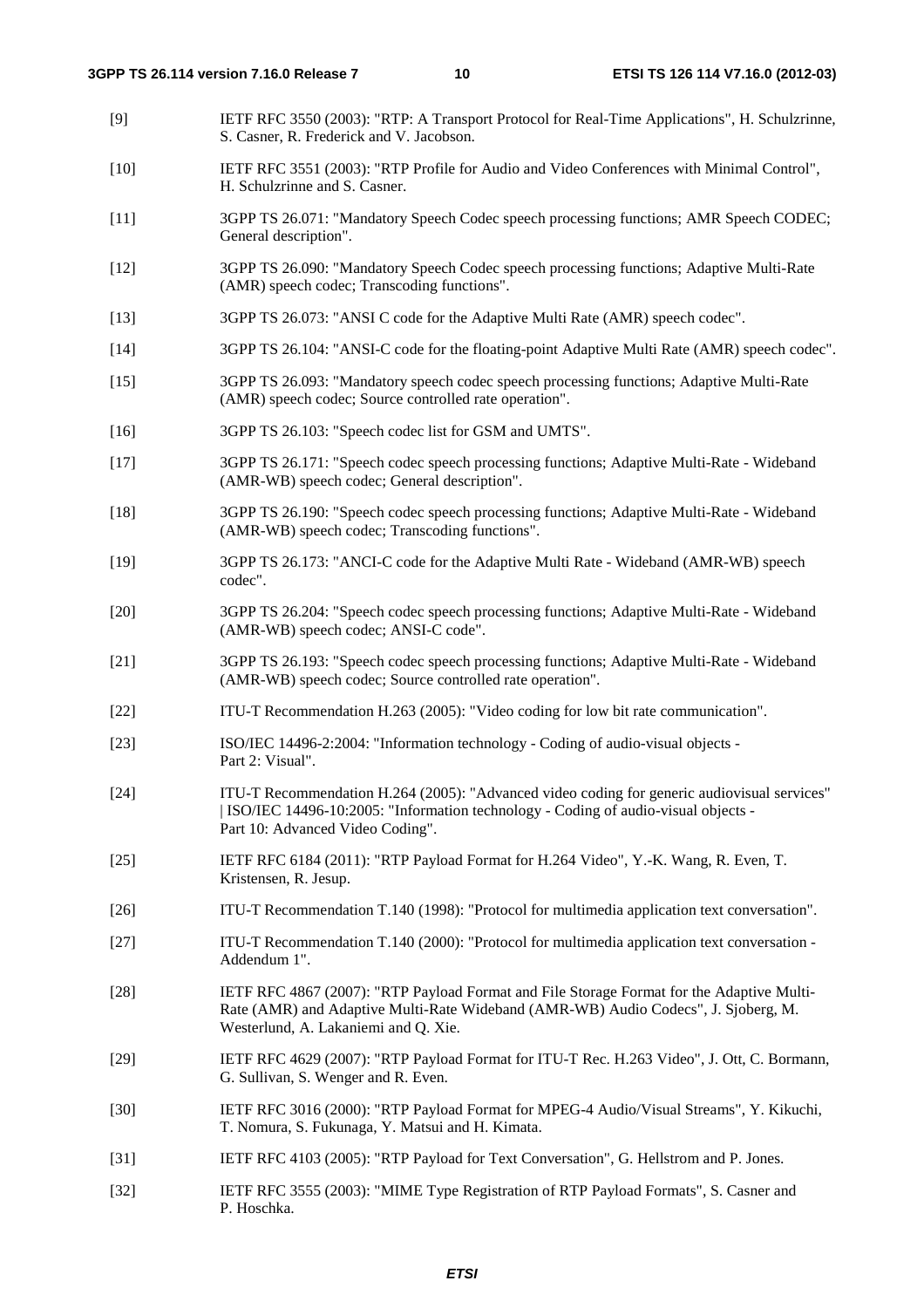- [33] 3GPP TR 25.993: "Typical examples of Radio Access Bearers (RABs) and Radio Bearers (RBs) supported by Universal Terrestrial Radio Access (UTRA)".
- [34] 3GPP TS 22.105: "Services and service capabilities".
- [35] 3GPP TS 26.131: "Terminal acoustic characteristics for telephony; Requirements".
- [36] 3GPP TS 26.132: "Speech and video telephony terminal acoustic test specification".
- [37] 3GPP TS 28.062: "Inband Tandem Free Operation (TFO) of speech codecs; Service description; Stage 3".
- [38] 3GPP TS 23.153: "Out of band transcoder control; Stage 2".
- [39] IETF RFC 0768 (1980): "User Datagram Protocol", J. Postel.
- [40] IETF RFC 4585 (2006): "Extended RTP Profile for Real-time Transport Control Protocol (RTCP) - Based Feedback (RTP/AVPF)", J. Ott, S. Wenger, N. Sato, C. Burmeister and J. Rey.
- [41] RTP Tools: [http://www.cs.columbia.edu/IRT/software/rtptools/.](http://www.cs.columbia.edu/IRT/software/rtptools/)
- [42] IETF RFC 3556 (2003): "Session Description Protocol (SDP) Bandwidth Modifiers for RTP Control Protocol (RTCP) Bandwidth", S. Casner.
- [43] IETF RFC 5104 (2008): "Codec Control Messages in the RTP Audio-Visual Profile with Feedback (AVPF)", S. Wenger, U. Chandra, M. Westerlund and B. Burman.
- [44] Void
- [45] 3GPP TS 26.111: "Codec for circuit switched multimedia telephony service; Modifications to H.324".
- [46] 3GPP TS 23.172: "Technical realization of Circuit Switched (CS) multimedia service; UDI/RDI fallback and service modification; Stage 2".
- [47] 3GPP TS 23.002: "Network Architecture".
- [48] IETF RFC 3388 (2002): "Grouping of Media Lines in the Session Description Protocol (SDP)", G. Camarillo, G. Eriksson, J. Holler and H. Schulzrinne.
- [49] IETF RFC 4102 (2005): "Registration of the text/red MIME Sub-Type", P. Jones.
- [50] ITU-T H.248: "Packages for text conversation, fax and call discrimination".
- [51] ETSI EG 202 320: "Duplex Universal Text and Voice".
- [52] 3GPP TS 26.226: "Cellular text telephone modem; General description".
- [53] IETF RFC 4504 (2006): "SIP Telephony Device Requirements and Configuration", H. Sinnreich, Ed., S. Lass and C. Stredicke.
- [54] ITU-T Recommendation V.151: "Procedures for end-to-end connection of analogue PSTN text telephones over an IP network utilizing text relay".
- [55] ITU-T Recommendation V.152: "Procedures for supporting Voice Band Data over IP networks".
- [56] IETF RFC 3448 (2003): "TCP Friendly Rate Control (TFRC): Protocol Specification", M. Handley, S. Floyd, J. Padhye and J. Widmer.
- [57] 3GPP TS 24.173: "IMS Multimedia Telephony Communication Service and Supplementary Services".
- [58] IETF RFC 3264 (2002): "An Offer/Answer Model with the Session Description Protocol (SDP)", J. Rosenberg and H. Schulzrinne.
- [59] 3GPP TS 26.141: "IP Multimedia System (IMS) Messaging and Presence; Media formats and codecs".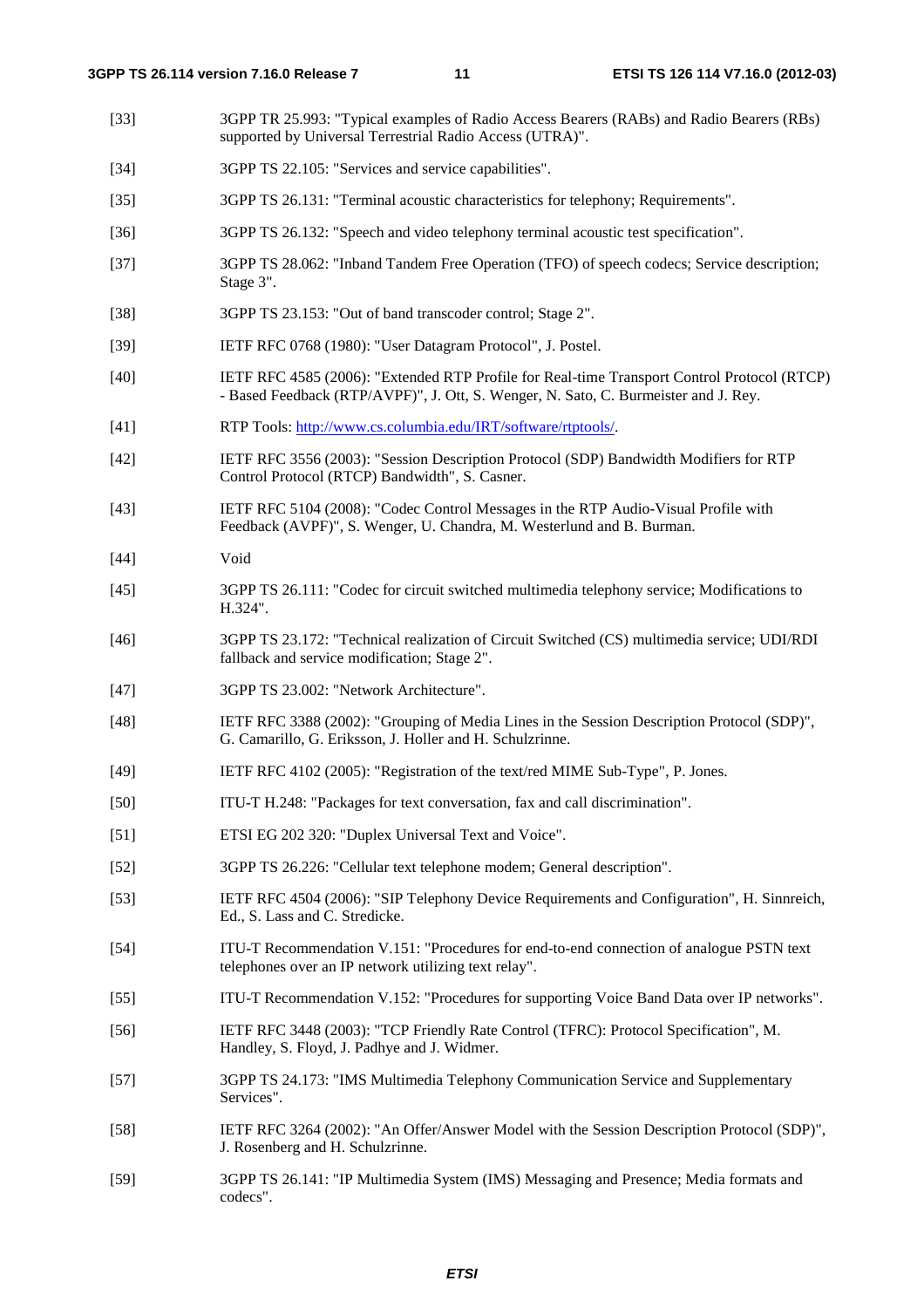- [60] 3GPP TS 26.234: "Transparent end-to-end Packet-switched Streaming Service; Protocols and codecs".
- [61] IETF RFC 4733 (2006): "RTP Payload for DTMF Digits, Telephony Tones, and Telephony Signals", H. Schulzrinne and T.Taylor.
- [62] 3GPP TS 23.014. "Support of Dual Tone Multi-Frequency (DTMF) signalling",
- [63] ETSI ES 201 235-2, v1.2.1: "Specification of Dual Tone Multi-Frequency (DTMF); Transmitters and Receivers; Part 2: Transmitters".
- [64] 3GPP TS 23.107: "Quality of Service (QoS) concept and architecture".
- [65] 3GPP TS 29.163: "Interworking between the IP Multimedia (IM) Core Network (CN) subsystem and Circuit Switched (CS) networks".
- [66] Void.
- [67] OMA-ERELD-DM-V1\_2-20070209-A: "Enabler Release Definition for OMA Device Management, Approved Version 1.2".
- [68] IETF RFC 3556 (2003), "Session Description Protocol (SDP) Bandwidth Modifiers for RTP Control Protocol (RTCP) Bandwidth".
- [69] IETF RFC 5939 (2010): "Session Description Protocol (SDP) Capability Negotiation", F. Andreasen.
- [70] IETF RFC 5506 (2009) "Support for Reduced-Size Real-Time Transport Control Protocol (RTCP): Opportunities and Consequences".

# 3 Definitions and abbreviations

# 3.1 Definitions

For the purposes of the present document, the terms and definitions given in 3GPP TR 21.905 [1] and the following apply:

NOTE: A term defined in the present document takes precedence over the definition of the same term, if any, in 3GPP TR 21.905 [1].

**example:** text used to clarify abstract rules by applying them literally.

MTSI client: A function in a terminal or in a network entity (e.g. a MRFP) that supports MTSI.

MTSI client in terminal: An MTSI client that is implemented in a terminal or UE. The term "MTSI client in terminal" is used in this document when entities such as MRFP, MRFC or media gateways are excluded.

MTSI media gateway (or MTSI MGW): A media gateway that provides interworking between an MTSI client and a non MTSI client, e.g. a CS UE. The term MTSI media gateway is used in a broad sense, as it is outside the scope of the current specification to make the distinction whether certain functionality should be implemented in the MGW or in the MGCF.

# 3.2 Abbreviations

For the purposes of the present document, the abbreviations given in 3GPP TR 21.905 [1] and the following apply:

NOTE: An abbreviation defined in the present document takes precedence over the definition of the same abbreviation, if any, in 3GPP TR 21.905 [1].

| AC     | <b>Alternating Current</b>            |
|--------|---------------------------------------|
| AL-SDU | Application Layer - Service Data Unit |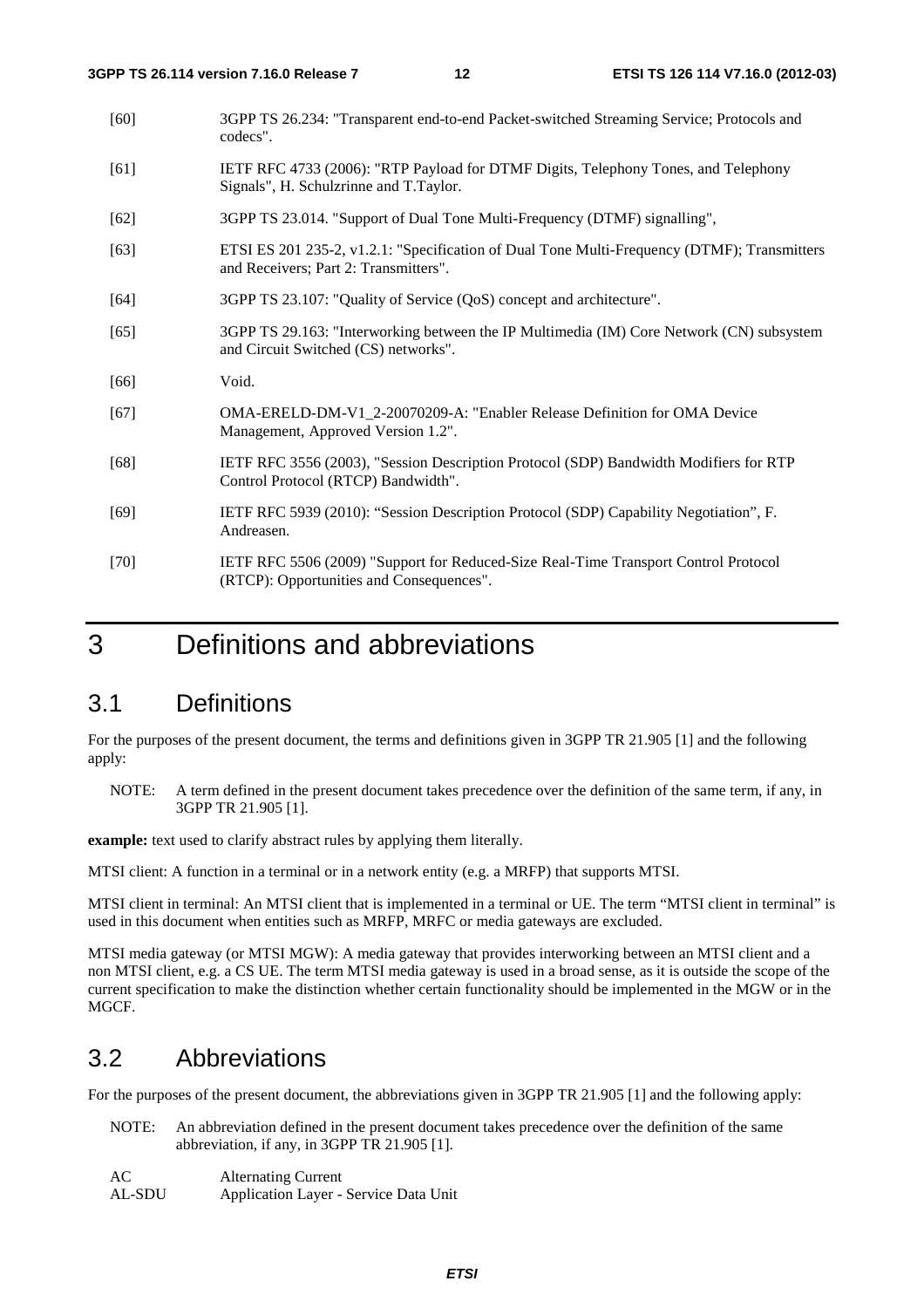| AMR                | Adaptive Multi-Rate                                                         |
|--------------------|-----------------------------------------------------------------------------|
| AMR-NB             | Adaptive Multi-Rate - NarrowBand                                            |
| AMR-WB             | Adaptive Multi-Rate - WideBand                                              |
| APP                | APPlication-defined RTCP packet                                             |
| ARQ                | Automatic repeat ReQuest                                                    |
| AS                 | <b>Application Server</b>                                                   |
| <b>AVC</b>         | <b>Advanced Video Coding</b>                                                |
| <b>CCM</b>         | <b>Codec Control Messages</b>                                               |
| <b>CDF</b>         | <b>Cumulative Distribution Function</b>                                     |
| <b>CMR</b>         | Codec Mode Request                                                          |
| cps                | characters per second                                                       |
| CS                 | Circuit Switched                                                            |
| <b>CSCF</b>        | <b>Call Session Control Function</b>                                        |
| <b>CTM</b>         | Cellular Text telephone Modem                                               |
| <b>DTMF</b>        | Dual Tone Multi-Frequency                                                   |
| <b>DTX</b>         | Discontinuous Transmission                                                  |
| <b>GIP</b>         | Generic IP access                                                           |
| GOB                | Group Of Blocks                                                             |
| H-ARQ              | Hybrid - ARQ                                                                |
| <b>HSPA</b>        | <b>High Speed Packet Access</b>                                             |
| <b>ICM</b>         | <b>Initial Codec Mode</b>                                                   |
| <b>IDR</b>         | <b>Instantaneous Decoding Refresh</b>                                       |
| <b>IMS</b>         | IP Multimedia Subsystem                                                     |
| $_{\rm IP}$        | <b>Internet Protocol</b>                                                    |
| IPv4               | Internet Protocol version 4                                                 |
| ITU-T              | International Telecommunications Union - Telecommunications                 |
| JBM                | Jitter Buffer Management                                                    |
| <b>MGCF</b>        | Media Gateway Control Function                                              |
| MGW                | Media GateWay                                                               |
| MIME               | Multipurpose Internet Mail Extensions                                       |
| <b>MPEG</b>        | Moving Picture Experts Group                                                |
| <b>MRFC</b>        | <b>Media Resource Function Controller</b>                                   |
| <b>MRFP</b>        | Media Resource Function Processor                                           |
| MSRP               | <b>Message Session Relay Protocol</b>                                       |
| <b>MTSI</b>        | Multimedia Telephony Service for IMS                                        |
| <b>MTU</b>         | Maximum Transfer Unit                                                       |
| <b>NACK</b>        | Negative ACKnowledgment                                                     |
| <b>NTP</b>         | Network Time Protocol                                                       |
| <b>PDP</b>         | Packet Data Protocol                                                        |
| PLI                | Picture Loss Indication                                                     |
| POI                | Point Of Interconnect                                                       |
| <b>PSTN</b>        | Public Switched Telephone Network                                           |
| QoS                | <b>Quality of Service</b>                                                   |
| QP                 | <b>Quantization Parameter</b>                                               |
| RoHC               | Robust HeaderCompression                                                    |
| <b>RR</b>          | Receiver Report                                                             |
| <b>RTCP</b>        | <b>RTP Control Protocol</b>                                                 |
| <b>RTP</b>         | Real-time Transport Protocol                                                |
| <b>SDP</b>         | <b>Session Description Protocol</b>                                         |
| SDPCapNeg          | <b>SDP Capability Negotiation</b>                                           |
| <b>SID</b>         | <b>SIlence Descriptor</b>                                                   |
| <b>SIP</b>         | <b>Session Initiation Protocol</b>                                          |
| SR                 | Sender Report                                                               |
| <b>TFO</b>         | Tandem-Free Operation                                                       |
| <b>TISPAN</b>      | Telecoms and Internet converged Services and Protocols for Advanced Network |
| <b>TMMBN</b>       | Temporary Maximum Media Bit-rate Notification                               |
| <b>TMMBR</b>       | Temporary Maximum Media Bit-rate Request                                    |
| TrFO<br><b>UDP</b> | <b>Transcoder-Free Operation</b>                                            |
| UE                 | <b>User Datagram Protocol</b>                                               |
| VoIP               | User Equipment<br>Voice over IP                                             |
| <b>VOP</b>         | Video Object Plane                                                          |
|                    |                                                                             |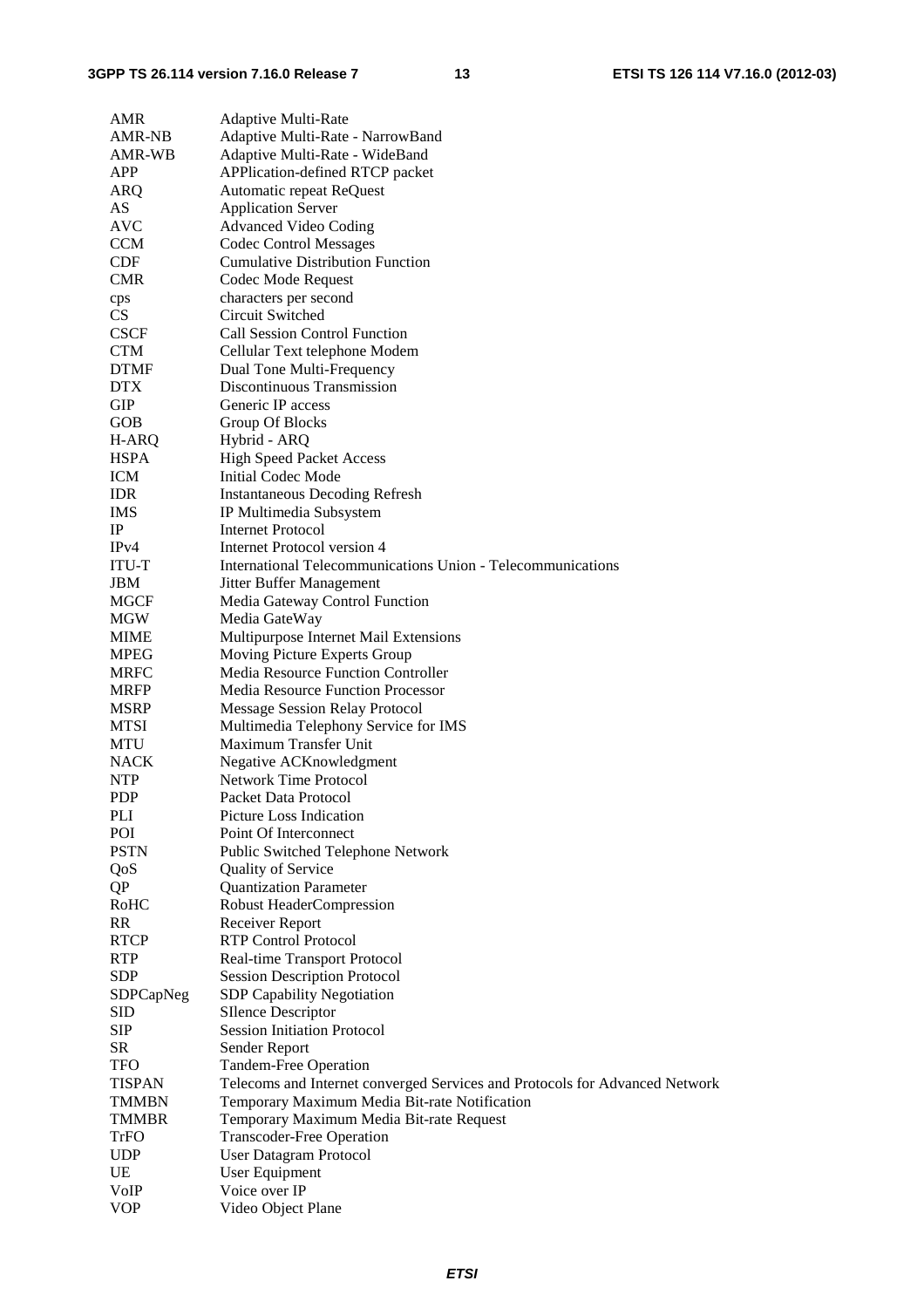# 4 System description

# 4.1 System

A Multimedia Telephony Service for IMS call uses the Call Session Control Function (CSCF) mechanisms to route control-plane signalling between the UEs involved in the call (see figure 4.1). In the control plane, Application Servers (AS) should be present and may provide supplementary services such as call hold/resume, call forwarding and multi-party calls, etc.

The scope of the present document is to specify the media path. In the example in figure 4.1, it is routed directly between the GGSNs outside the IMS.



**Figure 4.1: High-level architecture figure showing the nodes involved in an MTSI call set-up** 

# 4.2 Client

The functional components of a terminal including an MTSI client are shown in figure 4.2.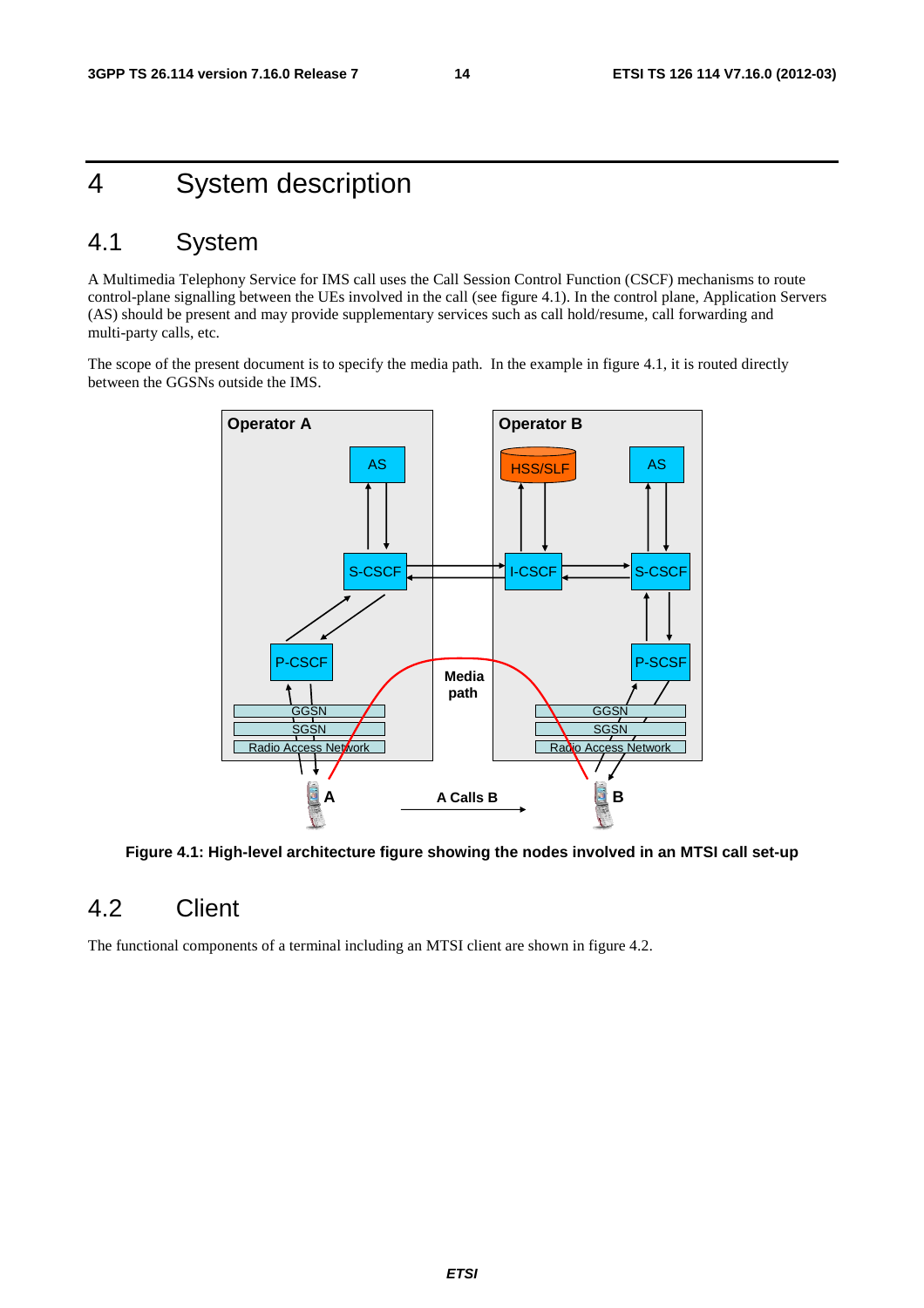

NOTE: The grey box marks the scope of the present document.

#### **Figure 4.2: Functional components of a terminal including an MTSI client**

The scope of the present document is to specify media handling and interaction, which includes media control, media codecs, as well as transport of media and control data. General control-related elements of an MTSI client, such as SIP signalling (3GPP TS 24.229 [7]), fall outside this scope, albeit parts of the session setup handling and session control are defined here:

- usage of SDP (RFC 4566 [8]) and SDP capability negotiation (SDPCapNeg [69]) in SIP invitations for capability negotiation and media stream setup.
- set-up and control of the individual media streams between clients. It also includes interactivity, such as adding and dropping of media components.

Transport of media consists of the encapsulation of the coded media in a transport protocol as well as handling of coded media received from the network. This is shown in figure 4.2 as the "packet based network interface" and is displayed in more detail in the user-plane protocol stack in figure 4.3. The basic MTSI client defined here specifies media codecs for speech, video and text (see clause 5). All media components are transported over RTP with each respective payload format mapped onto the RTP (RFC 3550 [9]) streams.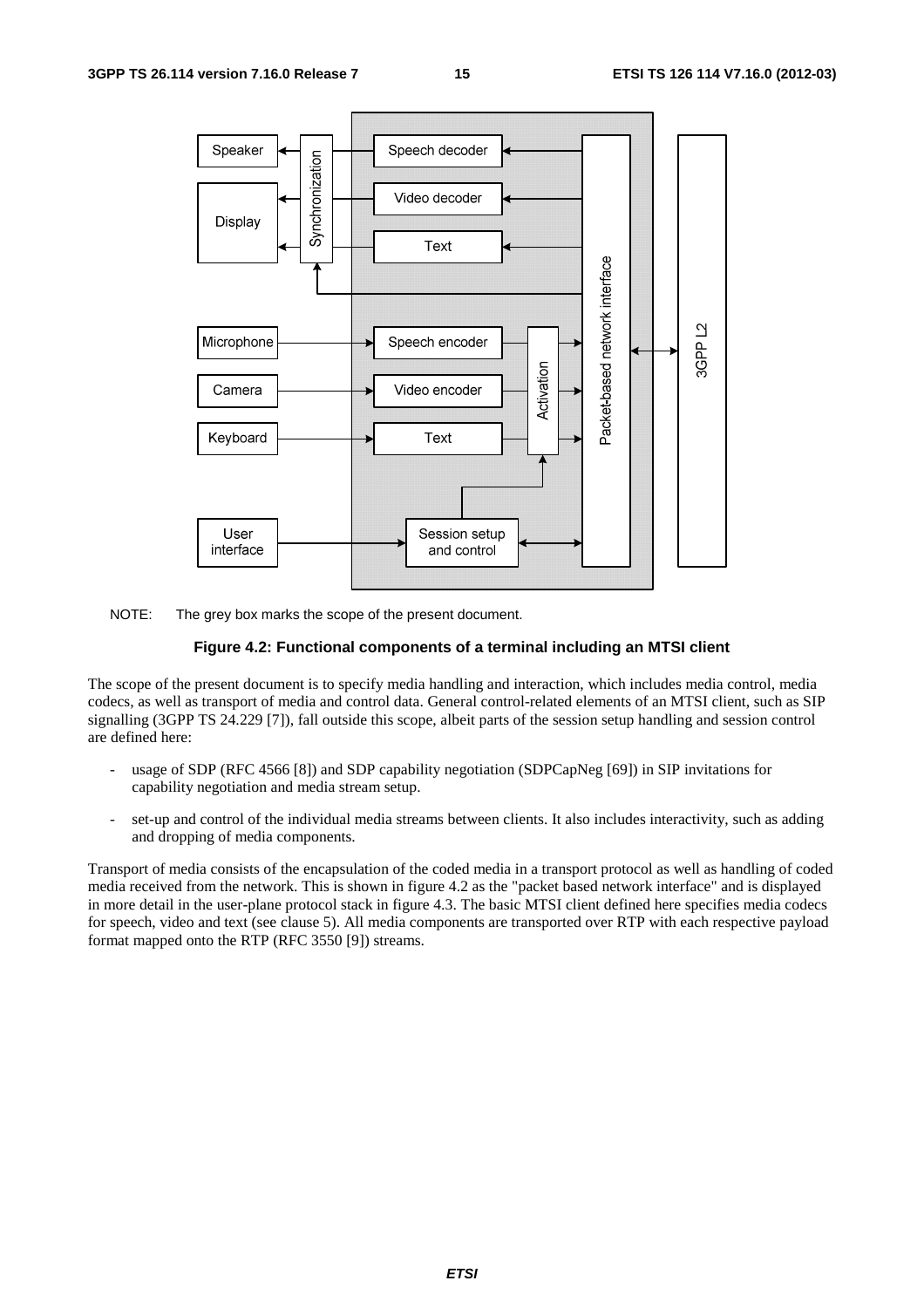

**Figure 4.3: User plane protocol stack for a basic MTSI client** 

# 4.3 MRFP and MGW

A Media Resource Function Processor (MRFP), see 3GPP TS.23.002 [47], may be inserted in the media path for certain supplementary services (e.g. conference) and/or to provide transcoding and may therefore act as a MTSI client together with other network functions, such as a MRFC.

A Media Gateway (MGW), see 3GPP TS 23.002 [47], may be used to provide inter-working between different networks and services. For example, a MTSI MGW may provide inter-working between MTSI and 3G-324M services. The MTSI MGW may have more limited functionality than other MTSI clients, e.g. when it comes to the supported bitrates of media. The inter-working aspects are described in more detail in clause 12.

# 5 Media codecs

### 5.1 Media components

The Multimedia Telephony Service for IMS supports simultaneous transfer of multiple media components with realtime characteristics. Media components denote the actual components that the end-user experiences.

The following media components are considered as core components. At least one of these components is present in all conversational multimedia telephony sessions.

- **Speech:** The sound that is picked up by a microphone and transferred from terminal A to terminal B and played out in an earphone/loudspeaker. Speech includes detection and generation of DTMF signals.
- **Video:** The moving image that is captured by a camera of terminal A and rendered on the display of terminal B.
- **Text:** The characters typed on a keyboard or drawn on a screen on terminal A and rendered in real time on the display of terminal B. The flow is time-sampled so that no specific action is needed from the user to request transmission.

The above core media components are transported in real time from one MTSI client to the other using RTP (RFC 3550 [9]). All media components can be added or dropped during an ongoing session as required either by the end-user or by controlling nodes in the network, assuming that when adding components, the capabilities of the MTSI client support the additional component.

NOTE: The terms voice and speech are synonyms. The present document uses the term speech.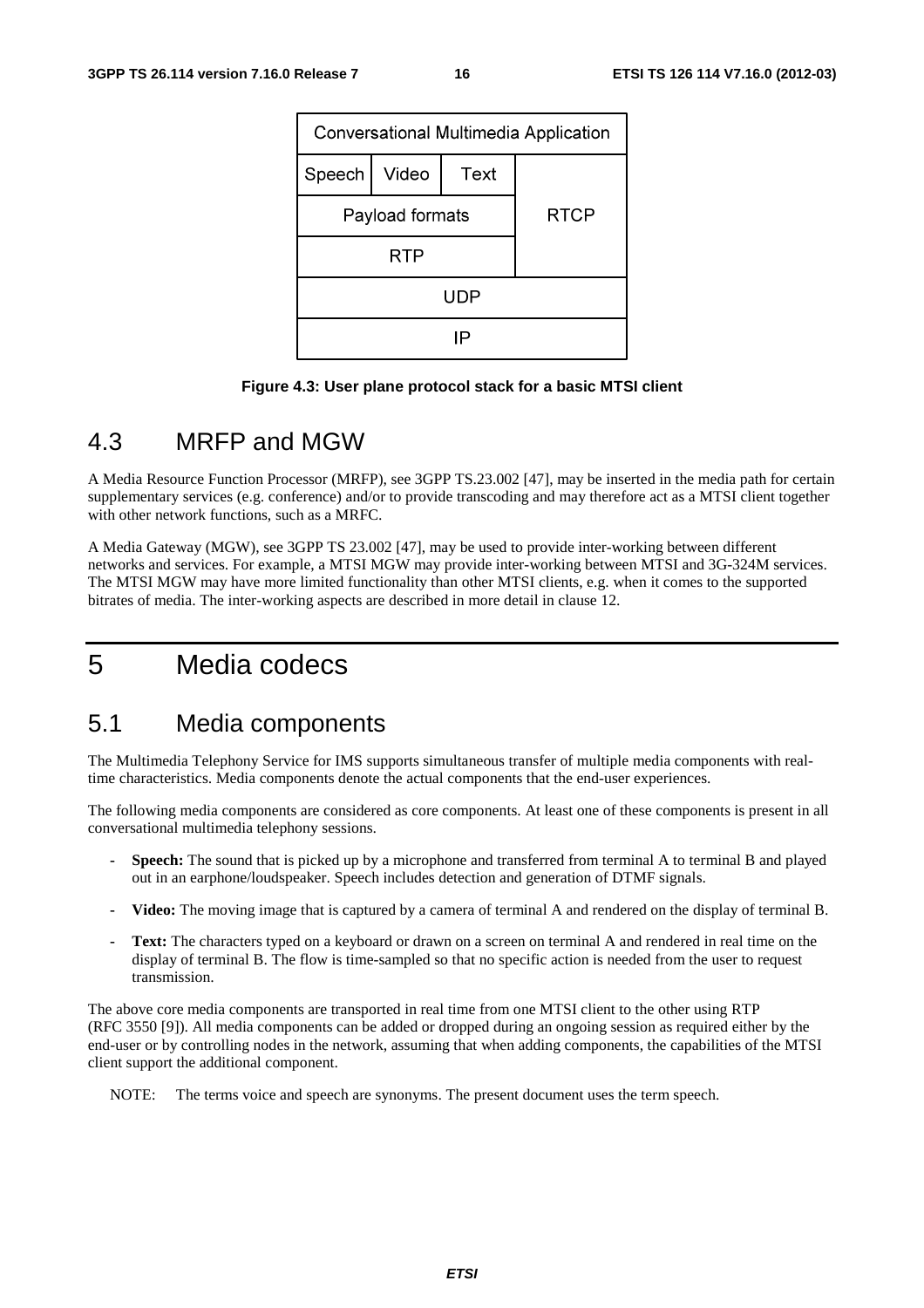# 5.2 Codecs for MTSI clients in terminals

### 5.2.1 Speech

MTSI clients in terminals offering speech communication shall support:

AMR speech codec (3GPP TS 26.071 [11], 3GPP TS 26.090 [12], 3GPP TS 26.073 [13] and 3GPP TS 26.104 [14]) including all 8 modes and source controlled rate operation 3GPP TS 26.093 [15]. The MTSI client in terminal shall be capable of operating with any subset of these 8 codec modes.

The codec mode set Config-NB-Code=1 (3GPP TS 26.103 [16]) {AMR-NB12.2, AMR-NB7.4, AMR-NB5.9 and AMR-NB4.75} should be used unless the session-setup negotiation determines that other codec modes shall be used.

When transmitting, the MTSI client in terminal shall be capable of aligning codec mode changes to every frame border, and shall also be capable of restricting codec mode changes to be aligned to every other frame border, e.g. like UMTS\_AMR\_2 (3GPP TS 26.103 [16]). The MTSI client in terminal shall also be capable of restricting codec mode changes to neighbouring codec modes within the negotiated codec mode set. When receiving, the MTSI client in terminal shall allow codec mode changes at any frame border and to any codec mode within the negotiated codec mode set.

MTSI clients in terminals offering wideband speech communication at 16 kHz sampling frequency shall support:

AMR wideband codec (3GPP TS 26.171 [17], 3GPP TS 26.190 [18], 3GPP TS 26.173 [19] and 3GPP TS 26.204 [20]) including all 9 modes and source controlled rate operation 3GPP TS 26.193 [21]. The MTSI client in terminal shall be capable of operating with any subset of these 9 codec modes.

The codec mode set Config-WB-Code=0 (3GPP TS 26.103 [16]) {AMR-WB12.65, AMR-WB8.85 and AMR-WB6.60} should be used unless the session-setup negotiation determines that other codec modes shall be used.

When transmitting, the MTSI client in terminal shall be capable of aligning codec mode changes to every frame border, and shall also be capable of restricting codec mode changes to be aligned to every other frame border, e.g. like UMTS AMR\_WB (3GPP TS 26.103 [16]). The MTSI client in terminal shall also be capable of restricting codec mode changes to neighbouring codec modes within the negotiated codec mode set. When receiving, the MTSI client in terminal shall allow codec mode changes at any frame border and to any codec mode within the negotiated codec mode set.

MTSI clients in terminals offering wideband speech communication shall also offer narrowband speech communications. When offering both wideband speech and narrowband speech communication, wideband shall be listed as the first payload type in the m line of the SDP offer (RFC 4566 [8]).

Encoding of DTMF is described in Annex G.

### 5.2.2 Video

MTSI clients in terminals offering video communication shall support:

- ITU-T Recommendation H.263 [22] Profile 0 Level 45.

In addition they should support:

- ITU-T Recommendation H.263 [22] Profile 3 Level 45;
- MPEG-4 (Part 2) Visual [23] Simple Profile Level 3with the following constraints:
	- Number of Visual Objects supported shall be limited to 1.
	- The maximum frame rate shall be 30 frames per second.
	- The maximum f\_code shall be 2.
	- The intra\_dc\_vlc\_threshold shall be 0.
	- The maximum horizontal luminance pixel resolution shall be 352 pels/line.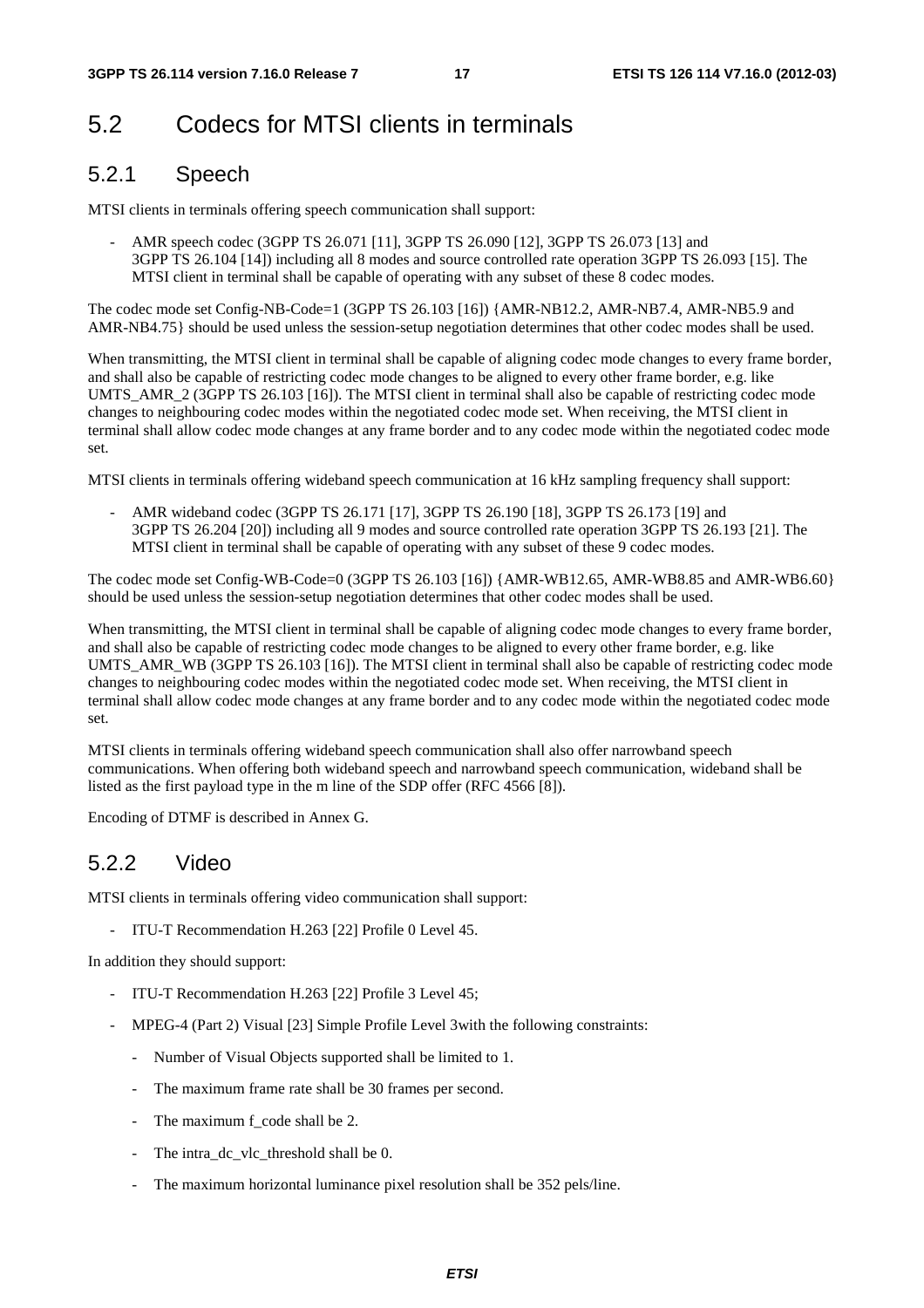- The maximum vertical luminance pixel resolution shall be 288 pels/VOP.
- If AC prediction is used, the following restriction applies: QP value shall not be changed within a VOP (or within a video packet if video packets are used in a VOP). If AC prediction is not used, there are no restrictions to changing QP value.
- ITU-T Recommendation H.264 / MPEG-4 (Part 10) AVC [24] Baseline Profile Level 1.1 with constraint set1 flag=1 and without requirements on output timing conformance (annex C of  $[24]$ ). Each sequence parameter set of H.264 (AVC) shall contain the vui parameters syntax structure including the num\_reorder\_frames syntax element set equal to 0.

When H.264 (AVC) is used it is recommended to transmit H.264 (AVC) parameter sets within the SDP description of a stream (using sprop-parameter-sets MIME/SDP parameter – RFC3984 [25]). Moreover, it is not recommended to reuse any parameter set identifier value that appeared previously in the SDP description or in the RTP stream.

The H.264 (AVC) decoder in a multimedia MTSI client in terminal shall either start decoding immediately when it receives data (even if the stream does not start with an IDR access unit) or alternatively no later than it receives the next IDR access unit or the next recovery point SEI message, whichever is earlier in decoding order. The decoding process for a stream not starting with an IDR access unit shall be the same as for a valid H.264 (AVC) bit stream. However, the MTSI client in terminal shall be aware that such a stream may contain references to pictures not available in the decoded picture buffer. The display behaviour of the MTSI client in terminal is out of scope of the present document.

MTSI terminals offering video support other than H.263 Profile 0 Level 45 shall also offer H.263 Profile 0 Level 45 video.

- NOTE 1: If a codec is supported at a certain level, then all (hierarchically) lower levels shall be supported as well. Examples of lower levels include Level 10 for H.263 Profile 0 and 3, Level 0 for MPEG-4 Visual Simple Profile and Level 1 for H.264 (AVC) Baseline Profile. However, as for instance Level 20 is not hierarchically lower than Level 45 of H.263 Profile 0 and 3, support for Level 45 does not imply support for Level 20.
- NOTE 2: All levels are minimum requirements. Higher levels may be supported and used for negotiation.
- NOTE 3: MTSI clients in terminals may use full-frame freeze and full-frame freeze release SEI messages of H.264 (AVC) to control the display process.
- NOTE 4: An H.264 (AVC) encoder should code redundant slices only if it knows that the far-end decoder makes use of this feature (which is signalled with the redundant-pic-cap MIME/SDP parameter as specified in RFC 3984 [25]). H.264 (AVC) encoders should also pay attention to the potential implications on end-to-end delay.
- NOTE 5: If a codec is supported at a certain level, it implies that on the receiving side, the decoder is required to support the decoding of bitstreams up to the maximum capability of this level. On the sending side, the support of a particular level does not imply that the encoder may produce a bitstream up to the maximum capability of the level.

### 5.2.3 Real-time text

MTSI clients in terminals offering real time text conversation shall support:

- ITU-T Recommendation T.140 [26] and [27].

T.140 specifies coding and presentation features of real-time text usage. Text characters are coded according to the UTF-8 transform of ISO 10646-1 (Unicode).

A minimal subset of the Unicode character set, corresponding to the Latin-1 part shall be supported, while the languages in the regions where the MTSI client in terminal is intended to be used should be supported.

Presentation control functions from ISO 6429 are allowed in the T.140 media stream. A mechanism for extending control functions is included in ITU-T Recommendation T.140 [26] and [27]. Any received non-implemented control code must not influence presentation.

A MTSI client in terminal shall store the conversation in a presentation buffer during a call for possible scrolling, saving, display re-arranging, erasure, etc. At least 800 characters shall be kept in the presentation buffer during a call.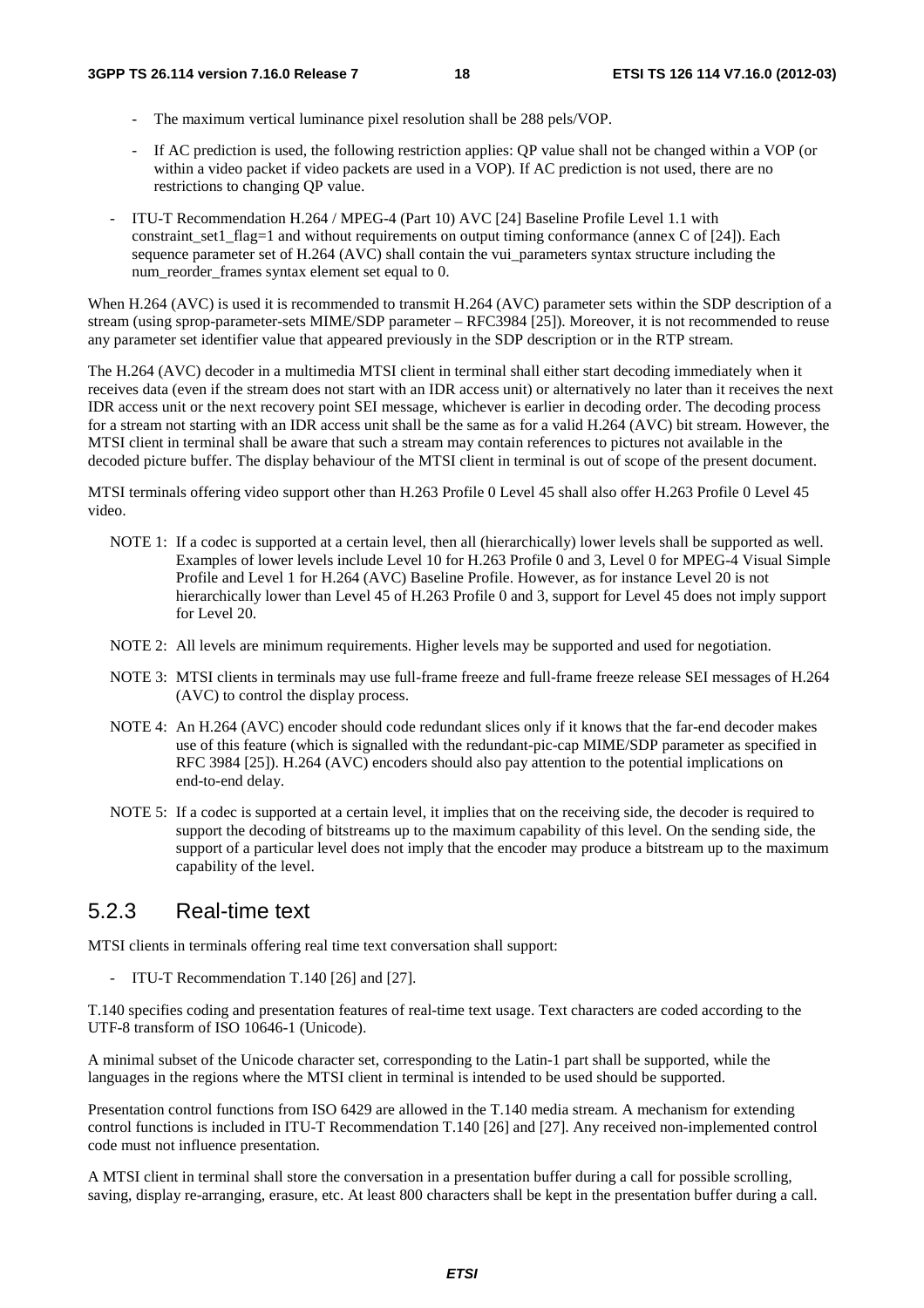Note that erasure (backspace) of characters is included in the T.140 editing control functions. It shall be possible to erase all characters in the presentation buffer. The display of the characters in the buffer shall also be impacted by the erasure.

# 6 Media configuration

# 6.1 General

MTSI uses SIP, SDP and SDPCapNeg for media negotiation and configuration. General SIP signalling and session setup for IMS are defined in 3GPP TS 24.229 [7], whereas this clause specifies SDP and SDPCapNeg usage and media handling specifically for MTSI, including offer/answer considerations in the capability negotiation. The MTSI client in the terminal may use the OMA-DM solution specified in Clause 15 for enhancing SDP negotiation and PDP context activation process.

# 6.2 Session setup procedures

### 6.2.1 General

The session setup for RTP transported media shall determine for each media: RTP profile, UDP port number(s); codec(s); RTP Payload Type number(s), RTP Payload Format(s) and any additional session parameters.

An MTSI client shall offer at least one RTP profile for each RTP media stream. Multiple RTP profiles may be offered using SDPCapNeg as described in Clause 6.2.1a. For voice and real-time text, the first SDP offer for a media type shall include at least the AVP profile. For video, the first SDP offer for a media type shall include at least the AVPF profile. Subsequent SDP offers may include only other RTP profiles if it is known from a preceding offer that this RTP profile is supported by the answerer. The MTSI client shall be capable of receiving an SDP offer containing both AVP and AVPF offers in order to support interworking.

### 6.2.1a RTP profile negotiation

#### 6.2.1a.1 General

MTSI clients should support SDPCapNeg to be able to negotiate RTP profiles for all media types where AVPF is supported. MTSI clients supporting SDPCapNeg shall support the complete SDPCapNeg framework.

 SDPCapNeg is described in [69]. This clause only describes the SDPCapNeg attributes that are directly applicable for the RTP profile negotiation, i.e. the tcap, pcfg and acfg attributes. TS 24.229 [7] may outline further requirements needed for supporting SDPCapNeg in SDP messages.

NOTE: This clause describes only how to use the SDPCapNeg framework for RTP profile negotiation using the tcap, pcfg and acfg attributes. Implementers may therefore (incorrectly) assume that it is sufficient to implement only those specific parts of the framework that are needed for RTP profile negotiation. Doing so would however not be future proof since future versions may use other parts of the framework and there are currently no mechanisms for declaring that only a subset of the framework is supported. Hence, MTSI clients are required to support the complete framework.

#### 6.2.1a.2 Using SDPCapNeg in SDP offer

For voice and real-time text, SDPCapNeg shall be used when offering AVPF the first time for a new media type in the session since the support for AVPF in the answering client is not known at this stage. For video, an MTSI client shall either offer AVPF and AVP together using SDPCapNeg, or the MTSI client shall offer only AVPF, without using SDPCapNeg. If an MTSI client has offered only AVPF for video, and then receives as response either an SDP answer where the video media component has been rejected, or an SIP 488 or 606 failure response with an SDP body indicating that only AVP is supported for video media, the MTSI client should send a new SDP offer with AVP as transport for video. Subsequent SDP offers, in a re-INVITE or UPDATE, may offer AVPF without SDPCapNeg if it is known from an earlier re-INVITE or UPDATE that the answering client supports this RTP profile. If the offer includes only AVP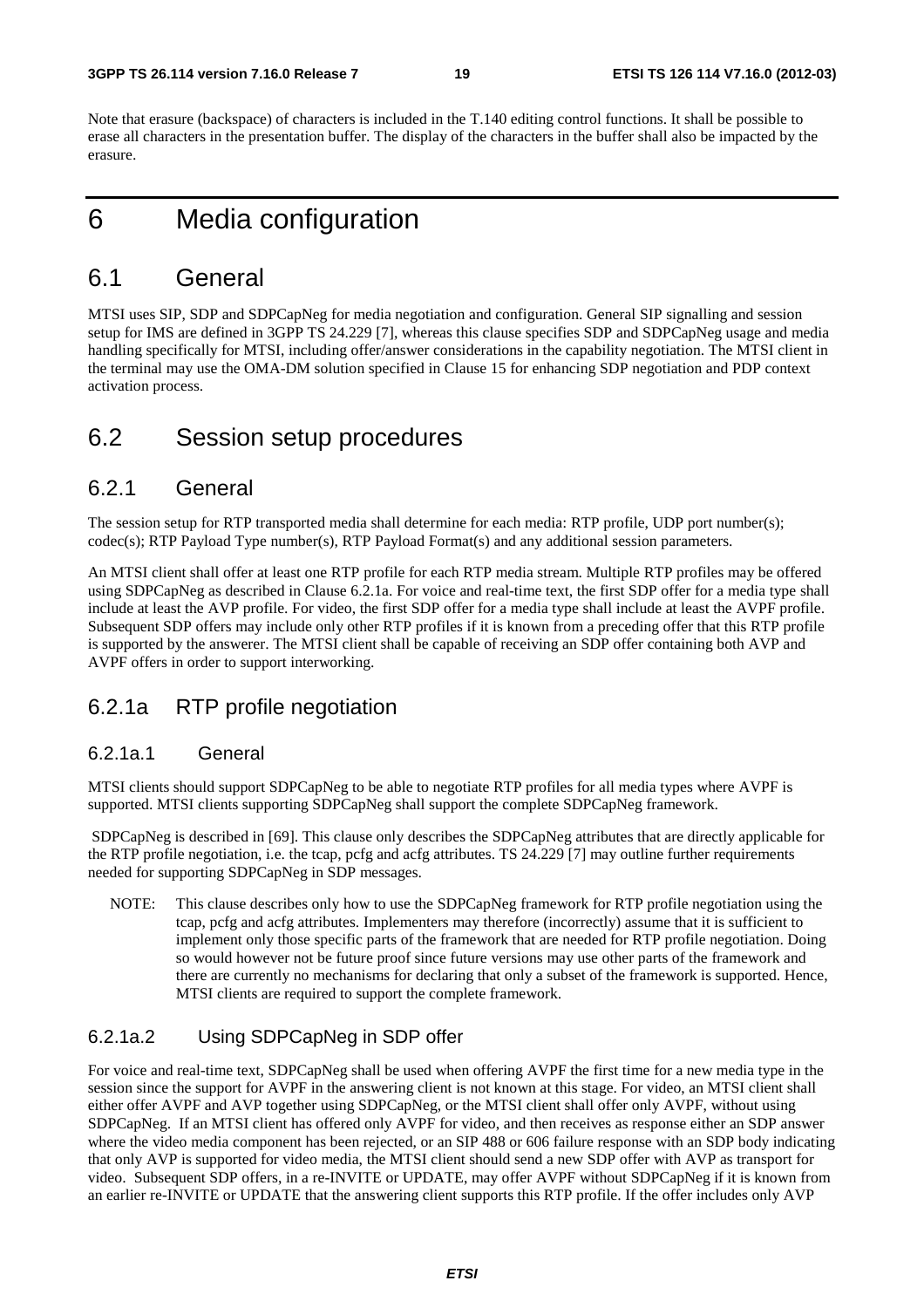then SDPCapNeg does not need to be used, which can occur for: text; speech if RTCP is not used; and in re-INVITEs or UPDATEs where the RTP profile has already been negotiated for the session in a preceding INVITE or UPDATE.

When offering AVP and AVPF using SDPCapNeg, the MTSI client shall offer AVP on the media (m=) line and shall offer AVPF using SDPCapNeg mechanisms. The SDPCapNeg mechanisms are used as follows:

- The support for AVPF is indicated in an attribute  $(a=)$  line using the transport capability attribute 'tcap'. AVPF shall be preferred over AVP.
- At least one configuration using AVPF shall be listed using the attribute for potential configurations 'pcfg'.

#### 6.2.1a.3 Answering to an SDP offer using SDPCapNeg

An invited MTSI client should accept using AVPF whenever supported. If AVPF has been offered using SDPCapNeg and is to be used in the session then the MTSI client shall:

- select one configuration out of the potential configurations defined in the SDP offer for using AVPF;
- indicate in the media  $(m=)$  line of the SDP answer that the profile to use is AVPF; and
- indicate the selected configuration for using AVPF in the attribute for actual configurations 'acfg'.

If AVP is to be used then the MTSI shall not indicate any SDPCapNeg attributes for using AVPF in the SDP answer.

### 6.2.2 Speech

#### 6.2.2.1 General

For AMR or AMR-WB encoded media, the session setup shall determine what RTP profile to use; if all codec modes can be used or if the operation needs to be restricted to a subset; if the bandwidth-efficient payload format can be used or if the octet-aligned payload format must be used; if codec mode changes shall be restricted to be aligned to only every other frame border or if codec mode changes can occur at any frame border; if codec mode changes must be restricted to only neighbouring modes within the negotiated codec mode set or if codec mode changes can be performed to any mode within the codec mode set; the number of speech frames that should be encapsulated in each RTP packet and the maximum number of speech frames that may be encapsulated in each RTP packet.

If the session setup negotiation concludes that multiple configuration variants are possible in the session then the default operation should be used as far as the agreed parameters allow, see clause 7.5.2.1. It should be noted that the default configurations are slightly different for different access types.

An MTSI client offering a speech media session for narrow-band speech and/or wide-band speech should offer SDP according to the examples in clauses A.1 to A.3.

An MTSI client shall at least offer AVP for speech media streams. An MTSI client should also offer AVPF for speech media streams. RTP profile negotiation shall be done as described in clause 6.2.1a.

Session setup for sessions including speech and DTMF events is described in Annex G.

#### 6.2.2.2 Generating SDP offers for AMR-NB and AMR-WB

When speech is offered, an MTSI client in terminal sending a first SDP offer in the initial offer-answer negotiation shall include at least one RTP payload type for AMR-NB and the MTSI client in terminal shall support a configuration where the MTSI client in terminal includes the parameter settings as defined in Table 6.1 and in Table 6.2. If wideband speech is also offered then the SDP offer shall also include at least one RTP payload type for AMR-WB and the MTSI client in terminal shall support a configuration where the MTSI client in terminal includes the parameter settings as defined in Table 6.1 and in Table 6.2.

NOTE: While it is required that the MTSI client in terminal supports the configurations of the SDP parameters as specified, other configurations may be used due to terminal resources, network resources or operator specified settings.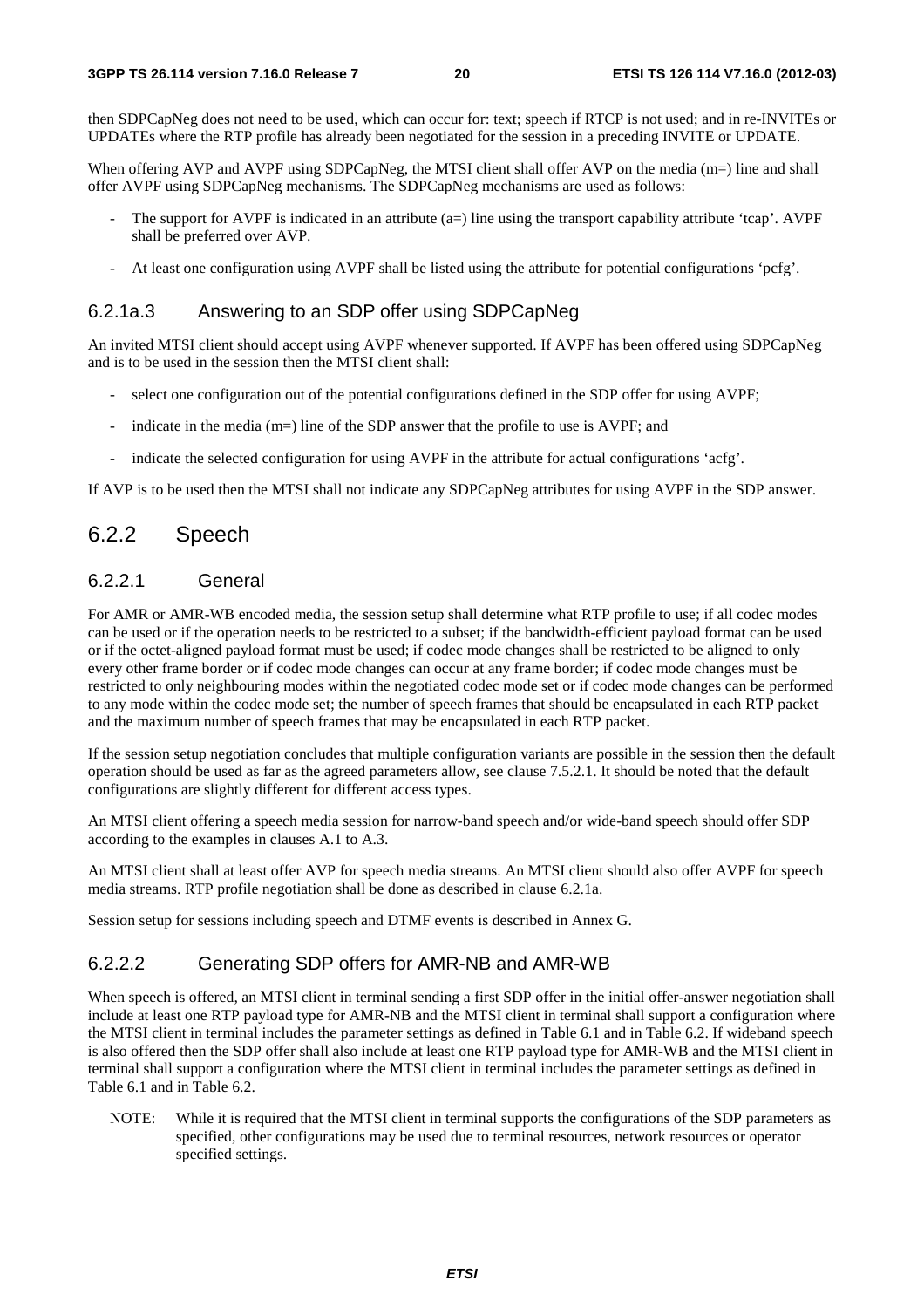#### **Table 6.1: SDP parameters for AMR-NB or AMR-WB when the MTSI client in terminal offers the bandwidth-efficient payload format**

| <b>Parameter</b>       | Usage                                             |
|------------------------|---------------------------------------------------|
| octet-align            | Shall not be included                             |
| mode-set               | Shall not be included                             |
| mode-change-period     | Shall not be included                             |
| mode-change-capability | Shall be set to 2                                 |
| mode-change-neighbor   | Shall not be included                             |
| maxptime               | Shall be set to 240, see also Table 7.1           |
| crc                    | Shall not be included                             |
| robust-sorting         | Shall not be included                             |
| interleaving           | Shall not be included                             |
| ptime                  | Shall be set according to Table 7.1               |
| channels               | Shall be set to 1                                 |
| max-red                | Shall be included and shall be set to 220 or less |

#### **Table 6.2: SDP parameters for AMR-NB or AMR-WB when the MTSI client in terminal offers the octetaligned payload format**

| <b>Parameter</b>       | Usage                                             |
|------------------------|---------------------------------------------------|
| octet-align            | Shall be set to 1                                 |
| mode-set               | Shall not be included                             |
| mode-change-period     | Shall not be included                             |
| mode-change-capability | Shall be set to 2                                 |
| mode-change-neighbor   | Shall not be included                             |
| maxptime               | Shall be set to 240, see also Table 7.1           |
| <b>crc</b>             | Shall not be included                             |
| robust-sorting         | Shall not be included                             |
| interleaving           | Shall not be included                             |
| ptime                  | Shall be set according to Table 7.1               |
| channels               | Shall be set to 1                                 |
| max-red                | Shall be included and shall be set to 220 or less |

An example of an SDP offer for AMR-NB is shown in Table A.1.1. An example of an SDP offer for both AMR-NB and AMR-WB is shown in Table A.1.2.

An MTSI client in terminal may divide the offer-answer negotiation into several phases and offer different configurations in different SDP offers. If this is done then the first SDP offer in the initial offer-answer negotiation shall include the most preferable configurations. For AMR, this means that the first SDP offer in the initial offer-answer negotiation shall include at least one RTP payload type for AMR-NB with the parameters as defined in Table 6.1. If wideband speech is offered then the first SDP offer in the initial offer-answer negotiation shall include also at least one RTP payload type for AMR-WB with the parameters as defined in Table 6.1. This also means that offers for octetaligned payload format do not need to be included in the first SDP offer. One example of dividing the offer-answer negotiation into two phases, and the corresponding SDP offers, is shown in clause A.1.1.2.2.

NOTE: Dividing the offer-answer negotiation into several phases may lead to never offering the less preferred configurations if the other end-points accepts to use at least one of the configurations offered in the initial SDP offer.

If the speech media is re-negotiated during the session then the knowledge from earlier offer-answer negotiations should be used in order to shorten the session re-negotiation time. I.e., failed offer-answer transactions shall not be repeated.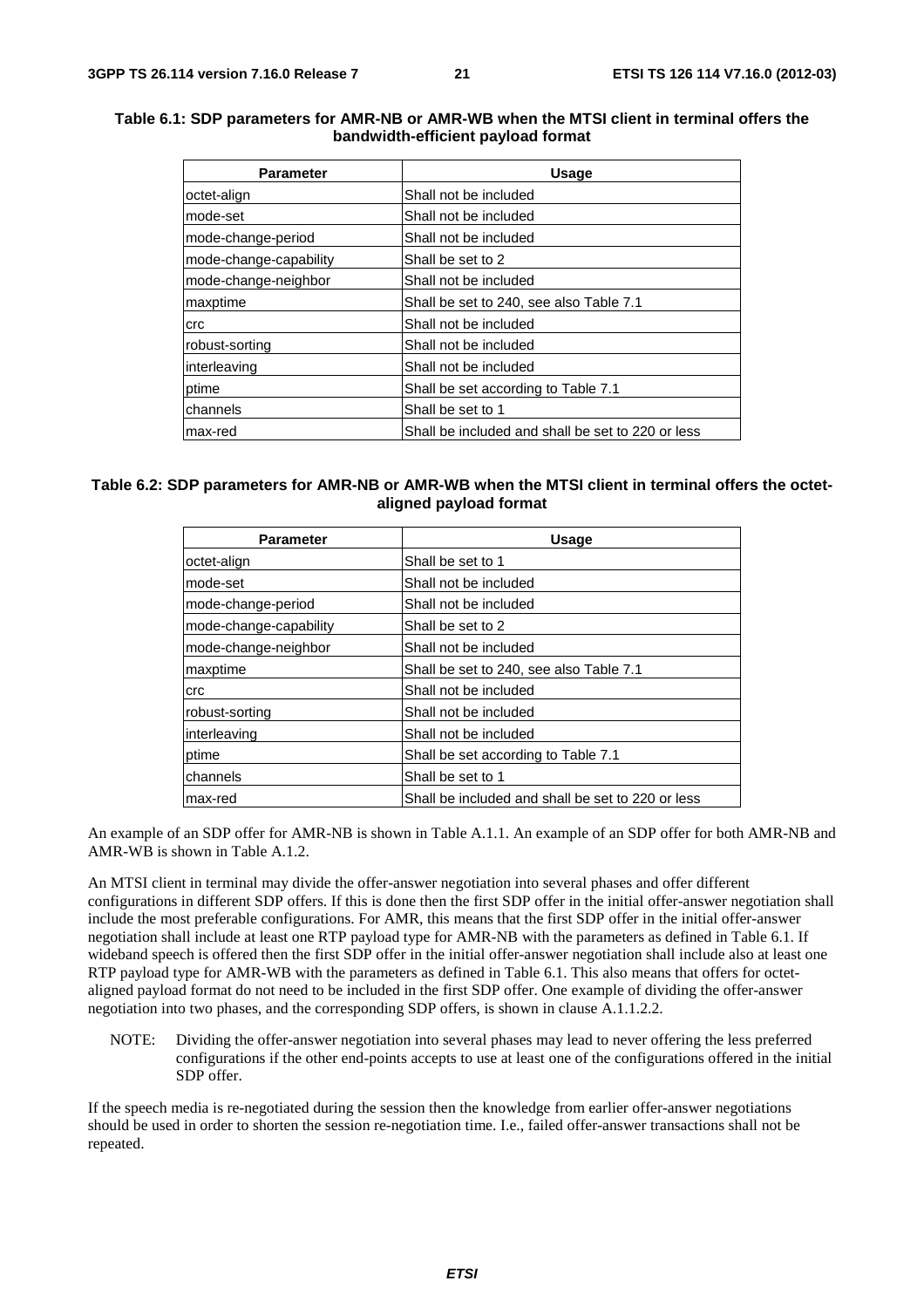### 6.2.2.3 Generating the SDP answer

An MTSI client in terminal must understand all the payload format options that are defined in RFC 4867 [28]. It does not have to support operating according to all these options but must be capable to properly accepting or rejecting all options.

The SDP answer depends on many factors, for example:

- what is included in the SDP offer and in what preference order that is defined. The SDP offer will probably be different if it is generated by another MTSI client in terminal, by an MTSI MGW, a TISPAN client or some other VoIP client that does not follow this specification;
- if terminal and/or network resources are available; and:
- if there are other configurations, for example defined with OMA-DM, that mandate, recommend or prevent some configurations.

Table 6.3 describes requirements and recommendations for handling of the AMR payload format parameters and for how to generate the SDP answer.

NOTE: An MTSI client in terminal may support more features than what is required by this specification, e.g. crc, robust sorting and interleaving. Table 6.3 describes the handling of the AMR payload format parameters when the MTSI client implementation supports only those features that are required by this specification.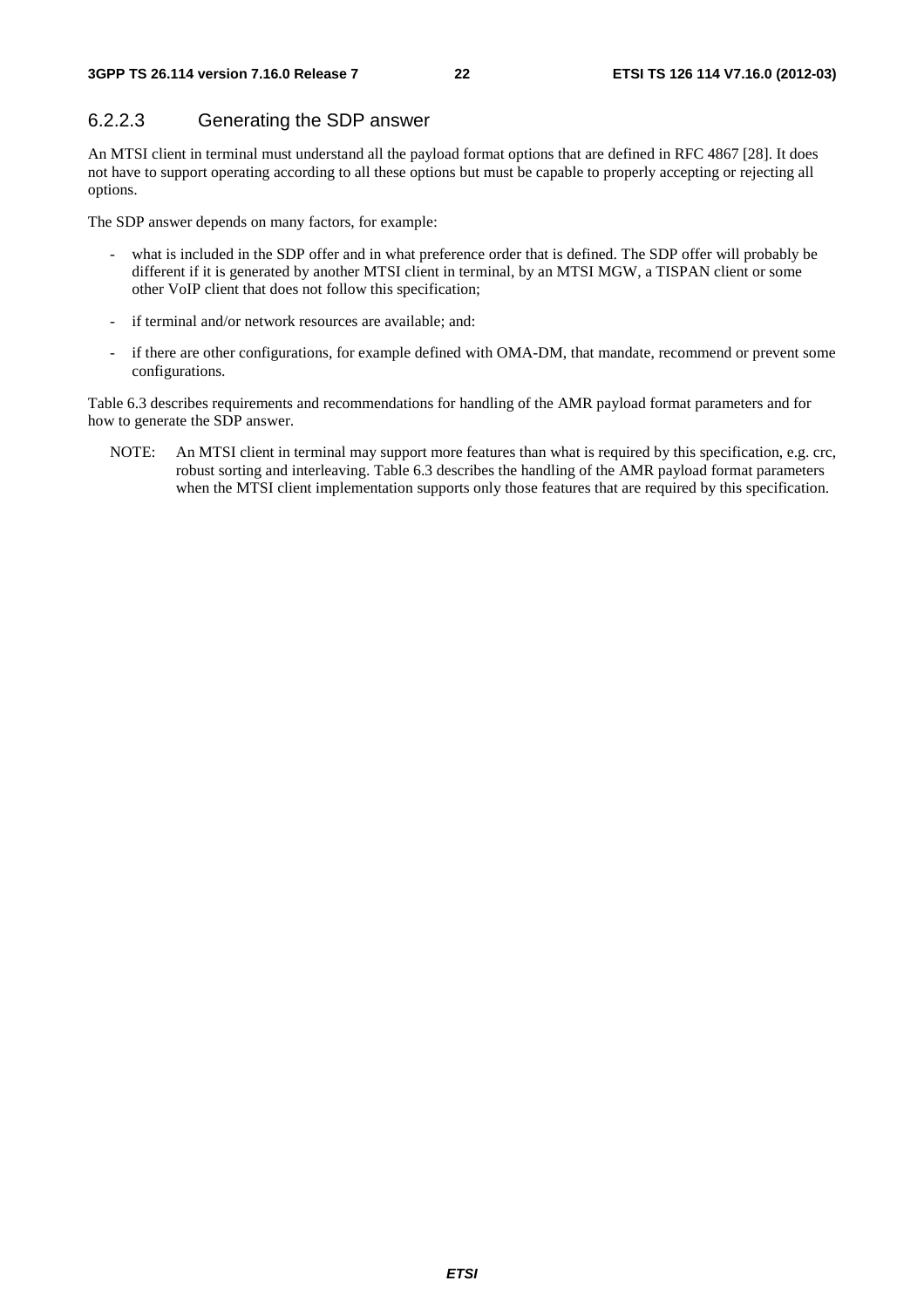| <b>Parameter in the</b><br>received SDP offer | <b>Comments</b>                                                                                                                                                                          | <b>Handling</b>                                                                                                                                                                                                                                                                                                                                                                                                                                                                |
|-----------------------------------------------|------------------------------------------------------------------------------------------------------------------------------------------------------------------------------------------|--------------------------------------------------------------------------------------------------------------------------------------------------------------------------------------------------------------------------------------------------------------------------------------------------------------------------------------------------------------------------------------------------------------------------------------------------------------------------------|
| Codec                                         | Wide-band speech is preferable over narrow-<br>band speech                                                                                                                               | If both AMR-WB and AMR-NB are offered and if<br>AMR-WB is supported by the answering MTSI<br>client in terminal then it shall select to use the<br>AMR-WB codec and include this codec in the<br>SDP answer, unless another preference order is<br>indicated in the SDP offer. If the MTSI client in<br>terminal only supports AMR-NB then this codec<br>shall be selected to be used and shall be<br>included in the SDP answer.<br>The SDP answer shall only include one RTP |
| octet-align                                   | Both the bandwidth-efficient and the octet-                                                                                                                                              | Payload Type for speech, see NOTE 1.<br>The offer shall not be rejected purely based on                                                                                                                                                                                                                                                                                                                                                                                        |
|                                               | aligned payload formats are supported by the<br>MTSI client in terminal.                                                                                                                 | the offered payload format variant.<br>If both bandwidth-efficient and octet-aligned are                                                                                                                                                                                                                                                                                                                                                                                       |
|                                               | MTSI MGWs for GERAN or UTRAN are likely to<br>either not include the octet-align parameter or to<br>offer octet-align=0.<br>The bandwidth-efficient payload format is                    | included in the received SDP offer then the MTSI<br>client in terminal shall select the bandwidth-<br>efficient payload format and include it in the<br>configuration in the SDP answer.                                                                                                                                                                                                                                                                                       |
|                                               | preferable over the octet-aligned payload format.                                                                                                                                        |                                                                                                                                                                                                                                                                                                                                                                                                                                                                                |
| mode-set                                      | The MTSI client in terminal can interoperate<br>properly with whatever mode-set the other end-<br>point offers or if no mode-set is offered.                                             | The offer shall not be rejected purely based on<br>the offered mode-set.                                                                                                                                                                                                                                                                                                                                                                                                       |
|                                               | The possibilities to use the higher bit rate codec<br>modes also depend on the offered bandwidth.                                                                                        | If only one mode-set is offered MTSI client in<br>terminal shall select to use this and include the<br>same mode-set as in the SDP answer.                                                                                                                                                                                                                                                                                                                                     |
|                                               | MTSI MGWs for GERAN or UTRAN inter-<br>working are likely to include the mode-set in the<br>offer if in case the intention is to use TFO or<br>TrFO.                                     | If several different mode-sets are included in the<br>received SDP offer or if some RTP Payload<br>Types do not specify any mode-set then the<br>MTSI client in terminal should select in the first                                                                                                                                                                                                                                                                            |
|                                               | Mode sets that gives more adaptation<br>possibilities are preferable over mode-sets with<br>fewer or no adaptation possibilities.<br>If the mode-set must be restricted to include only  | hand the mode-set that provides the largest<br>degrees of freedom for codec mode adaptation<br>and in the second hand the mode-set that is<br>closest to the preferred mode sets.                                                                                                                                                                                                                                                                                              |
|                                               | a few codec modes then the preferred mode-set<br>for AMR-NB is {12.2, 7.4, 5.9, 4.75} and for<br>AMR-WB it is {12.65, 8.85 and 6.60}.                                                    |                                                                                                                                                                                                                                                                                                                                                                                                                                                                                |
| mode-change-<br>period                        | The MTSI client in terminal can interoperate<br>properly with whatever mode-change-period the                                                                                            | The offer shall not be rejected purely based on<br>the offered mode-change-period.                                                                                                                                                                                                                                                                                                                                                                                             |
|                                               | other end-point offers.<br>MTSI MGWs for GERAN or UTRAN inter-<br>working are likely to include mode-change-<br>period=2 in the offer if in case the intention is to<br>use TFO or TrFO. | If the received SDP offer defines mode-change-<br>period=2 then this information shall be used to<br>determine the mode changes for AMR-NB or<br>AMR-WB encoded media that the MTSI client in<br>terminal sends.                                                                                                                                                                                                                                                               |
|                                               |                                                                                                                                                                                          | The MTSI client in terminal should not include<br>the mode-change-period parameter in the SDP<br>answer since it has no corresponding limitations.                                                                                                                                                                                                                                                                                                                             |
| mode-change-<br>capability                    | The MTSI client in terminal can interoperate with<br>whatever capabilities the other end-point                                                                                           | The offer shall not be rejected purely based on<br>the offered mode-change-capability.                                                                                                                                                                                                                                                                                                                                                                                         |
|                                               | declares.                                                                                                                                                                                | The mode-change-capability information should<br>be used to determine a proper value, or prevent<br>using an improper value, for mode-change-<br>period in the SDP answer, see above. If the offer<br>includes mode-change-capability=1, then the<br>MTSI client in terminal shall not offer mode-<br>change-period=2 in the answer.                                                                                                                                           |
|                                               |                                                                                                                                                                                          | The MTSI client in terminal shall include mode-<br>change-capability=2 in the SDP answer since it<br>is required to support restricting mode changes<br>to every other frame.                                                                                                                                                                                                                                                                                                  |

#### **Table 6.3: Handling of the AMR-NB and AMR-WB SDP parameters in the received SDP offer and in the SDP answer**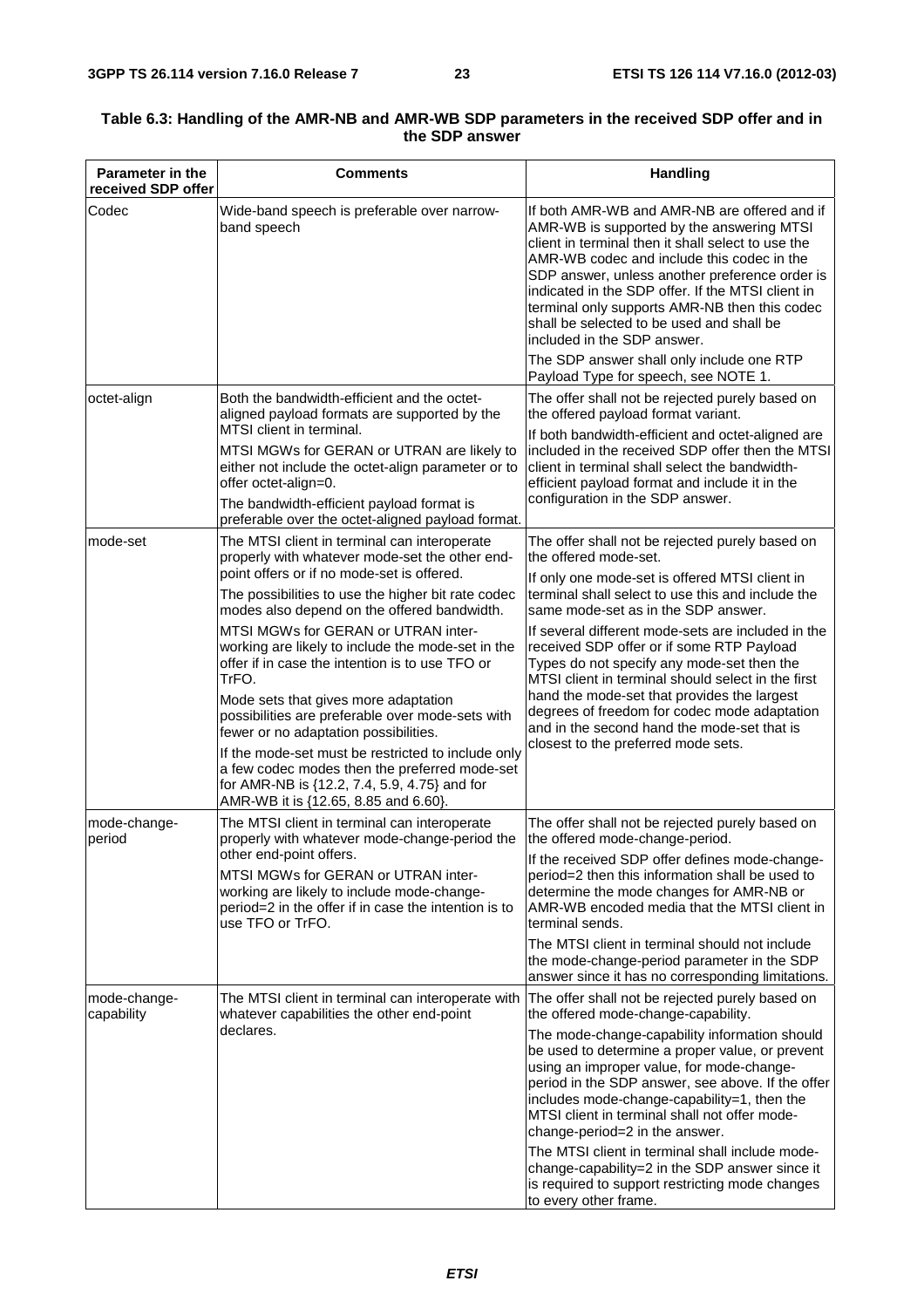| <b>Parameter in the</b><br>received SDP offer | <b>Comments</b>                                                                                                                      | <b>Handling</b>                                                                                                                                                                                                                                                                                                                                                                                                         |
|-----------------------------------------------|--------------------------------------------------------------------------------------------------------------------------------------|-------------------------------------------------------------------------------------------------------------------------------------------------------------------------------------------------------------------------------------------------------------------------------------------------------------------------------------------------------------------------------------------------------------------------|
| mode-change-<br>neighbor                      | The MTSI client in terminal can interoperate with<br>whatever limitations the other end-point offers.                                | The offer shall not be rejected purely based on<br>the offered mode-change-neighbor.<br>The MTSI client in terminal shall use this                                                                                                                                                                                                                                                                                      |
|                                               |                                                                                                                                      | information to determine how mode changes can<br>be performed for AMR-NB or AMR-WB encoded<br>media that the MTSI client in terminal sends.                                                                                                                                                                                                                                                                             |
|                                               |                                                                                                                                      | The MTSI client in terminal shall not include the<br>mode-change-neighbor parameter in the SDP<br>answer since it has no corresponding limitations.                                                                                                                                                                                                                                                                     |
| maxptime                                      | The MTSI client in terminal can interoperate with<br>whatever value that is offered.                                                 | The offer shall not be rejected purely based on<br>the offered maxptime.                                                                                                                                                                                                                                                                                                                                                |
|                                               | The MTSI client in terminal may also use this<br>information to determine a suitable value for<br>max-red in the SDP answer.         | The MTSI client in terminal shall use this<br>information to control the packetization when<br>sending RTP packets to the other end-point, see<br>also clause 7.4.2.                                                                                                                                                                                                                                                    |
|                                               |                                                                                                                                      | The maxptime parameter shall be included in the<br>SDP answer and shall be an integer multiple of<br>20.                                                                                                                                                                                                                                                                                                                |
|                                               |                                                                                                                                      | If the received SDP offer includes both the max-<br>red and ptime parameter then the MTSI client in<br>terminal may choose to use this information to<br>define a suitable value for maxptime in the SDP<br>answer, see NOTE 2. The MTSI client in terminal<br>may also choose to set the maxptime value to<br>240, regardless of the ptime and/or max-red<br>parameters in the SDP offer.                              |
|                                               |                                                                                                                                      | The maxptime value in the SDP answer shall not<br>be smaller than ptime value in the SDP answer.<br>The maxptime value should be selected to give<br>at least some room for adaptation.                                                                                                                                                                                                                                 |
| <b>CrC</b>                                    | The MTSI client in terminal is not required to<br>support this option.                                                               | The MTSI client in terminal may have to reject<br>offered RTP payload types including this option.                                                                                                                                                                                                                                                                                                                      |
| robust-sorting                                | The MTSI client in terminal is not required to<br>support this option.                                                               | The MTSI client in terminal may have to reject<br>offered RTP payload types including this option.                                                                                                                                                                                                                                                                                                                      |
| interleaving                                  | The MTSI client in terminal is not required to<br>support this option.                                                               | The MTSI client in terminal may have to reject<br>offered RTP payload types including this option.                                                                                                                                                                                                                                                                                                                      |
| ptime                                         | The MTSI client in terminal can interoperate with The offer shall not be rejected purely based on<br>whatever value that is offered. | the offered ptime.                                                                                                                                                                                                                                                                                                                                                                                                      |
|                                               |                                                                                                                                      | The MTSI client in terminal should use this<br>information and should use the requested<br>packetization when sending RTP packets to the<br>other end-point. The MTSI client should use the<br>ptime value to determine how many non-<br>redundant speech frames that can be packed<br>into the RTP packets. The requirements in<br>clause 7.4.2 shall be followed even if ptime in the<br>SDP offer is larger than 80. |
|                                               |                                                                                                                                      | The ptime parameter shall be included in the<br>SDP answer and shall be an integer multiple of<br>20.                                                                                                                                                                                                                                                                                                                   |
|                                               |                                                                                                                                      | If the received SDP offer includes the ptime<br>parameters then the MTSI client in terminal may<br>choose to use this information to define a<br>suitable value for ptime in the SDP answer, see<br>NOTE 3. The MTSI client in terminal may also<br>choose to set the ptime value in the SDP answer<br>according to Table 7.1, regardless of the ptime<br>parameter in the SDP offer.                                   |
|                                               |                                                                                                                                      | The ptime value in the SDP answer shall not be<br>larger than the maxptime value in the SDP<br>answer.                                                                                                                                                                                                                                                                                                                  |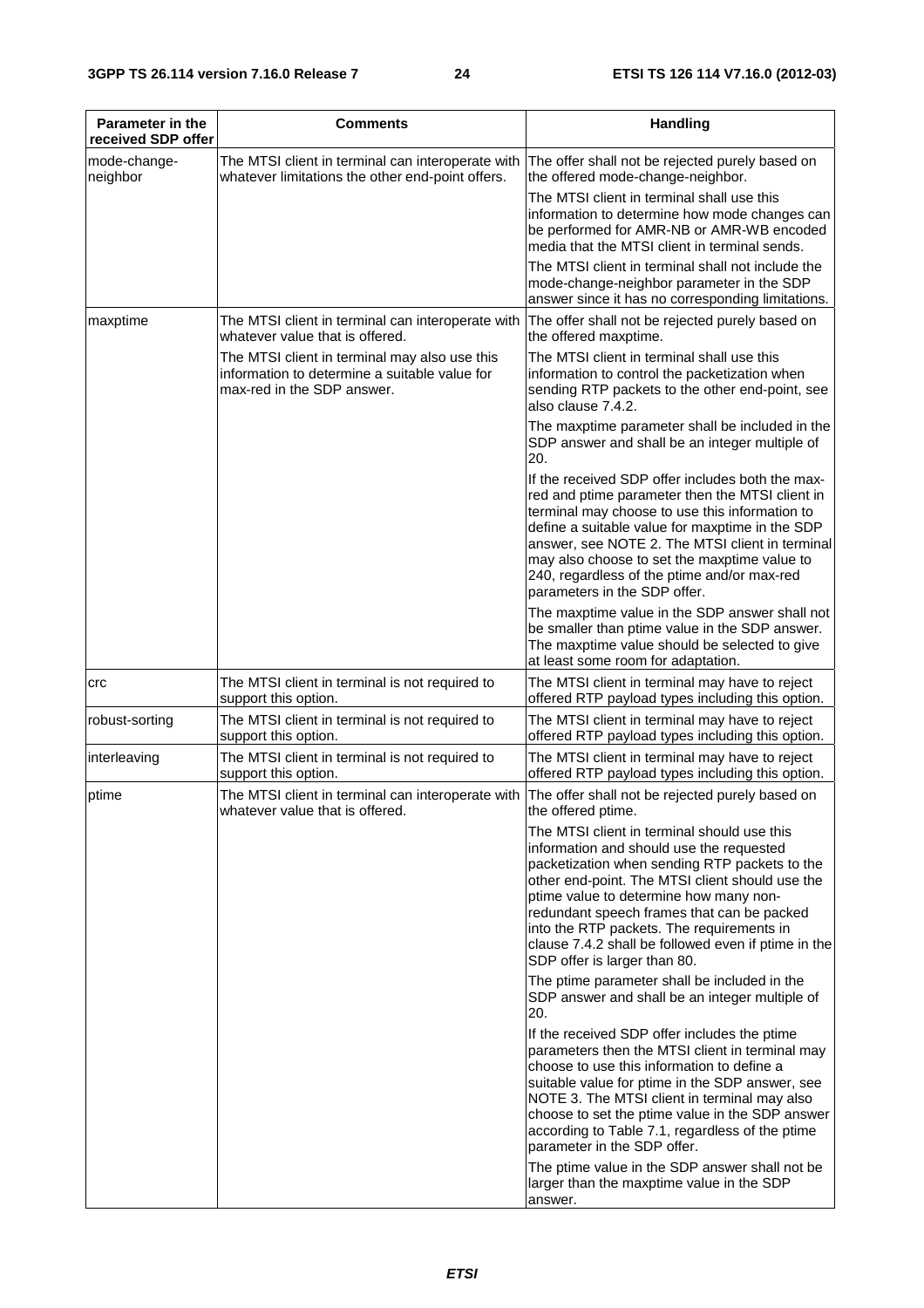| Parameter in the<br>received SDP offer | <b>Comments</b>                                                                                                                                                                                                                                                             | <b>Handling</b>                                                                                                                                                                                                                                                                                                    |  |
|----------------------------------------|-----------------------------------------------------------------------------------------------------------------------------------------------------------------------------------------------------------------------------------------------------------------------------|--------------------------------------------------------------------------------------------------------------------------------------------------------------------------------------------------------------------------------------------------------------------------------------------------------------------|--|
| Channels                               | The MTSI client in terminal is only required to<br>support 1 channel. Offered RTP payload types<br>with more than 1 channel may therefore have to<br>be rejected.                                                                                                           | The number of channels shall be included in the<br>SDP answer.                                                                                                                                                                                                                                                     |  |
| lmax-red                               | The MTSI client in terminal may use this<br>information to bound the delay for receiving<br>redundant frames.                                                                                                                                                               | The max-red parameter shall be included in the<br>SDP answer and shall be an integer multiple of<br>20.                                                                                                                                                                                                            |  |
|                                        | The MTSI client in terminal may also use this<br>information to determine a suitable value for<br>maxptime in the SDP answer.                                                                                                                                               | If the received SDP offer includes both the ptime<br>and maxptime parameters then the MTSI client<br>in terminal may choose to use this information to<br>define a suitable value for max-red in the SDP<br>answer, see NOTE 2. The MTSI client in terminal<br>may also choose to set the max-red value to<br>220. |  |
|                                        |                                                                                                                                                                                                                                                                             | The max-red value in the SDP answer should be<br>selected to give at least some room for<br>adaptation.                                                                                                                                                                                                            |  |
|                                        | NOTE 1: An MTSI client may include both a speech coded, e.g. AMR-NB or AMR-WB, and 'telephone-events' for<br>DTMF in the SDP answer, see 3GPP TS 24.229 Clause 6.1, [7].                                                                                                    |                                                                                                                                                                                                                                                                                                                    |  |
| INOTE 2:                               | It is possible to use the following relationship between maxptime, ptime and max-red:<br>$maxprime = prime + max-red.$                                                                                                                                                      |                                                                                                                                                                                                                                                                                                                    |  |
|                                        | There is however no mandatory requirement that these parameters must be aligned in this way.                                                                                                                                                                                |                                                                                                                                                                                                                                                                                                                    |  |
| INOTE 3:                               | It may be wise to use the same ptime value in the SDP answer as was given in the SDP offer, especially if<br>the ptime in the SDP offer is larger than 20, since a value larger than the frame length indicates that the other<br>end-point is somehow packet rate limited. |                                                                                                                                                                                                                                                                                                                    |  |

If an SDP offer is received from another MTSI client in terminal then the SDP offer will include configurations as described in Table 6.1 and Table 6.2. If the MTSI client in terminal chooses to accept the offer for using the AMR-NB or AMR-WB codec, as configured in Table 6.1 or Table 6.2 then the MTSI client in terminal shall support a configuration where the MTSI client in terminal creates an SDP answer containing an RTP payload type for the AMR-NB and AMR-WB codec as shown in Table 6.4.

| Table 6.4: SDP parameters for AMR-NB or AMR-WB for SDP answer when the SDP offer is received |  |
|----------------------------------------------------------------------------------------------|--|
| from another MTSI client in terminal                                                         |  |

| Parameter              | <b>Usage</b>                                                                      |
|------------------------|-----------------------------------------------------------------------------------|
| octet-align            | Shall not be included                                                             |
| mode-set               | Shall not be included or shall be set to the preferred<br>mode-set, see Table 6.3 |
| mode-change-period     | Shall not be included                                                             |
| mode-change-capability | May be included. If it is included then it shall be set to<br>2                   |
| mode-change-neighbor   | Shall not be included                                                             |
| maxptime               | Shall be set to 240, see also Table 7.1                                           |
| <b>crc</b>             | Shall not be included                                                             |
| robust-sorting         | Shall not be included                                                             |
| interleaving           | Shall not be included                                                             |
| ptime                  | Shall be set according to Table 7.1                                               |
| channels               | Shall be set to 1                                                                 |
| lmax-red               | Shall be included and shall be set to 220 or less                                 |

If an SDP offer is received from a MTSI MGW inter-working with CS GERAN/UTRAN then it is likely to be configured as shown in Table 6.5 if the MTSI MGW does not support redundancy.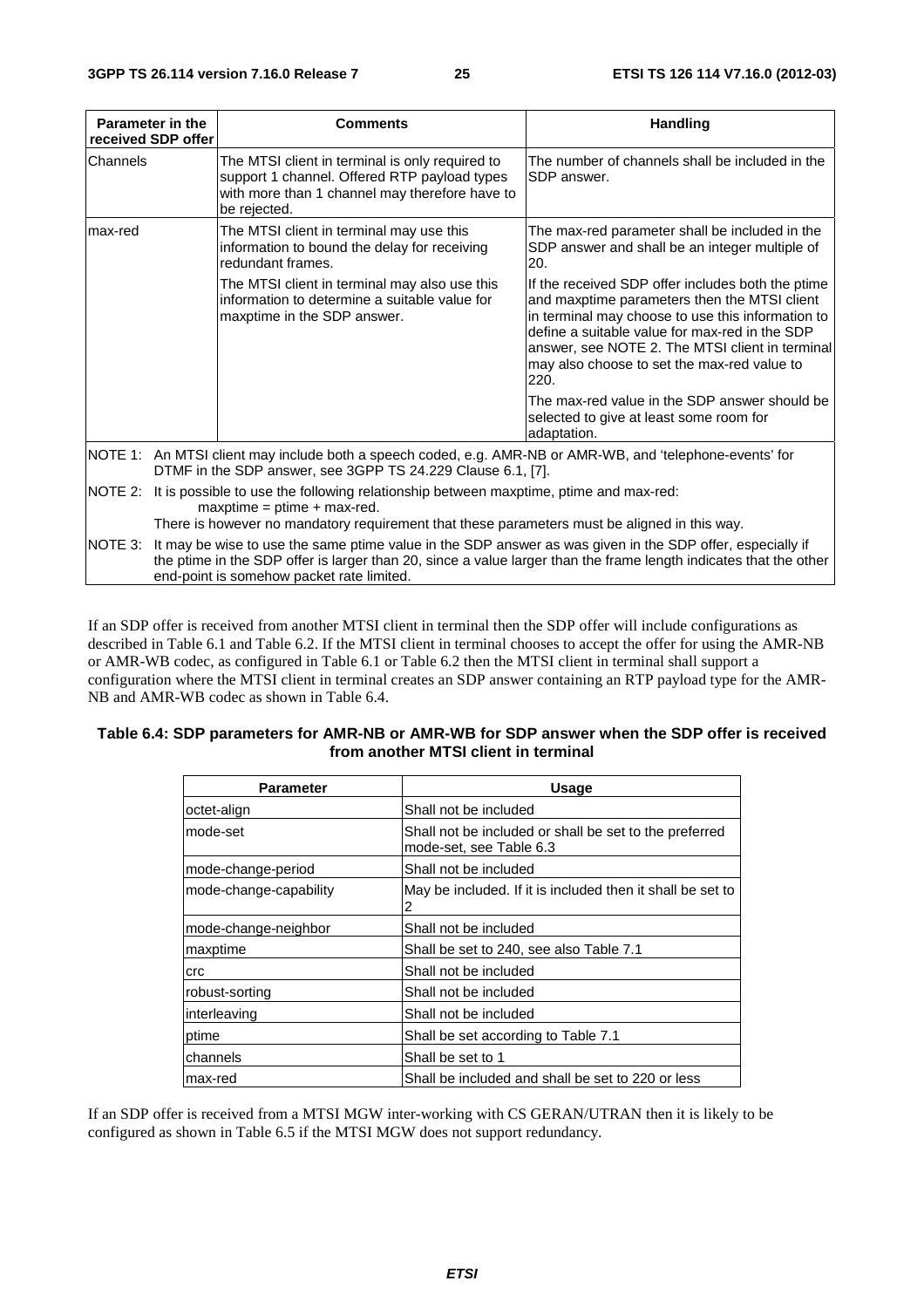#### **Table 6.5: Expected configuration of SDP parameters for AMR-NB or AMR-WB in an SDP offer from an MTSI MGW inter-working with CS GERAN/UTRAN**

| <b>Parameter</b>       | <b>Usage</b>                                                                 |
|------------------------|------------------------------------------------------------------------------|
| octet-align            | Either not included or set to 0                                              |
| mode-set               | Included and indicates the codec modes that are<br>allowed in the CS network |
| mode-change-period     | Set to 2                                                                     |
| mode-change-capability | Set to 2                                                                     |
| mode-change-neighbor   | Set to 1 if the CS network is GERAN                                          |
| maxptime               | Set to 80, see also Table 12.1                                               |
| <b>crc</b>             | Not included                                                                 |
| robust-sorting         | Not included                                                                 |
| interleaving           | Not included                                                                 |
| ptime                  | Set according to Table 12.1                                                  |
| channels               | Set to 1                                                                     |
| max-red                | Set to 0                                                                     |

If the MTSI client in terminal accepts the offer included in Table 6.5 then the MTSI client in terminal shall support a configuration where the MTSI client in terminal creates an SDP answer containing an RTP payload type for the AMR-NB and AMR-WB codecs as shown in Table 6.6.

#### **Table 6.6: SDP parameters for AMR-NB or AMR-WB for SDP answer when the SDP offer is received from another MTSI MGW**

| <b>Parameter</b>       | Usage                                                           |
|------------------------|-----------------------------------------------------------------|
| octet-align            | Shall be the according to the offer                             |
| Imode-set              | Shall be the according to the offer                             |
| mode-change-period     | Shall not be included                                           |
| mode-change-capability | May be included. If it is included then it shall be set to<br>2 |
| mode-change-neighbor   | Shall not be included                                           |
| maxptime               | Shall be set to 240, see also Table 7.1                         |
| crc                    | Shall not be included                                           |
| robust-sorting         | Shall not be included                                           |
| interleaving           | Shall not be included                                           |
| ptime                  | Shall be set according to Table 7.1                             |
| Ichannels              | Shall be set according to the offer                             |
| max-red                | Shall be included and shall be set to 220 or less               |

#### 6.2.3 Video

If video is used in a session, the session setup shall determine RTP profile, video codec, profile and level.

An MTSI client shall offer AVPF for all media streams containing video. RTP profile negotiation shall be done as described in clause 6.2.1a.

Examples of SDP offers and answers for video can be found in clause A.4.

NOTE: For H.264 / MPEG-4 (Part 10) AVC, the optional max-rcmd-nalu-size receiver-capability parameter of RFC 3984 [25] should be set to the smaller of the MTU size (if known) minus header size or 1 400 bytes (otherwise).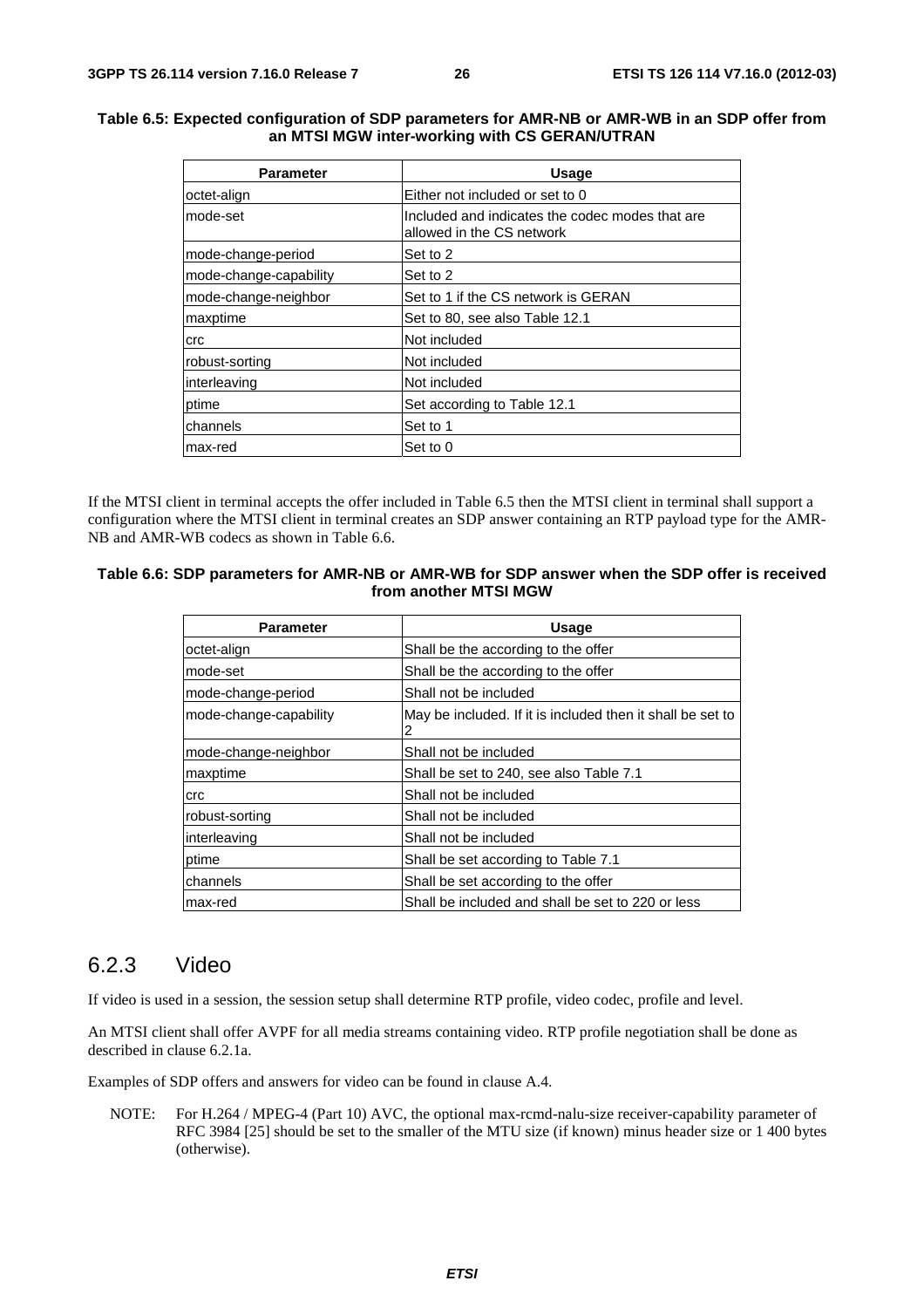### 6.2.4 Text

An MTSI client should offer AVP for all media streams containing text. Only in cases where there is an explicit demand for the AVPF RTCP reporting timing or feedback messages AVPF shall be used. If AVPF is offered then RTP profile negotiation shall be done as described in clause 6.2.1a.

Examples of SDP offers for text can be found in clause A.5.

### 6.2.5 Bandwidth negotiation

The SDP shall include bandwidth information for each media stream and also for the session in total. The bandwidth information for each media stream and for the session is defined by the Application Specific (AS) bandwidth modifier as defined in RFC 4566 [8].

SDP examples incorporating bandwidth modifiers are shown in annex A.

### 6.2.6 The Synchronization Info attribute "3gpp\_sync\_info"

Synchronization jitter (also known as synchronization or inter-media skew) is defined as the amount of synchronization delay between media streams that needs to be maintained during the synchronization process (at the receiver side), which is acceptable to a session (or the sender of the multimedia streams) for a good user experience.

Tight synchronization between the constituent streams is not necessary for all types of MTSI sessions. For instance, during a VoIP call, one of the call participants may wish to share a video clip or share his/her camera view. In this situation, the sender may want to relax the requirement on the receiver to synchronize the audio and the video streams in order to maintain a good video quality without stressing on tight audio/video synchronization. The Synchronization Info attribute defined in the present document is not just limited to lip-sync between audio/video streams, but is also applicable to any two media streams that need to be synchronized during an MTSI session. This attribute allows an MTSI client to specify whether or not media streams should be synchronized. In case the choice is to have synchronization between different streams, it is up to the implementation, use case and application to decide the exact amount of synchronization jitter allowed between the streams to synchronize.

The ABNF for the synchronization info attribute is described as follows:

| Synchronization-Info | $=$ "a" " $=$ " "3gpp_sync_info" ":" sync-value |
|----------------------|-------------------------------------------------|
| sync-value           | $=$ "Sync" / "No Sync"                          |

The value "Sync" indicates that synchronization between media shall be maintained. The value "No Sync" indicates that No Synchronization is required between the media.

The parameter "3gpp\_sync\_info" should be included in the SDP at the session level and/or at the media level. Its usage is governed by the following rules:

- 1. At the session level, the "3gpp\_sync\_info" attribute shall be used with the group attribute defined in RFC 3388 [48]. The group attribute indicates to the receiver which streams (identified by their mid attributes) that are to be synchronized. The "3gpp\_sync\_info" attribute shall follow the "group: LS" line in the SDP.
- 2. At the media level, the "3gpp\_sync\_info" attribute shall assume a value of "No Sync" only. It indicates to the receiver that this particular media stream is not required to be synchronized with any other media stream in the session. The use of the "mid" attribute of RFC 3388 [48] is optional in this case. If the "mid" attribute is used for any other media in the session, then "mid" with this media line shall be used also according to RFC 3388 [48]. Otherwise, it is not necessary to tie the "3gpp\_sync\_info" attribute with the "mid" attribute.
- 3. When the "3gpp\_sync\_info" attribute is defined at both session level (with the "group" attribute) and media level, then the media level attribute shall override the session level attribute. Thus if the "3gpp\_sync\_info" attribute is defined at the media level, then that particular media stream is not to be synchronized with any other media stream in the session (even if the "3gpp\_sync\_info" is defined at the session level for this media stream).

The calling party (or the initiator or offerer of the multimedia stream) should include the "3gpp\_sync\_info" attribute in the SDP which is carried in the initial INVITE message. Upon reception of the INVITE message that includes the "3gpp\_sync\_info" attribute, the other party in the session should include its own "3gpp\_sync\_info" attribute (with its own wish for synchronization or no synchronization) in the 200/OK response message.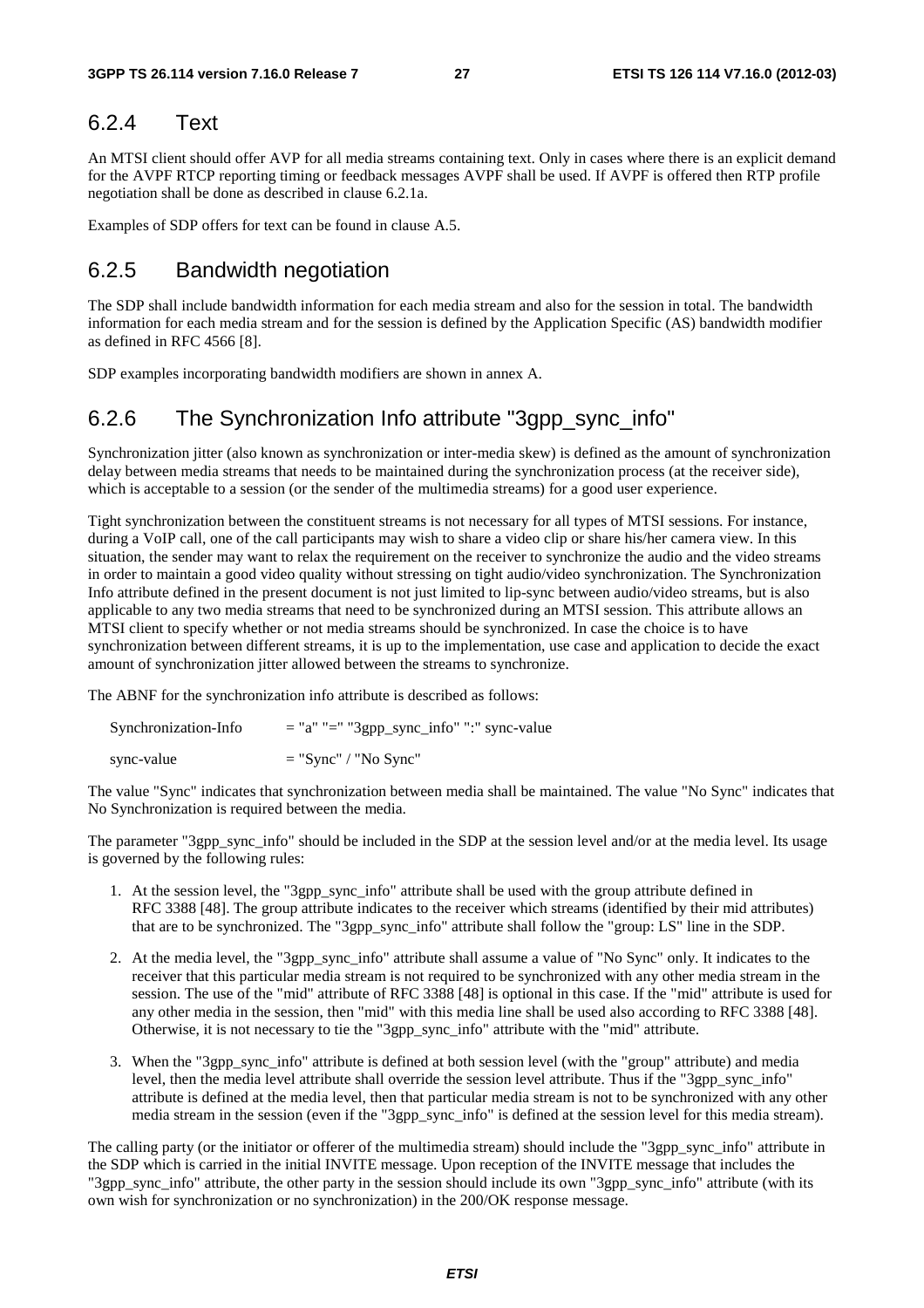There are no offer/answer implications on the "3gpp\_sync\_info" attribute; it provides synchronization requirement between the specified media streams to the receiver. The "3gpp\_sync\_info" attribute in the calling party SDP is only an indication to the called party of the synchronization requirement that should be maintained between the specified media streams that it receives. Similarly the "3gpp\_sync\_info" attribute value from the called party is an indication to the calling party of the synchronization requirements between specified media streams. The "3gpp\_sync\_info" attribute value can be different for the calling and the called parties.

SDP examples using the "3gpp\_sync\_info" attribute are given in clause A.7.

NOTE: Default operation in the absence of the "3gpp\_sync\_info" attribute in SDP is to maintain synchronization between media streams.

### 6.2.7 Negotiated QoS parameters

The term "negotiated" in the present document describes the end result of a QoS negotiation between an MTSI client in terminal and the network (or the end result of what the network grants to the MTSI client in terminal even if no negotiation takes place).

In case an MTSI client in terminal is made aware that the value of the negotiated Guaranteed Bit Rate and if this value (taking into account the RTCP bandwidth usage) is not approximately equal to the b=AS bandwidth modifier attribute during the initial session setup in an MTSI client in terminal (sender or receiver), the MTSI client in terminal shall send to the other party the negotiated Guaranteed Bit Rate (taking into account the RTCP bandwidth usage) via the SIP UPDATE (or in a SIP re-INVITE) method using the b=AS bandwidth modifier attribute. If an MTSI client in a terminal (receiver or sender) receives a new bandwidth value in a SIP UPDATE (or in a SIP re-INVITE) then it shall respond by sending its known negotiated Guaranteed Bit Rate (taking into account the RTCP bandwidth usage) via the SIP 200/OK response to the UPDATE (or re-INVITE) message.

NOTE: The b=AS bandwidth and the GBR bandwidth are not directly comparable since the b=AS bandwidth does not include the RTCP bandwidth while the GBR bandwidth allocation must include some headroom for RTCP. The bandwidths will therefore almost always be different. The GBR bandwidth may also differ from the b=AS bandwidth because of other reasons, for example: bearer allocation and header compression. It is an implementation consideration to handle such impacts and how to judge whether the bandwidth values differ and what bandwidth value to send in the UPDATE message.

Any subsequent QoS changes indicated to the MTSI client in terminal during an MTSI session (including the cases described in Clause 10.3) shall be signalled by the MTSI client in terminal (subject to the QoS update procedure) to the other party using the same signalling described above.

Examples of SDP using negotiated QoS are given in clause A.8.

### 6.3 Session control procedures

During session renegotiation for adding or removing media components, the SDP offerer should continue to use the same media (m=) line(s) from the previously negotiated SDP for the media components that are not being added or removed.

# 7 Data transport

# 7.1 General

MTSI clients shall support an IP-based network interface for the transport of session control and media data. Controlplane signalling is sent using SIP; see 3GPP TS 24.229 [7] for further details. User plane media data is sent over RTP/UDP/IP. An overview of the user plane protocol stack can be found in figure 4.3 of the present document.

### 7.2 RTP profiles

MTSI clients shall transport speech, video and real-time text using RTP (RFC 3550 [9]) over UDP (RFC 0768 [39]). The following profiles of RTP shall be supported for all media types: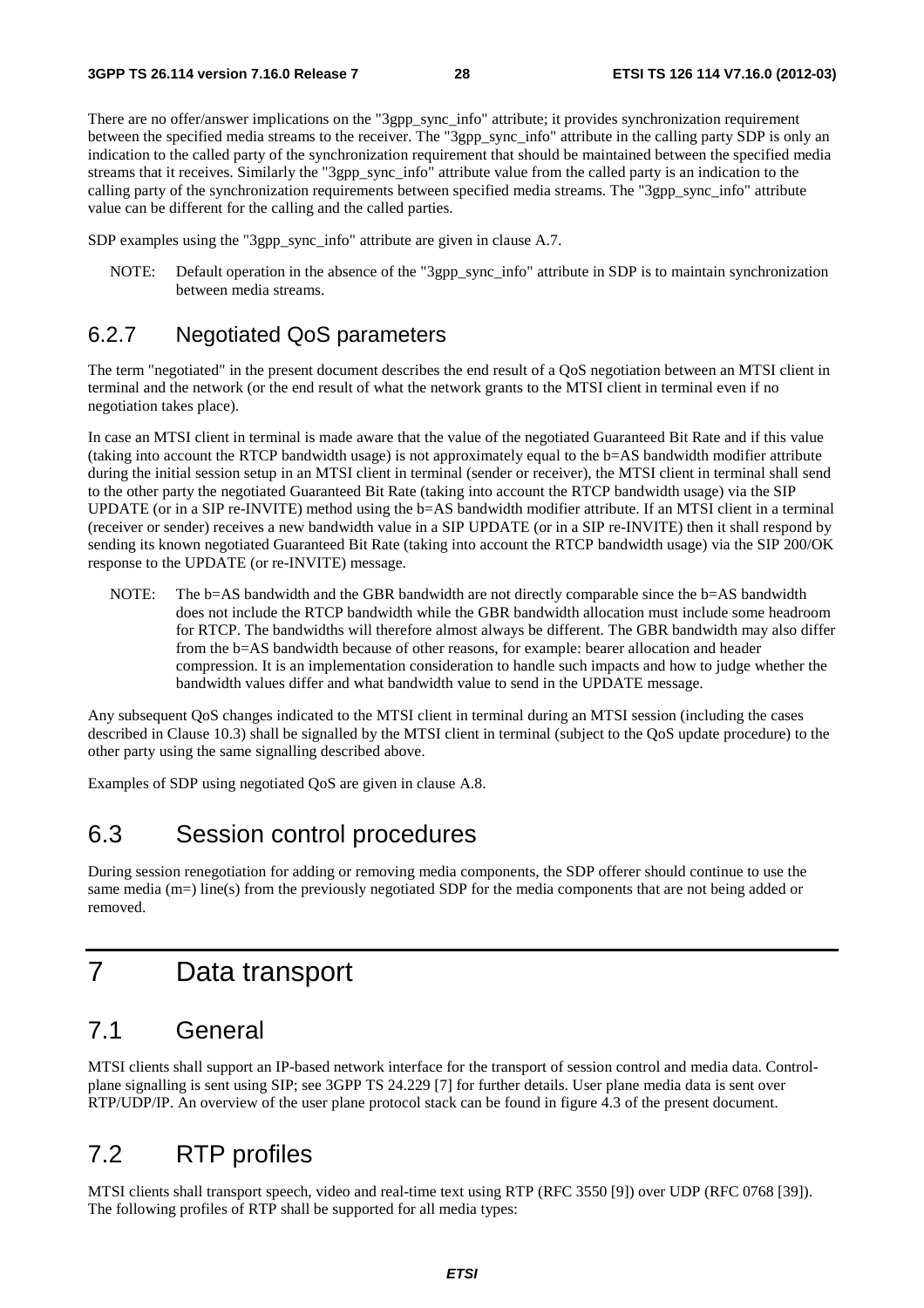- RTP Profile for Audio and Video Conferences with Minimal Control (RFC 3551 [10]), also called RTP/AVP.

The following profiles of RTP shall be supported for video and should be supported for all other media types:

- Extended RTP Profile for RTCP-based Feedback (RTP/AVPF) (RFC 4585 [40]), also called RTP/AVPF.

The support of AVPF requires an MTSI client in terminal to implement the RTCP transmission rules, the signalling mechanism for SDP and the feedback messages explicitly mentioned in the present document.

# 7.3 RTCP usage

### 7.3.1 General

The RTP implementation shall include an RTCP implementation.

The bandwidth for RTCP traffic shall be described using the "RS" and "RR" SDP bandwidth modifiers at media level, as specified by RFC 3556 [42]. Therefore, an MTSIclient shall include the "b=RS:" and "b=RR:" fields in SDP, and shall be able to interpret them. There shall be an upper limit on the allowed RTCP bandwidth for each RTP session signalled by the MTSI client. This limit is defined as follows:

- 4 000 bps for the RS field (at media level);
- 3 000 bps for the RR field (at media level).

If the session described in the SDP is a point-to-point speech only session, the MTSI client may request the deactivation of RTCP by setting its RTCP bandwidth modifiers to zero.

If a MTSI client receives SDP bandwidth modifiers for RTCP equal to zero from the originating MTSI client, it should reply (via the SIP protocol) by setting its RTCP bandwidth using SDP bandwidth modifiers with values equal to zero.

RTCP packets should be sent for all types of multimedia sessions to enable synchronization with other RTP transported media, remote end-point aliveness information, monitoring of the transmission quality, and carriage of feedback messages such as TMMBR for video and RTCP APP for speech. Point-to-point speech only sessions may not require these functionalities and may therefore turn off RTCP by setting the SDP bandwidth modifiers (RR and RS) to zero. When RTCP is turned off (for point-to-point speech only sessions) and the media is put on hold, the MTSI client should re-negotiate the RTCP bandwidth with SDP bandwidth modifiers values greater than zero, and send RTCP packets to the other end. This allows the remote end to detect link aliveness during hold. When media is resumed, the resuming MTSI client should turn off the RTCP sending again through a re-negotiation of the RTCP bandwidth with SDP bandwidth modifiers equal to zero.

When RTCP is turned off (for point-to-point speech only sessions) and if sending of an additional associated RTP stream becomes required and both RTP streams need to be synchronized, or if transport feedback due to lack of end-toend QoS guarantees is needed, a MTSI client should re-negotiate the bandwidth for RTCP by sending an SDP with the RS bandwidth modifier greater than zero.

NOTE 1: Deactivating RTCP will disable the adaptation mechanism for speech defined in clause 10.2.

### 7.3.2 Speech

MTSI clients in terminals offering speech should support AVPF (RFC 4585 [40]) configured to operate in early mode. When allocating RTCP bandwidth, it is recommended to allocate RTCP bandwidth and set the values for the "b=RR:" and the "b=RS:" parameters such that a good compromise between the RTCP reporting needs for the application and bandwidth utilization is achieved, see also Annex A.6. The value of "trr-int" should be set to zero or not transmitted at all (in which case the default "trr-int" value of zero will be assumed) when Reduced-Size RTCP (see clause 7.3.6) is not used.

For speech sessions it is beneficial to keep the size of RTCP packets as small as possible in order to reduce the potential disruption of RTCP onto the RTP stream in bandwidth-limited channels. RTCP packet sizes can be minimized by using Reduced-Size RTCP packets or using the parts of RTCP compound packets (according to RFC 3550 [9]) which are required by the application. RTCP compound packet sizes should be at most as large as 1 time and, at the same time, shall be at most as large as 4 times the size of the RTP packets (including UDP/IP headers) corresponding to the highest bit rate of the speech codec modes used in the session. Reduced-Size RTCP and semi-compound RTCP packet sizes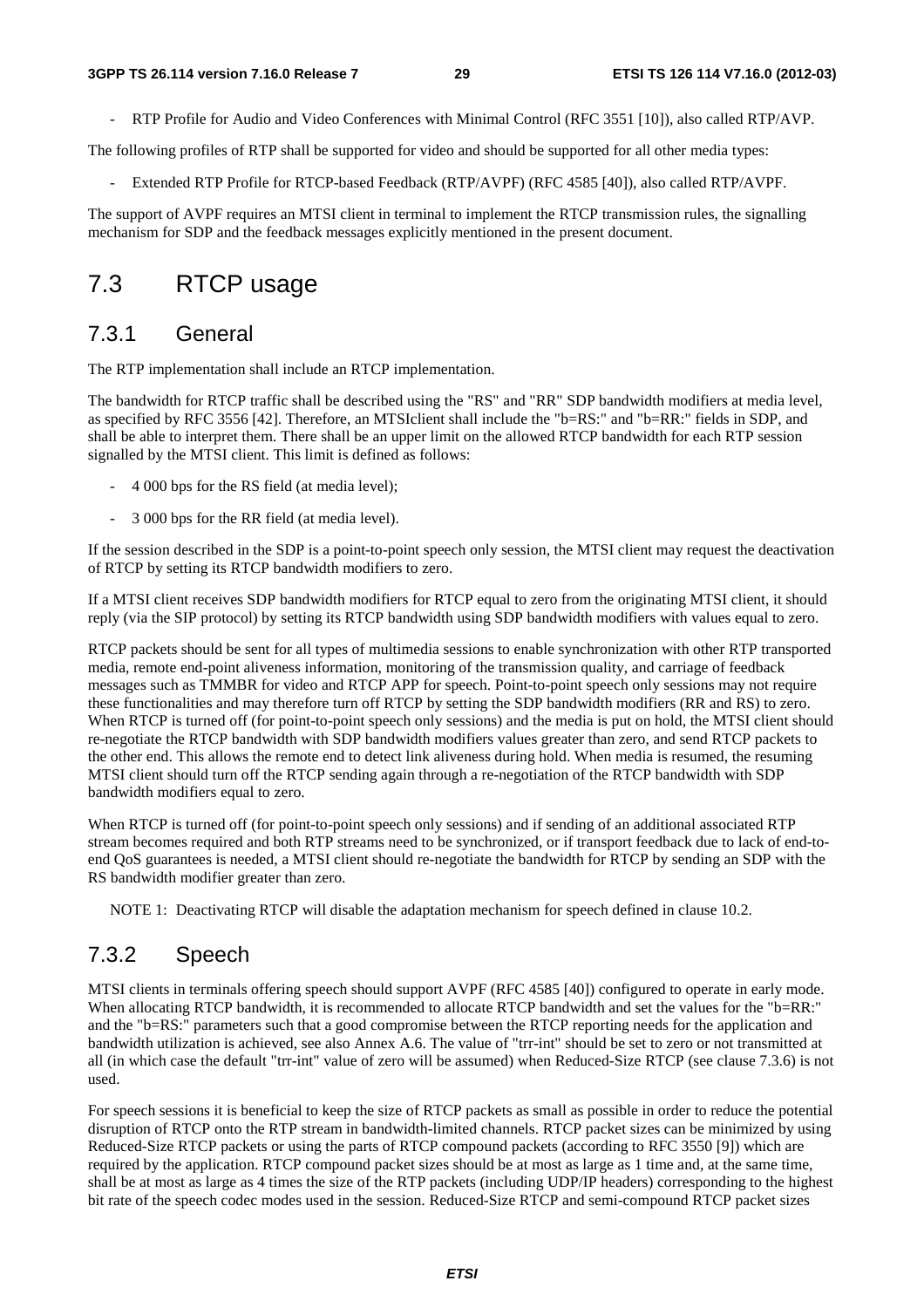should be at most as large as 1 time and, at the same time, shall be at most as large as 2 times the size of the RTP packets (including UDP/IP headers) corresponding to the highest bit rate of the speech codec modes used in the session.

For speech, RTCP APP packets are used for adaptation (see clause 10.2).

#### 7.3.3 Video

MTSI clients offering video shall support AVPF (RFC 4585 [40]) configured to operate in early mode. The behaviour can be controlled by allocating enough RTCP bandwidth using "b=RR:" and "b=RS:" (see section 7.3.1) and setting the value of "trr-int".

MTSI clients offering video shall support transmission and reception of AVPF NACK messages, as an indication of non-received media packets. MTSI terminals offering video shall also support reception of AVPF Picture Loss Indication (PLI). An MTSI client receiving NACK or PLI should take appropriate action to improve the situation for the MTSI client that sent NACK or PLI, although no action is mandated nor specified. Note that by setting the bitmask of following lost packets (BLP) the frequency of transmitting NACK can be reduced, but the repairing action by the MTSI client receiving the message can be delayed correspondingly.

The Temporary Maximum Media Bit-rate Request (TMMBR) and Temporary Maximum Media Bit-rate Notification (TMMBN) messages of Codec-Control Messages (CCM) [43] shall be supported by MTSI clients in terminals supporting video. See clause 10.3 for usage and clause B.1 for an example of bitrate adaptation.

MTSI clients supporting video shall support Full Intra Request of CCM [43].

#### 7.3.4 Real-time text

For real-time text, RTCP reporting should be used according to general recommendations for RTCP.

#### 7.3.5 Void

### 7.3.6 Reduced-Size RTCP

MTSI clients should support the use of Reduced-Size RTCP reports [70]. A Reduced-Size RTCP packet is an RTCP packet that does not follow the sending rules outlined in RFC 3550 [9] in the aspect that it does not necessarily contain the mandated RR/SR report blocks and SDES CNAME items.

As specified in RFC5506 [70], a client that support Reduced-Size RTCP shall also support AVPF, see clause 7.2 An SDP offer to use Reduced-Size RTCP shall also offer using AVPF.

When Reduced-Size RTCP is used, the following requirements apply on the RTCP receiver:

- The RTCP receiver shall be capable of parsing and decoding report blocks of the RTCP packet correctly even though some of the items mandated by RFC3550 [9] are missing.
- An SDP attribute "a=rtcp-rsize" is used to enable Reduced-Size RTCP. A receiver that accepts the use of Reduced-Size RTCP shall include the attribute in the SDP answer. If this attribute is not set in offer/answer, then Reduced-Size RTCP shall not be used in any direction.

When Reduced-Size RTCP is used, an RTCP sender transmitting Reduced-Size RTCP packets shall follow the requirements listed below:

- AVPF early or immediate mode shall be used according to RFC4585 [40].
- The "a=rtcp-rsize" attribute shall be included in the SDP offer, see Annex A.9a.
- Reduced-Size RTCP packets should be used for transmission of adaptation feedback messages, for example APP packets as defined in Clause 10.2 and TMMBR as defined in Clause 10.3. When regular feedback packets are transmitted, the individual packets that would belong to a compound RTCP packet shall be transmitted in a serial fashion, although adaptation feedback packets shall take precedence.
- Two or more RTCP packets should be stacked together, within the limits allowed by the maximum size of Reduced-Size RTCP packets (see clause 7.3.2) (i.e., to form a semi-compound RTCP packet which is smaller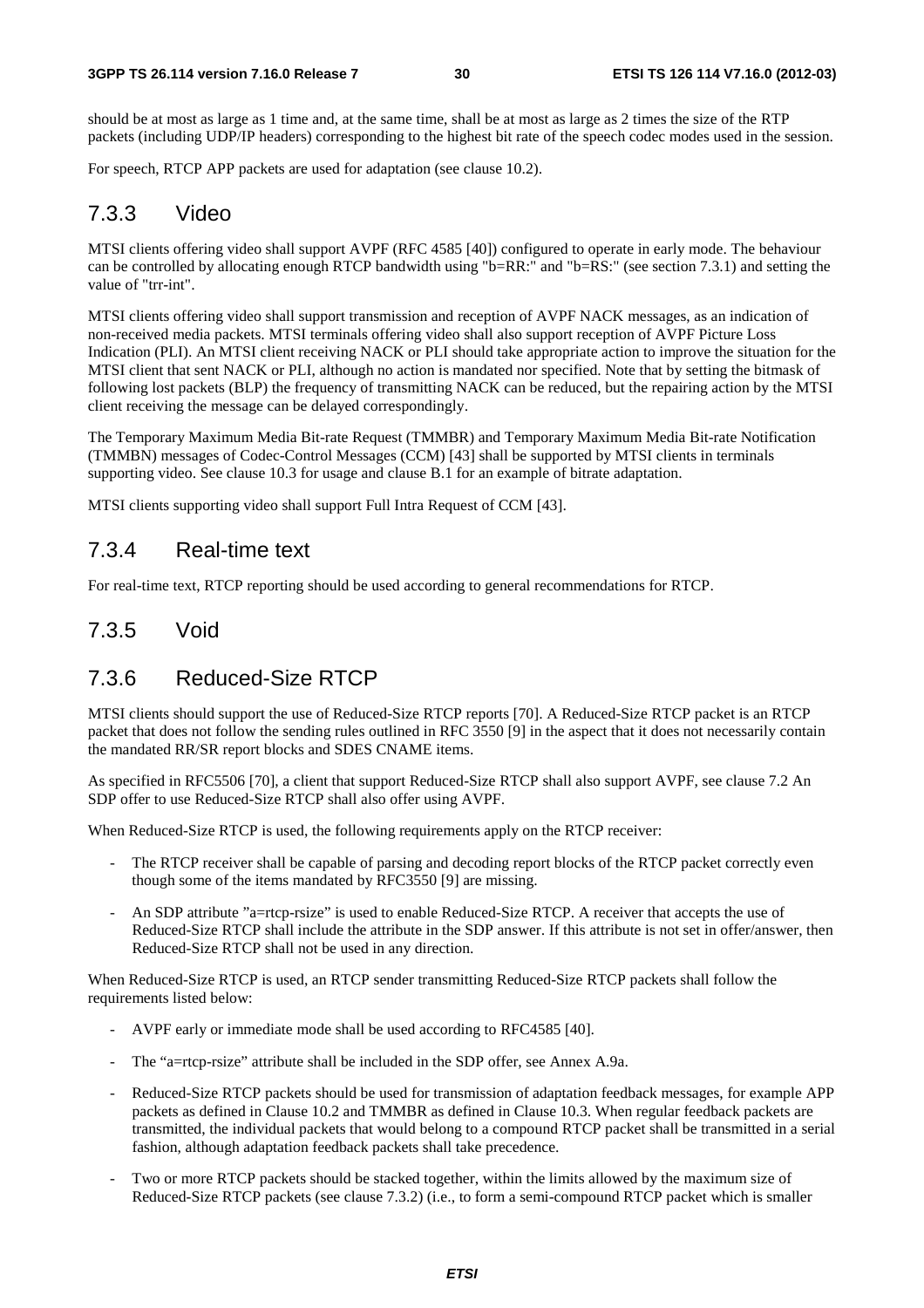than a compound RTCP packet). The RTCP sender should not send Reduced-Size RTCP packets that are larger than the regularly scheduled compound RTCP packets.

- Compound RTCP packets with an SR/RR report block and CNAME SDES item should be transmitted on a regular basis as outlined in RFC 3550 [9] and RFC 4585 [40]. In order to control the allocation of bandwidth between Reduced-Size RTCP and compound RTCP, the AVPF "trr-int" parameter should be used to set the minimum report interval for compound RTCP packets.
- The first transmitted RTCP packet shall be a compound RTCP packet as defined in RFC3550 [9] without the size restrictions defined in clause 7.3.2.

The application should verify that the Reduced-Size RTCP packets are successfully received by the other end-point. Verification can be done by implicit means, for instance the RTCP sender that sends an adaptation feedback requests is expected to detect some kind of a response to the requests in the media stream. If verification fails then the RTCP sender shall switch to the use of compound RTCP packets according to the rules outlined in RFC3550 [9].

Examples of SDP negotiation for Reduced-Size RTCP given in Clause A.9a.

# 7.4 RTP payload formats for MTSI clients

### 7.4.1 General

This clause specifies RTP payload formats for MTSI clients, except for MTSI media gateways that is specified in clause 12.3.2, for all codecs supported by MTSI in clause 5.2. Note that each RTP payload format also specifies media type signalling for usage in SDP.

### 7.4.2 Speech

When transmitting AMR or AMR-WB encoded media in RTP

the AMR (and AMR-WB) payload format shall be used [28].

MTSI clients (except MTSI MGW) shall support both the bandwidth-efficient and the octet-aligned payload format. The bandwidth-efficient payload format shall be preferred over the octet-aligned payload format.

The MTSI clients (except MTSI MGW) should use the SDP parameters defined in table 7.1 for the session. For all access technologies, and for normal operating conditions, the MTSI client should encapsulate the number of nonredundant (a.k.a. primary) speech frames in the RTP packets that corresponds to the ptime value received in SDP from the other MTSI client, or if no ptime value has been received then according to "Recommended encapsulation" defined in table 7.1. The MTSI client may encapsulate more non-redundant speech frames in the RTP packet but shall not encapsulate more than 4 non-redundant speech frames in the RTP packets. The MTSI client may encapsulate any number of redundant speech frames in an RTP packet but the length of an RTP packet, measured in ms, shall never exceed the maxptime value.

NOTE: The terminology "non-redundant speech frames" refers to speech frames that have not been transmitted in any preceding packet.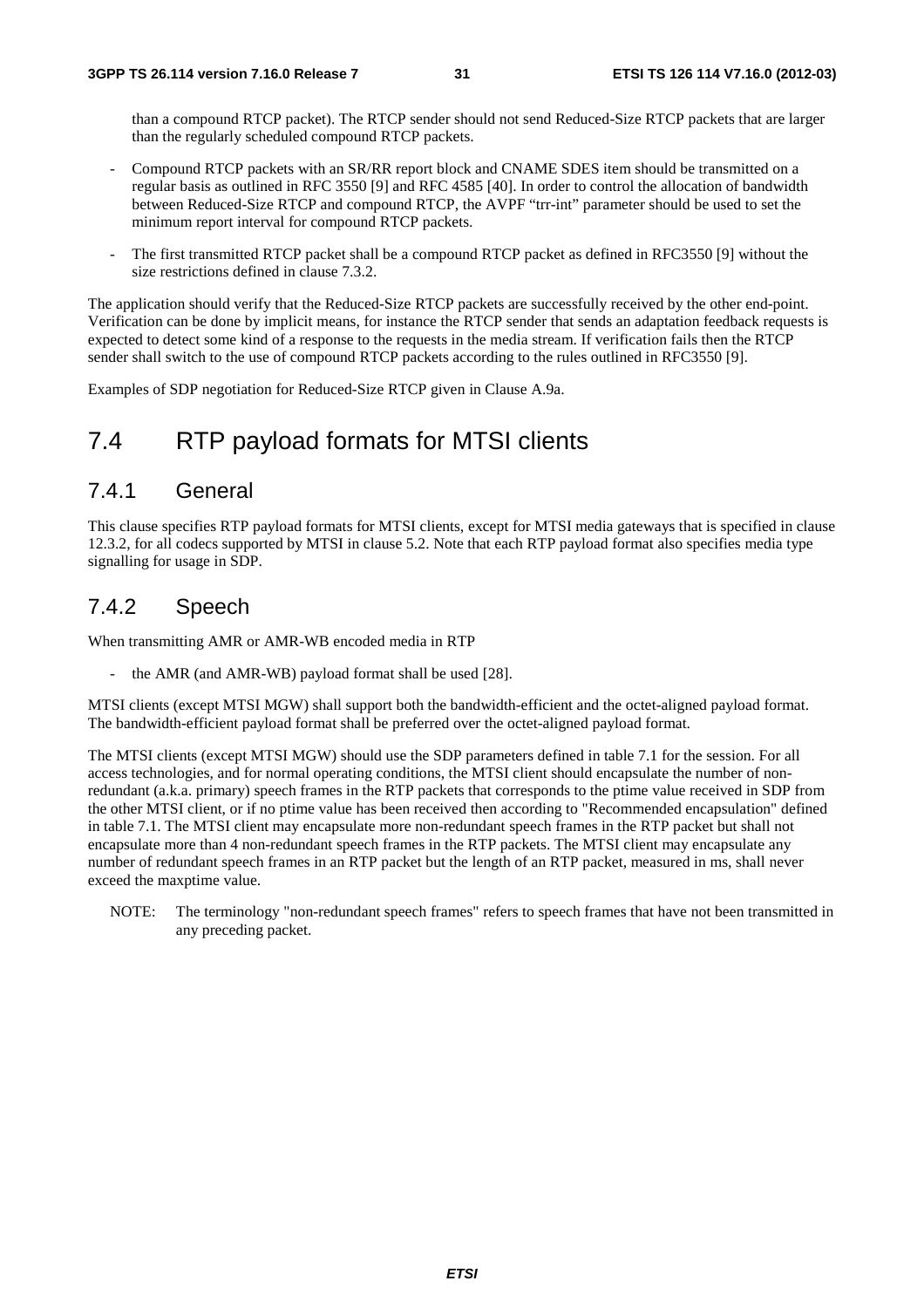|               | Radio access bearer technology Recommended encapsulation (if no ptime and no<br>RTCP_APP_REQ_AGG has been received) | ptime                | maxptime |
|---------------|---------------------------------------------------------------------------------------------------------------------|----------------------|----------|
| Default       | 1 non-redundant speech frame per RTP packet                                                                         | 20                   | 240      |
|               | Max 12 speech frames in total but not more than a<br>received maxptime value requires                               |                      |          |
| <b>HSPA</b>   | 1 non-redundant speech frame per RTP packet                                                                         | 20                   | 240      |
|               | Max 12 speech frames in total but not more than a<br>received maxptime value requires                               |                      |          |
| <b>IEGPRS</b> | 2 non-redundant speech frames per RTP packet, but<br>not more than a received maxptime value requires               | 40                   | 240      |
|               | Max 12 speech frames in total but not more than a<br>received maxptime value requires                               |                      |          |
| <b>GIP</b>    | 1 to 4 non-redundant speech frames per RTP packet<br>but not more than a received maxptime value<br>requires.       | 20, 40, 60 or 80 240 |          |
|               | Max 12 speech frames in total but not more than a<br>received maxptime                                              |                      |          |

**Table 7.1: Encapsulation parameters (to be used as defined above)** 

NOTE: It is possible to send only redundant speech frames in one RTP packet.

When the radio access bearer technology is not known to the MTSI client, the default encapsulation parameters defined in Table 7.1 shall be used.

For all radio access bearer technologies, the bandwidth-efficient payload format should be used unless the session setup concludes that the octet-aligned payload format is the only payload format that all parties support. The SDP offer shall include an RTP payload type where octet-align=0 is defined or where octet-align is not specified and should include another RTP payload type with octet-align=1. MTSI client offering wide-band speech shall offer these parameters and parameter settings also for the RTP payload types used for wide-band speech.

For examples of SDP offers and answers, see annex A.

The RTP payload format for DTMF events ís described in Annex G.

### 7.4.3 Video

The following RTP payload formats shall be used:

- H.263 video codec RTP payload format according to RFC 4629 [29];
- MPEG-4 video codec RTP payload format according to RFC 3016 [30];
- H.264 (AVC) video codec RTP payload format according to RFC 3984 [25], where the interleaved packetization mode shall not be used. Receivers shall support both the single NAL unit packetization mode and the non-interleaved packetization mode of RFC 3984 [25], and transmitters may use either one of these packetization modes.

#### 7.4.4 Real-time text

The following RTP payload format shall be used:

- T.140 text conversation RTP payload format according to RFC 4103 [31].

Real-time text shall be the only payload type in its RTP stream because the RTP sequence numbers are used for loss detection and recovery. The redundant transmission format shall be used for keeping the effect of packet loss low.

Media type signalling for usage in SDP is specified in section 10 of RFC 4103 [31] and section 3 of RFC 4102 [49].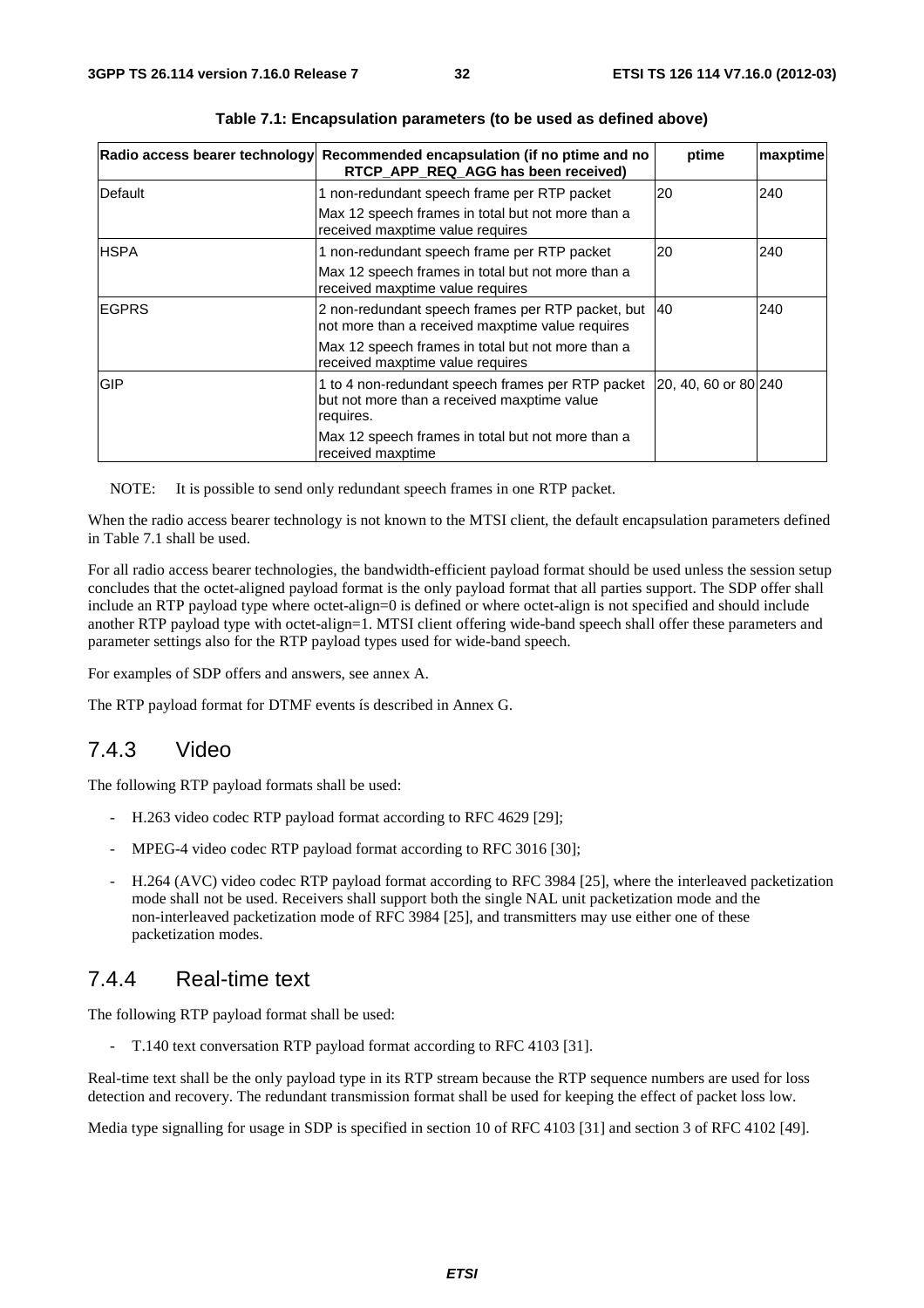# 7.5 Media flow

### 7.5.1 General

This clause contains considerations on how to use media in RTP, packetization guidelines, and other transport considerations.

### 7.5.2 Media specific

#### 7.5.2.1 Speech

#### 7.5.2.1.1 General

This clause describes how the speech media should be packetized during a session. It includes definitions both for the cases where the access type is known and one default operation for the case when the access type is not known.

Requirements for transmission of DTMF events are described in Annex G.

#### 7.5.2.1.2 Default operation

When the radio access bearer technology is not known to the MTSI client, the default encapsulation parameters defined in Table 7.1 shall be used.

If AMR is used, the codec mode set Config-NB-Code=1 [16] {AMR-NB12.2, AMR-NB7.4, AMR-NB5.9 and AMR-NB4.75} should be used unless the session-setup negotiation determines that other codec modes shall be used.

If AMR-WB is used, the codec mode set Config-WB-Code=0 [16] {AMR-WB12.65, AMR-WB8.85 and AMR-WB6.60} should be used unless the session-setup negotiation determines that other codec modes shall be used.

In the transmitted media, codec mode changes should be aligned to every other frame border and should be performed to one of the neighbouring codec modes in the negotiated mode set, except for a MTSI media gateway, see clause 12.3.1.1. In the received media, codec mode changes shall be accepted at any frame border and to any codec mode within the negotiated mode set.

The adaptation of codec mode, aggregation and redundancy is defined in clause 10.2. The MTSI client in terminal should indicate that no mode request is present (i.e. value 15) in the CMR bits in the AMR payload format [28]. It shall however accept requests signalled with the CMR bits in the AMR payload format.

The AMR bandwidth-efficient payload format should be used unless the session setup determines that the octet-aligned payload format must be used.

The MTSI client should send one speech frame encapsulated in each RTP packet unless the session setup or adaptation request defines that the other MTSI client wants to receive another encapsulation variant.

The MTSI client should request to receive one speech frame encapsulated in each RTP packet but shall accept any number of frames per RTP packet up to the maximum limit of 12 speech frames per RTP packet.

For application-layer redundancy, see clause 9.2.

#### 7.5.2.1.3 HSPA

Use default operation as defined in clause 7.5.2.1.2.

NOTE: The RLC PDU sizes have been optimized for the codec modes, payload formats and frame encapsulations defined in the default operation in clause 7.5.2.1.2 of 3GPP 26.131 [35].

#### 7.5.2.1.4 EGPRS

Use default operation as defined in clause 7.5.2.1.2, except that the MTSI client in terminal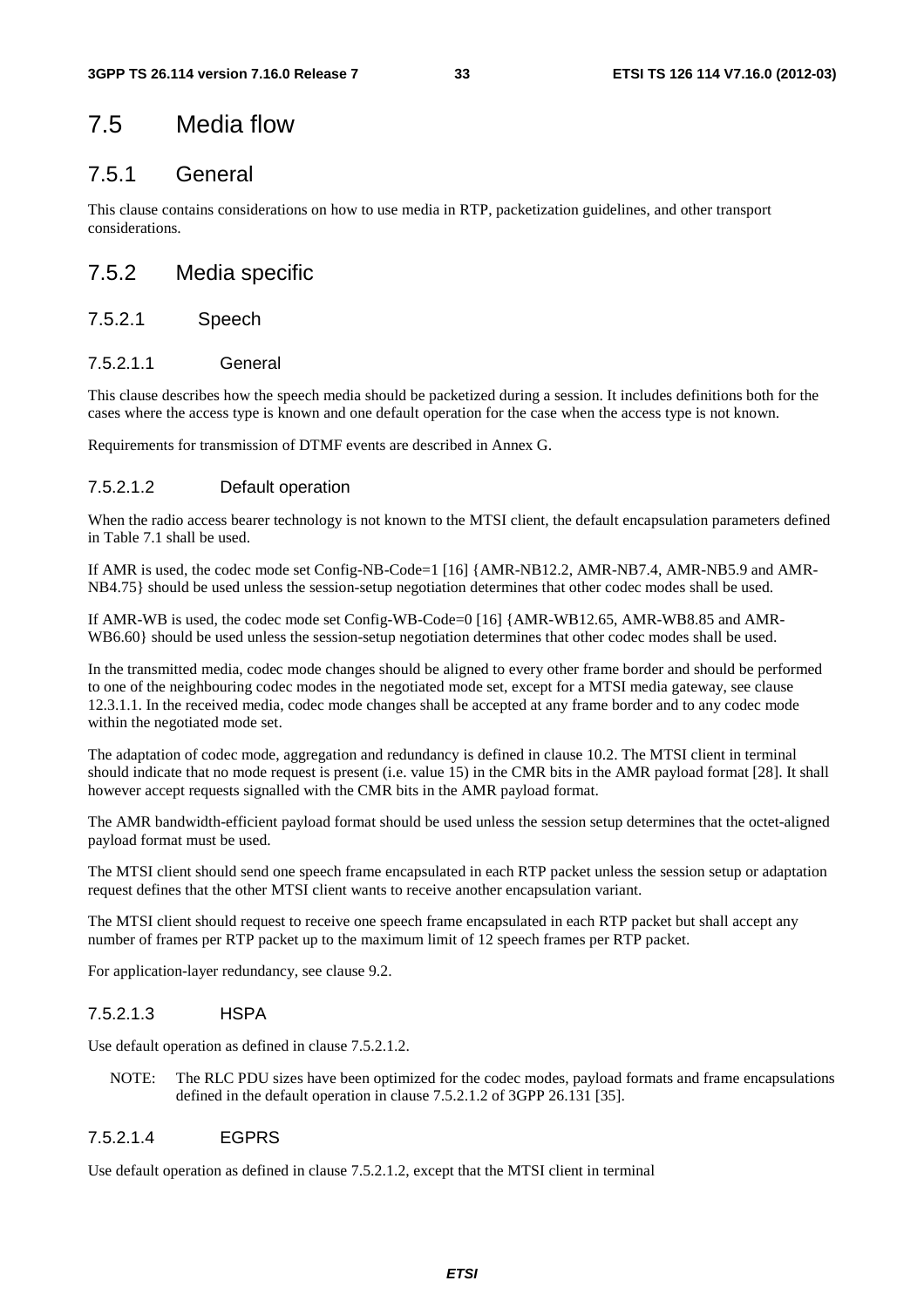- should send two speech frames encapsulated in each RTP packet unless the session setup or adaptation request defines that the other PS end-point want to receive another encapsulation variant;
- should request receiving two speech frames encapsulated in each RTP packet but shall accept any number of frames per RTP packet up to the maximum limit of 12 speech frames per RTP packet.

#### 7.5.2.1.5 GIP

Use default operation as defined in clause 7.5.2.1.2, except that the MTSI client in terminal:

- should send 0, 1, 2, 3 or 4 non-redundant speech frames encapsulated in each RTP packet unless the session setup or adaptation request defines that other PS end-point want to receive another encapsulation variant;
- should request receiving 1 to 4 speech frames in each RTP packet but shall accept any number of frames per RTP packet up to the maximum limit of 12 speech frames per RTP packet;
- may use application layer redundancy, in which case the MTSI client in terminal may encapsulate up to 12 speech frames in each RTP packet, with a maximum of four non-redundant speech frames.

#### 7.5.2.1.6 Initial codec mode for AMR and AMR-WB

To avoid congestion on the link and to improve inter-working with CS GERAN when AMR or AMR-WB is used and when more than one codec mode is allowed in the session, the MTSI client in terminal should limit the initial codec mode (ICM) to one of the lowest codec modes for an Initial Waiting Time of 600 ms from the beginning of the RTP stream, or until it receives one of the following:

- a frame-block with rate control information; or:
- an RTCP message with rate control information; or:
- reception quality feedback information, e.g. PLR or jitter in RTCP Sender Reports or Receiver Reports, indicating that the currently used codec mode is too high for the current operating condition.

The rate control information can either be: a CMR with a value other than '15' in the RTP payload; or a CMR with a value other than '15' in an RTCP\_APP message (see Clause 10.2.1).

NOTE: A CMR with a value of '15' means that no mode request is present [28].

If no rate control information is received within the Initial Waiting Time, then the sending MTSI client in terminal should gradually increase the codec mode from the ICM towards the highest codec mode allowed in the session. While not detecting poor transmission performance or not receiving rate control information, the sending MTSI client in terminal should use step-wise up-switch to avoid introducing congestion during the upwards adaptation. The step-wise up-switch should be performed by switching to the next higher codec mode in the allowed mode set and then waiting for an Initial Up-switch Waiting Time of 600 ms before each subsequent up-switch until the first down-switch occurs.

The following rules can be used for determining the ICM:

- If 1 codec mode is included in the mode-set then this should be the ICM.
- If 2 or 3 codec modes are included in the mode-set then the ICM should be the codec mode with the lowest rate.
- If 4 or more codec modes are included in the mode-set then the ICM should be the codec mode with the  $2<sup>nd</sup>$ lowest rate.

#### 7.5.2.2 Video

An MTSI client should follow general strategies for error-resilient coding (segmentation) and packetization as specified by each codec [22], [23], [24] and RTP payload format [25], [29], [39] specification. Further guidelines on how the video media data should be packetized during a session are provided in this clause.

Coded pictures should be encoded into individual segments:

- For H.263 Profile 0, a Picture Start Code (PSC) or non-empty Group of Block (GOB) header indicates the beginning of such a segment.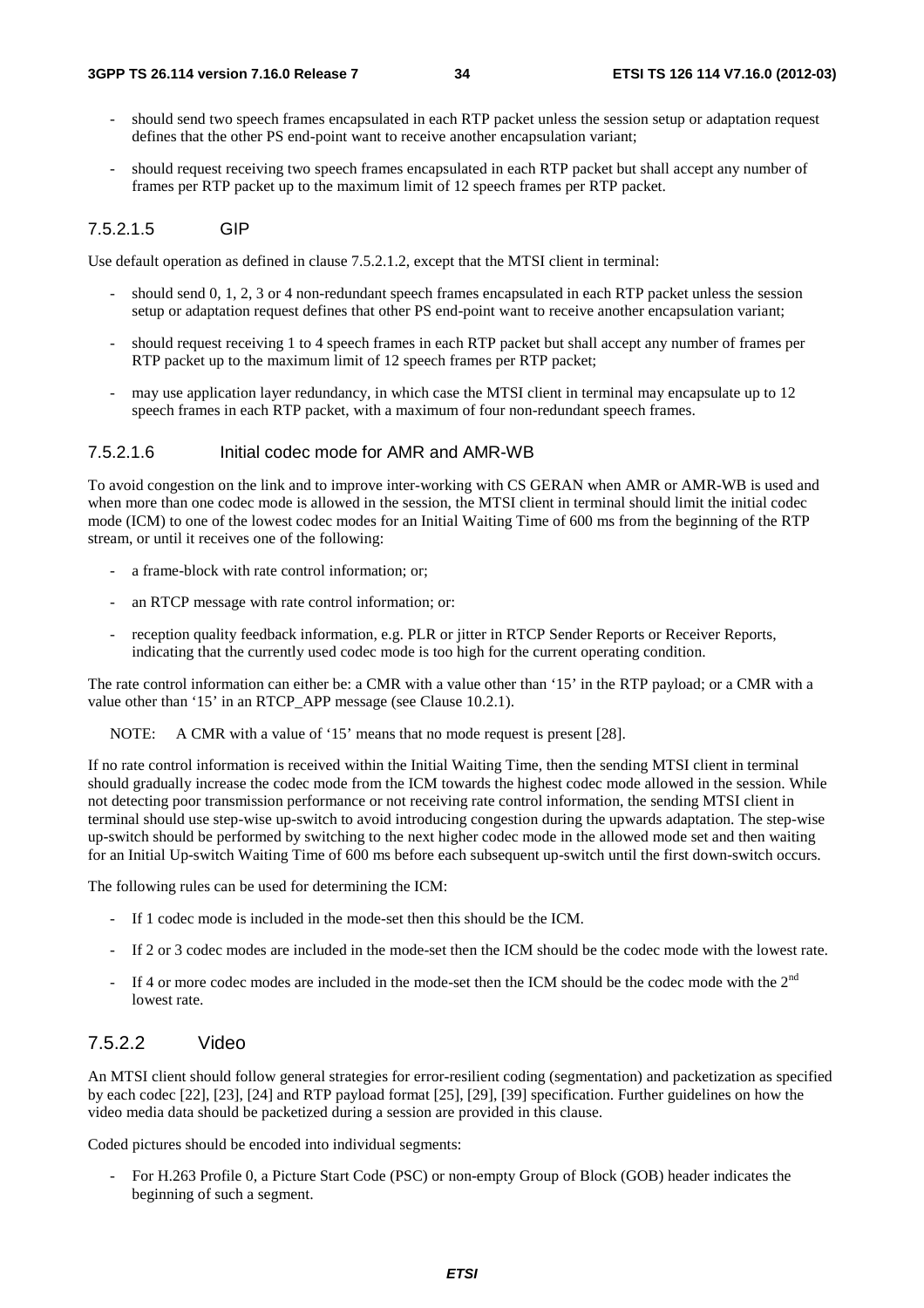- For H.263 Profile 3, MPEG-4 (Part 2) Visual, and H.264 / MPEG-4 (Part 10) AVC, a slice corresponds to such a segment.

Each individual segment should be encapsulated in one RTP packet. Each RTP packet should be smaller than the Maximum Transfer Unit (MTU) size.

- NOTE 1: Unnecessary video segmentation, e.g. within RTP packets, may reduce coding efficiency.
- NOTE 2: RTP packet fragmentation, e.g. across UDP boundaries, may decrease transport overhead and reduce error robustness. Hence, packet size granularity is a trade-off between error robustness and overhead that may be tuned according to bearer access characteristics if available.
- NOTE 3: In most cases, the MTU-size has a direct relationship with the bearer of the radio network.

#### 7.5.2.3 Text

Real-time text is intended for human conversation applications. Text shall not be transferred with higher rate than 30 characters per second (as defined for cps in section 6 of RFC 4103 [31]). A text-capable MTSI client shall be able to receive text with cps set up to 30.

#### 7.5.3 Media synchronization

#### 7.5.3.1 General

RTCP SR shall be used for media synchronization by setting the NTP and RTP timestamps according to RFC 3550 [9]. To enable quick media synchronization when a new media component is added, or an MTSI session is initiated, the RTP sender should send RTCP Sender Reports for all newly started media components as early as possible.

NOTE: An MTSI sender can signal in SDP that no synchronization between media components is required. See clause 6.2.6 and clause A.7.

#### 7.5.3.2 Text

The media synchronization requirements for real-time text are relaxed. A synchronization error between text and other media of a maximum of 3 seconds is accepted. Since this is longer than the maximum accepted latency, no specific methods need to be applied to assure to meet the requirement

# 8 Jitter buffer management in MTSI clients in terminals

### 8.1 General

This clause specifies mechanisms to handle delay jitter in MTSI clients in terminals.

# 8.2 Speech

### 8.2.1 Terminology

In the following paragraph(s), Jitter Buffer Management (JBM) denotes the actual buffer as well as any control, adaptation and media processing algorithm (excluding speech decoder) used in the management of the jitter induced in the transport channel. An illustration of an exemplary structure of an MTSI speech receiver with adaptive jitter buffer is shown in figure 8.1 to clarify the terminology and the relation between different functional components.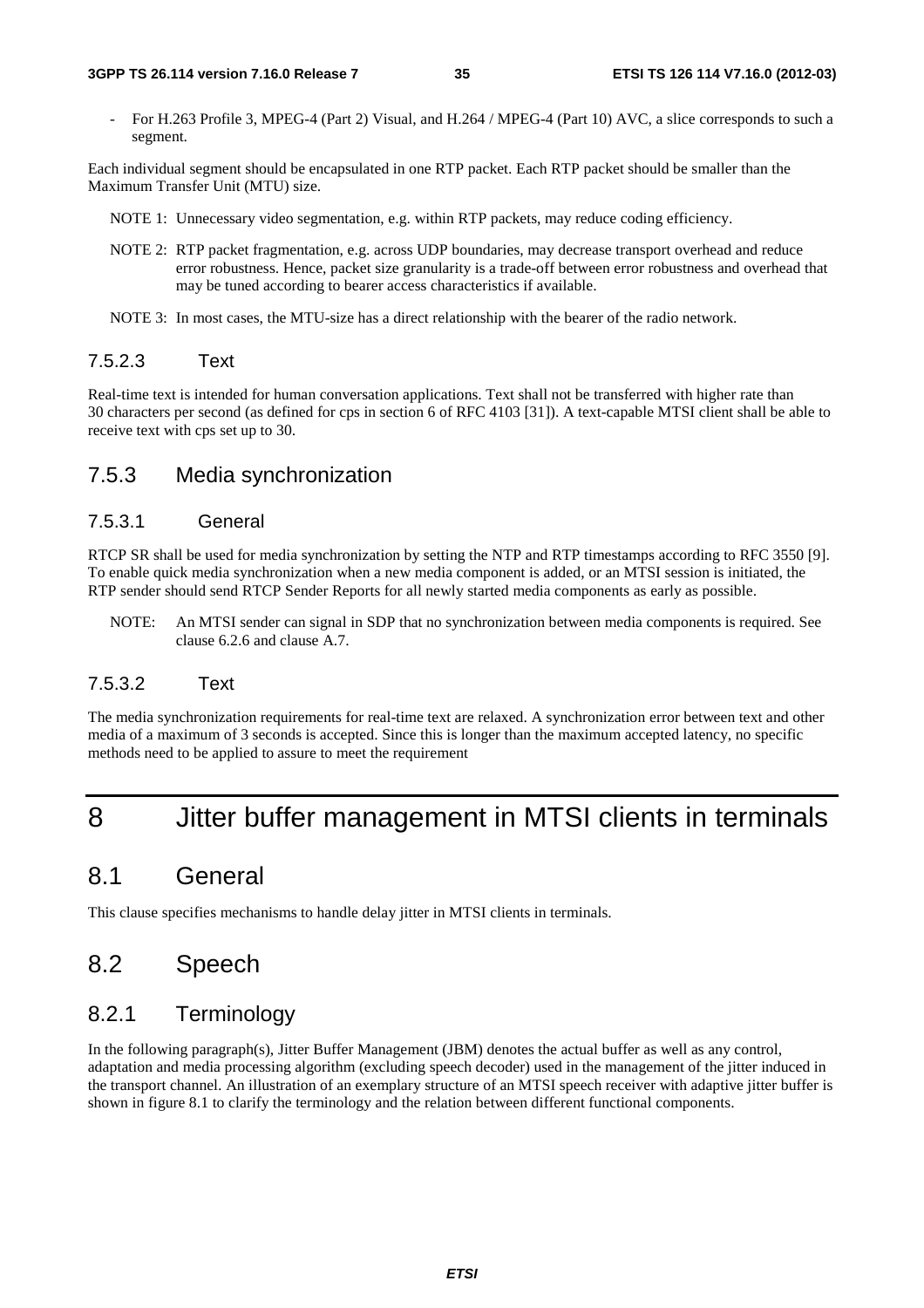

#### **Figure 8.1: Example structure of an MTSI speech receiver**

The blocks "network analyzer" and "adaptation control logic" together with the information on buffer status form the actual buffer control functionality, whereas "speech decoder" and "adaptation unit" provide the media processing functionality. Note that the external playback device control driving the media processing is not shown in figure 8.1.

The grey dashed lines indicate the measurement points for the jitter buffer delay, i.e. the difference between the decoder consumption time and the arrival time of the speech frame to the JBM.

The functional processing blocks are as follows:

- **Buffer:** The jitter buffer unpacks the incoming RTP payloads and stores the received speech frames. The buffer status may be used as input to the adaptation decision logic. Furthermore, the buffer is also linked to the speech decoder to provide frames for decoding when they are requested for decoding.
- **Network analyser:** The network analysis functionality is used to monitor the incoming packet stream and to collect reception statistics (e.g. jitter, packet loss) that are needed for jitter buffer adaptation. Note that this block can also include e.g. the functionality needed to maintain statistics required by the RTCP if it is being used.
- **Adaptation control logic:** The control logic adjusting playback delay and operating the adaptation functionality makes decisions on the buffering delay adjustments and required media adaptation actions based on the buffer status (e.g. average buffering delay, buffer occupancy, etc.) and input from the network analyser. Furthermore, external control input can be used e.g. to enable inter-media synchronisation or other external scaling requests. The control logic may utilize different adaptation strategies such as fixed jitter buffer (without adaptation and time scaling), simple adaptation during comfort noise periods or buffer adaptation also during active speech. The general operation is controlled with desired proportion of frames arriving late, adaptation strategy and adaptation rate.
- **Speech decoder:** The standard AMR or AMR-WB speech decoder. Note that the speech decoder is also assumed to include error concealment / bad frame handling functionality. Speech decoder may be used with or without the adaptation unit.
- **Adaptation unit:** The adaptation unit shortens or extends the output signal length according to requests given by the adaptation control logic to enable buffer delay adjustment in a transparent manner. The adaptation is performed using the frame based or sample based time scaling on the decoder output signal during comfort noise periods only or during active speech and comfort noise. The buffer control logic should have a mechanism to limit the maximum scaling ratio. Providing a scaling window in which the targeted time scale modifications are performed improves the situation in certain scenarios - e.g. when reacting to the clock drift or to a request of inter-media (re)synchronization - by allowing flexibility in allocating the scaling request on several frames and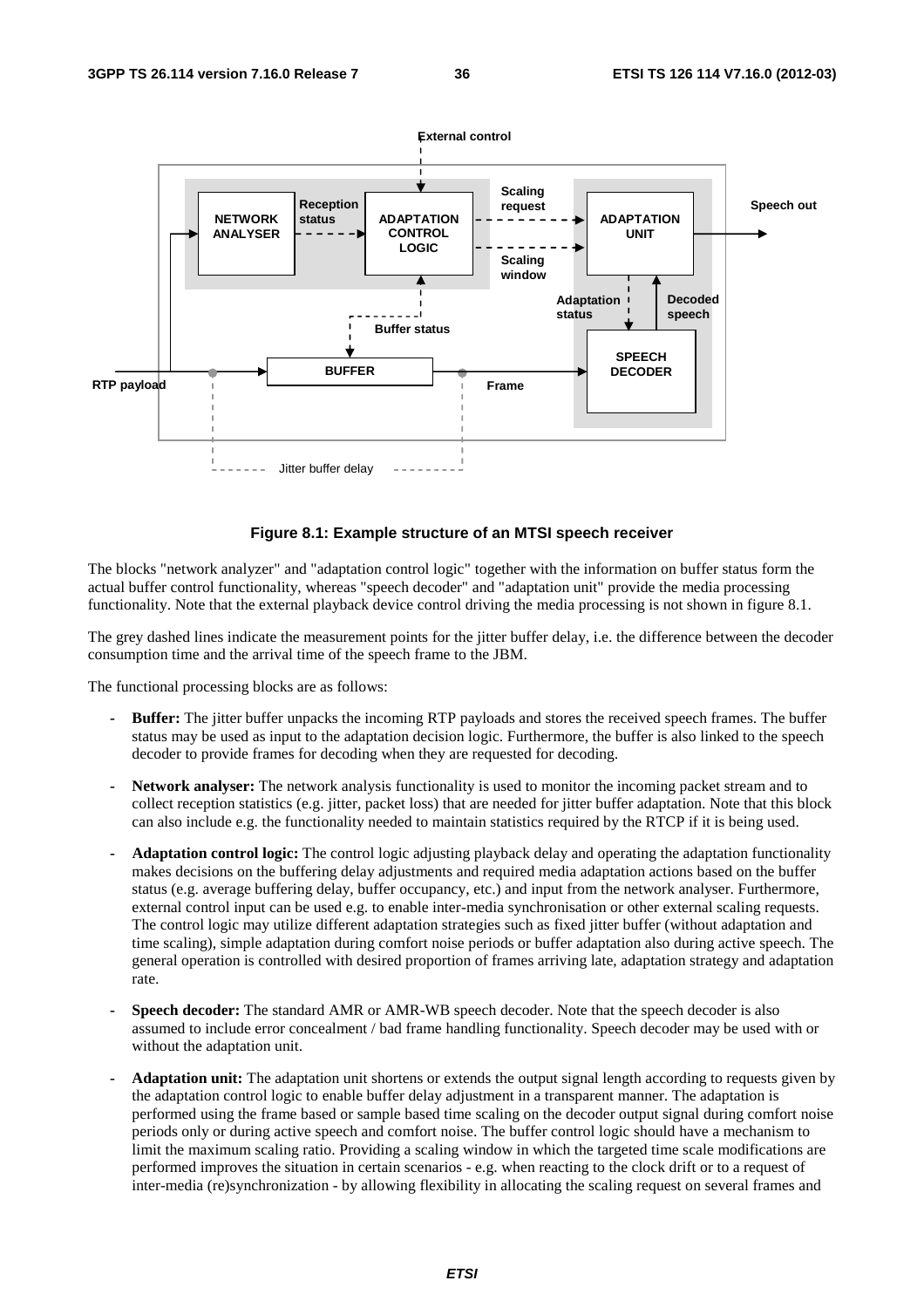performing the scaling on a content-aware manner. The adaptation unit may be implemented either in a separate entity from the speech decoder or embedded within the decoder.

## 8.2.2 Functional requirements for jitter-buffer management

The functional requirements for the speech JBM guarantee appropriate management of jitter which shall be the same for all speech JBM implementations used in MTSI clients in terminals. A JBM implementation used in MTSI shall support the following requirements, but is not limited in functionality to these requirements. They are to be seen as a minimum set of functional requirements supported by every speech JBM used in MTSI.

Speech JBM used in MTSI shall:

- support all the codecs as defined in clause 5.2.1;
- support source-controlled rate operation as well as non-source-controlled rate operation;
- be able to receive the de-packetized frames out of order and present them in order for decoder consumption;
- be able to receive duplicate speech frames and only present unique speech frames for decoder consumption;
- be able to handle clock drift between the encoding and decoding end-points.

## 8.2.3 Minimum performance requirements for jitter-buffer management

### 8.2.3.1 General

The jitter buffering time is the time spent by a speech frame in the JBM. It is measured as the difference between the decoding start time and the arrival time of the speech frame to the JBM. The frames that are discarded by the JBM are not counted in the measure.

The minimum performance requirements consist of objective criteria for delay and jitter-induced concealment operations. In order for a JBM implementation to pass the minimum performance requirements all objective criteria shall be met.

A JBM implementation used in MTSI shall comply with the following design guidelines:

- 1. The overall design of the JBM shall be to minimize the buffering time at all times while still conforming to the minimum performance requirements of jitter induced concealment operations and the design guidelines for sample-based timescaling (as set in bullet point 3);
- 2. If the limit of jitter induced concealment operations cannot be met, it is always preferred to increase the buffering time in order to avoid growing jitter induced concealment operations going beyond the stated limit above. This guideline applies even if that means that end-to-end delay requirement given in 3GPP TS 22.105 [34] can no longer be met;
- 3. If sample-based time scaling is used (after speech decoder), then artefacts caused by time scaling operation shall be kept to a minimum. Time scaling means the modification of the signal by stretching and/or compressing it over the time axis. The following guidelines on time scaling apply:
	- Use of a high-quality time scaling algorithm is recommended;
	- The amount of scaling should be as low as possible;
	- Scaling should be applied as infrequently as possible;
	- Oscillating behaviour is not allowed.
- NOTE: If the end-to-end delay for the ongoing session is known to the MTSI client in terminal and measured to be less than 150 ms (as defined in 3GPP TS 22.105 [34]), the JBM may relax its buffering time minimization criteria in favour of reduced JBM adaptation artefacts if such a relaxation will improve the media quality. Note that a relaxation is not allowed when testing for compliance with the minimum performance requirements specified in clauses 8.2.3.2.2 and 8.2.3.2.3.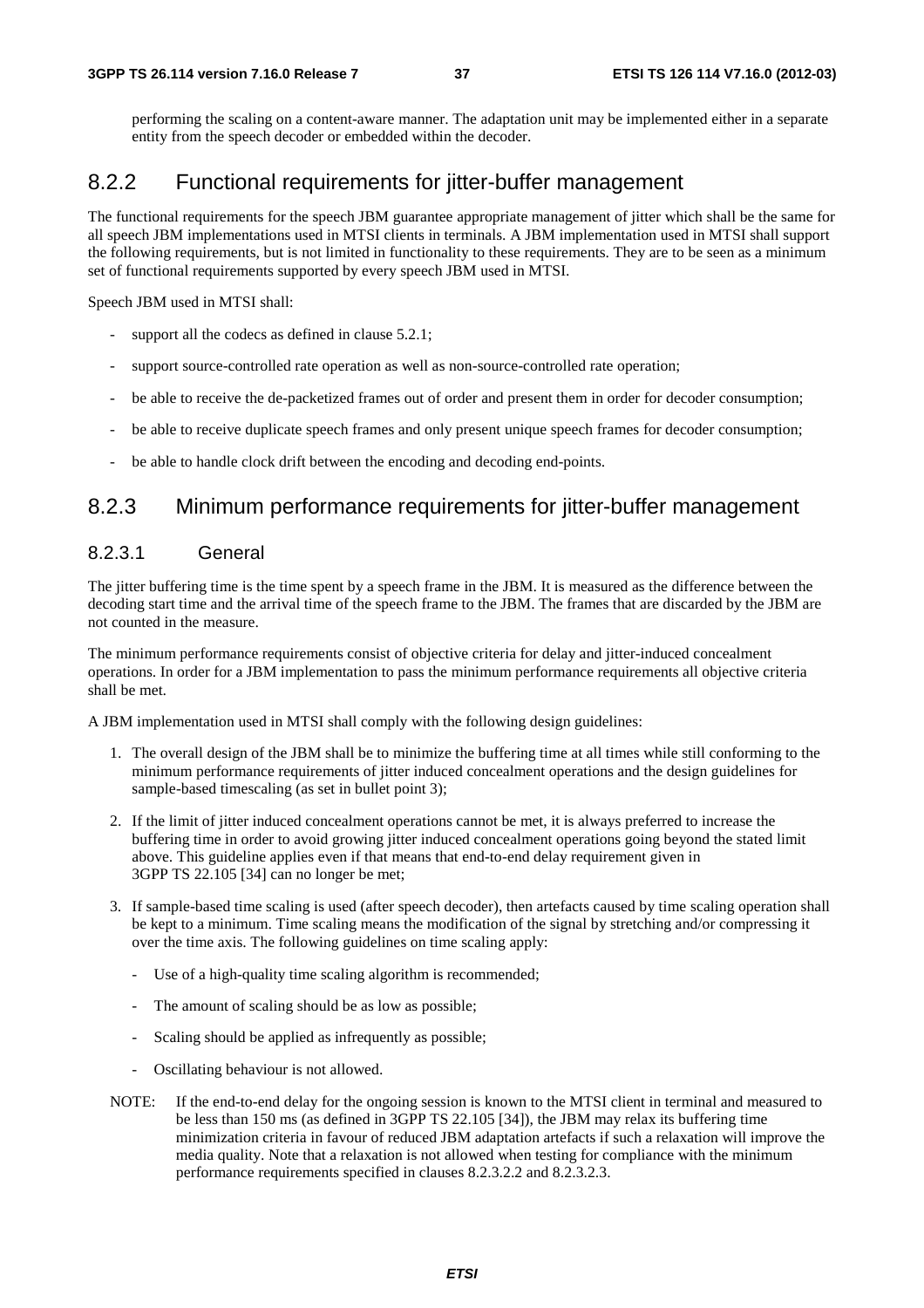### 8.2.3.2 Objective performance requirements

### 8.2.3.2.1 General

The objective performance requirements consist of criteria for delay, time scaling and jitter-induced concealment operations.

The objective minimum performance requirements are divided into three parts:

- 1. Limiting the jitter buffering time to provide as low end-to-end delay as possible.
- 2. Limiting the jitter induced concealment operations, i.e. setting limits on the allowed induced losses in the jitter buffer due to late losses, re-bufferings, and buffer overflows.
- 3. Limiting the use of time scaling to adapt the buffering depth in order to avoid introducing time scaling artefacts on the speech media.

In order to fulfil the objective performance requirements, the JBM under test needs to pass the respective criteria using the six channels as defined in clause 8.2.3.3. Note that in order to pass the criteria for a specific channel, all three requirements must be fulfilled.

### 8.2.3.2.2 Jitter buffer delay criteria

The reference delay computation algorithm in Annex D defines the performance requirements for the set of delay and error profiles described in clause 8.2.3.3. The JBM algorithm under test shall meet these performance requirements. The performance requirements shall be a threshold for the Cumulative Distribution Function (CDF) of the speech-frame delay introduced by the reference delay computation algorithm. A CDF threshold is set by shifting the reference delay computation algorithm CDF 60 ms. The speech-frame delay CDF is defined as:

 $P(x) = Probability$  (delay compensation by *JBM*  $\leq x$ )

The relation between the reference delay computation algorithm and the CDF threshold is outlined in figure 8.2.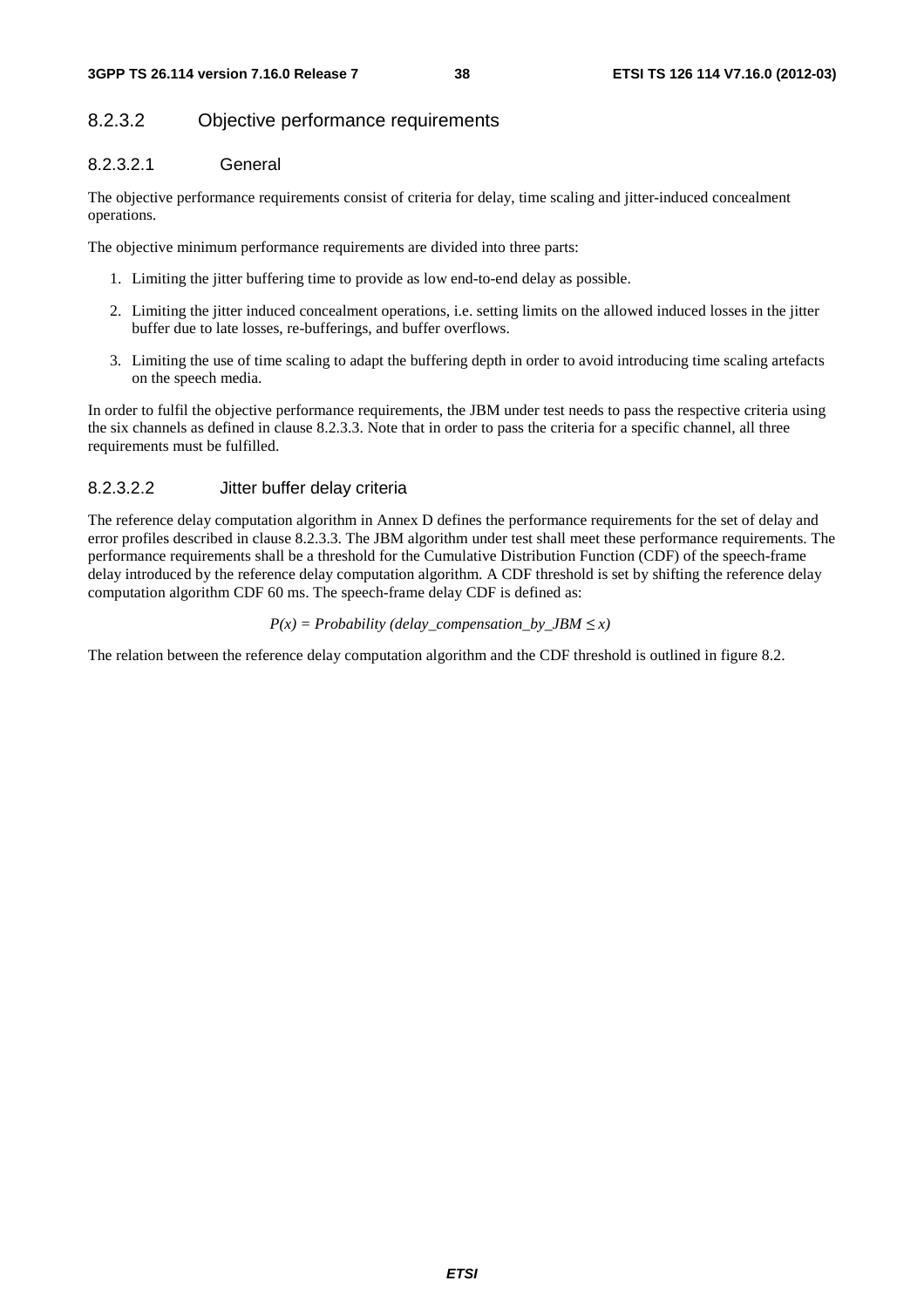

**Figure 8.2: Example showing the relation between the reference delay algorithm and the CDF threshold - the delay and error profile 4 in table 8.1 has been used** 

The JBM algorithm under test shall achieve lower or same delay than that set by the CDF threshold for at least 90 % of the speech frames. The values for the CDF shall be collected for the full length of each delay and error profile. The delay measure in the criteria is measured as the time each speech frame spends in the JBM; i.e. the difference between the decoder consumption time and the arrival time of the speech frame to the JBM.

The parameter settings for the reference delay computation algorithm are:

- adaptation  $lookback = 200$ ;
- delay delta  $max = 20$ ;
- $target_loss = 0.5$ .

#### 8.2.3.2.3 Jitter induced concealment operations

The jitter induced concealment operations include:

- JBM induced removal of a speech frame, i.e. buffer overflow or intentional frame dropping when reducing the buffer depth during adaptation.
- Deletion of a speech frame because it arrived at the JBM too late.
- Modification of the output timeline due to link loss.
- Jitter-induced insertion of a speech frame controlled by the JBM (e.g. buffer underflow).

Link losses handled as error concealment and not changing the output timeline shall not be counted in the jitter induced concealment operations.

#### *Jitter loss rate = JBM triggered concealed frames / Number of transmitted frames*

The jitter loss rate shall be calculated for active speech frames only.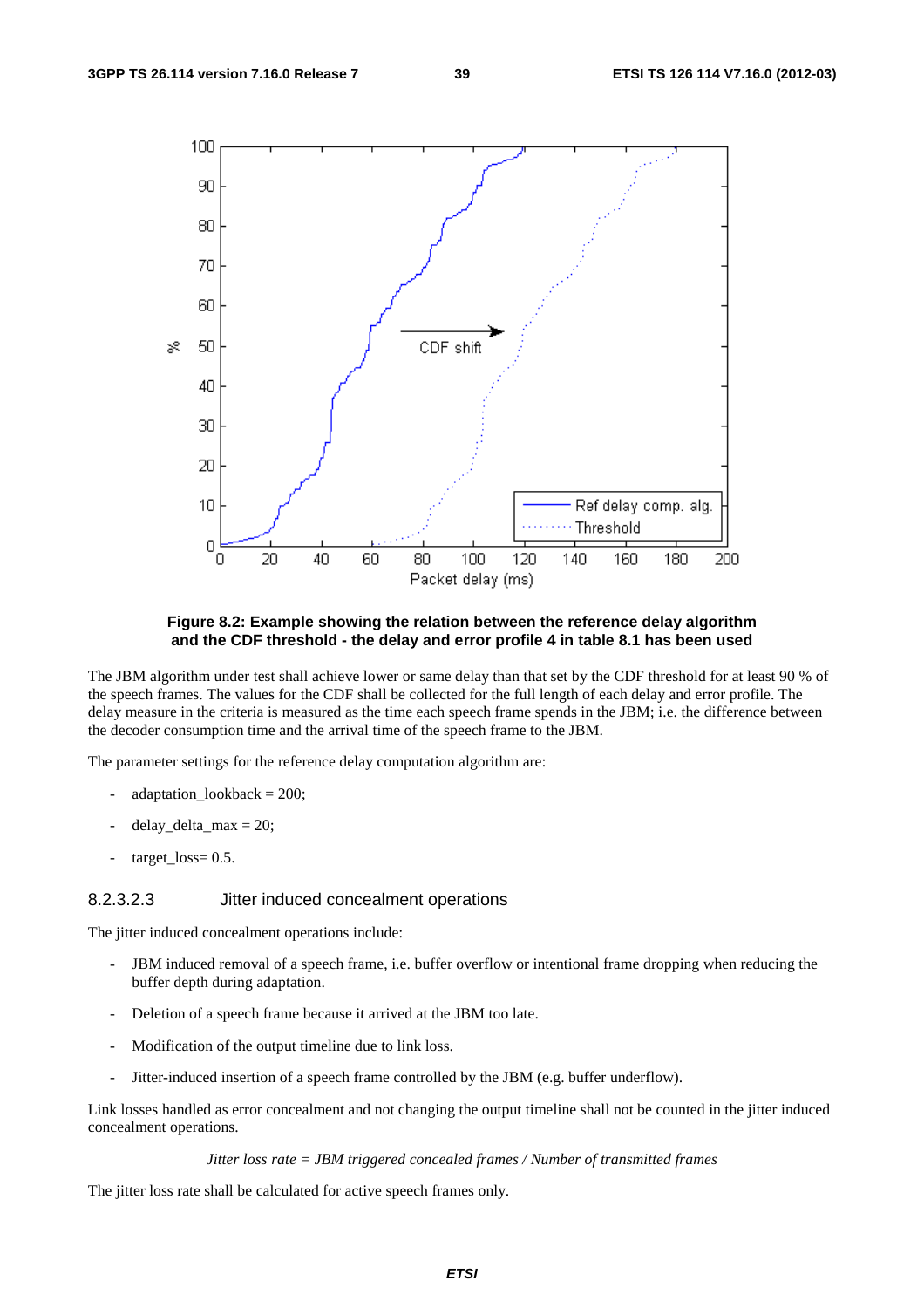NOTE: SID\_FIRST and SID\_UPDATE frames belong to the non-active speech period, hence concealment for losses of such frames should not be included in the statistics.

The jitter loss rate shall be below 1% for every channel measured over the full length of the respective channel. The value of 1 % was chosen because such a loss rate will usually not significantly reduce the speech quality.

### 8.2.3.3 Delay and error profiles

Six different delay and error profiles are used to check the tested JBM for compliance with the minimum performance requirements. The profiles span a large range of operating conditions in which the JBM shall provide sufficient performance for the MTSI service. All profiles are 7 500 IP packets long.

| <b>Profile</b> | <b>Characteristics</b>                                                                                    | Packet loss<br>rate $(\%)$ | <b>Filename</b>         |
|----------------|-----------------------------------------------------------------------------------------------------------|----------------------------|-------------------------|
|                | Low-amplitude, static jitter characteristics, 1 frame/packet                                              | 0                          | dly_error_profile_1.dat |
| 2              | Hi-amplitude, semi-static jitter characteristics,<br>1 frame/packet                                       | 0.24                       | dly_error_profile_2.dat |
| 3              | Low/high/low amplitude, changing jitter, 1 frame/packet                                                   | 0.51                       | dly_error_profile_3.dat |
| $\overline{4}$ | Low/high/low/high, changing jitter, 1 frame/packet                                                        | 2.4                        | dly_error_profile_4.dat |
| 5              | Moderate jitter with occasional delay spikes,<br>2 frames/packet (7 500 IP packets, 15 000 speech frames) | 5.9                        | dly_error_profile_5.dat |
| 6              | Moderate jitter with severe delay spikes, 1 frame/packet                                                  | 0.1                        | dly_error_profile_6.dat |

**Table 8.1: Delay and error profile overview - The channels are attached electronically** 

The attached profiles in the zip-archive "delay\_and\_error\_profiles.zip" are formatted as raw text files with one delay entry per line. The delay entries are written in milliseconds and packet losses are entered as "-1". Note that when testing for compliance, the starting point in the delay and error profile shall be randomized.

### 8.2.3.4 Speech material for JBM minimum performance evaluation

The files described in table 8.2 and attached to the present document in the zip-archive "JBM\_evaluation\_files.zip" shall be used for evaluation of a JBM against the minimum performance requirements. The data is stored as RTP packets, formatted according to "RTP dump" format [41]. The input to these files is AMR or AMR-WB encoded frames, encapsulated into RTP packets using the octet-aligned mode of the AMR RTP payload format [28].

**Table 8.2: Input files for JBM performance evaluation - The files are attached electronically** 

| <b>Codec</b>        | Frames per RTP packet | <b>Filename</b>         |
|---------------------|-----------------------|-------------------------|
| AMR (12.2 kbps)     |                       | test_amr122_fpp1.rtp    |
| $AMR$ (12.2 kbps)   |                       | test amr122 fpp2.rtp    |
| AMR-WB (12.65 kbps) |                       | test_amrwb1265_fpp1.rtp |
| AMR-WB (12.65 kbps) |                       | test_amrwb1265_fpp2.rtp |

## 8.3 Video

Video receivers should implement an adaptive video de-jitter buffer. The overall design of the buffer should aim to minimize delay, maintain synchronization with speech, and minimize dropping of late packets. The exact implementation is left to the implementer.

## 8.4 Text

Conversational quality of real-time text is experienced as being good, even with up to one second end-to-end text delay. Strict jitter buffer management is therefore not needed for text. Basic jitter buffer management for text is described in section 5 of RFC 4103 [31] where a calculation is described for the time allowed before an extra delayed text packet may be regarded to be lost.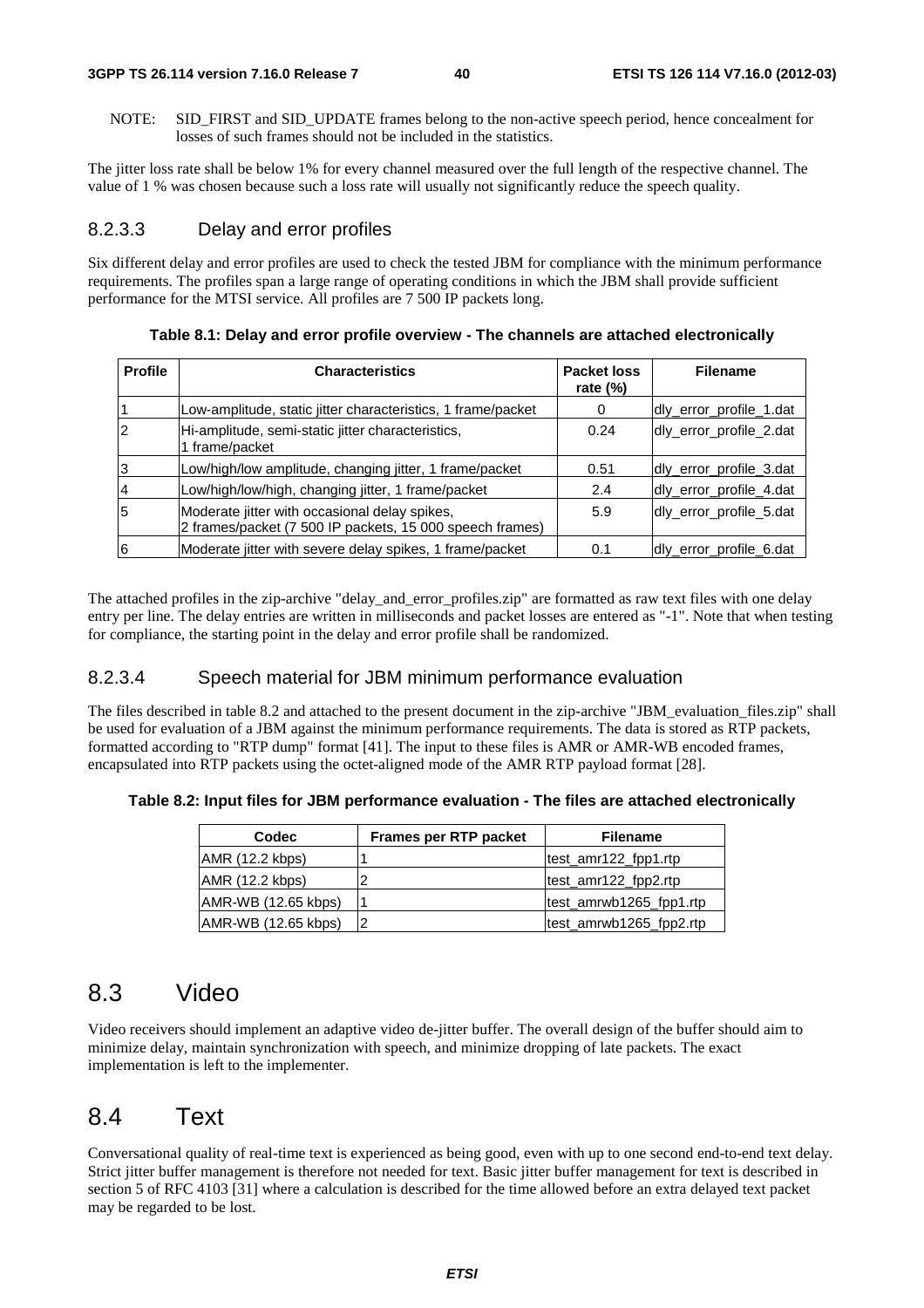# 9 Packet-loss handling

## 9.1 General

This clause specifies some methods to handle conditions with packet losses. Packet losses in general will also trigger adaptation, which is specified in clause 10.

## 9.2 Speech

## 9.2.1 General

This clause provides a recommendation for a simple application layer redundancy scheme that is useful in order to handle operational conditions with severe packet loss rates. Simple application layer redundancy is generated by encapsulating one or more previously transmitted speech frames into the same RTP packet as the current previously not transmitted frame(s). An RTP packet may thus contain zero, one or several redundant speech frames and zero, one or several non-redundant speech frames.

When transmitting redundancy, the MTSI client should switch to a lower codec mode. The MTSI client shall utilize the codec mode rates within the negotiated codec mode set with the negotiated adaptation steps and limitations as defined by mode-change-neighbor and mode-change-period. It is recommended to not send redundant speech frames before the targeted codec mode is reached. Table 9.1 defines the recommended codec modes for different redundancy level combinations.

When application layer redundancy is used for AMR or AMR-WB encoded speech media, the transmitting application may use up to 300 % redundancy, i.e. a speech frame transported in one RTP packet may be repeated in 3 other RTP packets.

#### **Table 9.1: Recommended codec modes and redundancy level combinations when redundancy is supported**

| <b>Redundancy level</b>                        | No redundancy | 100 % redundancy |
|------------------------------------------------|---------------|------------------|
| Narrow-band speech                             | AMR 12.2      | AMR 5.9          |
| Wide-band speech (when wide-band is supported) | AMR12.65      | AMR 6.60         |

## 9.2.2 Transmitting redundant frames

When transmitting redundant frames, the redundant frames should be encapsulated together with non-redundant media data as shown in figure 9.1. The frames shall be consecutive with the oldest frame placed first in the packet and the most recent frame placed last in the packet. The RTP Timestamp shall represent the sampling time of the first sample in the oldest frame transmitted in the packet.

NOTE: When switching from no redundancy to using redundancy, the RTP Timestamp may be the same for consecutive RTP packets.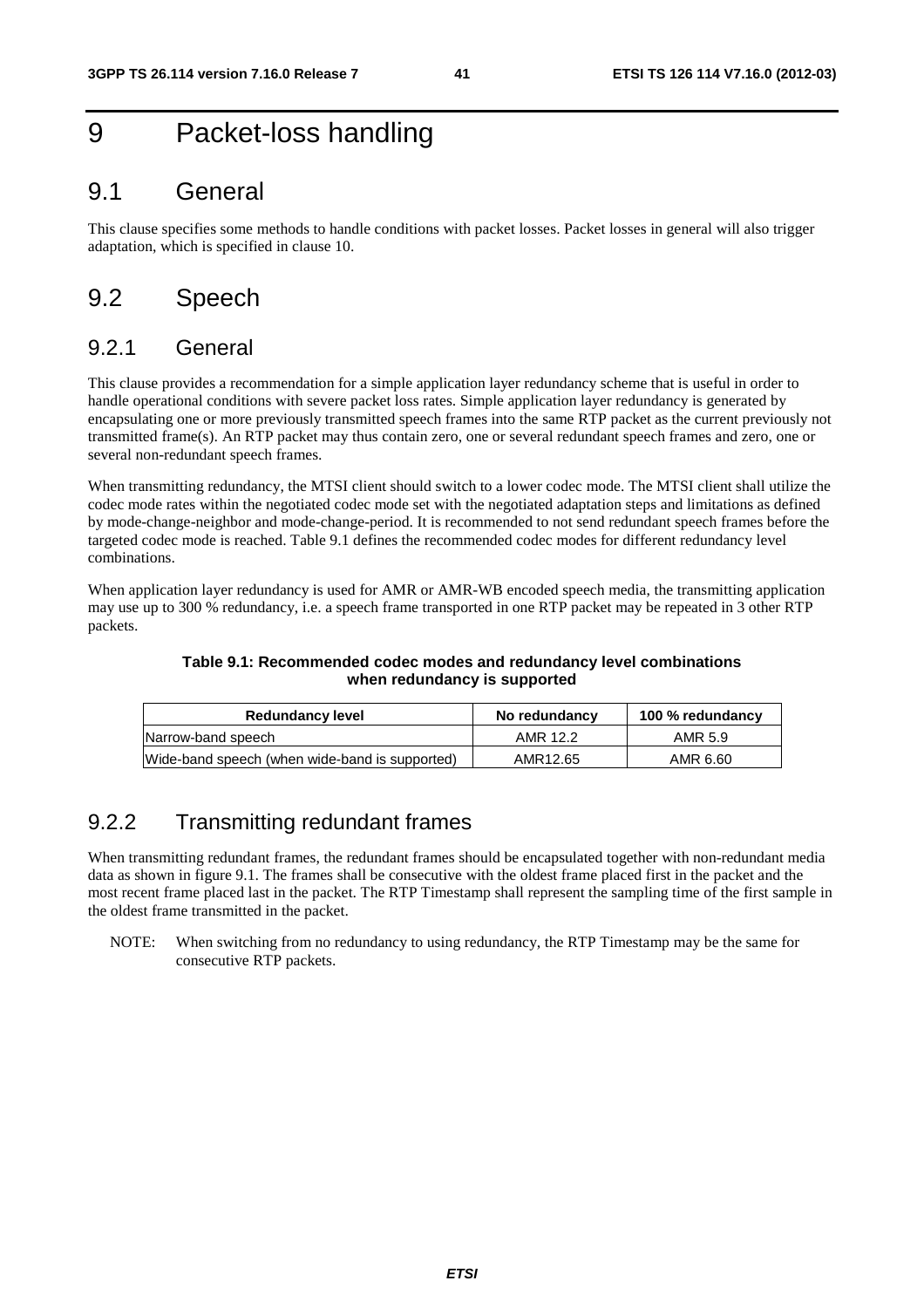

### **Figure 9.1: Redundant and non-redundant frames in the case of 100 % redundancy, when the original packing is 1 frame per packet**

Figure 9.1 shows only one non-redundant frame encapsulated together with one redundant frame. It is allowed to encapsulate several non-redundant frames with one or several redundant frames. The following combinations of nonredundant frames and redundant frames can be used.

| <b>Original encapsulation</b> | <b>Encapsulation with 100 %</b>                                   | <b>Encapsulation with 200 %</b>                                   | <b>Encapsulation with 300 %</b>                                                                       |
|-------------------------------|-------------------------------------------------------------------|-------------------------------------------------------------------|-------------------------------------------------------------------------------------------------------|
| (without redundancy)          | redundancy                                                        | redundancy                                                        | redundancy                                                                                            |
| 1 frame per packet            | $\leq$ 1 non-redundant frame                                      | $\leq$ 1 non-redundant frame                                      | $\leq$ 1 non-redundant frame                                                                          |
|                               | and                                                               | and                                                               | and                                                                                                   |
|                               | $\leq$ 1 redundant frame                                          | $\leq$ 2 redundant frames                                         | $\leq$ 3 redundant frames                                                                             |
| 2 frames per packet           | $\leq$ 2 non-redundant frames                                     | $\leq$ 2 non-redundant frames                                     | $\leq$ 2 non-redundant frames                                                                         |
|                               | and                                                               | and                                                               | and                                                                                                   |
|                               | $\leq$ 2 redundant frames                                         | $\leq$ 4 redundant frames                                         | $\leq$ 6 redundant frames                                                                             |
| 3 frames per packet           | $\leq$ 3 non-redundant frames                                     | $\leq$ 3 non-redundant frames                                     | $\leq$ 3 non-redundant frames                                                                         |
|                               | and                                                               | and                                                               | and                                                                                                   |
|                               | $\leq$ 3 redundant frames                                         | $\leq$ 6 redundant frames                                         | $\leq$ 9 redundant frames                                                                             |
| 4 frames per packet           | $\leq$ 4 non-redundant frames<br>and<br>$\leq$ 4 redundant frames | $\leq$ 4 non-redundant frames<br>and<br>$\leq$ 8 redundant frames | Not allowed since maxptime<br>does not allow more than<br>12 frames per RTP packet<br>in this example |

| Table 9.2: Example frame encapsulation with different redundancy levels and when maxptime is 240 |
|--------------------------------------------------------------------------------------------------|
|--------------------------------------------------------------------------------------------------|

With a maxptime value of 240, it is possible to encapsulate up to 12 frames per packet. It is therefore not allowed to use 300 % when the original encapsulation is 4 frames per packet, as shown in table 9.2. If the receiver's maxptime value is lower than 240 then even more combinations of original encapsulation and redundancy level will be prohibited.

Figure 9.2 shows an example where the frame aggregation is 2 frames per packet and when 100 % redundancy added.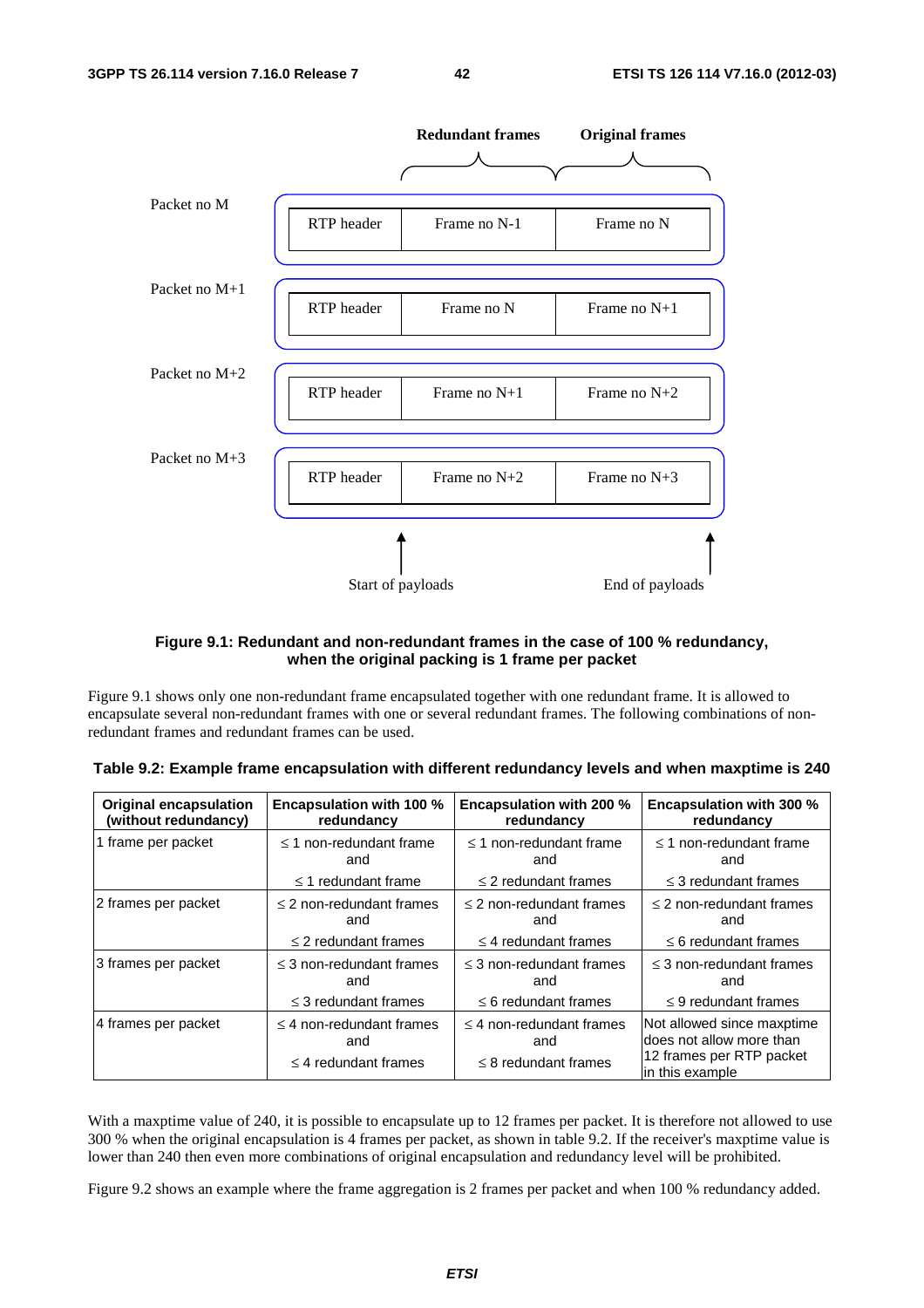

#### **Figure 9.2: Redundant and non-redundant frames in the case of 100 % redundancy, when the original packing is 2 frames per packet**

A redundant frame may be replaced by a NO\_DATA frame. If the transmitter wants to encapsulate non-consecutive frames into one RTP packet, then NO\_DATA frames shall be inserted for the frames that are not transmitted in order to create frames that are consecutive within the packet. This method is used when sending redundancy with an offset, see figure 9.3.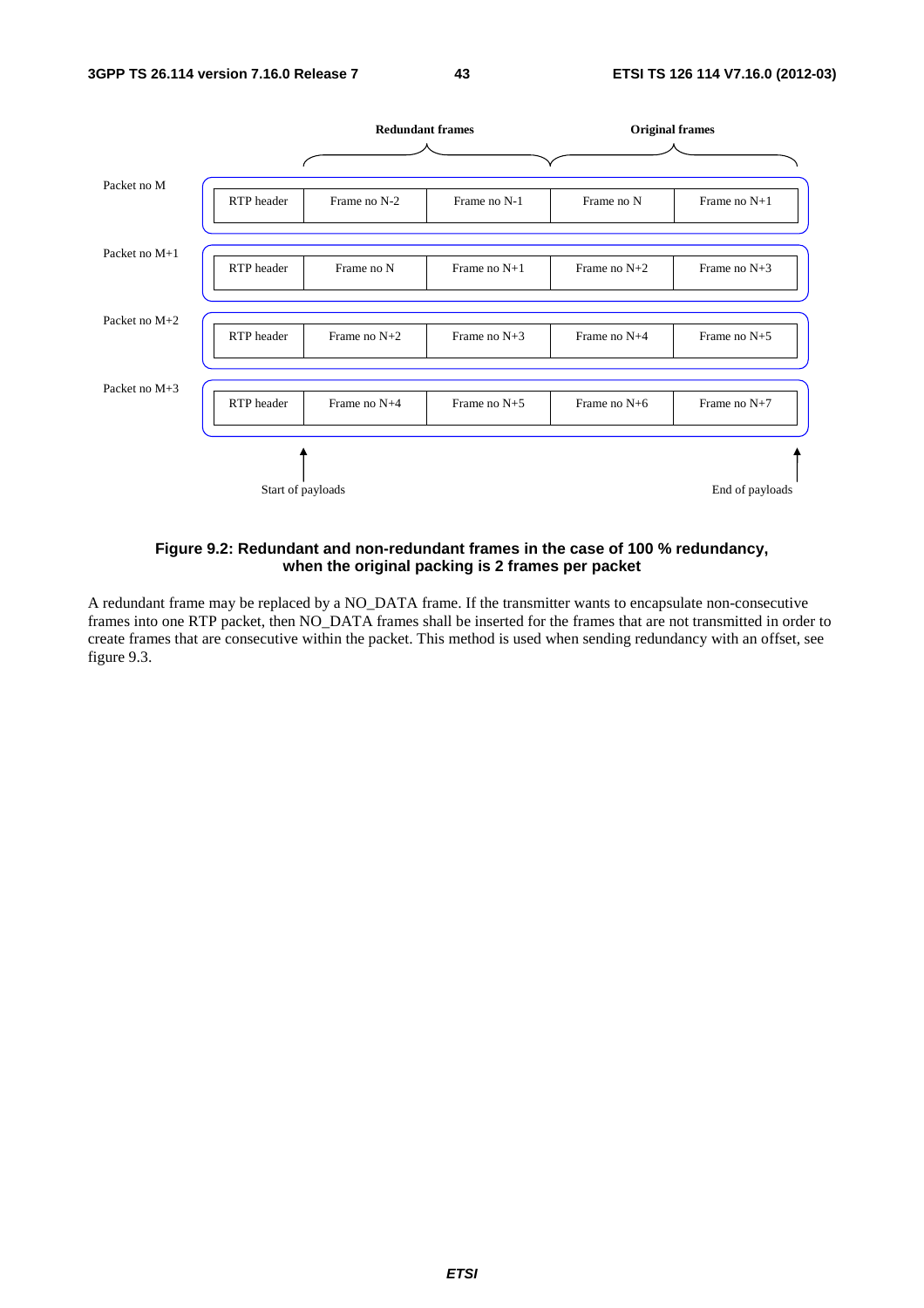

#### **Figure 9.3: Redundant and non-redundant frames in the case of 100 % redundancy, when the original packing is 1 frame per packet and when the redundancy is transmitted with an offset of 20 ms**

Note that with this scheme, the receiver may receive a frame 3 times: first the non-redundant encoding; then as a NO\_DATA frame; and finally the redundant frame. Other combinations of redundancy and offset may result in receiving even more copies of a frame. The proper receiver behaviour is described in the AMR payload format [28].

For any combinations of frame aggregation, redundancy and redundancy offset, the transmitter shall not exceed the frame encapsulation limit indicated by the receiver's maxptime value when constructing the RTP packet.

When source controlled rate operation is used, it is allowed to send redundant media data without any non-redundant media, if no non-redundant media is available.

NOTE 1: When going from active speech to DTX, there may be no non-redundant frames in the end of the talk spurt while there still are redundant frames that need to be transmitted.

In the end of a talk spurt, when there are no more non-redundant frames to transmit, it is allowed to drop the redundant frames that are in the queue for transmission.

NOTE 2: This ensures that it is possible to use redundancy without increasing the packet rate. The quality degradation by having less redundancy for the last frames should be negligible since these last frames typically contain only background noise.

NOTE 3: The RTP Marker Bit shall be set according to Section 4.1 of the AMR payload format [28].

## 9.2.3 Receiving redundant frames

In order to receive and decode redundant media properly, the receiving application shall sort the received frames based on the RTP Timestamp and shall remove duplicated frames. If multiple versions of a frame are received, i.e. encoded with different bitrates, then the frame encoded with the highest bitrate should be used for decoding.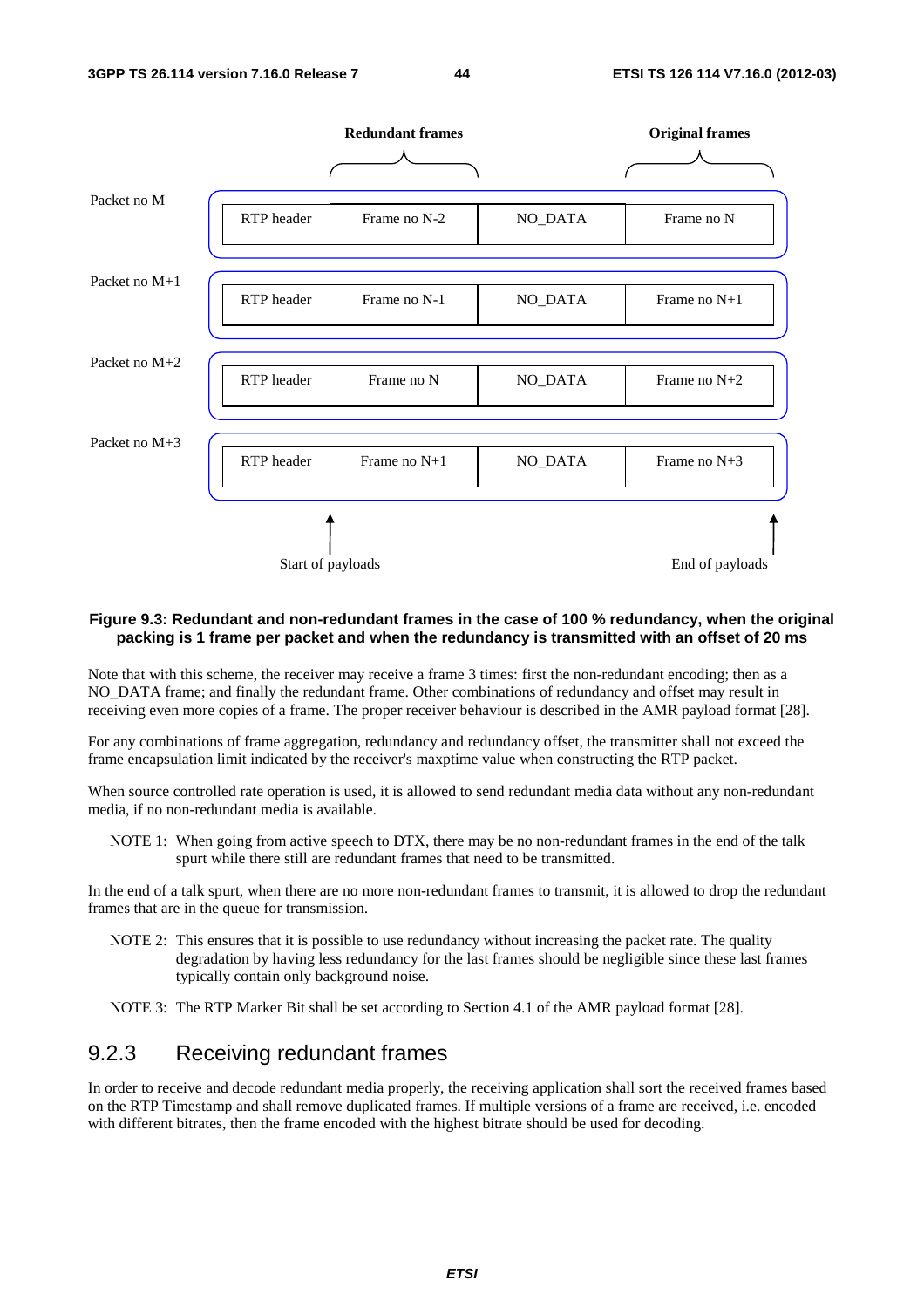## 9.3 Video

AVPF NACK messages are used by MTSI clients to indicate non-received RTP packets for video (see clause 7.3.3). An MTSI client transmitting video can use this information, as well as the AVPF Picture Loss Indication (PLI), to at its earliest opportunity take appropriate action such that the situation for the MTSI client that sent the NACK or PLI is improved. It is recommended that an MTSI client considers whether such action could improve the situation better than ignoring the received message and maintaining the current video encoding process. In other words the client should take action only when it is deemed necessary,

## 9.4 Text

Redundant transmission provided by the RTP payload format as described in RFC 4103 [31] shall be supported. The transmitting application may use up to 200 % redundancy, i.e. a T140block transported in one RTP packet may be repeated once or twice in subsequent RTP packets. 200 % redundancy shall be used when the conditions along the call path are not known to be free of loss. However, the result of media negotiation shall be followed, and transmission without redundancy used if one of the parties does not show capability for redundancy.

The sampling time shall be 300 ms as a minimum (in order to keep the bandwidth down) and should not be longer than 500 ms. New text after an idle period shall be sent as soon as possible. The first packet after an idle-period shall have the M-bit set.

The procedure described in section 5 of RFC 4103 [31], or a procedure with equivalent or better performance, shall be used for packet-loss handling in the receiving MTSI client in terminal.

# 10 Adaptation

## 10.1 General

Adaptive mechanisms are used to optimize the session quality given the current transport characteristics. The mechanisms provided in MTSI are bit-rate, packet-rate and error resilience adaptation. These mechanisms can be used in different ways; however, they should only be used when the result of the adaptation is assumed to increase the session quality even if e.g. the source bit-rate is reduced.

Adaptive mechanisms that act upon measured or signalled changes in the transport channel characteristics may be used in a conservative manner. A conservative use of adaptation is characterized by a fast response to degrading conditions, and a slower, careful upwards adaptation intended to return the session media settings to the original default state of the session. The long-term goal of any adaptive mechanism is assumed to be a restoration of the session quality to the originally negotiated quality. The short-term goal is to maximize the session quality given the current transport characteristics, even if that means than the adapted state of the session will give a lower session quality compared to the session default state if transported on an undisturbed channel.

# 10.2 Speech

## 10.2.1 RTCP-APP with codec control requests

When signalling adaptation requests for speech in MTSI, an RTCP-APP packet should be used. This applicationspecific packet format supports three different adaptation requests; bit-rate requests, packet rate requests and redundancy requests. The RTCP-APP packet is put in a compound RTCP packets according to the rules outlined in RFC 3550 [9] and RFC 4585 [40]. In order to keep the size of the RTCP packets as small as possible it is strongly recommended that the RTCP packets are transmitted as minimal compound RTCP packets, meaning that they contain only the items:

- SR or RR:
- SDES CNAME item:
- APP (when applicable).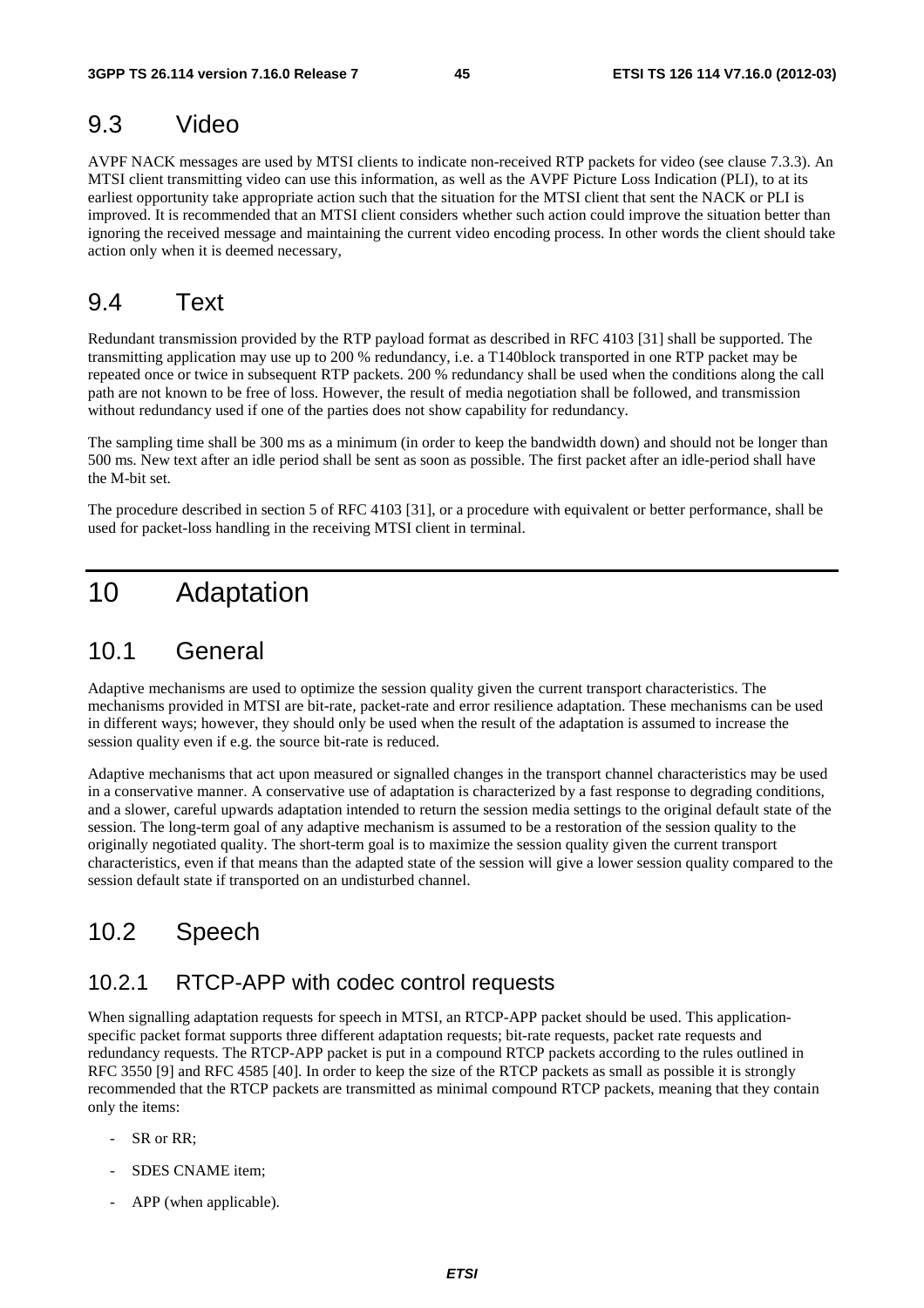The recommended RTCP mode is RTCP-AVPF early mode since it will enable transmission of RTCP reports when needed and still comply with RTCP bandwidth rules. The RTCP-APP packets should not be transmitted in each RTCP packet, but rather as a result in the transport characteristics which require end-point adaptation.

The signalling allows for a request that the other endpoint modifies the packet stream to better fit the characteristics of the current transport link. Note that the media sender can, if having good reasons, choose to not comply with the request received from the media receiver. One such reason could be knowledge of that the local conditions do not allow the requested format.

The RTCP-APP packet defined to be used for adaptation signalling for speech in MTSI is constructed as shown in figure 10.1.



#### **Figure 10.1: RTCP-APP formatting**

The RTCP-APP specific fields are defined as follows:

- Subtype the subtype value shall be set to "0".
- Name the name shall be set to "3GM7", meaning 3GPP MTSI Release 7.

The application-dependent data field contains the requests listed below. The length of the application-dependent data shall be a multiple of 32 bits. The unused bytes shall be set to zero.

|  | 0 1 2 3 4 5 6 7 |  |                                  |  |  |  |  |
|--|-----------------|--|----------------------------------|--|--|--|--|
|  |                 |  | $ X \times X \times X \times X $ |  |  |  |  |

#### **Figure 10.2: Basic syntax of the application-dependent data fields**

The length of the messages is 1 or 2 bytes depending on request type.

The ID field identifies the request type. ID Code points [0000], [0001], [0010] and [0011] are specified in the present document, whereas the other ID code points are reserved for future use.

The signalling for three different adaptation requests is defined.

**RTCP\_APP\_REQ\_RED**: Request for redundancy level and offset of redundant data.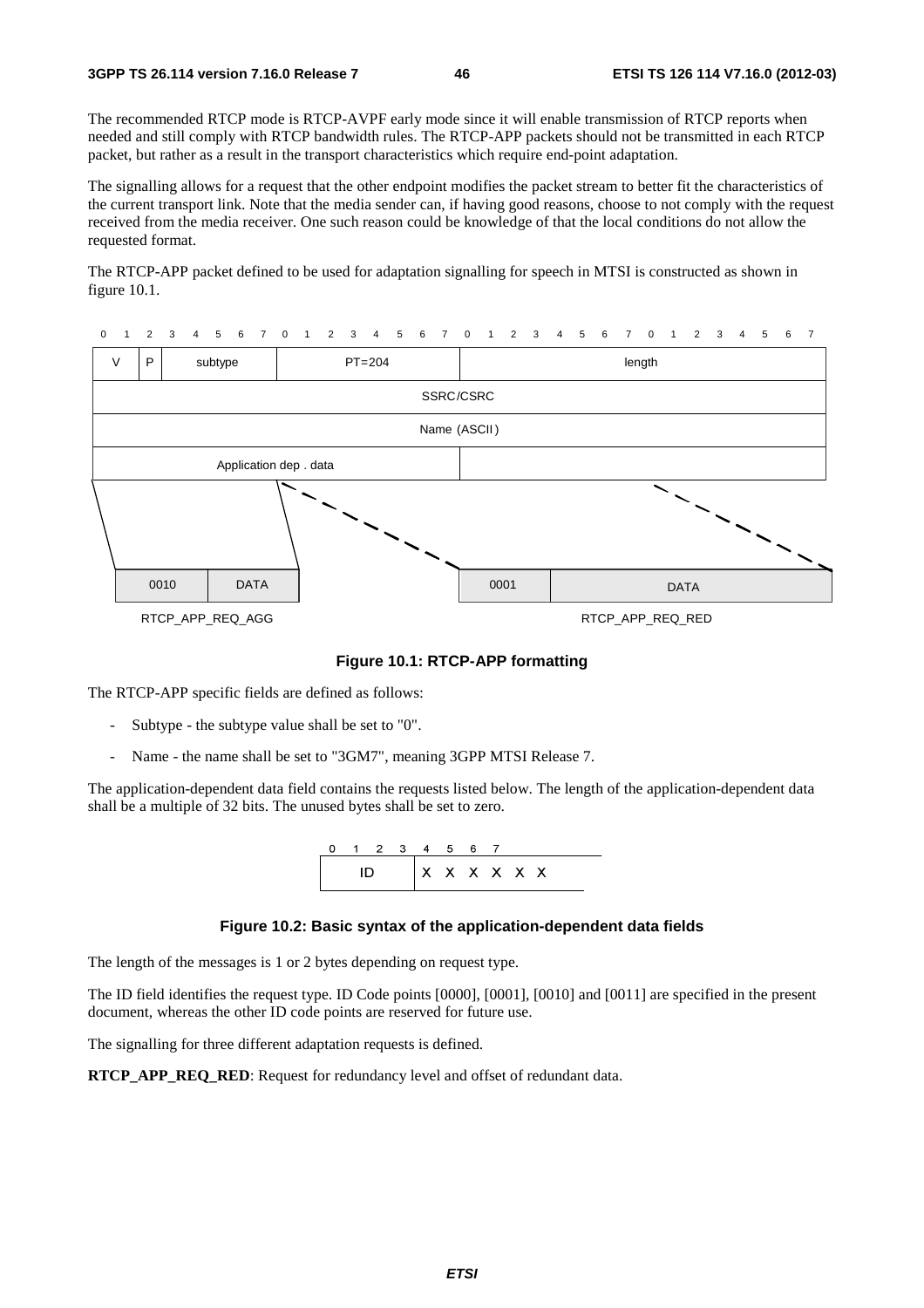

#### **Figure 10.3: Redundancy request**

The Bit field is a 12 bit bitmask that signals a request on how non-redundant payloads chunks are to be repeated in subsequent packets.

The position of the bit set indicates which earlier non-redundant payload chunks is requested to be added as redundant payload chunks to the current packet.

- If the LSB (rightmost bit) is set equal to 1 it indicates that the last previous payload chunk is requested to be repeated as redundant payload in the current packet.
- If the MSB (leftmost bit) is set equal to 1 it indicates that the payload chunk that was transmitted 12 packets ago is requested to be repeated as redundant payload chunk in the current packet. Note that it is not guaranteed that the sender has access to such old payload chunks.

The maximum amount of redundancy is 300 %, i.e., at maximum three bits can be set in the Bit field.

See clause 10.2.1 for example use cases.

**RTCP\_APP\_REQ\_AGG**: Request for a change of frame aggregation.

|   | $\mathcal{P}$ | з | 5 | Р.   |  |
|---|---------------|---|---|------|--|
| O |               |   |   | DATA |  |

#### **Figure 10.4: Frame aggregation request**

The DATA field is a 4 bit value field:

- 0000 1 frame / packet.
- 0001 2 frames / packet.
- 0010 3 frames / packet.
- 0011 4 frames / packet.

The values 0100…1111 are reserved for future use.

The maximum allowed frame aggregation is also limited by the maxptime parameter in the session SDP since the sender is not allowed to send more frames in an RTP packet than what the maxptime parameter defines.

The default aggregation is governed by the ptime parameter in the session SDP. It is allowed to send fewer frames in an RTP packet, for example if there are no more frames available at the end of a talk spurt. It is also allowed to send more frames in an RTP packet, but such behaviour is not recommended.

See clauses 7.4.2 and 12.3.2.1 for further information.

**RTCP\_APP\_CMR**: Codec Mode Request



#### **Figure 10.5: Codec mode request**

The definition of the CMR bits in the RTCP\_APP\_CMR message is identical to the definition of the CMR bits defined in [28].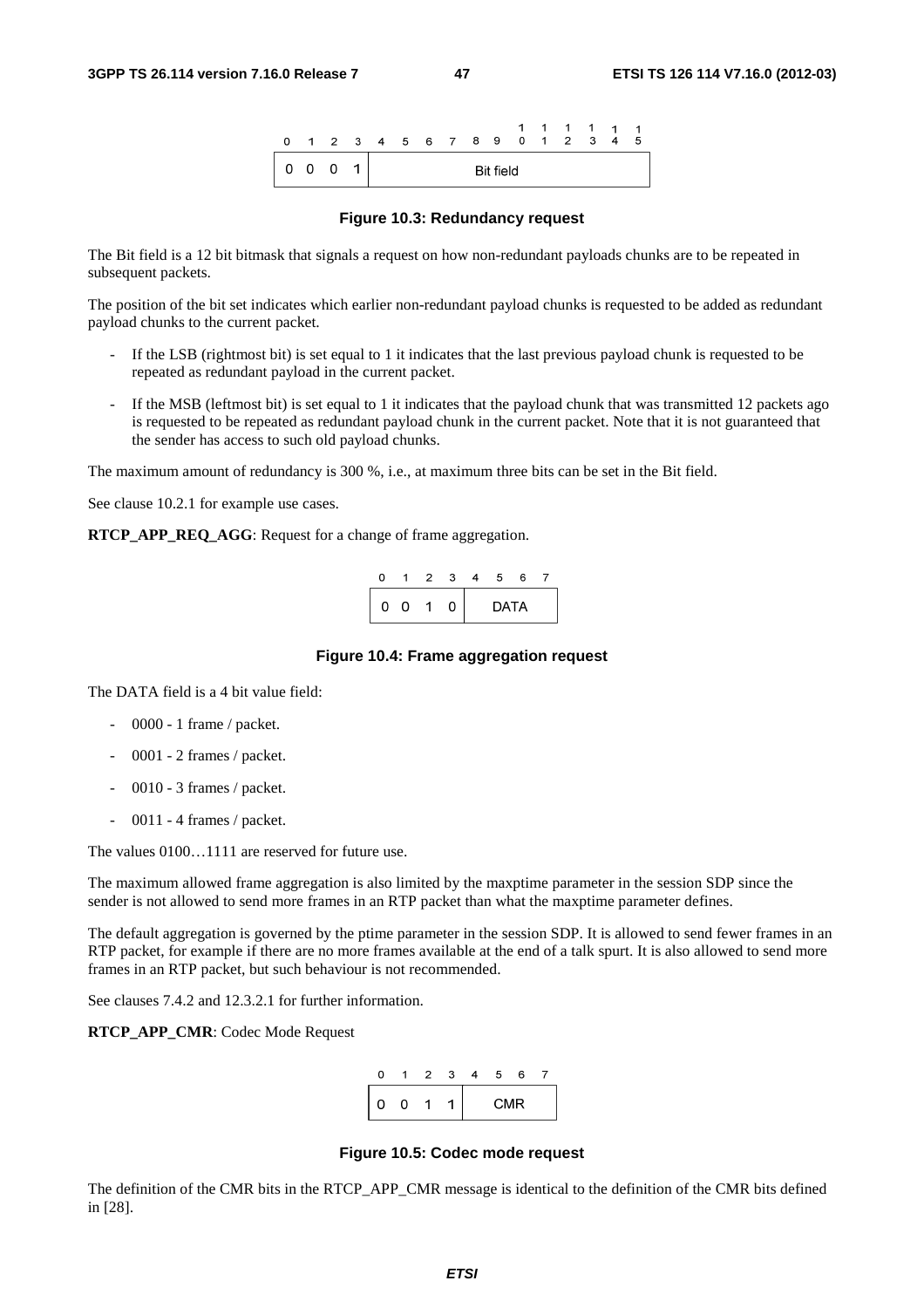#### **3GPP TS 26.114 version 7.16.0 Release 7 48 ETSI TS 126 114 V7.16.0 (2012-03)**

For an MTSI client in terminal the CMR should be transmitted in an RTCP\_APP\_CMR.

When the MTSI MGW has an interworking session with a circuit-switched (CS) system using transcoding, the CMR should be transmitted in an RTCP\_APP\_CMR to the MTSI client in terminal and the CMR in the AMR payload should be set to 15 (no mode request present [28]).

When the MTSI MGW has an interworking session with a circuit-switched (CS) system using TFO/TrFO, then the MTSI media gateway should translate the CMR bits (in GERAN case) or the Iu/Nb rate control messages (in UTRAN case) from the CS client into the CMR bits in the AMR payload. If the MTSI media gateway prefers to receive a lower codec mode rate from the MTSI client in terminal than what the CMR from the CS side indicates, then the MTSI media gateway may replace the CMR from the CS side with the CMR that the MTSI media gateway prefers. The value 15 (no mode request present [28]) shall be used in the CMR bits in the AMR payload towards the PS side if on the CS side no mode request has been received and if the MTSI media gateway has no preference on the used codec mode. The RTCP\_APP\_CMR should not be used in the direction from the MTSI media gateway towards the MTSI client when TFO/TrFO is used.

If an MTSI client receives CMR bits both in the AMR payload and in an RTCP\_APP\_CMR message, the mode with the lowest bit rate of the two indicated modes should be used. A codec mode request received in a RTCP\_APP\_CMR is valid until the next received RTCP\_APP\_CMR.

Figure 10.6 below illustrates how the three requests are used by the transmitter. In this case, RTCP\_APP\_REQ\_RED is equal to "000000000101".

- The speech encoder generates frames every 20 ms.
- The speech frames are buffered in the aggregation buffer until it is possible to generate a payload chunk with the number of frames requested by either ptime at session setup or by RTCP\_APP\_REQ\_AGG during a session.
- The current payload chunk is used when constructing the current RTP packet.
- The history buffer contains previously transmitted payload chunks. The length of this buffer needs to be dimensioned to store the maximum number of payload chunks that are possible. This value is based on the maxred value, the maxptime values and from the minimum number of frames that the transmitter will encapsulate in the RTP packets. In this case, the buffer length is selected to 11 payload chunks since this corresponds to the worst case of max-red=220, maxptime=240 and one frame per payload chunk.
- After transmitting the current RTP packet, the content of the history buffer is shifted, the current payload chunk is shifted in to the history buffer as  $P(n-1)$  and the oldest payload chunk  $P(n-11)$  is shifted out.
- When constructing the (provisional) RTP payload, the selected preceding payload chunks are selected from the history buffer and added to the current payload chunk. In order to form a valid RTP payload, the transmitter needs to verify that the maxptime value is not exceeded. If the provisional RTP payload is longer than what maxptime allows, then the oldest speech frames shall be removed until the length (in time) of the payload no longer violates the maxptime value. NO\_DATA frames in the beginning or at the end of the payload does not need to be transmitted and are therefore removed. The RTP Time Stamp needs to be incremented when a NO\_DATA frames are removed from the beginning of the payload. A (provisional) RTP packet containing only NO\_DATA frames does not need to be transmitted.

Note also that the transmitter is not allowed to send frames that are older than the max-red value that the transmitter has indicated in the SDP.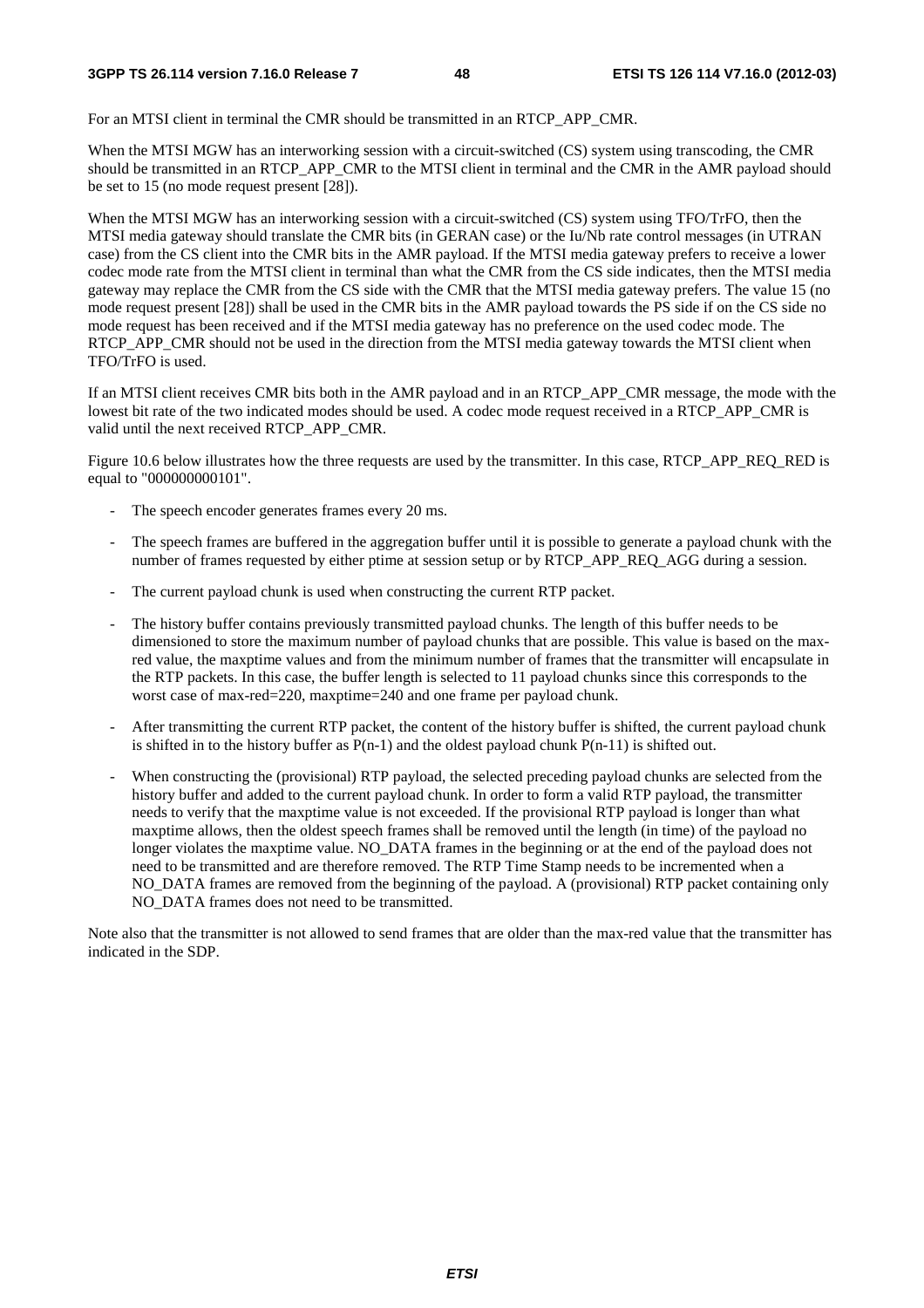

#### **Figure 10.6: Visualization of how the different adaptation requests affect the encoding and the payload packetization**

It should be noted that RTCP\_APP\_REQ\_AGG and RTCP\_APP\_REQ\_RED are independent. Furthermore, it should also be noted that different redundant payload chunks may contain different number of speech frames.

### 10.2.2 Example use cases

The following examples demonstrate how requests for redundancy and frame aggregation are realised in the RTP stream.

All examples assume that the speech codec generates frames numbered N-10…N in a continuous flow.

| N-10   N-9   N-8   N-7   N-6   N-5   N-4   N-3   N-2   N-1 |  |  |  |  |  |  |  |  |  |  |
|------------------------------------------------------------|--|--|--|--|--|--|--|--|--|--|
|------------------------------------------------------------|--|--|--|--|--|--|--|--|--|--|

#### **Figure 10.7: Flow of parameter sets for encoded frames Each increment corresponds to a time difference of 20 ms**

In the examples below, P-1…P denote the sequence numbers of the packets.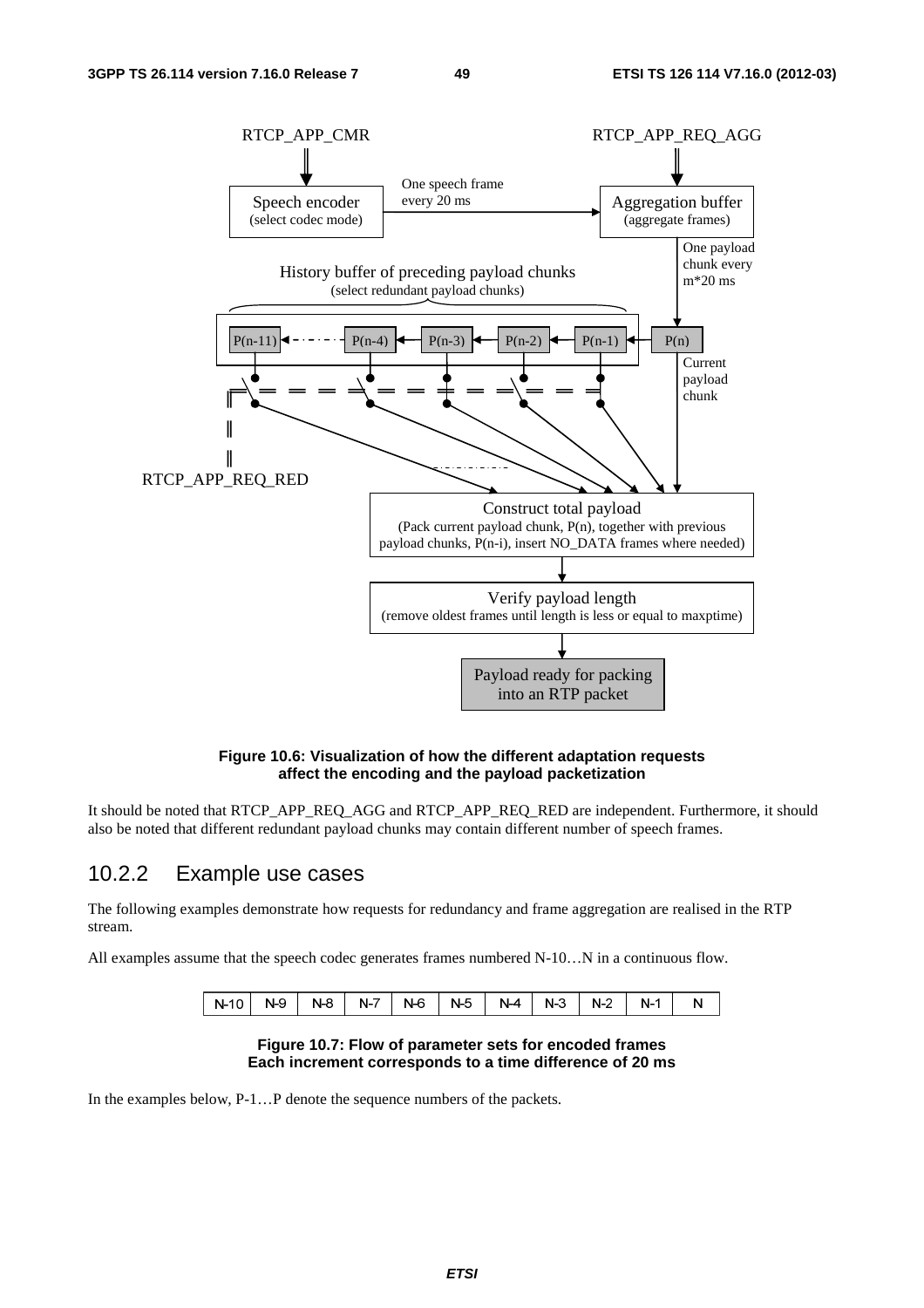#### EXAMPLE 1:

An RTCP\_APP\_REQ\_RED request with bit field 000000000000 (no redundancy) and RTCP\_APP\_REQ\_AGG request with value  $= 0$  (no frame aggregation) will yield packets as shown in figure 10.8.



#### **Figure 10.8: Default frame aggregation with one frame per packet**

#### EXAMPLE 2:

An RTCP\_APP\_REQ\_RED request with bit field 000000000001 (100% redundancy and no offset) and an RTCP\_APP\_REQ\_AGG request with value  $= 0$  (no frame aggregation) will yield packets as shown in figure 10.9.



### **Figure 10.9: Payload packetization with 100 % redundancy and an offset of one packet**

#### EXAMPLE 3:

An RTCP\_APP\_REQ\_RED request with bit field 000000000010 (100% redundancy with offset 1 extra packet) and an RTCP\_APP\_REQ\_AGG request with value = 0 (no frame aggregation) will yield packets as shown in figure 10.10.



### **Figure 10.10: Payload packetization with 100 % redundancy and an extra offset of one packet**

NO\_DATA frames must be inserted to fill the gaps between two non-consecutive frames, e.g. between N-2 and N.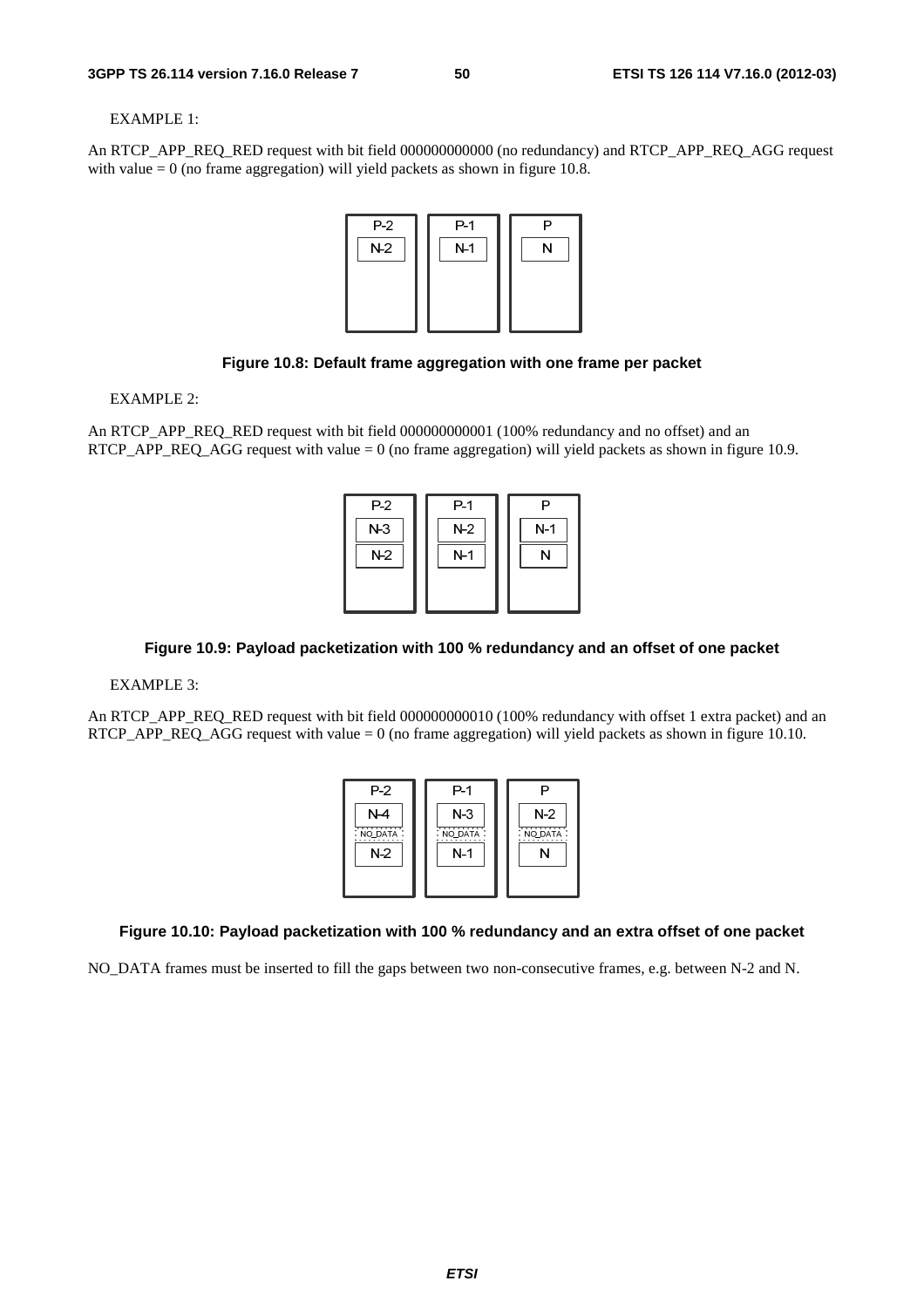#### EXAMPLE 4:

An RTCP\_APP\_REQ\_RED request with bit field 000000000000 (no redundancy) and RTCP\_APP\_REQ\_AGG request with value = 1 (frame aggregation 2 frames/packet) will yield packets as shown in figure 10.11.



### **Figure 10.11: Payload packetization with 2 frames aggregated per packet**

EXAMPLE 5:

An RTCP\_APP\_REQ\_RED request with bit field 000000000001 (100% redundancy) and an RTCP\_APP\_REQ\_AGG request with value = 1 (frame aggregation 2 frames/packet) will yield packets as shown in figure 10.12.



### **Figure 10.12: Payload packetization with 100 % redundancy and 2 frames aggregated per packet**

EXAMPLE 6:

An RTCP\_APP\_REQ\_RED request with bit field 000000000010 (100% redundancy with offset 1 extra packet) and an RTCP\_APP\_REQ\_AGG request with value = 1 (frame aggregation 2 frames/packet) will yield packets as shown in figure 10.13.



**Figure 10.13: Payload packetization with 100 % redundancy, one extra offset and 2 frames aggregated per packet**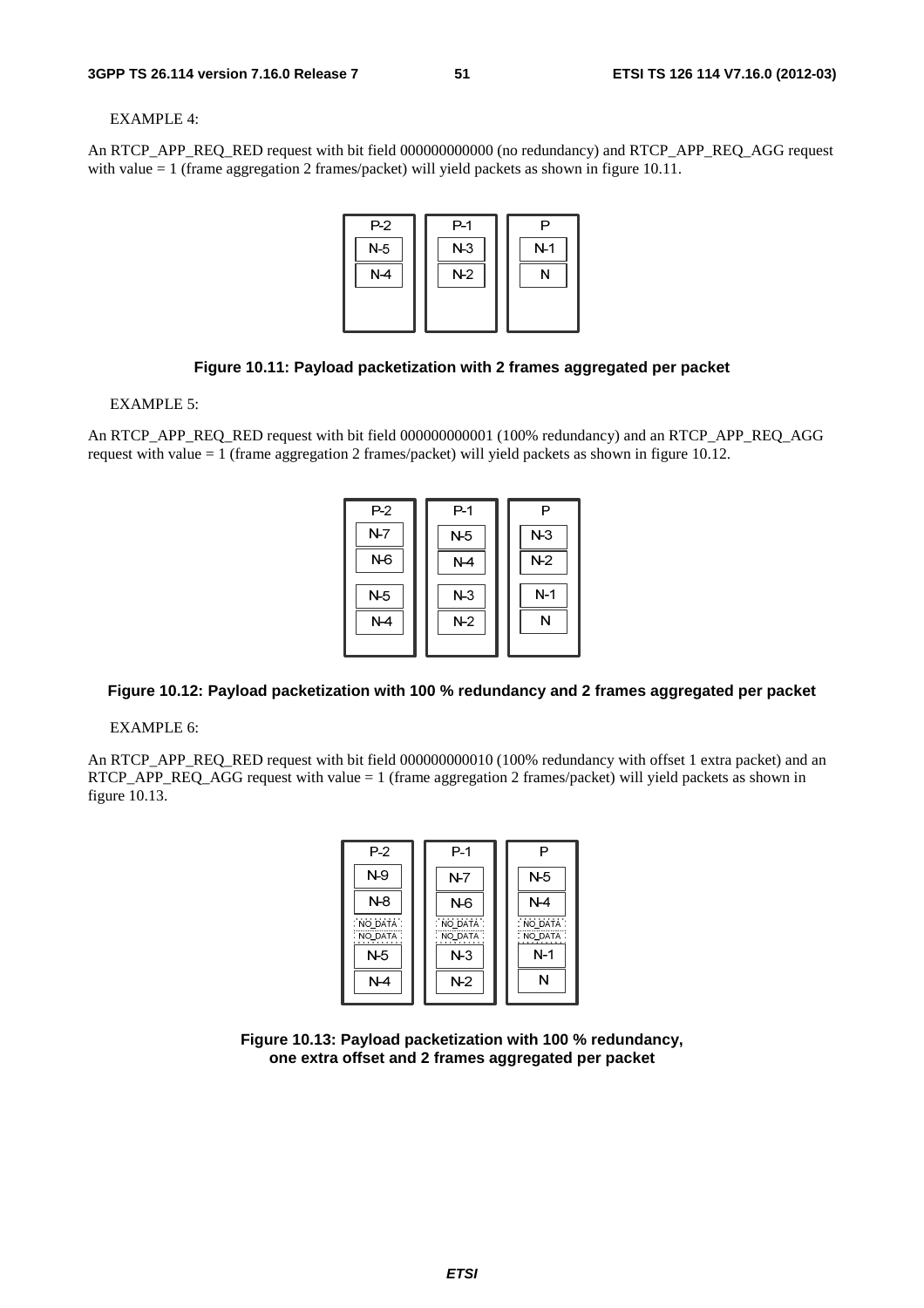## 10.3 Video

MTSI clients receiving RTCP Receiver Reports (RR) indicating nonzero packet loss should adjust their outgoing bitrate accordingly (see RFC 3550 [9]). Note that for IMS networks, which normally have nonzero packet loss and fairly long round-trip delay, the amount of bitrate reduction specified in RFC 3448 [56] is generally too restrictive for video and may, if used as specified, result in very low video bitrates already at (for IMS) moderate packet loss rates.

It is recommended that a video sender adapts its video output rate based on RTCP reports and TMMBR messages. Some examples are given in clause B.1.

If the receiving MTSI client in terminal is made aware of a reduction in downlink bandwidth allocation through an explicit indication from the network (e.g. due to QoS renegotiation or handoff to another radio access technology) it shall notify the sender of the new current maximum bitrate using TMMBR. In this context the TMMBR message is used to quickly signal to the other party a reduction in available bitrate. The sending MTSI client, receiving TMMBR, shall respond by sending TMMBN, as described in CCM [43]. To determine TMMBR and TMMBN content, both sending MTSI client and receiving MTSI client in terminal shall use their best estimates of packet measured overhead size when measured overhead values are not available. After receiving the TMMBN the receiving MTSI client in terminal shall send a SIP UPDATE to the other party to establish the new rate as specified in clause 6.2.7.

If the receiving MTSI client in terminal is made aware of an increase in downlink bandwidth allocation (determined via separate negotiation) through an explicit indication from the network (e.g. due to QoS renegotiation or handoff to another radio access technology) then, if this has not yet occurred, it shall send a SIP UPDATE to the other party to establish the new rate as specified in clause 6.2.7.

## 10.4 Text

Rate adaptation (downgrade of used bandwidth) of text shall follow the recommendation in clause 9 of RFC 4103 [31]. RTCP reports are used as indicator of loss rate over the channel.

When the transmission interval has been increased in order to handle a congestion situation, return to normal interval shall be done when RTCP reports low loss.

# 11 Front-end handling

## 11.1 General

Terminals used for MTSI shall conform to the minimum performance requirements on the acoustic characteristics of 3G terminals specified in 3GPP TS 26.131 [35]. The codec modes and source control rate operation (DTX) settings shall be as specified in 3GPP TS 26.132 [36].

Furthermore, the test point (Point-of-Interconnect (POI)) specified in [35] shall be a reference terminal capable of receiving digital speech data at the send side and producing a digital output of the received signal (see figure 11.1). During the testing, the radio conditions should be error free and the jitter and packet loss in the IP transport shall be kept to a minimum.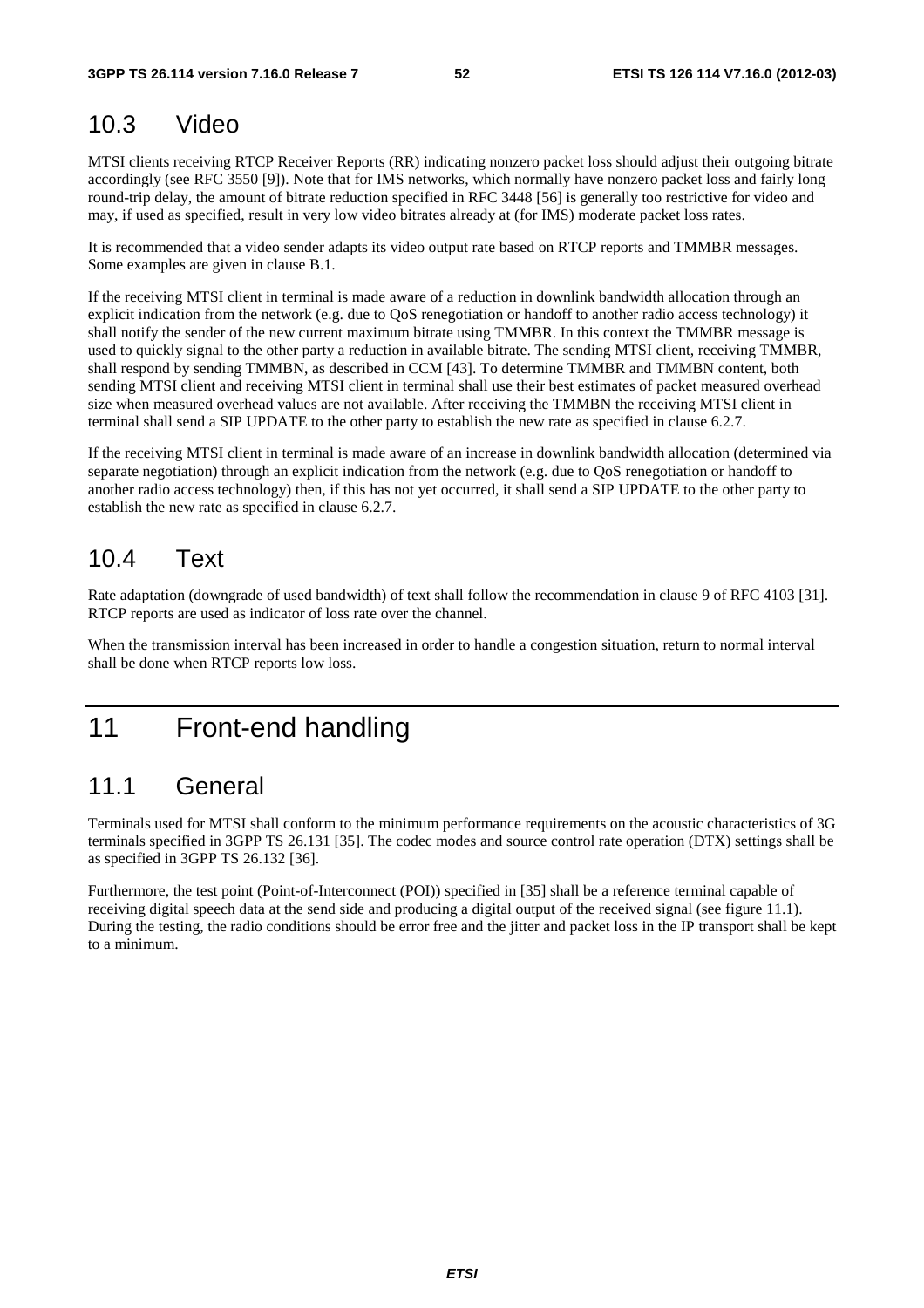

**Figure 11.1: Interface for testing acoustic properties of a terminal used for MTSI** 

# 12 Inter-working

## 12.1 General

In order to support inter-working between different networks it is good if common codecs for the connection can be found. Requirements for different networks are described in this clause. In some cases functionality is also needed in the network to make the inter-working possible (e.g. MGCF and MGW).

NOTE: The term MTSI MGW (or MTSI Media gateway) is used in a broad sense, as it is outside the scope of the current specification to make the distinction whether certain functionality should be implemented in the MGW or in the MGCF.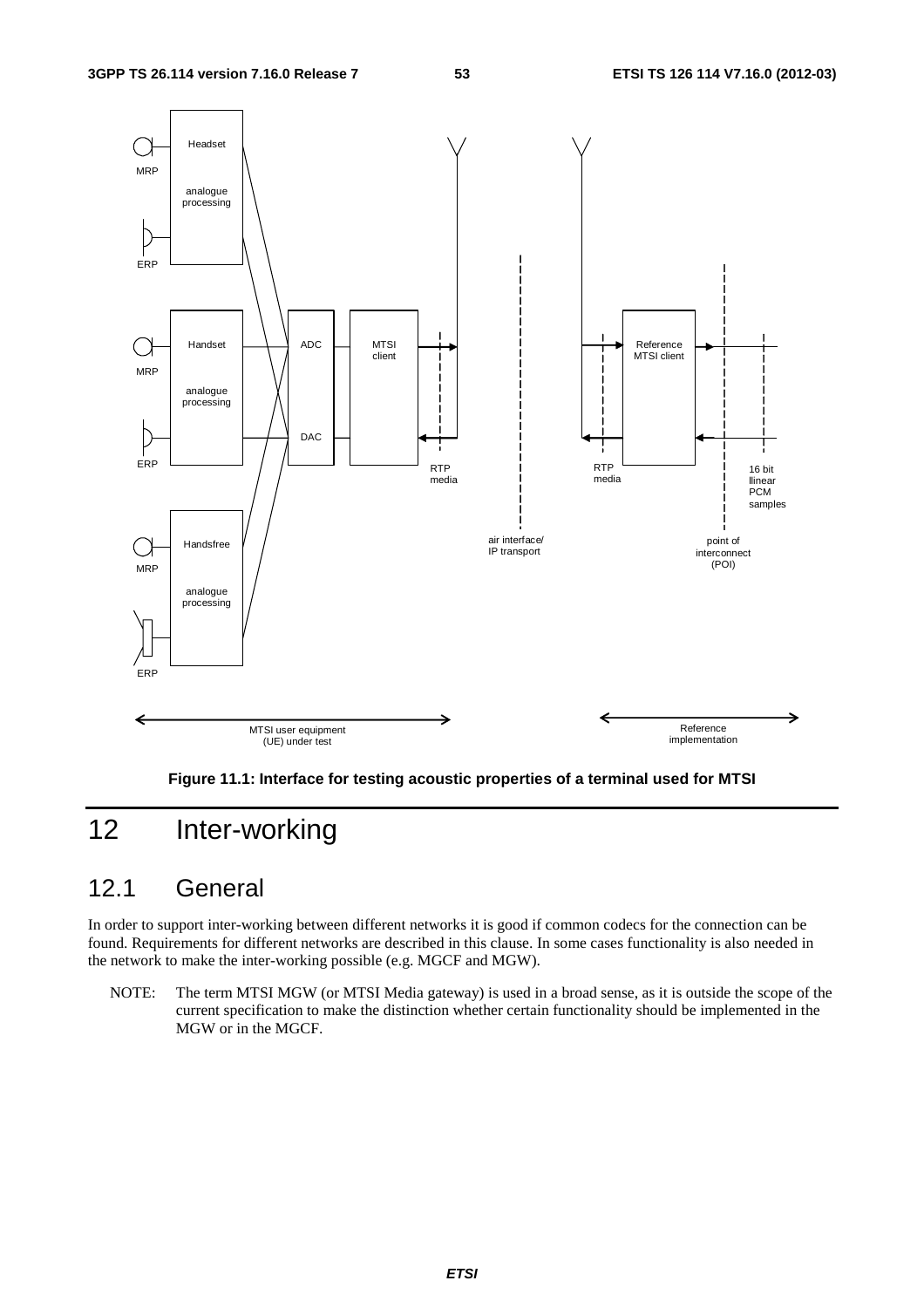# 12.2 3G-324M

## 12.2.1 General

Inter-working functions are required between IMS and CS. There are separate functions, in e.g. a MGCF, for controlplane inter-working (see 3GPP TS 29.163 [65]) and, in e.g. a IM-MGW, for user-plane inter-working. Control-plane inter-working includes for instance SIP  $\Leftrightarrow$  BICC and SIP  $\Leftrightarrow$  H.245 protocol translations, whereas user-plane interworking requires transport protocol translations and possibly transcoding.

## 12.2.2 Codec usage

### 12.2.2.1 General

An interoperable set of speech, video and real-time text codecs is specified for 3G-324M and MTSI. For video there is a difference in levels, which mainly affects the maximum bitrate. Both video codec level and maximum bitrate can be specified as part of the call setup negotiation (see clause 12.2.5). Thus, it is very likely that the MTSI client in terminal and a CS UE can agree on a common codec end-to-end without the need for MGW transcoding.

If a common codec is not found and the MTSI MGW does not support transcoding between any of the supported codecs, then the controlling MGCF may drop the unsupported media component. If the speech part cannot be supported, then the connection should not be set up.

### 12.2.2.2 Text

A channel for real-time text is specified in ITU-T H.324. Presentation and coding is specified according to ITU-T Recommendation T.140, which is also used for MTSI clients (see clause 7.4.4). Inter-working is a matter of establishing the text transport channels and moving the text contents between the two transport levels.

## 12.2.3 Payload format

See clause 7.4 of the present document.

## 12.2.4 MTSI media gateway trans-packetization

### 12.2.4.1 General

The MTSI MGW shall offer conversion between H.223 as used in 3G-324M on the CS side and RTP as used in IMS. This clause contains a list inter-working functionalities that should be included.

### 12.2.4.2 Speech de-jitter buffer

The MTSI MGW should use a speech de-jitter buffer in the direction IMS to CS with sufficient performance to meet the 10 milliseconds maximum jitter requirement in clause 6.7.2 of ITU-T Recommendation H.324. H.324 specifies that transmission of each speech AL-SDU at the H.223 multiplex shall commence no later than 10 milliseconds after a whole multiple of the speech frame interval, measured from transmission of the first speech frame.

### 12.2.4.3 Video bitrate equalization

Temporary video rate variations can occur on the IMS side for example due to congestion. The video rate on the CS side, in contrast, is under full control of the CS side UE and the MGCF.

During session setup, the MGCF shall negotiate a video bitrate on the IMS side that allows all video bits to be conveyed to/from the CS link.

A buffer shall be maintained at the IM-MGW in the direction from the IMS to the CS side. The size of the buffer should be kept small enough to allow for a low end-to-end delay, yet large enough to conceal most network jitter on the IMS side. Temporary uneven traffic on the IMS side, beyond the handling capability of the buffer, should be handled as follows: if the buffer overflows, RTP packets should be dropped and the resulting loss and observed jitter should be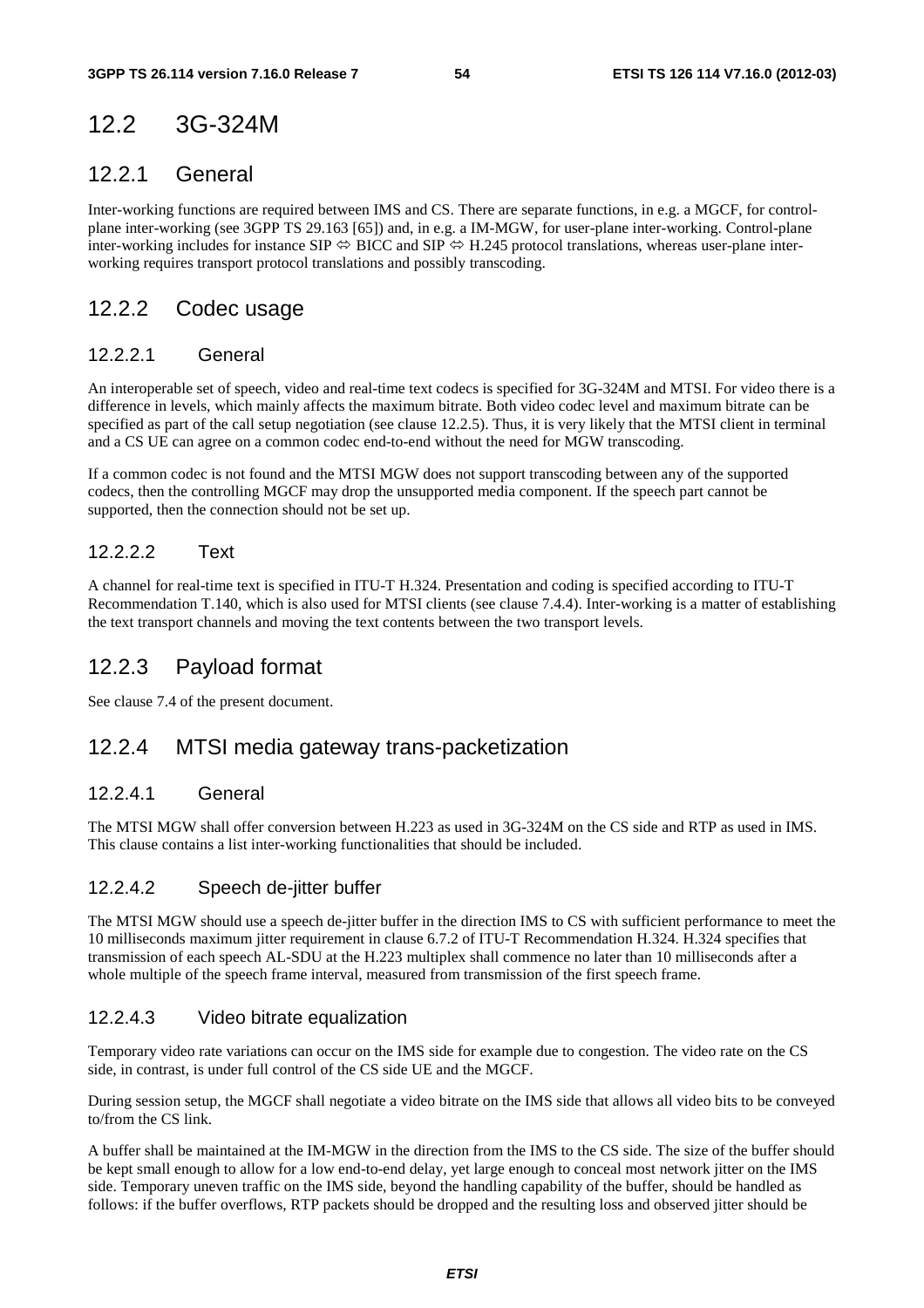reported by the means of an RTCP RR at the earliest possible sending time. The drop strategy may preferably be implemented media aware (i.e. favouring dropping predicted information over non-predicted information and similar techniques), or may be drop-head. If the buffer runs empty, the CS side should insert appropriate flag stuffing.

A buffer shall be maintained in the direction from the CS to the IMS side. The size of the buffer should be kept small enough to allow for a low end-to-end delay, but large enough to conceal most network jitter on the CS side. If the buffer overflows, then video bits must be dropped, preferably in a media-aware fashion, i.e. at GOB/slice/picture boundaries. IM-MGWs may also take into account the type of media data, i.e. coded with or without prediction. When the buffer runs empty, no activity is required on the IMS side.

If the CS video call is changed to a speech-only call [46], the video component on the IMS side shall be dropped.

### 12.2.4.4 Data loss detection

If RTP packet loss is detected on input to the MTSI MGW at the IMS side, including losses caused by buffer-full condition as described above, corresponding H.223 AL-SDU sequence number increments should be made on the CS side to enable loss detection and proper concealment in the receiving CS UE.

If packet loss is detected on the CS side, e.g. through H.223 AL-SDU sequence numbers, those losses should be indicated towards the IMS side through corresponding RTP packet sequence number increments. The deliberate increments made for this reason will be visible in the RTCP RR from the MTSI client and the MTSI MGW should take that into account when acting on RTCP RR from the MTSI client, as the CS side losses are not related to the IMS network conditions.

### 12.2.4.5 Data integrity indication

This is mainly relevant in the direction from CS to IMS. The H.223 AL-SDUs include a CRC that forms an unreliable indication of data corruption. On the IMS side, no generic protocol mechanisms are available to convey this CRC and/or the result of a CRC check. The MTSI MGW shall discard any AL-SDUs which fail a CRC check and are not of a payload type that supports the indication of possible bit errors in the RTP payload header or data. If such payload type is in use, the MTSI MGW may forward corrupted packets, but in this case shall indicate the possible corruption by the means available in the payload header or data. One example is setting the Q bit of RFC 3267 [28] to 0 for AMR speech data that was carried in an H.223 AL-SDU with CRC indicating errors. Another example is setting the F bit of RFC 3984 [25] for H.264 NAL units that may contain bit errors.

The H.223 AL-SDU CRC is not fully fail-safe and it is therefore recommended that a MTSI client is designed to be robust and make concealment of corrupt media data, similar to the CS UE.

### 12.2.4.6 Packet size considerations

The same packet size and alignment requirements and considerations as defined in clause 7.5.2 of the present document and in 3GPP TS 26.111 [45] apply to the MTSI MGW, as it in that sense acts both as a MTSI client towards the IMS and as a CS UE towards the CS side. Maximum available buffer size for packetization of media data may differ between IMS and CS UE and there currently exist no general means to signal this end-to-end. The maximumAl2SDUSize and maximumAl3SDUSize fields of the H223Capability member in H.245 TerminalCapabilitySet message have currently no counterpart in SIP/SDP. Thus, the MTSI MGW may have to segment data, especially video, in a non-favourable way. The number of such unfavourable segmentations should be kept to a minimum. Lacking general means for signalling, it is recommended to make use of available codec-specific packet-size signalling on the IMS side, such as the SDP receiver-capability parameter max-rcmd-nalu-size for H.264.

### 12.2.4.7 Setting RTP timestamps

In general, no explicit timestamps exist at the CS side. Even without transcoding functionality, the MTSI MGW may have to inspect and be able to interpret media data to set correct RTP timestamps.

### 12.2.4.8 Protocol termination

The MTSI MGW shall terminate the H.223 protocol at the CS side. Similarly, the MTSI MGW shall terminate RTP and RTCP at the IMS side.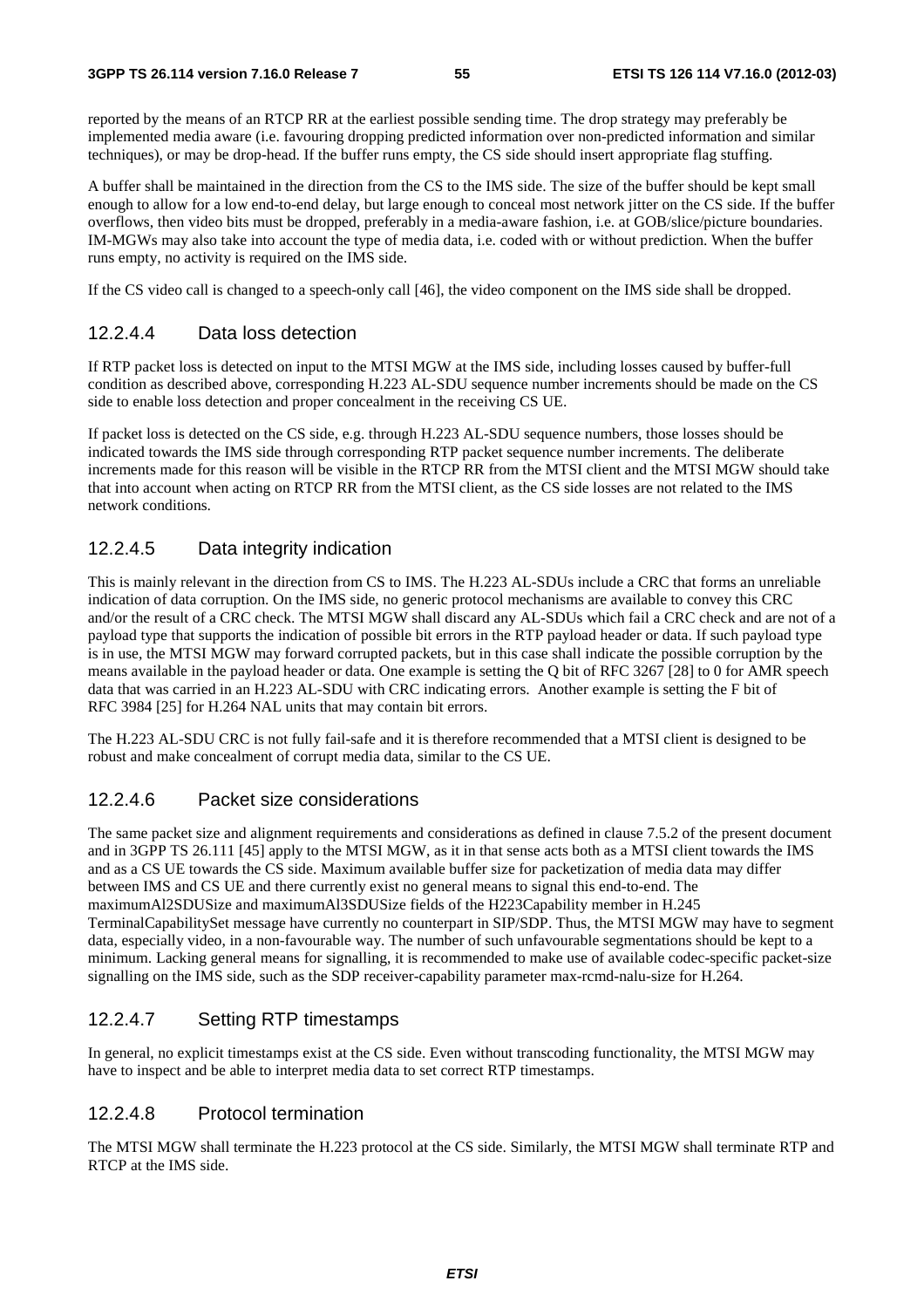## 12.2.4.9 Media synchronization

The IM- MGW and controlling MGCF should forward and translate the timing information between the IMS side (RTP timestamps, RTCP sender reports) and the CS side (H.245 message H223SkewIndication) to allow for media synchronization in the MTSI client in terminal and the CS UE. The MTSI MGW shall account for its own contribution to the skew in both directions. Note that transmission timing of H223SkewIndication and RTCP SR must be decoupled. H223SkewIndication has no timing restrictions, but is typically sent only once in the beginning of the session. RTCP SR timing is strictly regulated in RFC 3550 [9], RFC 4585[40], and clause 7.3. To decouple send timings, the time shift information conveyed in H223SkewIndication and RTCP SR must be kept as part of the MTSI MGW/MGCF session state. H223SkewIndication should be sent at least once, and may be sent again when RTCP SR indicates a synchronization change. A synchronization change of less than 50 ms (value to be confirmed) should be considered insignificant and need not be signalled.

NOTE: This procedure is not supported in the present Release in a decomposed MGCF and IM-MGW, as H.245 is treated on the MGCF and RTCP is sent at the IM-MGW, and no means are defined to forward information from the H223SkewIndication over the Mn interface.

## 12.2.5 Session control

The MGCF shall offer translation between H.245 and SIP/SDP signalling according to 3GPP TS 29.163 [65] to allow for end-to-end capability negotiation.

## 12.3 GERAN/UTRAN CS inter-working

This clause defines requirements only for the PS side of the MGW, i.e. for the PS session in-between the MTSI client in a terminal and the MGW. The CS side of the MGW, i.e. in-between the MGW and the CS terminal, is out of scope of this clause.

## 12.3.0 3G-324M

If 3G-324M is supported in the GERAN/UTRAN CS, then the inter-working can be made as specified in clause 12.2.

## 12.3.1 Codecs for MTSI media gateways

### 12.3.1.1 Speech

MTSI media gateways supporting speech communication between MTSI clients and non-MTSI networks or terminals operating in the CS domain in GERAN and UTRAN should support Tandem-Free Operation (TFO) according to 3GPP TS 28.062 [37], and Transcoder-Free Operation (TrFO), see 3GPP TS 23.153 [38].

MTSI media gateways supporting speech communication and supporting TFO and/or TrFO shall support:

AMR speech codec modes 12.2, 7.4, 5.9 and 4.75 [11], [12], [13], [14] and source-controlled rate operation [15].

MTSI media gateways should also support the other codec types and configurations as defined in Clause 5.4 in [16].

In the receiving direction, from the MTSI client in the terminal, the MTSI media gateway shall be capable of restricting codec mode changes to be aligned to every other frame border and shall be capable of restricting codec mode changes to neighbouring codec modes within the negotiated codec mode set. NOTE: This means that the MTSI client in a terminal will apply and accept mode changes according to UMTS AMR2 [16]. An example of an SDP offer for how the MTSI MGW can restrict AMR mode changes in the MTSI client in a terminal is shown in Table A.2.1. An example of an SDP answer from the MTSI MGW for restricting the mode changes in the MTSI client in a terminal is shown in Table A.3.4a.

MTSI media gateways supporting wideband speech communication at 16 kHz sampling frequency and supporting TFO and/or TrFO for wideband speech shall support:

- AMR wideband codec 12.65, 8.85 and 6.60 [17], [18], [19], [20] and source controlled rate operation [21].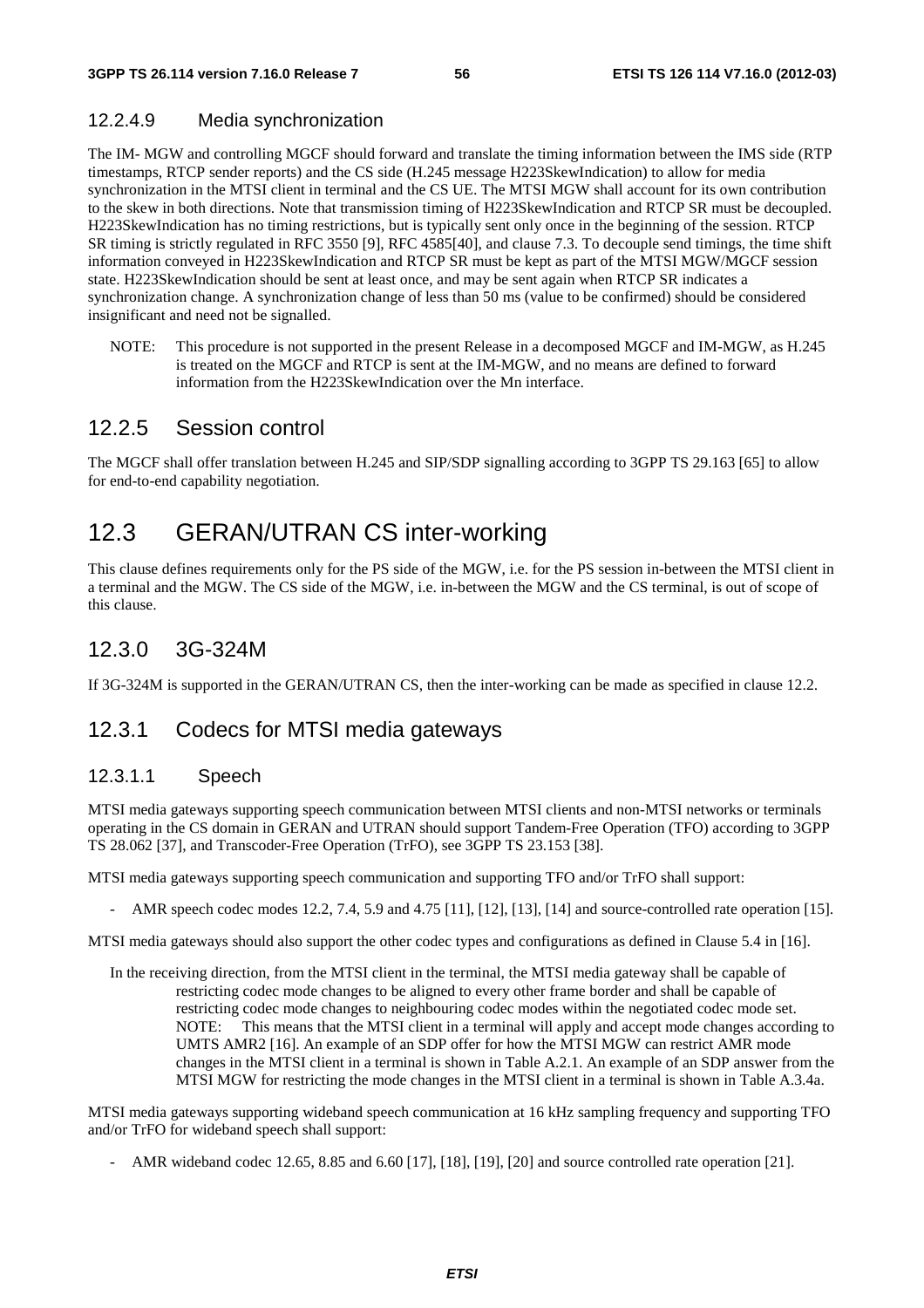MTSI media gateways supporting wideband speech communication at 16 kHz sampling frequency should also support the other codec types and configurations as defined in Clause 5.7 in [16].

In the receiving direction from the MTSI client in the terminal, the MTSI media gateway shall be capable of restricting codec mode changes to be aligned to every other frame border and shall be capable of restricting codec mode changes to neighbouring codec modes within the negotiated codec mode set.

NOTE: This means that the MTSI client in a terminal will apply and accept mode changes according to UMTS AMR-WB [16]. An example of an SDP offer for how the MTSI MGW can restrict AMR and AMR-WB mode changes in the MTSI client in a terminal is shown in Table A.2.4. An example of an SDP answer from the MTSI MGW for restricting the mode changes in the MTSI client in a terminal is shown in Table A.3.4.

MTSI clients supporting wideband speech communication shall also support narrowband speech communications. When offering both wideband speech and narrowband speech communication, wideband shall be listed as the first payload type in the m line of the SDP offer (RFC 4566 [8]).

Requirements applicable to MTSI media gateways for DTMF events are described in Annex G.

### 12.3.1.2 Text

The CTM coding format defined in 3GPP TS 26.226 [52] is used for real time text in CS calls. In order to arrange inter-working, a transcoding function between CTM and RFC 4103 is required in the MTSI media gateway. A buffer shall be used for rate adaptation between receiving text from a real-time text transmitter according to the present document and transmitting to a CTM receiver. A gateway buffer of 2K characters is considered sufficient according to clause 13.2.4 in EG 202 320 [51].

## 12.3.2 RTP payload formats for MTSI media gateways

### 12.3.2.1 Speech

MTSI media gateways shall support the bandwidth-efficient payload format and should support the octet-aligned payload format. When offering both payload formats, the bandwidth-efficient payload format shall be listed before the octet-aligned payload format in the preference order defined in the SDP.

The MTSI media gateway should use the SDP parameters defined in table 12.1 for the session.

For all access technologies and for normal operating conditions, the MTSI media gateway should encapsulate the number of non-redundant speech frames in the RTP packets that corresponds to the ptime value received in SDP from the other MTSI client, or if no ptime value has been received then according to "Recommended encapsulation" defined in table 12.1. The MTSI media gateway may encapsulate more non-redundant speech frames in the RTP packet but shall not encapsulate more than 4 non-redundant speech frames in the RTP packets. The MTSI media gateway may encapsulate any number of redundant speech frames in an RTP packet but the length of an RTP packet, measured in ms, shall never exceed the maxptime value.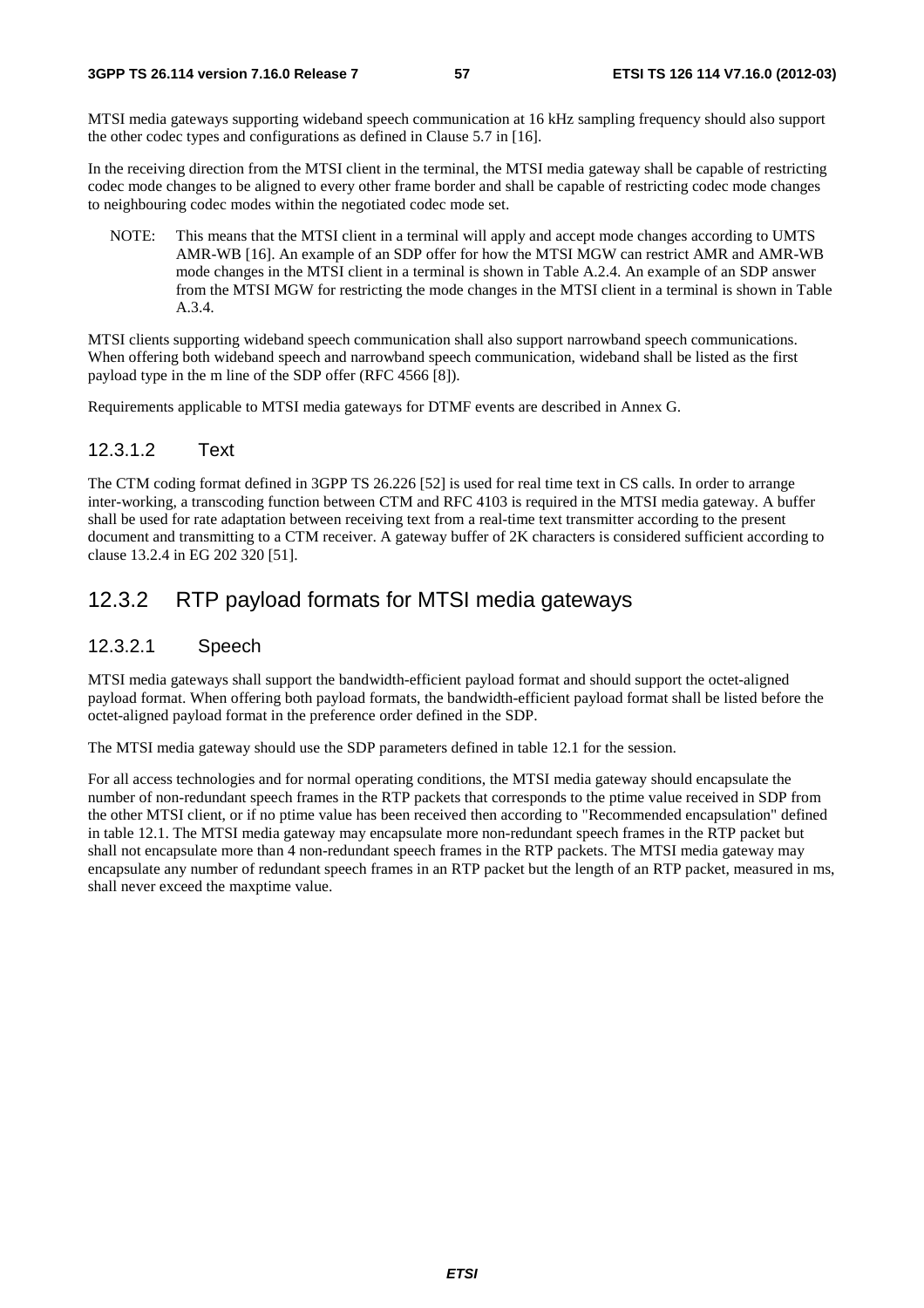| <b>Access</b><br>technology | <b>Recommended encapsulation</b><br>(if no ptime and no<br>RTCP APP REQ AGG has<br>been received)                                                                                                                                                              | ptime            | maxptime<br>when<br>redundancy is<br>not supported | maxptime<br>when<br>redundancy is<br>supported |
|-----------------------------|----------------------------------------------------------------------------------------------------------------------------------------------------------------------------------------------------------------------------------------------------------------|------------------|----------------------------------------------------|------------------------------------------------|
| Default                     | 1 non-redundant speech frame<br>per RTP packet<br>Max 4 or 12 speech frames in total<br>depending on whether<br>redundancy is supported but not<br>more than a received maxptime<br>value requires                                                             | 20               | 80                                                 | 240                                            |
| <b>HSPA</b>                 | 1 non-redundant speech frame<br>per RTP packet<br>Max 4 or 12 speech frames in total<br>depending on whether<br>redundancy is supported but not<br>more than a received maxptime<br>value requires                                                             | 20               | 80                                                 | 240                                            |
| <b>IEGPRS</b>               | 2 non-redundant speech frames<br>per RTP packet but not more than<br>a received maxptime value<br>requires<br>Max 4 or 12 speech frames in total<br>depending on whether<br>redundancy is supported but not<br>more than a received maxptime<br>value requires | 40               | 80                                                 | 240                                            |
| <b>GIP</b>                  | 1 to 4 non-redundant speech<br>frames per RTP packet but not<br>more than a received maxptime<br>value requires<br>Max 12 speech frames in total but<br>not more than a received<br>maxptime value requires                                                    | 20, 40, 60 or 80 | N/A                                                | 240                                            |

**Table 12.1: Recommended encapsulation parameters** 

When the access technology is not known to the MTSI media gateway, the default encapsulation parameters defined in Table 12.1 shall be used.

The SDP offer shall include an RTP payload type where octet-align=0 is defined or where octet-align is not specified and should include another RTP payload type with octet-align=1. MTSI media gateways offering wide-band speech shall offer these parameters and parameter settings also for the RTP payload types used for wide-band speech.

MTSI media gateways should support redundancy according to clause 9.

NOTE: Support of transmitting redundancy may be especially useful in the case an MTSI media gateway is aware of the used access technology and knows that the Generic Access technology is used.

### 12.3.2.2 Text

Both CTM according to TS 26.226 [52] and RFC 4103 make use of ITU-T Recommendation T.140 presentation and character coding. Therefore inter-working is a matter of payload packetization and CTM modulation/demodulation.

## 12.4 PSTN

### 12.4.1 3G-324M

If 3G-324M is supported in the PSTN, then the inter-working can be made as specified in clause 12.2.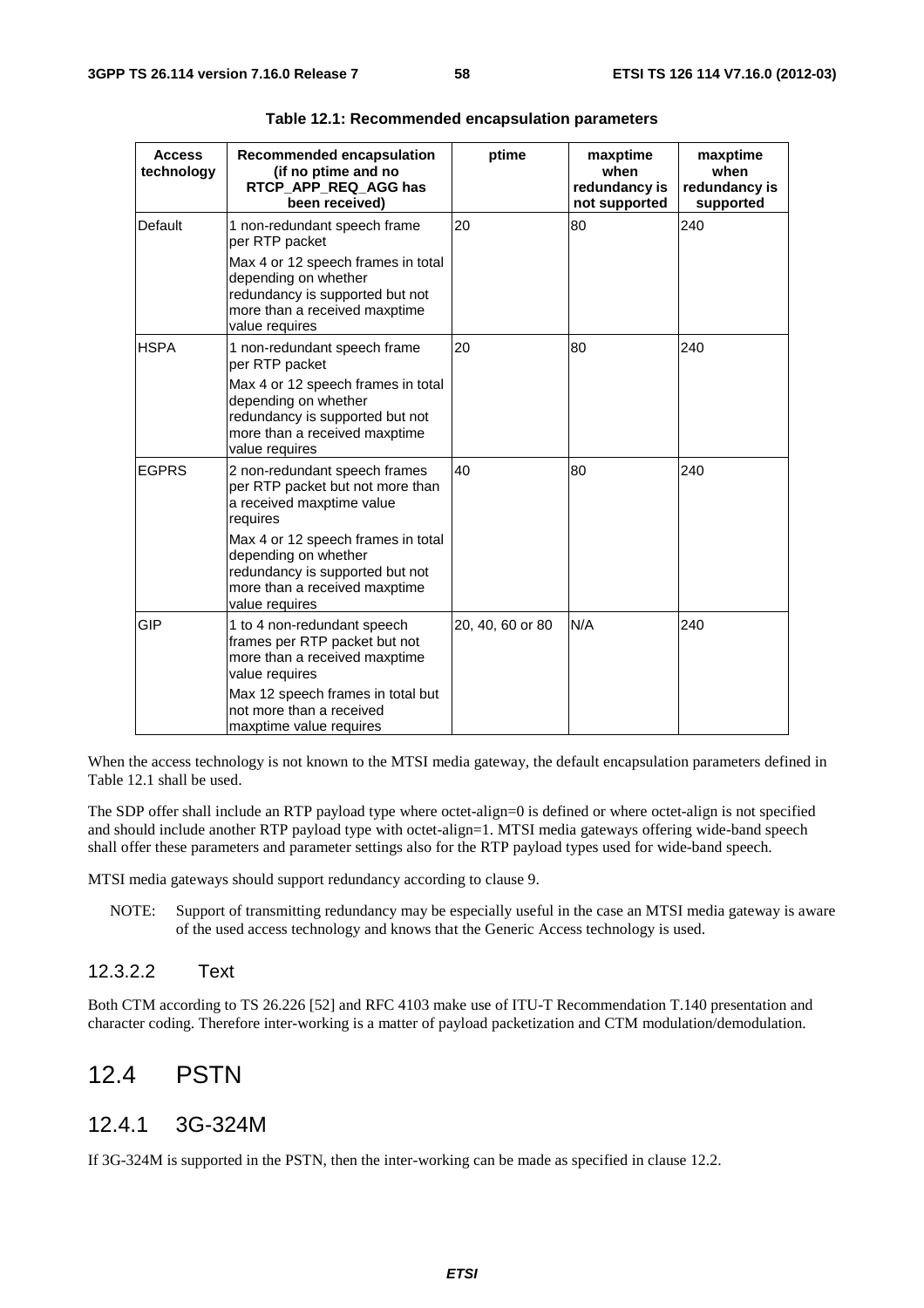## 12.4.2 Text

PSTN text telephony inter-working with PS environments is described in ITU-T Recommendation H.248.2 [50]and further elaborated in EG 202 320 [51].

Text telephony modem tones are sensitive to packet loss, jitter and echo canceller behaviour. Therefore, conversion of modem based transmission of real-time text is best done at the border of the PSTN. If PSTN text telephone tones need to be carried audio coded in a PS network, considerations must be taken to carry them reliably as for example specified in ITU-T Recommendations V.151 [54] and V.152 [55].

When inter-working with PSTN text telephones, it must be considered that in PSTN most text telephone communication methods do not allow simultaneous speech and text transmission. An MTSI client in terminal indicating text capability shall not automatically initiate text connection efforts on the PSTN circuit. Instead, either a requirement for text support should be required from the MTSI client in terminal, active transmission of text from the MTSI client in terminal, or active transmission of text telephone tones from the PSTN terminal. See clause 13 of EG 202 320 [51].

Note that the primary goal of real-time text support in MTSI is not to offer a replica of PSTN text telephony functionality. On the contrary, real-time text in MTSI is aiming at being a generally useful mainstream feature, complementing the general usability of the Multimedia Telephony Service for IMS.

# 12.5 GIP inter-working

## 12.5.1 Text

RFC 4103 [31] and T.140 are specified as default real-time text codec in SIP telephony devices in RFC 4504 [53]. When GIP implements this codec, the media stream contents are identical for the two environments. Packetization will also in many cases be equal, while consideration must be taken to cope with different levels of redundancy and possible use of different media security and integrity measures.

# 12.6 TISPAN/NGN inter-working

### 12.6.1 Text

The codec and other considerations for real-time text described in the present document apply also to TISPAN/NGN. There are thus no inter-working considerations on the media level.

# 13 Void

# 13a Media types, codecs and formats used for MSRP transport

## 13a.1 General

The IMS messaging service is described in TS 26.141 [59]. The description of IMS messaging in clauses 1-6 of 3GPP TS 26.141 [59] is applicable for MSRP-transported media in MTSI. The MSRP transport itself is described in 3GPP TS 24.173 [57].

All statements in TS 26.141 regarding IMS messaging are valid for MSRP transported media in MTSI including the status of the statement (shall, should, may).

Any differences between IMS messaging in 3GPP TS 26.141 [59] and MSRP transported media in MTSI are described in clause 13a.2.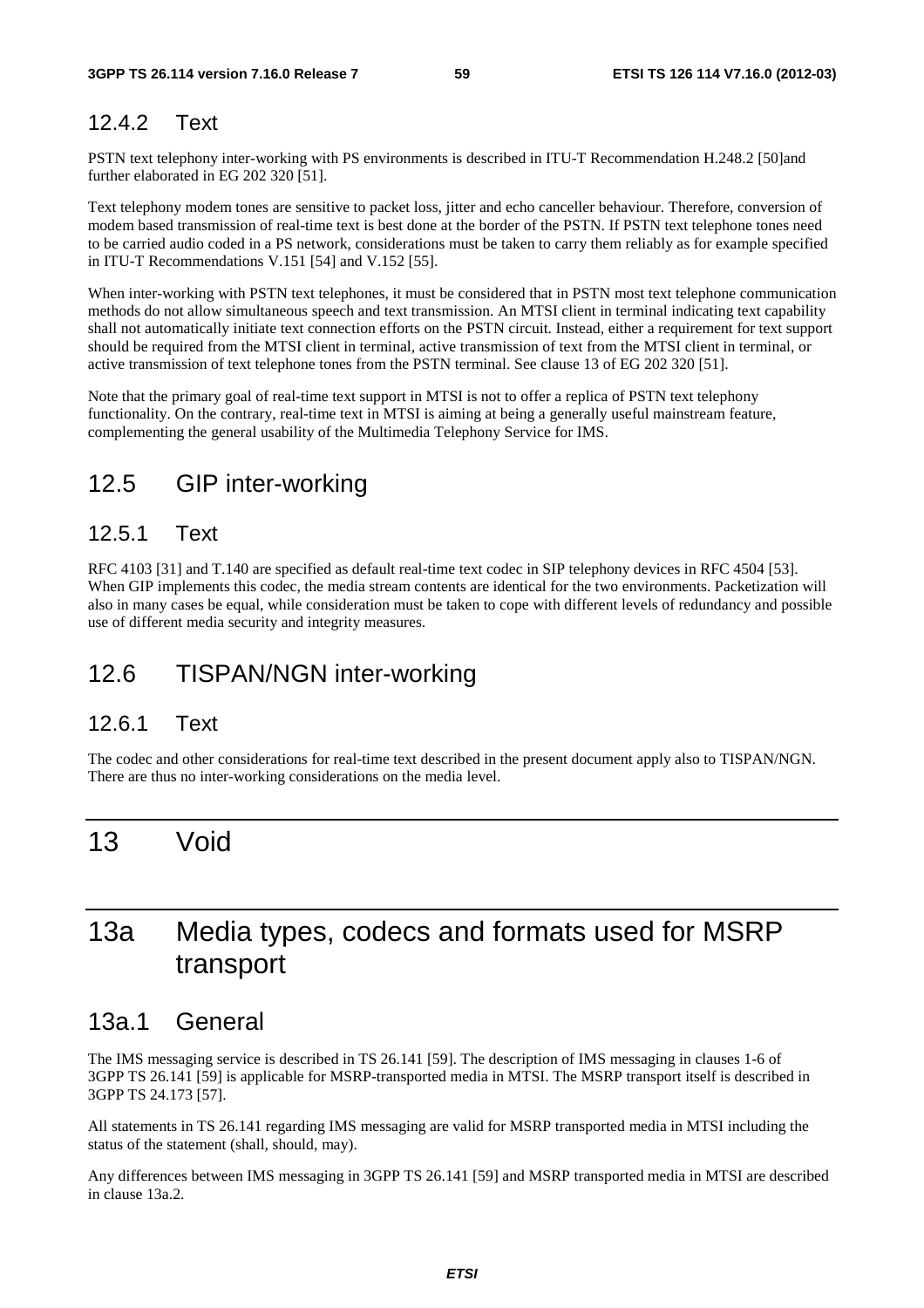# 13a.2 Difference relative to 3GPP TS 26.141

## 13a.2.1 Video

For MSRP transported Media in MTSI, clause 5.3 in 3GPP TS 26.141 [59] is void and instead the following shall be used.

If an MSRP client supports video, ITU-T Recommendation H.263 profile 0 Level 45 decoder [22] shall be supported. In addition, an MSRP client should support:

- H.263 Profile 3 Level 45 decoder [22];
- MPEG-4 Visual Simple Profile Level 3 decoder [23] with the following constraints:
	- Number of Visual Objects supported shall be limited to 1.
	- The maximum frame rate shall be 30 frames per second.
	- The maximum f\_code shall be 2.
	- The intra dc vlc threshold shall be 0.
	- The maximum horizontal luminance pixel resolution shall be 352 pels/line.
	- The maximum vertical luminance pixel resolution shall be 288 pels/VOP.
	- If AC prediction is used, the following restriction applies: QP value shall not be changed within a VOP (or within a video packet if video packets are used in a VOP). If AC prediction is not used, there are no restrictions to changing QP value.
- H.264 (AVC) Baseline Profile Level 1.1 decoder [24] with constraint\_set1\_flag=1.1 and without requirements on output timing conformance (Annex C of [24]).

The video buffer model given in Annex G of document [60] should be supported if H.263 or MPEG-4 Visual is supported. It shall not be used with H.264 (AVC).

NOTE: ITU-T Recommendation H.263 profile 0 has been mandated to ensure that video-enabled MSRP clients support a minimum baseline video capability. Both H.263 and MPEG-4 Visual decoders can decode an H.263 profile 0 bitstream. It is strongly recommended, though, that an H.263 profile 0 bitstream is transported and stored as H.263 and not as MPEG-4 Visual (short header), as MPEG-4 Visual is not mandated by MTSI.

# 14 Supplementary services

## 14.1 General

In this section media layer behaviour is specified for relevant supplementary services. The supplementary services included in MTSI are described in 3GPP TS 24.173 [57]. The requirements on the codec support and the data transport are identical to those listed in clauses 5.2 and 7. These requirements are listed here due to the fact that there might be other media-influencing nodes in MTSI whose behaviour is not explicitly covered by other parts of the present document.

The recommended behaviour described in the following sections is valid for MTSI clients, i.e. all session IP end-points; terminals, MTSI media gateways and other 3GPP network nodes acting as IP endpoints in MTSI sessions.

## 14.2 Media formats and transport

Any implementation of a supplementary service which affects media or media handling, e.g. such as media creation, media rendering and media manipulation, shall meet the same requirements as a MTSI client in terminal regarding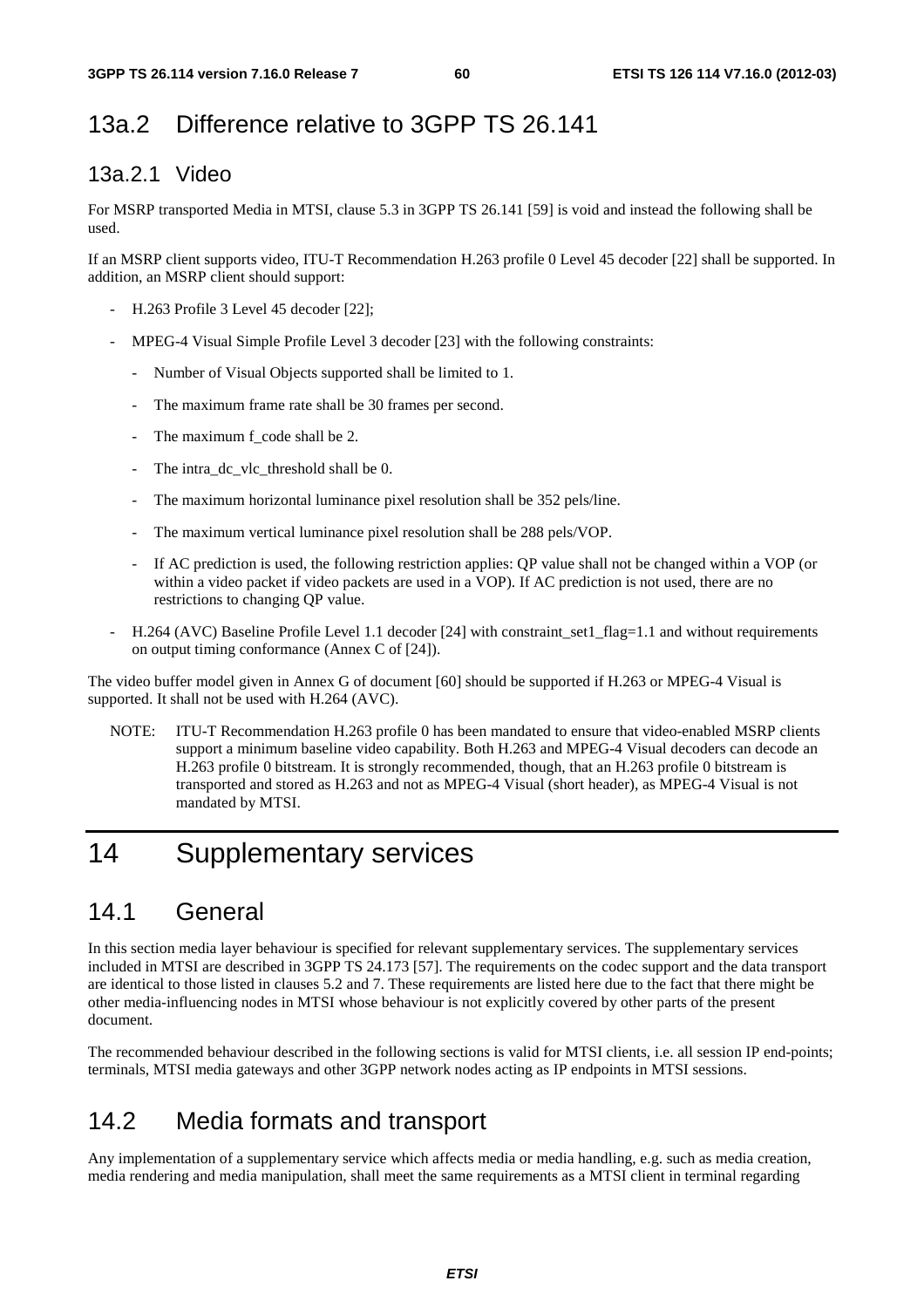codec support and codec usage. Where applicable,, speech codecs shall be supported according to clause 5.2.1, video according to clause 5.2.2 and text according to clause 5.2.3.

Similarly, the configuration and the transport of the media in any implementation of a supplementary service which affects media or media handling shall be done according to clause 7.

## 14.3 Media handling in hold procedures

Whenever a supplementary service includes a hold procedure according to RFC 3264 [58], e.g. when using the HOLD supplementary service, the media flow is changed in terms of the session flow attribute (e.g. changing the session attribute "sendrecv" into "sendonly" or "recvonly" or "inactive" and then back again). When this occurs, any involved media-originating or media-terminating node should take measures to ensure that the transitions between the different media flow states in the session occur with minimal impact on the media quality.

When a full-duplex session has put the media flow on hold (see section 8.4 in RFC 3264 [58]), the media flow has been changed into a unidirectional flow through changing the session attribute into either "sendonly" or "recvonly". When resuming the session, it is restored to full duplex by changing the flow attributes back into "sendrecv" from "sendonly" and "recvonly". In this case, the encoder and decoder states in the MTSI clients may not be aligned and a state mismatch could occur. This would result in media quality degradation. Therefore, the following actions are recommended whenever the media session is not being put on hold anymore and the session is restored to full duplex:

- for speech media, the speech decoders should be reset;
- for video media, the video encoders should start the updated session with a full infra refresh even if the previously allocated encoders are still active and no infra refresh is scheduled to be sent.

# 15 Network preference management object

The MTSI client in the terminal may use the OMA-DM solution specified in this clause for enhancing the SDP negotiation and PDP context activation process. If a MTSI client in the terminal uses this feature, it is mandatory for the MTSI client in the terminal to implement the Management Object (MO) as described in this clause.

The 3GPP MTSINP (MTSI Network Preference) MO defined in this clause may be used to manage the QoS profile settings which express the network preference for the MTSI client in the terminal. The MO covers parameters that the MTSI client in the terminal could make use of in SDP negotiation and PDP context activation process. If a MTSI client in the terminal supports the feature, the usage of the MO includes:

- 1. During SDP negotiation process, MTSI client in the terminal should start SDP negotiation based on the MO parameters.
- 2. During PDP context activation process, MTSI client in the terminal should start QoS negotiation based on the MO parameters.

The following parameters in MTSI should be included in the Management Object (MO):

Speech codec (AMR, AMR-WB) and bearer QoS parameters

Video codec (H.263, MP4, H.264) and bearer QoS parameters

Real Time text bearer QoS parameters

Indication of the priority when there are more than one alternative for a media type is included. Version numbering is included for possible extending of MO.

The Management Object Identifier shall be: urn:oma:mo:ext-3gpp-mtsinp:1.0.

Protocol compatibility: The MO is compatible with OMA Device Management protocol specifications, version 1.2 and upwards, and is defined using the OMA DM Device Description Framework as described in the Enabler Release Definition OMA-ERELD DM-V1 2[67].

The following nodes and leaf objects in figure 15.1 shall be contained under the 3GPP\_MTSINP node if a MTSI client in the terminal support the feature described in this clause (information of DDF for this MO is given in Annex H):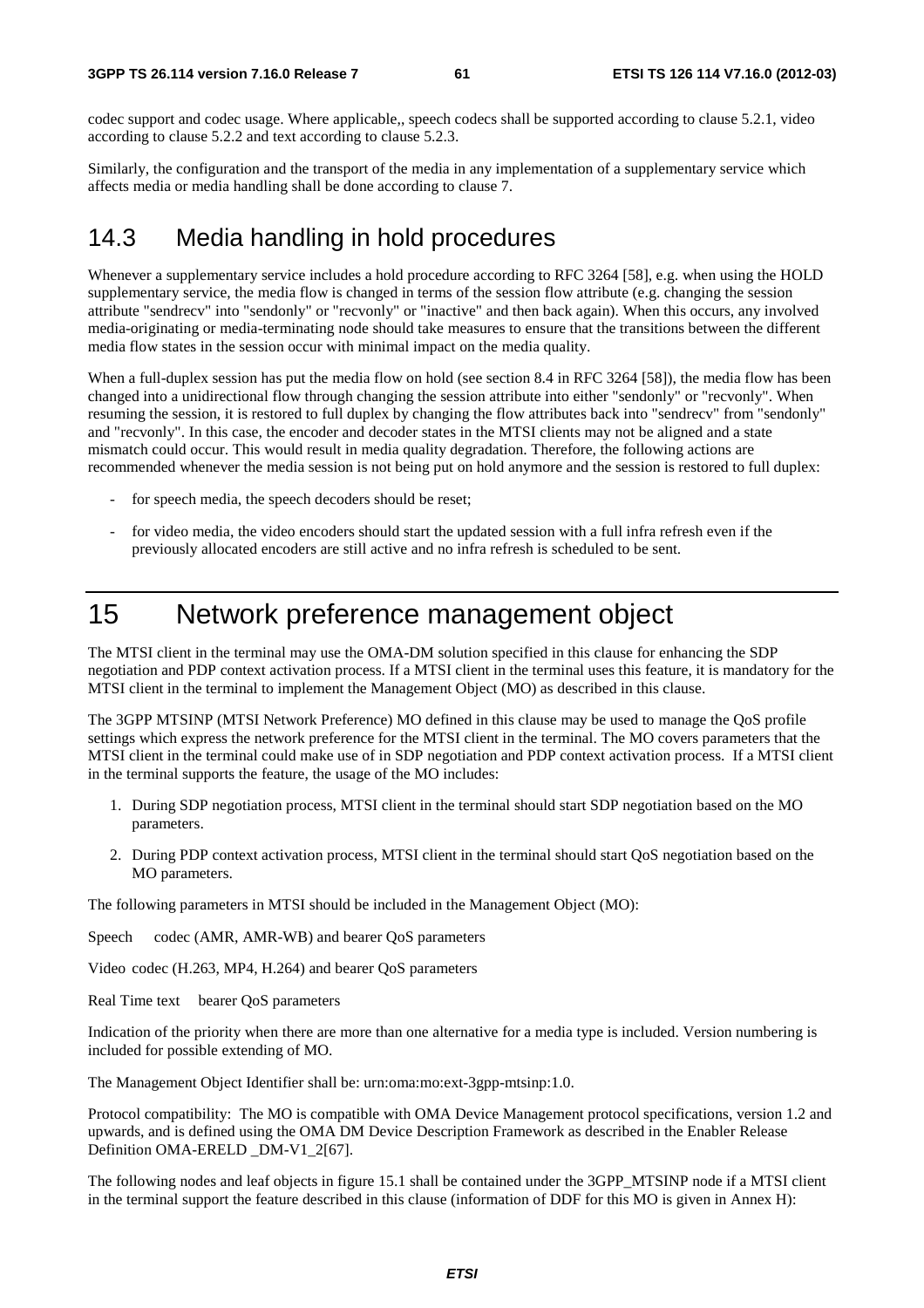

**Figure 15.1: MTSI network preference management object tree** 

## Node: /*<X>*

This interior node specifies the unique object id of a MTSI network preferences management object. The purpose of this interior node is to group together the parameters of a single object.

- Occurrence: ZeroOrOne
- Format: node
- Minimum Access Types: Get

The following interior nodes shall be contained if the MTSI client in the terminal supports the "MTSI network preferences Management Object".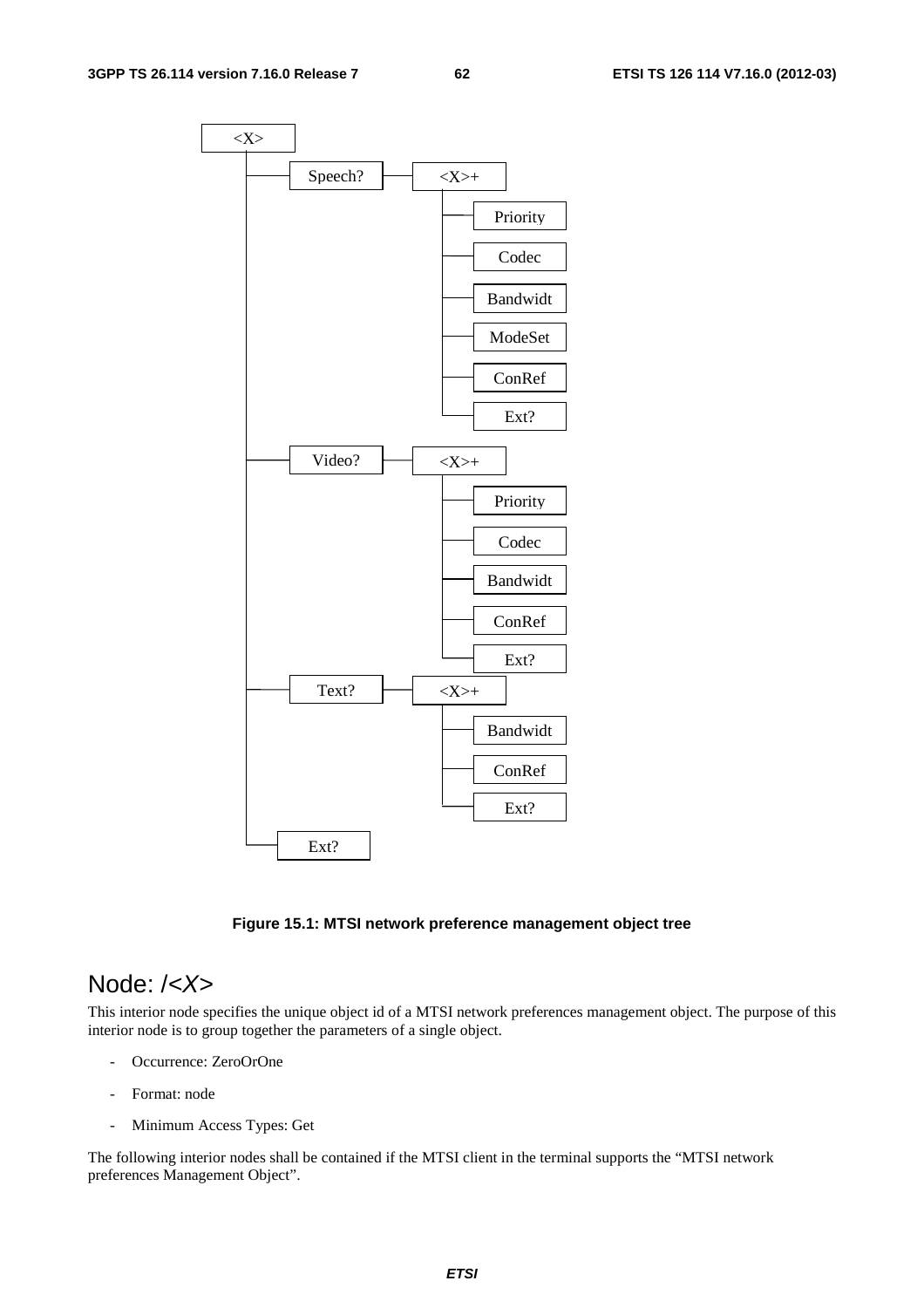## /*<X>*/Speech

The Speech node is the starting point of the speech codec definitions (if any speech codec are available)

- Occurrence: ZeroOrOne
- Format: node
- Minimum Access Types: Get

# /*<X>*/Speech/<X>

This interior node is used to allow a reference to a list of speech codec objects.

- Occurrence: OneOrMore
- Format: node
- Minimum Access Types: Get

# /*<X>*/Speech/<X>/Priority

This leaf represents the priority of the codec. Lower value means higher priority and the codec with highest priority is the preferred codec in the network. The value is used in the terminal for client initiated QoS handling. The priority use a 16 bit unsigned integer.

- Occurrence: One
- Format: int
- Minimum Access Types: Get
- Values: Zero or higher

# /*<X>*/Speech/<X>/Codec

This leaf gives the codec name/reference. This leaf is preferable pre-configured by the device.

- Occurrence: One
- Format: chr
- Minimum Access Types: Get,
- Values: "AMR", "AMR-WB".

The value "AMR" refers to the AMR speech codec as defined in 3GPP. The value "AMR-WB" refers to the AMR-WB speech codec as defined in 3GPP.

## /*<X>*/Speech/<X>/Bandwidth

This leaf gives the preferred speech codec bandwidth by the network for the bearer set-up. It provides the value for "b=AS" line for audio part used in the end-to-end SDP negotiation process. The value is represented by a 16 bit unsigned integer and represents the bit rate in kbit/sec.

- Occurrence: One
- Format: int
- Minimum Access Types: Get
- Values: positive integer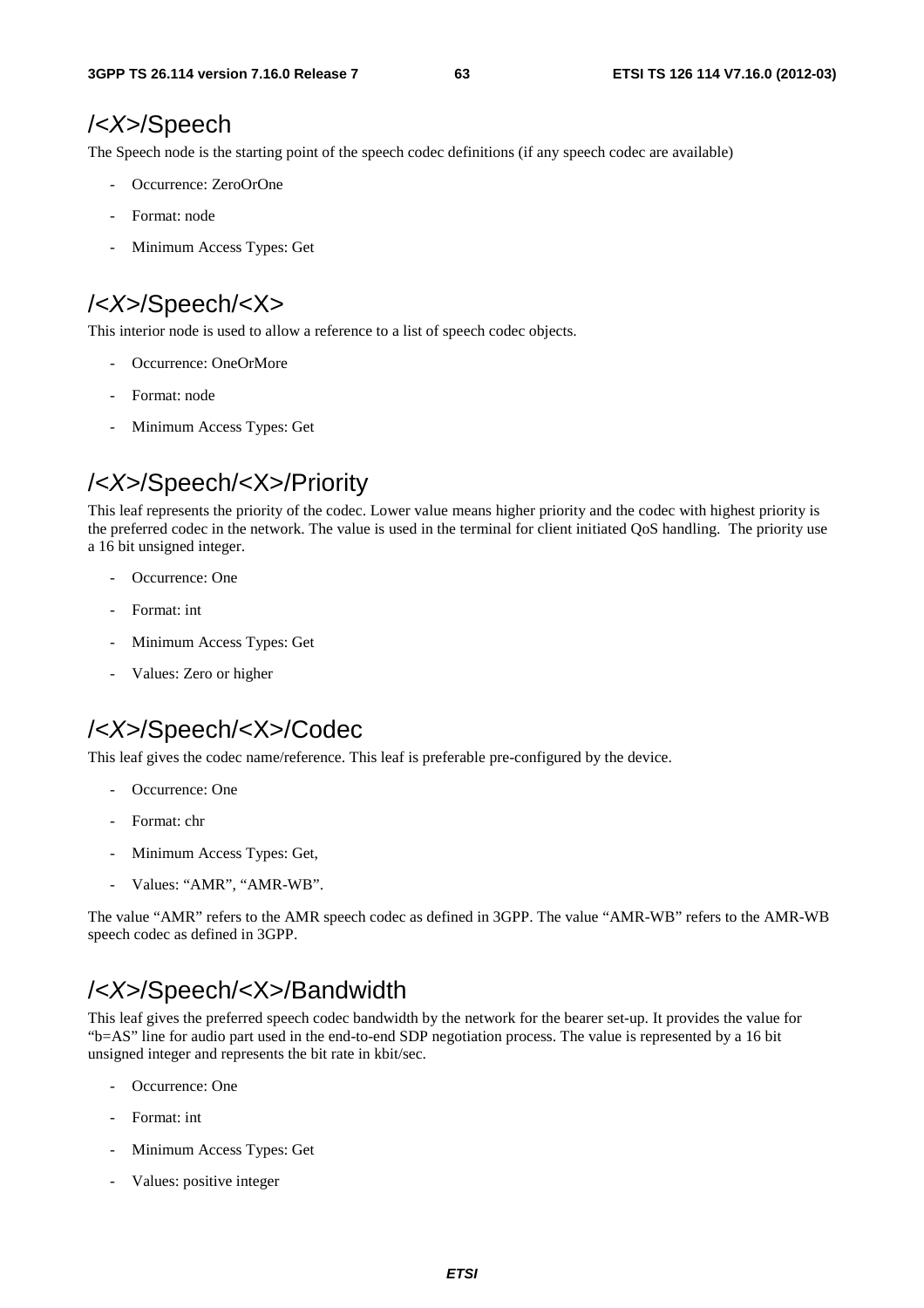## /*<X>*/Speech/<X>/ModeSet

This node specifies the list of mode set used by the speech codec (AMR) and this value is only used when network want to limit the mode set to a limited set of value. The value is a string such as "0, 2, 4, 7" which means only mode set (0,2,4,7) is preferred by network.

- Occurrence: One
- Format: chr
- Minimum Access Types: Get

# /*<X>*/Speech/<X>/ConRef

This node specifies a reference to QoS parameters Management Object. The interior node's leaf nodes specify the network preferred QoS parameters as defined in 3GPP TS 24.008 and they should be used in the bearer request when client initiated QoS happen. Implementation specific MO may be referenced.

- Occurrence: One
- Format: chr
- Minimum Access Types: Get

# /*<X>*/Speech/<X>/Ext

The Ext is an interior node where the vendor specific information can be placed (vendor meaning application vendor, device vendor etc.). Usually the vendor extension is identified by vendor specific name under the ext node. The tree structure under the vendor identified is not defined and can therefore include one or more un-standardized sub-trees.

- Occurrence: ZeroOrOne
- Format: node
- Minimum Access Types: Get

## /*<X>*/Video

The Video node is the starting point of the video codec definitions (if any video codec are available)

- Occurrence: ZeroOrOne
- Format: node
- Minimum Access Types: Get

# /*<X>*/Video/<X>

This interior node is used to allow a reference to a list of video codec objects.

- Occurrence: OneOrMore
- Format: node
- Minimum Access Types: Get

# /*<X>*/Video/<X>/Priority

This leaf represents the priority of the codec. Lower value means higher priority and the codec with highest priority is the preferred codec in the network. The value is used in the terminal for client initiated QoS handling. The priority use a 16 bit unsigned integer.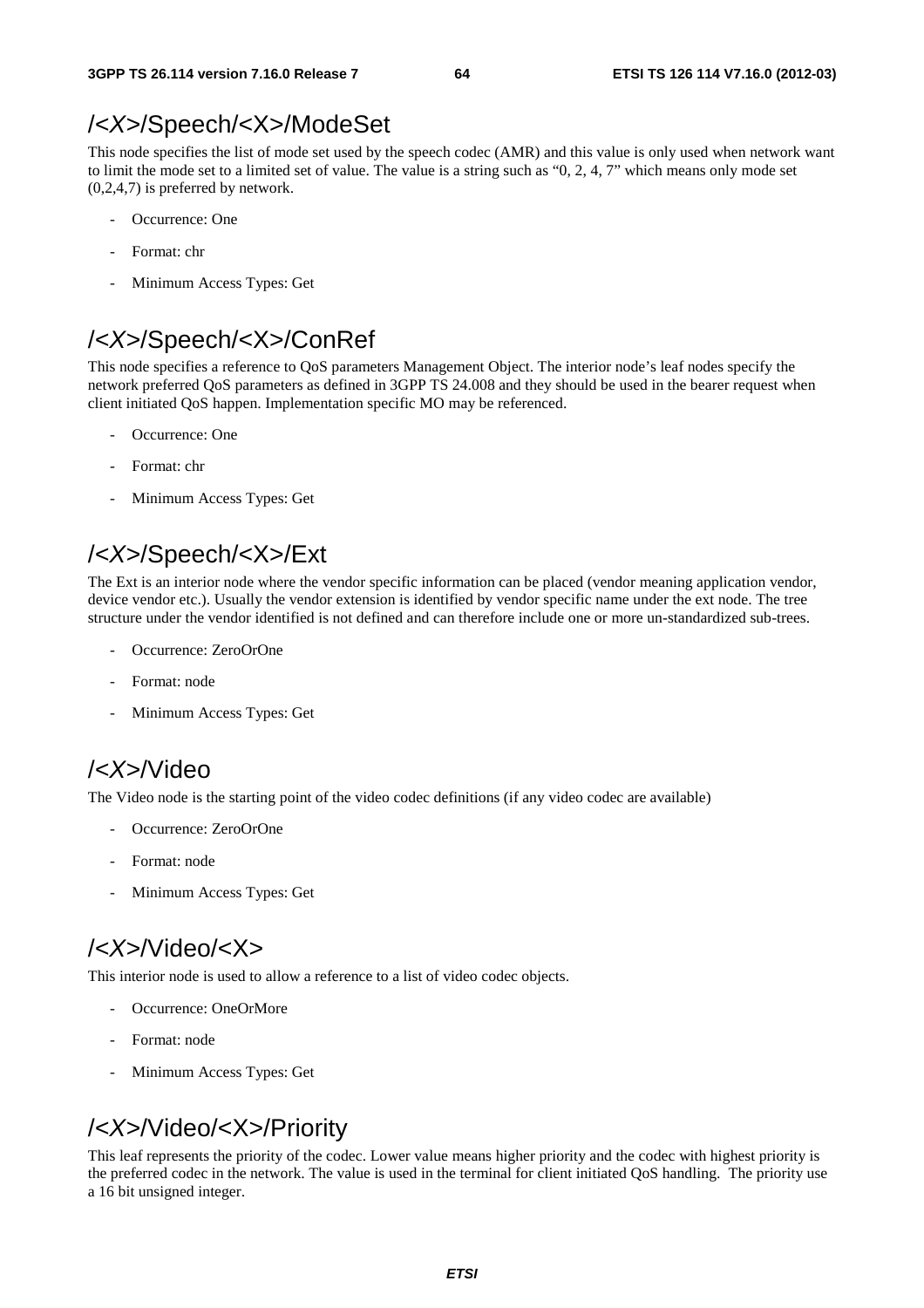- Occurrence: One
- Format: int
- Minimum Access Types: Get
- Values: Zero or higher

# /*<X>*/Video/<X>/Codec

This leaf gives the codec name/reference. This leaf is preferable pre-configured by the device.

- Occurrence: One
- Format: chr
- Minimum Access Types: Get,
- Values: "H.263", "MPEG4", "H.264".

The value "H.263" refers to the H.263 video codec defined in ITU. The value "MPEG4" refers to the MPEG4 video codec as defined in MPEG. The value "H.264" refers to the H.264 codec as defined by MPEG and ITU. The usage of the codecs (profiles, levels etc) is described in the document TS 26.114 Chapter 5.5.2.

## /*<X>*/Video/<X>/Bandwidth

This leaf gives the preferred video codec bandwidth by the network for the bearer set-up. It provides the value for "b=AS" line for video part used in the end-to-end SDP negotiation process. The value is represented by a 16 bit unsigned integer and represents the bit rate in kbit/sec.

- Occurrence: One
- Format: int
- Minimum Access Types: Get
- Values: positive integer

## /*<X>*/Video/<X>/ConRef

This node specifies a reference to QoS parameters Management Object. The interior node's leaf nodes specify the network preferred QoS parameters as defined in 3GPP TS 24.008 and they should be used in the bearer request when client initiated QoS happen. Implementation specific MO may be referenced.

- Occurrence: One
- Format: chr
- Minimum Access Types: Get

# /*<X>*/Video/<X>/Ext

The Ext is an interior node where the vendor specific information can be placed (vendor meaning application vendor, device vendor etc.). Usually the vendor extension is identified by vendor specific name under the ext node. The tree structure under the vendor identified is not defined and can therefore include one or more un-standardized sub-trees.

- Occurrence: ZeroOrOne
- Format: node
- Minimum Access Types: Get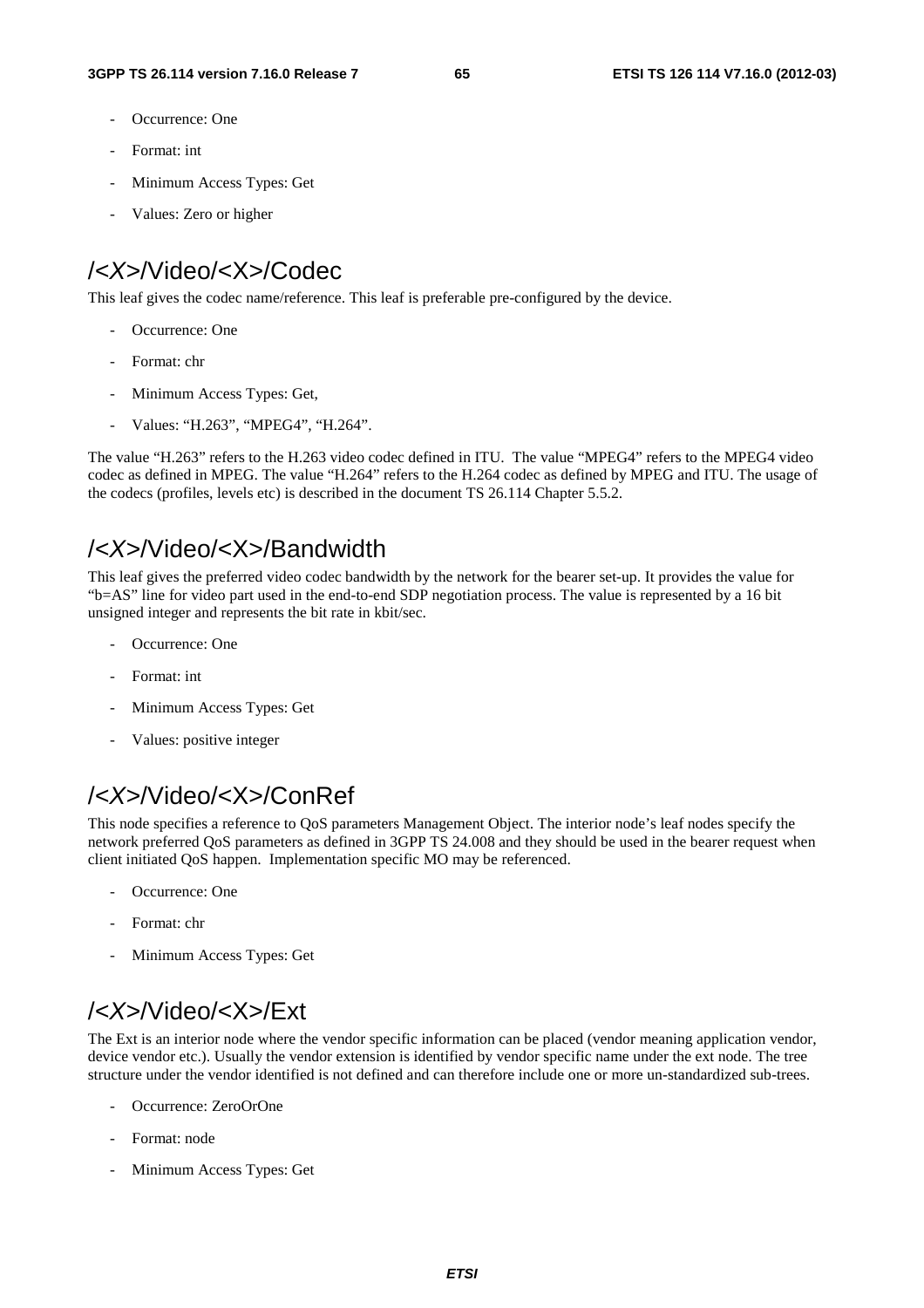# /*<X>*/Text

The Text node is the starting point of the real time text codec definitions (if the real time text codec is available). There is only one real time text codec defined in release 7 and the sub-tree thus looks different from the speech and video subtree.

- Occurrence: ZeroOrOne
- Format: node
- Minimum Access Types: Get

# /*<X>*/Text/<X>

This interior node is used to allow a reference to the real time text codec objects.

- Occurrence: one
- Format: node
- Minimum Access Types: Get

# /*<X>*/Text/<X>/Bandwidth

This leaf gives the preferred text bandwidth by the network for the bearer set-up. It provides the value for "b=AS" line for text part used in the end-to-end SDP negotiation process. The value is represented by a 16 bit unsigned integer and represents the bit rate in kbit/sec.

- Occurrence: One
- Format: int
- Minimum Access Types: Get
- Values: positive integer

# /*<X>*/Text/<X>/ConRef

This node specifies a reference to QoS parameters Management Object. The interior node's leaf nodes specify the network preferred QoS parameters as defined in 3GPP TS 24.008 and they should be used in the bearer request when client initiated QoS happen. Implementation specific MO may be referenced.

- Occurrence: One
- Format: chr
- Minimum Access Types: Get

# /*<X>*/Text/<X>/Ext

The Ext is an interior node where the vendor specific information can be placed (vendor meaning application vendor, device vendor etc.). Usually the vendor extension is identified by vendor specific name under the ext node. The tree structure under the vendor identified is not defined and can therefore include one or more un-standardized sub-trees.

- Occurrence: ZeroOrOne
- Format: node
- Minimum Access Types: Get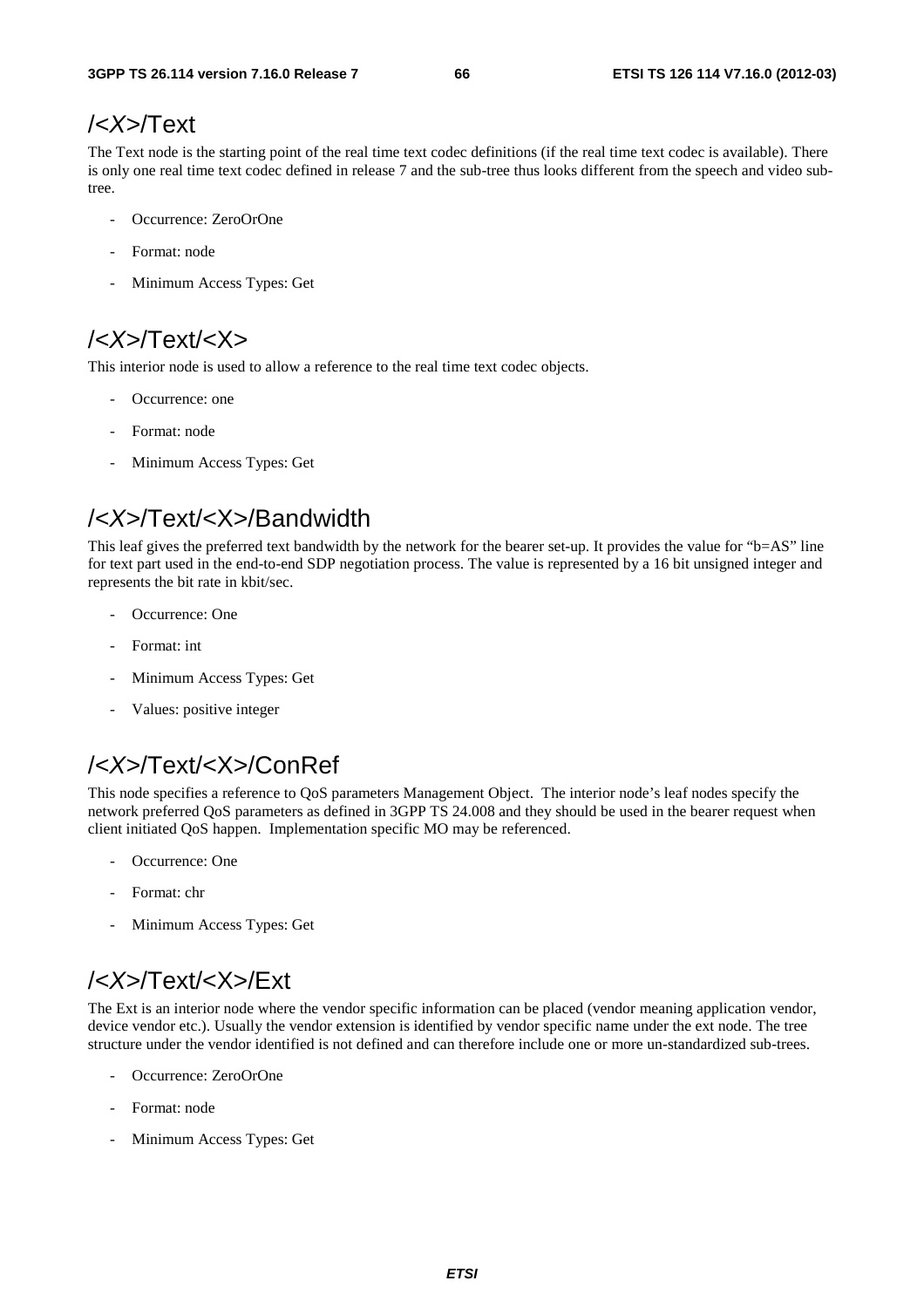## /*<X>*/Ext

The Ext is an interior node where the vendor specific information can be placed (vendor meaning application vendor, device vendor etc.). Usually the vendor extension is identified by vendor specific name under the ext node. The tree structure under the vendor identified is not defined and can therefore include one or more un-standardized sub-trees.

- Occurrence: ZeroOrOne
- Format: node
- Minimum Access Types: Get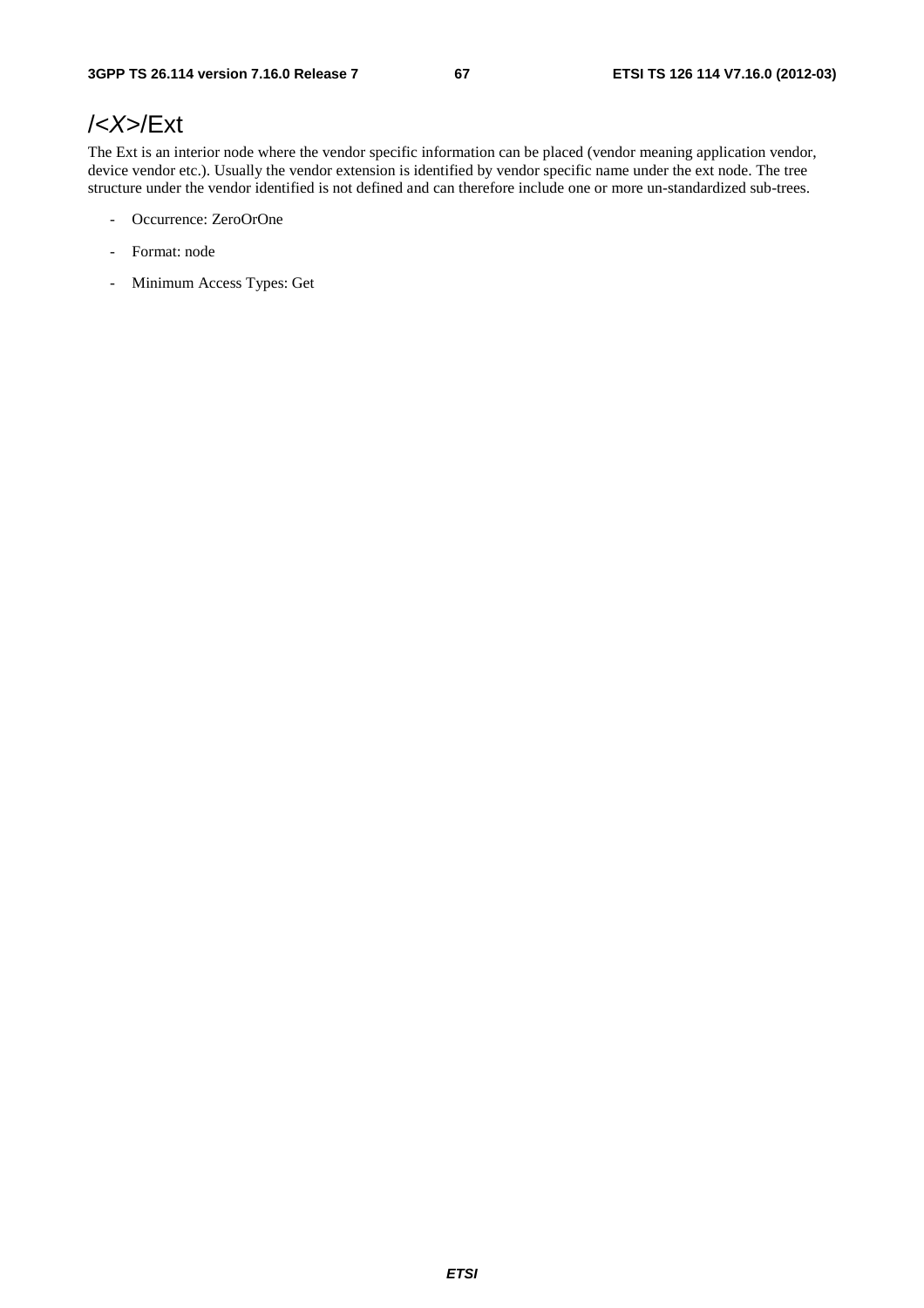# Annex A (informative): Examples of SDP offers and answers

# A.0 General

Most SDP examples shown in this Annex show usage of the AVPF RTP profile and SDPCapNeg even though these features are optional.

# A.1 SDP offers for speech sessions initiated by MTSI client in terminal

This Annex includes several SDP examples for session setup for speech. SDP examples for sessions with speech and DTMF are shown in Annex G. These SDP offer and answer examples are designed to highlight the respective area that is being described and should therefore not be considered as complete SDP offers and answers. See TS 24.229 [7] for a complete description of the SDPs.

Some of the SDP examples contain a=fmtp lines that are too long to meet the column width constraints of this document and are therefore folded into several lines using the backslash ("\") character. In a real SDP, long lines would appear as one single line and not as such folded lines.

## A.1.1 HSPA or unknown access technology

When the access technology is unknown to the MTSI client in terminal, the client uses the encapsulation parameters of default operation as defined in clause 7.5.2.1.2. The SDP examples below apply to HSPA as well as the default operation since the encapsulation parameters are the same.

## A.1.1.1 Only AMR-NB supported by MTSI client in terminal

In this example , the MTSI client in terminal wishes to establish an AMR speech-only session with RTCP turned off. One RTP Payload Type (97) is defined for the bandwidth-efficient payload format. In this case, the MTSI client in terminal supports mode changes at any time, mode changes to any mode and mode change restrictions.

| <b>SDP</b> offer                                |
|-------------------------------------------------|
| m=audio 49152 RTP/AVP 97                        |
| $b = AS: 29$                                    |
| $b = RS: 0$                                     |
| $b=RR:0$                                        |
| $a = r$ tpmap: 97 AMR/8000/1                    |
| a=fmtp:97 mode-change-capability=2; max-red=220 |
| $a = p$ time: 20                                |
| $a = maxptime: 240$                             |

### **Table A.1.1: SDP example**

#### **Comments:**

The UDP port number (49152) and the payload type numbers (97) are examples and the offerer is free to select other numbers within the restrictions of the UDP and RTP specifications. It is recommended to use the dynamic port numbers in the 49152 to 65535 range. RTP should use even numbers for RTP media and the next higher odd number for RTCP. It is however allowed to use any number within the registered port range 1 024 to 49 151. The receiver must be capable of using any combination of even and odd numbers for RTP and RTCP.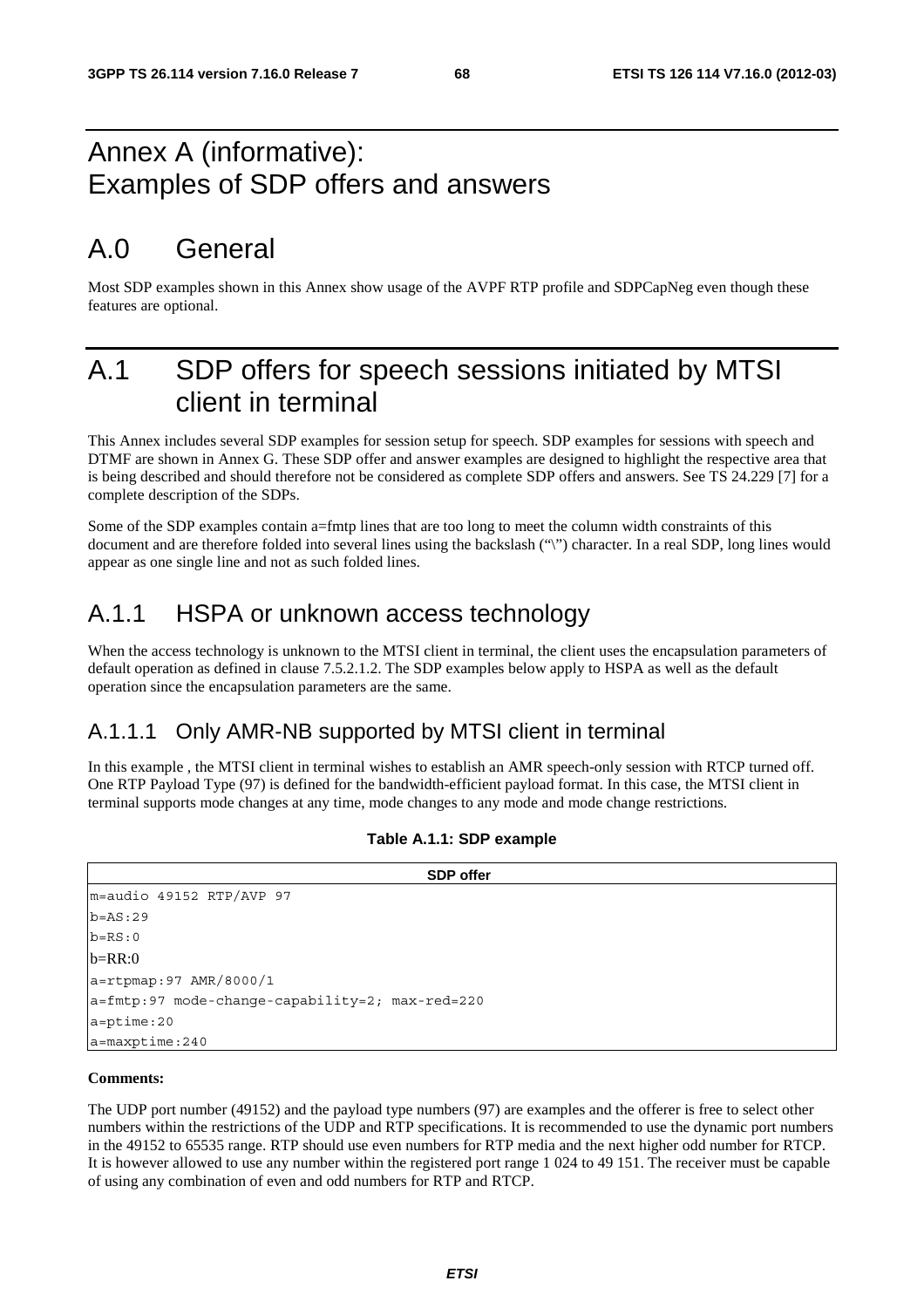It is important that the MTSI client in terminal does not define any mode-set because then the answerer is free to respond with any mode-set that it can support. If the MTSI client in terminal would define mode-set to any value, then the answer only has the option to either accept it or reject it. The latter case might require several ping-pong between the MTSI clients before they can reach an agreement on what mode set to use in the session. This would increase the setup time significantly. This is also one important reason for why the MTSI clients in terminals must support the complete codec mode set of the AMR and AMR-WB codecs, because then a media gateway interfacing GERAN or UTRAN can immediately define the mode-set that it supports on the GERAN or UTRAN circuit switched access.

Since the MTSI client in terminal is required to support mode changes at any frame border and also to any mode in the received media stream, it does not set the mode-change-period and mode-change-neighbor parameters.

The mode-change-capability and max-red parameter are new in the updated AMR payload format [28]. With modechange-capability=2, the MTSI client in terminal shows that it does support aligning mode changes every other frame and the answerer then knows that requesting mode-change-period=2 in the SDP answer will work properly. The maxred parameter indicates the maximum interval between a non-redundant frame and a redundant frame. Note that the maxptime and max-red parameters do not need to be synchronized.

With the combination of ptime: 20 and maxptime: 240, the MTSI client in terminal shows that it desires to receive one speech frame per packet but can handle up to 12 speech frames per packet. However, no more than 4 original speech frames can be encapsulated in one packet.

A suitable SDP answer from another MTSI client in terminal is shown in Table A.3.0.

### A.1.1.2 AMR and AMR-WB are supported by MTSI client in terminal

### A.1.1.2.1 One-phase approach

The size of the SDP may become quite big, depending on how many configurations the MTSI client in terminal supports for different media. Therefore, the session setup may be divided into phases where the most desirable configurations are offered in the first phase. If the first phase fails, then the remaining configurations can be offered in a second phase.

In table A.1.2 an example is shown where a one-phase approach is used and where the SDP includes both AMR and AMR-WB and both the bandwidth-efficient and octet-aligned payload formats.

#### **Table A.1.2: SDP example: one-phase approach**

```
SDP offer 
m=audio 49152 RTP/AVP 97 98 99 100 
a=tcap:1 RTP/AVPF 
a = pcfq:1 t=1a=rtpmap:97 AMR-WB/16000/1 
a=fmtp:97 mode-change-capability=2; max-red=220 
a=rtpmap:98 AMR-WB/16000/1 
a=fmtp:98 mode-change-capability=2; max-red=220; octet-align=1 
a=rtpmap:99 AMR/8000/1 
a=fmtp:99 mode-change-capability=2; max-red=220 
a=rtpmap:100 AMR/8000/1 
a=fmtp:100 mode-change-capability=2; max-red=220; octet-align=1 
a=ptime:20 
a=maxptime:240
```
#### **Comments:**

It is easy to imagine that the SDP offer can become quite large if the client supports many different configurations for one or several media. A solution to this problem is shown in Clause A.1.1.2.2.

A few possible SDP answers are outlined in Tables A.3.1, A.3.1a, A.3.2, A.3.3 and A.3.4.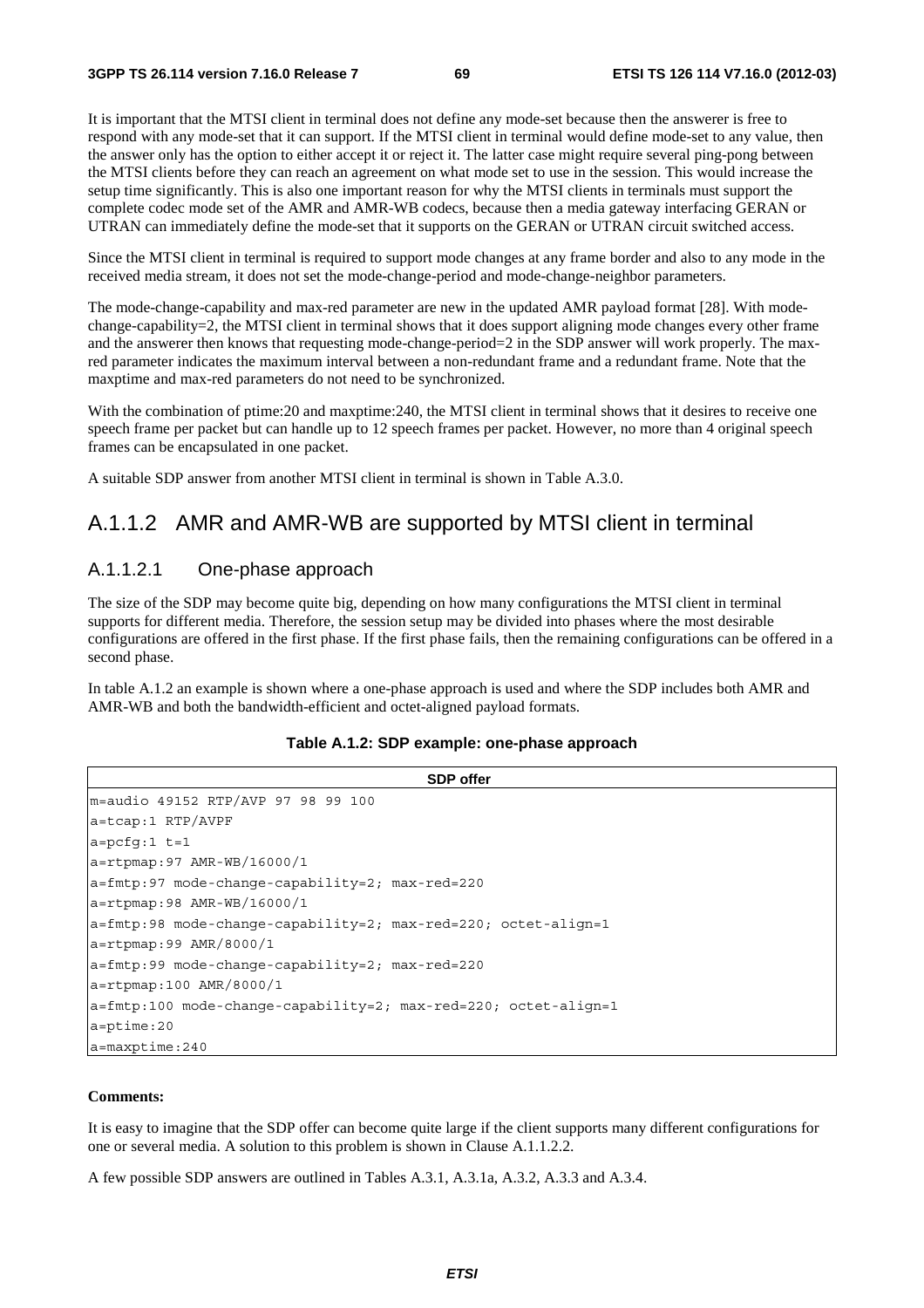### A.1.1.2.2 Two-phase approach

Tables A.1.3 and A.1.4 show the same configurations as in table A.1.2 but when the SDP has been divided into 2 phases.

|  | Table A.1.3: SDP example: 1 <sup>st</sup> phase SDP offer |
|--|-----------------------------------------------------------|
|--|-----------------------------------------------------------|

|                                                         | <b>SDP</b> offer |
|---------------------------------------------------------|------------------|
| $m = audio 49152 RTP/AVP 97 98$                         |                  |
| a=tcap:1 RTP/AVPF                                       |                  |
| $a = pcfg:1 t=1$                                        |                  |
| $a = rtpmap: 97$ AMR-WB/16000/1                         |                  |
| $a = f m t p: 97$ mode-change-capability=2; max-red=220 |                  |
| $a = r$ tpmap: 98 AMR/8000/1                            |                  |
| $a = f m t p: 98$ mode-change-capability=2; max-red=220 |                  |
| $a = p$ time: 20                                        |                  |
| $a = maxptime: 240$                                     |                  |

### **Table A.1.4: SDP example: 2nd phase SDP offer**

| <b>SDP</b> offer                                                  |
|-------------------------------------------------------------------|
| $m = audio 49152 RTP/AVPF 97 98$                                  |
| $a = r$ tpmap: 97 AMR-WB/16000/1                                  |
| $ a=fmtp:97$ mode-change-capability=2; max-red=220; octet-align=1 |
| $a = r$ tpmap: 98 AMR/8000/1                                      |
| $ a=fmtp:98$ mode-change-capability=2; max-red=220; octet-align=1 |
| $a = p$ time: 20                                                  |
| $a = maxptime: 240$                                               |

#### **Comments:**

Many types of media and maybe even many different configurations for some or all media types, may give quite large SIP messages. When constructing the offer, the access type and the radio bearer(s) for the answerer are not yet known. To maintain a reasonable setup time, a 2-phase approach may be useful where the most desirable configurations are included in the 1<sup>st</sup> phase and the 2<sup>nd</sup> phase is entered only if all payload types for one media type are rejected.

There is however a drawback with the two-phase approach. If the  $2^{nd}$  phase is not entered, then a cell change that would require configurations from the  $2<sup>nd</sup>$  phase SDP is likely to give long interruption times, several seconds, while the session parameters are re-negotiated.

The SDPCapNeg framework is only used in the  $1<sup>st</sup>$  SDP offer because when generating the  $2<sup>nd</sup>$  SDP offer the profile is already agreed. In this example, it is assumed that AVPF was accepted in the first round.

If the  $1<sup>st</sup> SDP$  offer, shown in Table A.1.3, is accepted by the answerer then a few possible example SDP answers are shown in: Table A.3.1 if the answerer is an MTSI client in terminal and supports AMR-WB; Table A.3.2 if the answerer is an MTSI client in terminal but does not support AMR-WB; Table A.3.3 if the answerer is an MTSI client in terminal, supports AMR-WB and is using EGPRS access; Table A.3.4 if the answerer is a CS terminal, supports AMR-WB and an MTSI MGW is therefore needed.

# A.1.2 EGPRS

In this example one RTP Payload Type (97) is defined for the bandwidth-efficient payload format and another RTP Payload Type (98) is defined for the octet-aligned payload format.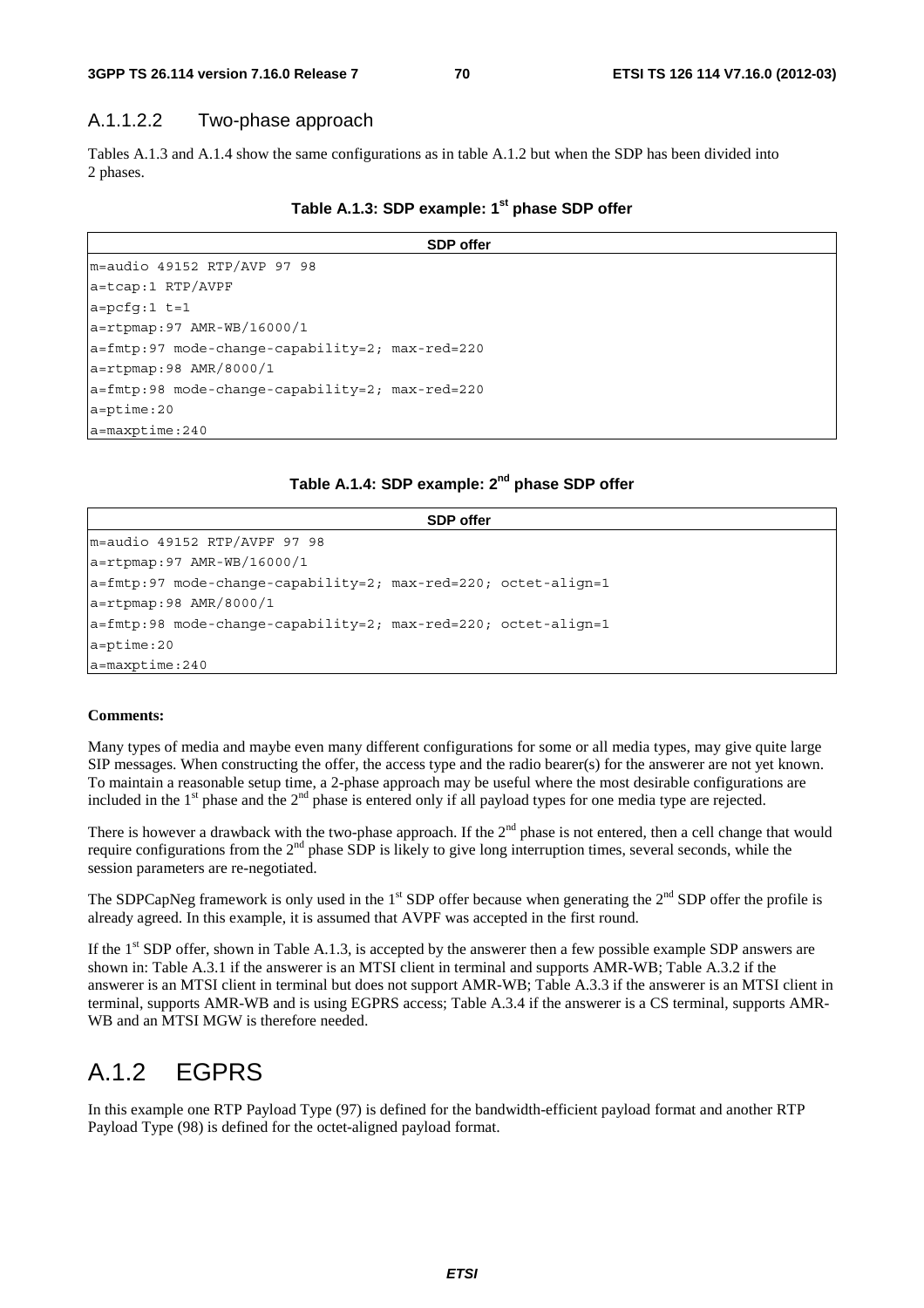**Table A.1.5: SDP example** 

| <b>SDP</b> offer                                                  |
|-------------------------------------------------------------------|
| $m = audio 49152 RTP/AVP 97 98$                                   |
| $a = tcap:1$ RTP/AVPF                                             |
| $a = pcfq:1 t=1$                                                  |
| $a = r$ tpmap: 97 AMR/8000/1                                      |
| $a = \text{fmtp:97}$ mode-change-capability=2; max-red=200        |
| $a = r$ tpmap: 98 AMR/8000/1                                      |
| $ a=fmtp:98$ mode-change-capability=2; max-red=200; octet-align=1 |
| $a = p$ time: 40                                                  |
| $a = maxptime: 240$                                               |

#### **Comments:**

The only difference compared with the SDP offer for HSPA is ptime: 40. This definition is used to optimize capacity by reducing the amount of overhead that lower layers introduce. Defining ptime:20 will also work, but will be less optimal. Thus, when performing a cell change from HSPA to EGPRS, it is not an absolute necessity to update the session parameters immediately. It can be done after a while, which would also reduce the amount of SIP signalling if a MTSI client in terminal is switching frequently between HSPA and EGPRS or some other access type.

It is recommended to set the max-red parameter to an integer multiple of the ptime.

An example of a suitable SDP answer to this SDP offer is shown in Table A.3.3a.

## A.1.3 Generic Access

In this example one RTP Payload Type (97) is defined for the bandwidth-efficient payload format and another RTP Payload Type (98) is defined for the octet-aligned payload format.

#### **Table A.1.6: SDP example**

| <b>SDP</b> offer                                                  |
|-------------------------------------------------------------------|
| $m = \text{audio } 49152$ RTP/AVP 97 98                           |
| $a = tcap: 1$ RTP/AVPF                                            |
| $a = pcfq:1 t=1$                                                  |
| $a = r$ tpmap: 97 AMR/8000/1                                      |
| $a = f m t p: 97$ mode-change-capability=2; max-red=160           |
| $a = r$ tpmap: 98 AMR/8000/1                                      |
| $ a=fmtp:98$ mode-change-capability=2; max-red=160; octet-align=1 |
| $a = p$ time:80                                                   |
| $a = maxptime: 240$                                               |

#### **Comments:**

In this case the MTSI client in terminal has detected that the load on the WLAN network is quite high and therefore ptime is set to 80. For other operating conditions, it could set ptime to 20, 40 or 60. This parameter may be updated during the session if the load of the WLAN network changes.

An example of a suitable SDP answer to this SDP offer is shown in Table A.3.3b.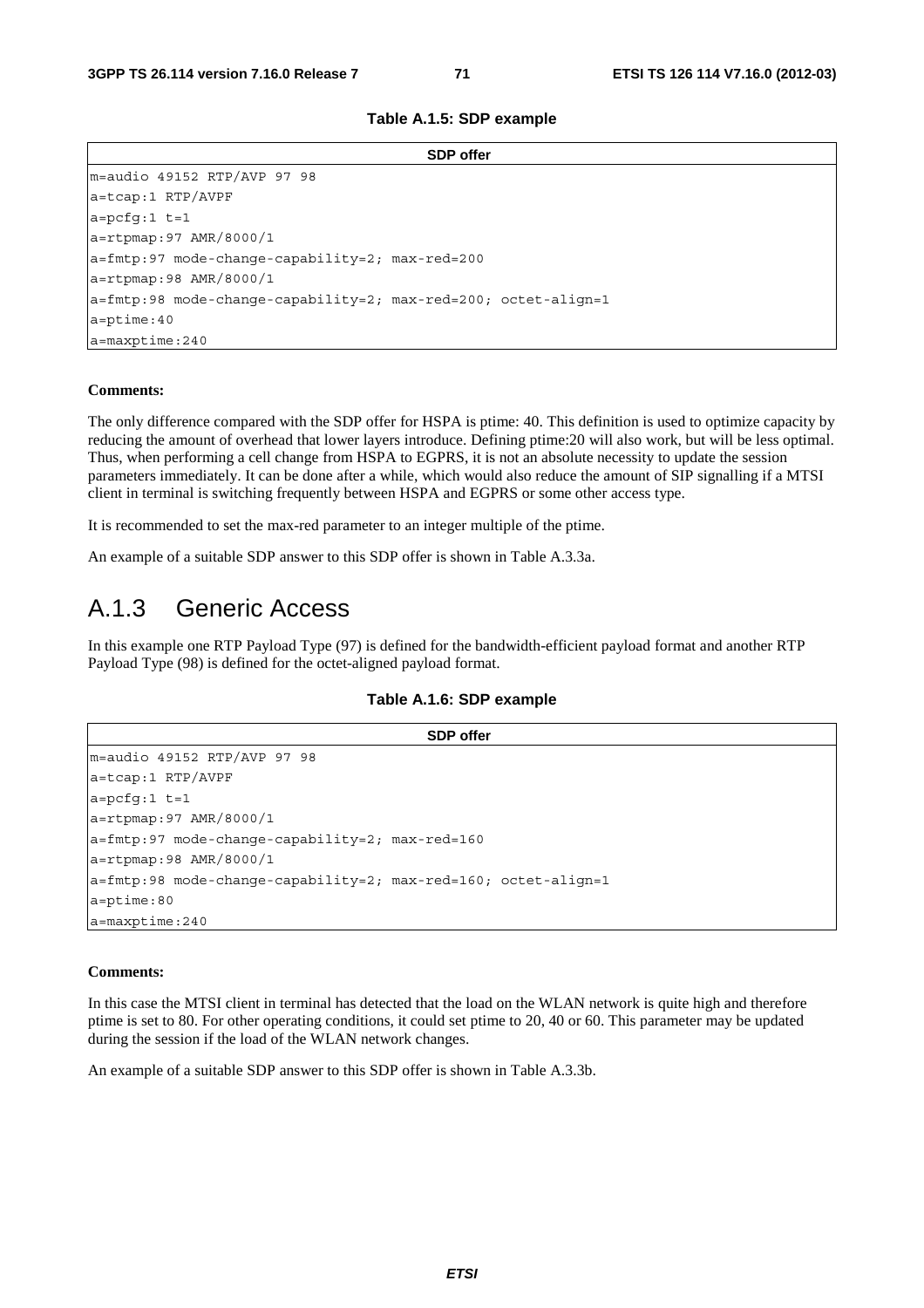# A.2 SDP offers for speech sessions initiated by media gateway

### A.2.1 General

These examples show only SDP offers when the MTSI media gateway does not support the same configurations as for the MTSI terminal in clause A.1. A media gateway supporting the same configurations as for the examples in clause A.1 should create the same SDP offers.

### A.2.2 MGW between GERAN UE and MTSI

This example shows the SDP offer when the call is initiated from GSM CS using the AMR with the {12.2, 7.4, 5.9 and 4.75} codec mode set. In this example, it is also assumed that only the bandwidth-efficient payload format is supported and that it will not send any redundant speech frames.

#### **Table A.2.1: SDP example**

```
SDP offer 
m=audio 49152 RTP/AVP 97 
a=tcap:1 RTP/AVPF 
a=pcfg:1 t=1 
a=rtpmap:97 AMR/8000/1 
a=fmtp:97 mode-set=0, 2, 4, 7; mode-change-period=2, \
  mode-change-neighbor=1; mode-change-capability=2; max-red=0 
a=ptime:20 
a=maxptime:80
```
#### **Comments:**

Since the MGW only supports a subset of the AMR codec modes, it needs to indicate this in the SDP. The same applies for the mode change restrictions.

An example of a suitable SDP answer to this SDP offer is shown in Table A.3.5.

### A.2.3 MGW between legacy UTRAN UE and MTSI

This example shows the SDP offer when the call is initiated from legacy UTRAN CS mobile that only the AMR 12.2 mode. In this example, it is also assumed that only the bandwidth-efficient payload format is supported.

### **Table A.2.2: SDP example**

| <b>SDP</b> offer                         |
|------------------------------------------|
| m=audio 49152 RTP/AVP 97                 |
| $a = tcap:1$ RTP/AVPF                    |
| $a = pcfq:1 t=1$                         |
| $a = r$ tpmap: 97 AMR/8000/1             |
| $a = f m t p : 97$ mode-set=7; max-red=0 |
| $a = p$ time: 20                         |
| a=maxptime:20                            |

#### **Comments:**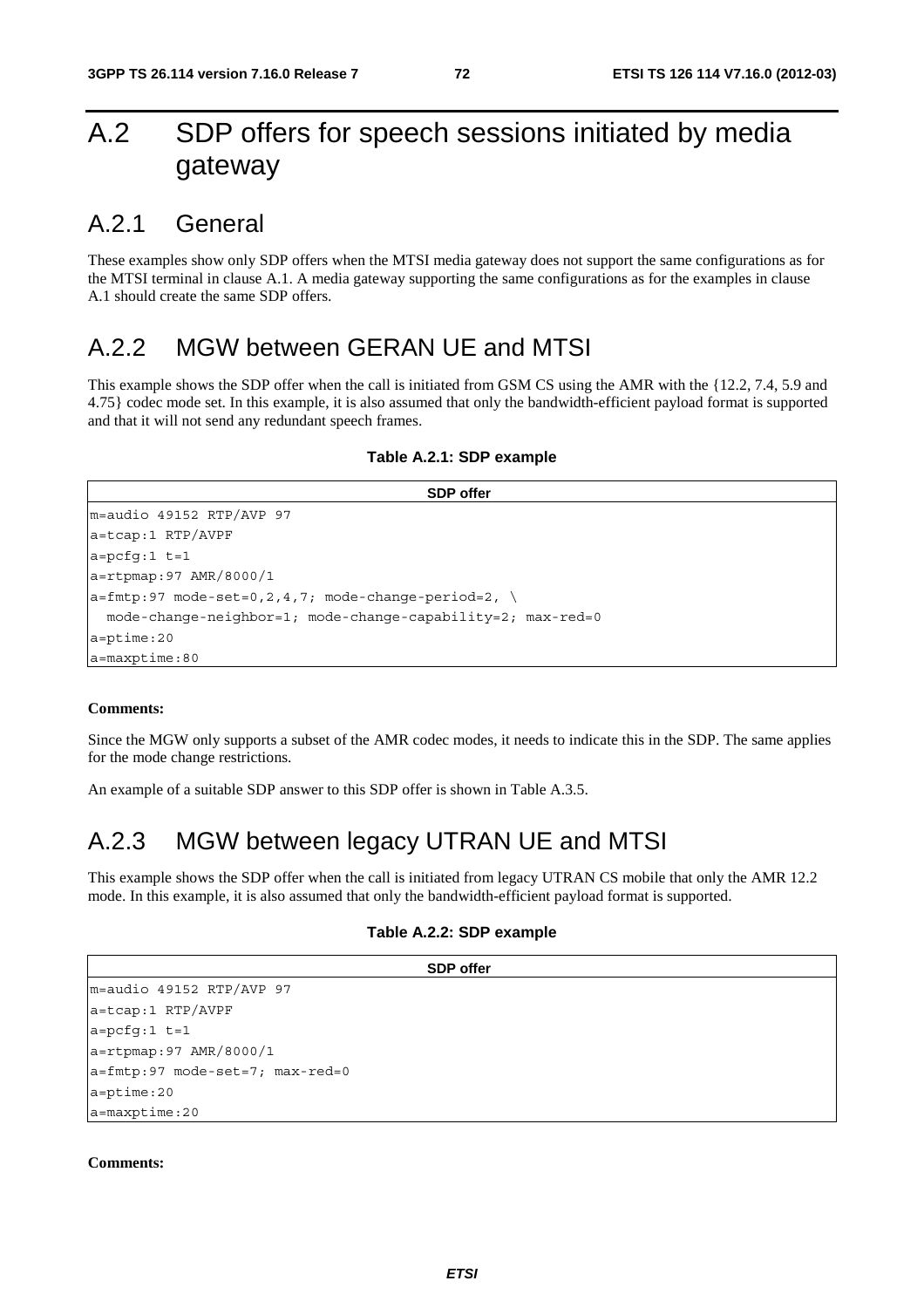Since only one mode is supported, the mode-change-period, mode-change-neighbor and mode-change-capability parameters do not apply.

In this case it is advisable to not allow redundancy since the legacy UTRAN CS mobile does not support any lower rate codec modes and then redundancy would almost double the bitrate on the PS access side. Therefore, maxptime is set to 20 and max-red is set to 0.

If a mode-set with several codec modes was defined and if max-red and maxptime are set to larger values than what Table A.1.8 shows, then redundancy is possible on the PS access side but not together with TFO.

An example of a suitable SDP answer to this SDP offer is shown in Table A.3.6.

### A.2.4 MGW between CS UE and MTSI

This example shows the SDP offer when two mode sets are supported by the MGW.

#### **Table A.2.3: SDP example**

| <b>SDP</b> offer                                              |
|---------------------------------------------------------------|
| m=audio 49152 RTP/AVP 97 98                                   |
| $a = tcap: 1$ RTP/AVPF                                        |
| $a = pcfq:1 t=1$                                              |
| $a = r$ tpmap: 97 AMR/8000/1                                  |
| $a = f m t p : 97 \mod e$ -set=0,2,4,7; mode-change-period=2, |
| mode-change-neighbor=1; mode-change-capability=2; max-red=20  |
| $a = r$ tpmap: 98 AMR/8000/1                                  |
| $a = f m t p : 98$ mode-set=0,3,5,6; mode-change-period=2,    |
| mode-change-neighbor=1; mode-change-capability=2; max-red=20  |
| $a = p$ time: 20                                              |
| $a = maxptime:80$                                             |

#### **Comments:**

Redundancy up to 100 % is supported in this case since max-red is set to 20.

An example of a suitable SDP answer to this SDP offer is shown in Table A.3.6.

### A.2.5 MGW between GERAN UE and MTSI when wideband speech is supported

This example shows the SDP offer when the call is initiated from GSM CS when AMR is supported with the {12.2, 7.4, 5.9 and 4.75} codec mode set and when AMR-WB is supported with the {12.65, 8.85 and 6.60} mode set. In this example, it is also assumed that only the bandwidth-efficient payload format is supported and that the MTSI MGW will not send any redundant speech frames.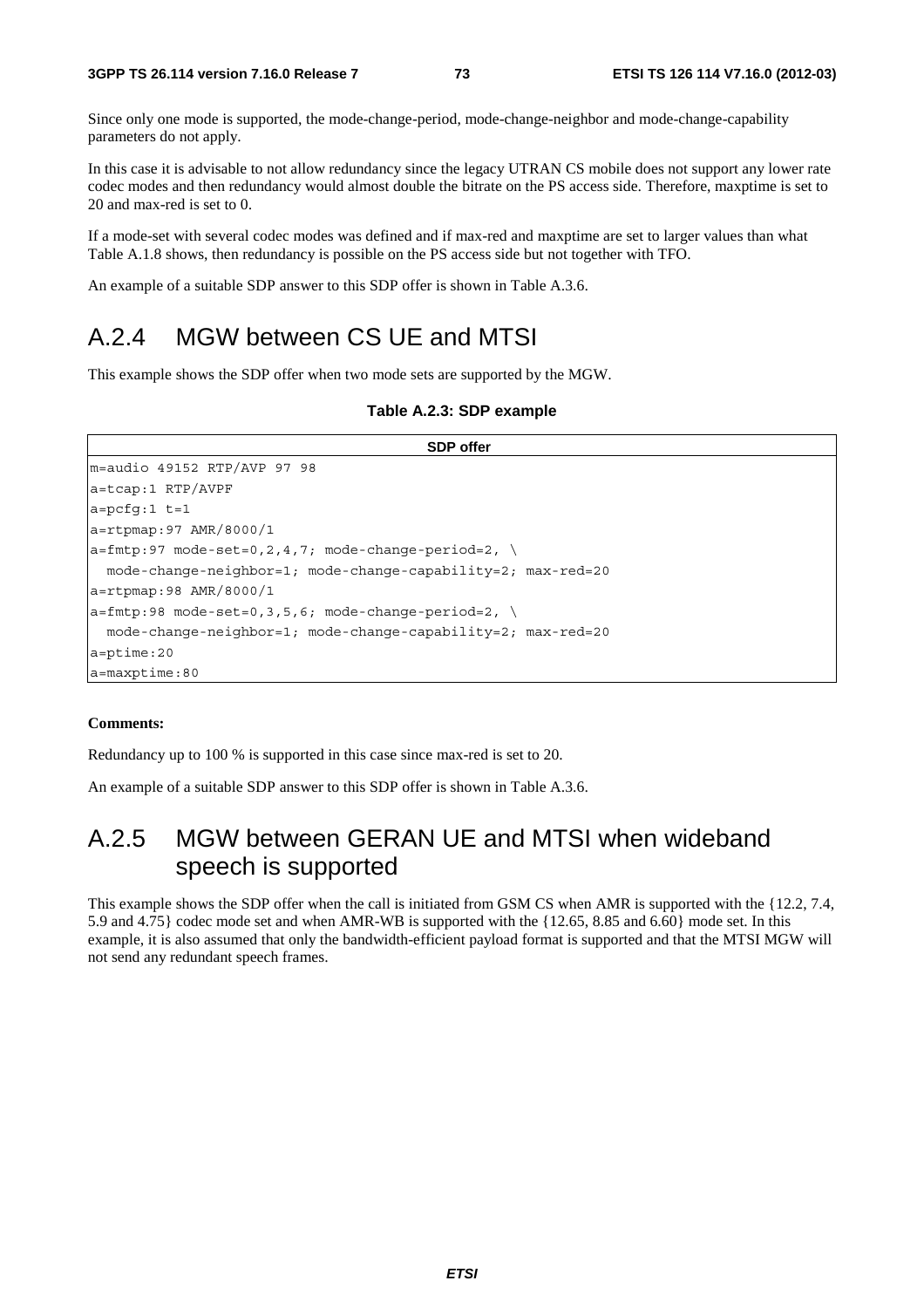### **Table A.2.4: SDP example**

| <b>SDP</b> offer                                                         |
|--------------------------------------------------------------------------|
| $m = audio 49152 RTP/AVP 98 97$                                          |
| $a = tcap:1$ RTP/AVPF                                                    |
| $a = pcfq:1 t=1$                                                         |
| $a = r$ tpmap: 97 AMR/8000/1                                             |
| $ a=fmtp: 97 \text{ mode-set}=0, 2, 4, 7; \text{ mode-change-period}=2,$ |
| mode-change-neighbor=1; mode-change-capability=2; max-red=0              |
| $ a=rtpmap:98$ AMR-WB/16000/1                                            |
| $ a=fmtp:98$ mode-set=0,1,2; mode-change-period=2,                       |
| mode-change-neighbor=1; mode-change-capability=2; max-red=0              |
| $a = p$ time: 20                                                         |
| $a = maxptime:80$                                                        |

### **Comments:**

Since the MGW only supports a subset of the AMR codec modes and of the AMR-WB codec modes, it needs to indicate this in the SDP. The same applies for the mode change restrictions.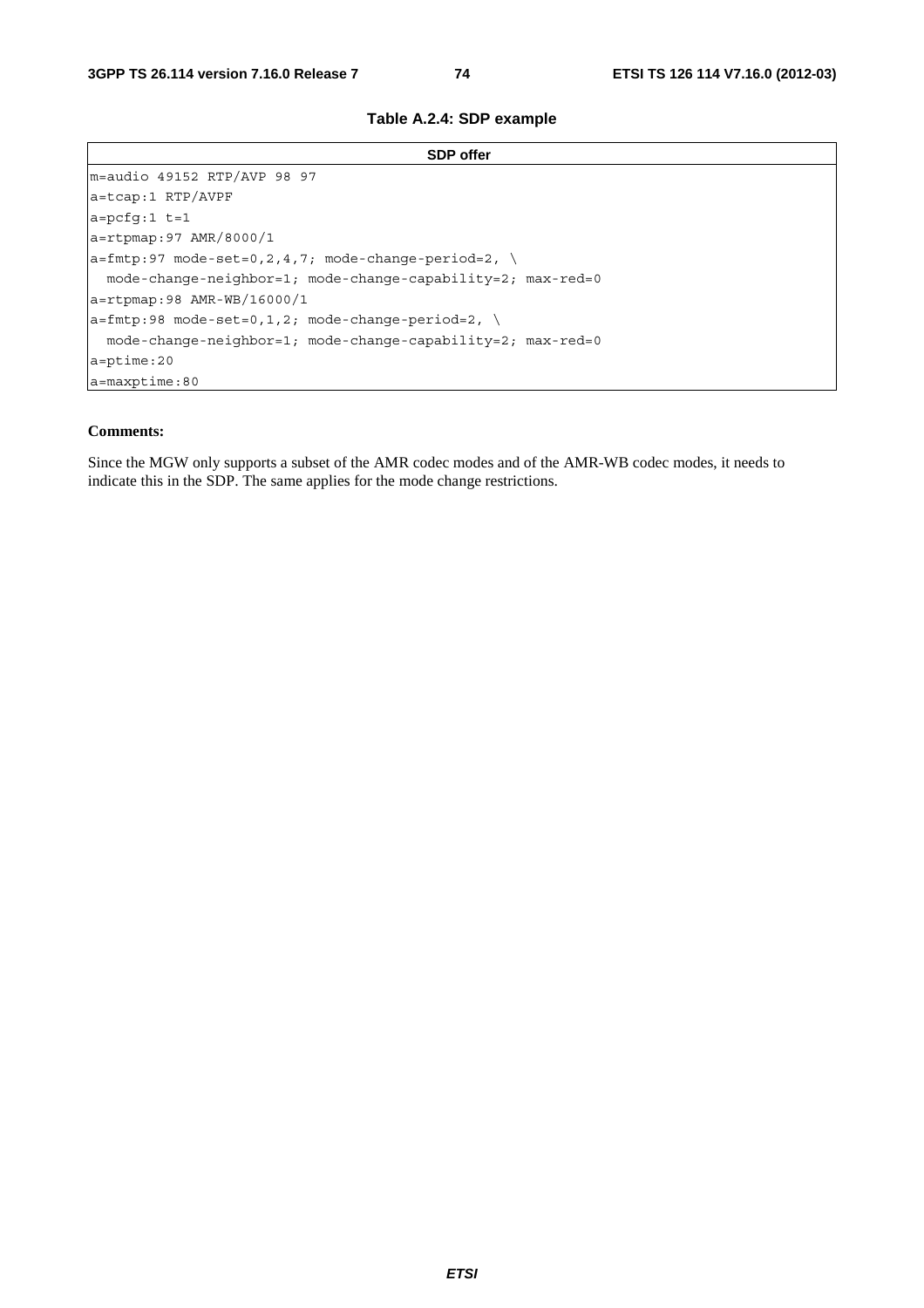# A.3 SDP answers to SDP speech session offers

# A.3.1 General

This clause gives a few examples of possible SDP answers. The likelihood that these SDP answers will be used may vary from case to case since the SDP answer depends on circumstances outside the scope of this specification for example: availability of resources, radio bearer assignment and policy control. It is impossible to cover all the possible variants and hence these examples should be regarded as just a few examples of many possible alternatives. They were however selected because they span the range of possible SDP answers quite well.

The SDP offers are included to clarify what is being answered.

## A.3.1a SDP answer from an MTSI client in terminal when only narrowband speech was offered

These SDP offers and answer are likely when the offering MTSI client in terminal (or other client) only supports narrowband speech (AMR) and wishes to establish a speech-only session with RTCP turned off.

The SDP offer included in this example is identical to the SDP offer shown in Table A.1.1.

### **SDP offer**  m=audio 49152 RTP/AVP 97  $b=AS:29$  $b=RS:0$  $b=RR:0$ a=rtpmap:97 AMR/8000/1 a=fmtp:97 mode-change-capability=2; max-red=220 a=ptime:20 a=maxptime:240 **SDP answer**  m=audio 49152 RTP/AVPF 97  $b=AS:29$  $b=RS:0$  $b=RR:0$ a=rtpmap:97 AMR/8000/1 a=fmtp:97 mode-change-capability=2; max-red=220 a=ptime:20 a=maxptime:240

### **Table A.3.0: SDP example**

#### **Comments:**

The SDP answer contains only one encoding format since 3GPP TS 24.229 [7] requires that the answerer shall select exactly one codec for the answer. Since both MTSI clients in terminals support the same configurations for narrowband speech, it is likely that the selected configuration included in the answer is identical to the configuration in the offer and that no mode-set is defined by the terminating client.

The conclusion from this offer-answer procedure is that the offerer can only send AMR encoded speech to the answerer using the bandwidth-efficient payload type with RTP Payload Type 97, since this was the only configuration included in the answer. The answerer sends AMR encoded speech to the offerer using the bandwidth-efficient payload format, in this case RTP Payload Type 97.

Even though both MTSI clients in terminals support all codec modes, it is desirable to mainly use the codec modes from the AMR {12.2, 7.4, 5.9 and 4.75} mode set because the transport layer functions are optimized for these codec modes.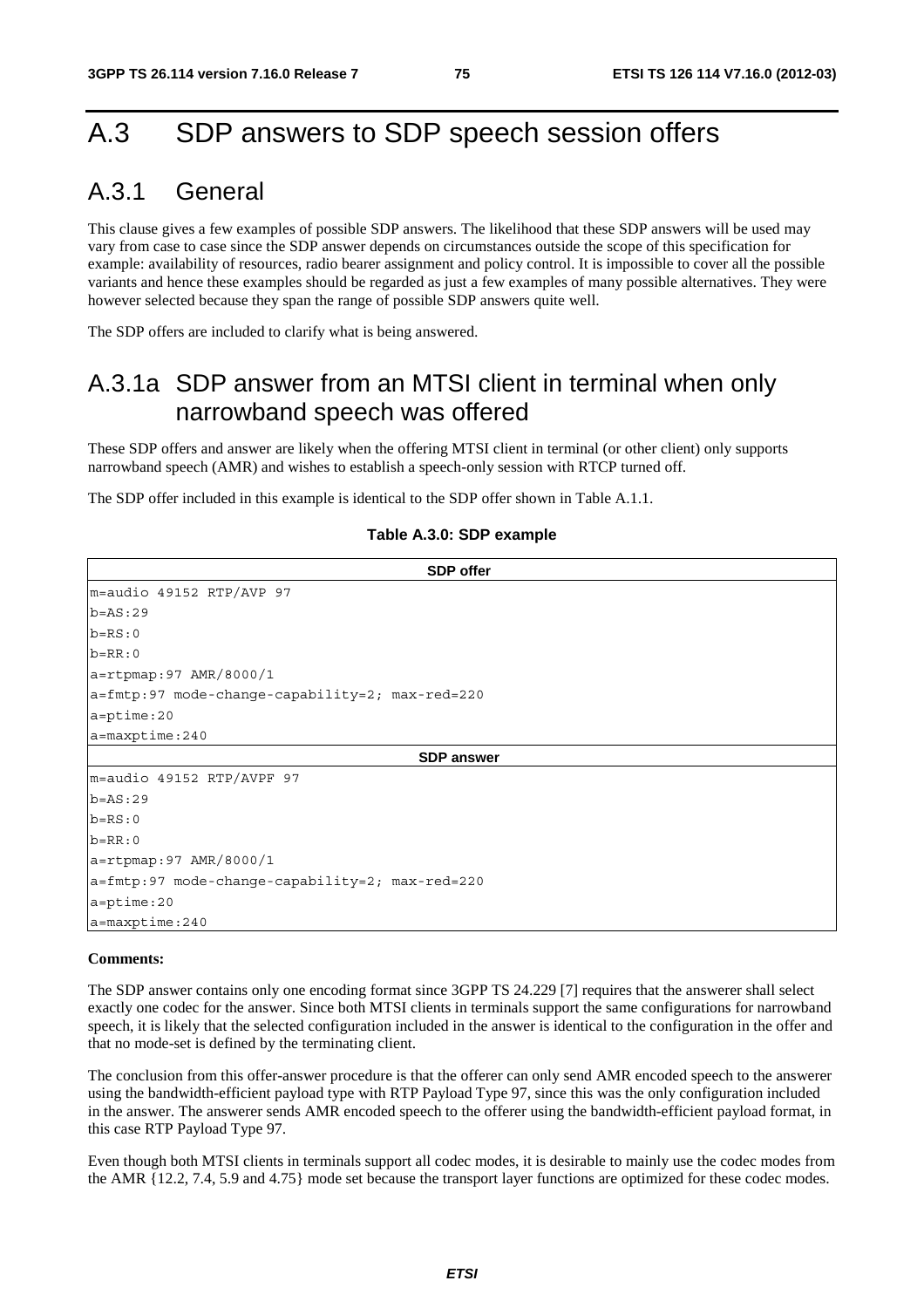For similar reasons it is also desirable to encapsulate only 1 speech frame per packet, even though both MTSI clients in terminals support receiving several frames per packet.

# A.3.2 SDP answer from an MTSI client in terminal

These SDP offers and answers are likely when both MTSI clients in terminals support AMR and AMR-WB and also both the bandwidth-efficient and the octet-aligned payload formats.

The SDP offer included in this example is identical to the SDP offer shown in Table A.1.2.

**Table A.3.1: SDP example** 

| <b>SDP</b> offer                                                        |
|-------------------------------------------------------------------------|
| m=audio 49152 RTP/AVP 97 98 99 100                                      |
| $a = tcap: 1$ RTP/AVPF                                                  |
| $a = pcfg:1 t=1$                                                        |
| $a = r$ tpmap: 97 AMR-WB/16000/1                                        |
| a=fmtp:97 mode-change-capability=2; max-red=220                         |
| $a = r$ tpmap: 98 AMR-WB/16000/1                                        |
| $a = f m t p : 98$ mode-change-capability=2; max-red=220; octet-align=1 |
| $a = r$ tpmap: 99 AMR/8000/1                                            |
| a=fmtp:99 mode-change-capability=2; max-red=220                         |
| $a = r$ tpmap:100 AMR/8000/1                                            |
| $a = f m t p: 100$ mode-change-capability=2; max-red=220; octet-align=1 |
| $a = p$ time: 20                                                        |
| $a = maxptime: 240$                                                     |
| SDP answer if AVPF is accepted                                          |
| $m = audio 49152 RTP/AVPF 97$                                           |
| $a = acfq:1 t=1$                                                        |
| $a = rtpmap: 97$ AMR-WB/16000/1                                         |
| a=fmtp:97 mode-change-capability=2; max-red=220                         |
| $a = p$ time: 20                                                        |
| $a = maxptime: 240$                                                     |

#### **Comments:**

The SDP answer contains only one encoding format since 3GPP TS 24.229 [7] requires that the answerer shall select exactly one codec for the answer. Since both MTSI clients in terminals support the same configurations, it is likely that the selected configuration included in the answer is identical to the configuration in the offer and that no mode-set is defined by the terminating client. The conclusion from this offer-answer process is that AMR-WB will be used during the session with RTP Payload Type 97.

Even though both MTSI clients in terminals support all codec modes, it is desirable to mainly use the codec modes from the AMR-WB {12.65, 8.85 and 6.60} mode set because the transport layer functions are optimized for these modes.

For similar reasons it is also desirable to encapsulate only 1 speech frame per packet, even though both MTSI clients in terminals support receiving several frames per packet.

In the above example it is assumed that AVPF will be accepted since the MTSI client is required to support this RTP profile.

This SDP answer is also a possible answer to the SDP offer shown in Table A.1.3.

## A.3.2a SDP answer from a non-MTSI UE with AVP

The MTSI client must be prepared to receive an SDP answer with AVP. This is likely to occur for legacy clients that do not support AVPF or SDPCapNeg. The example in Table A.3.1a shows a possible SDP answer with AVP to an SDP offer as shown in Table A.1.2.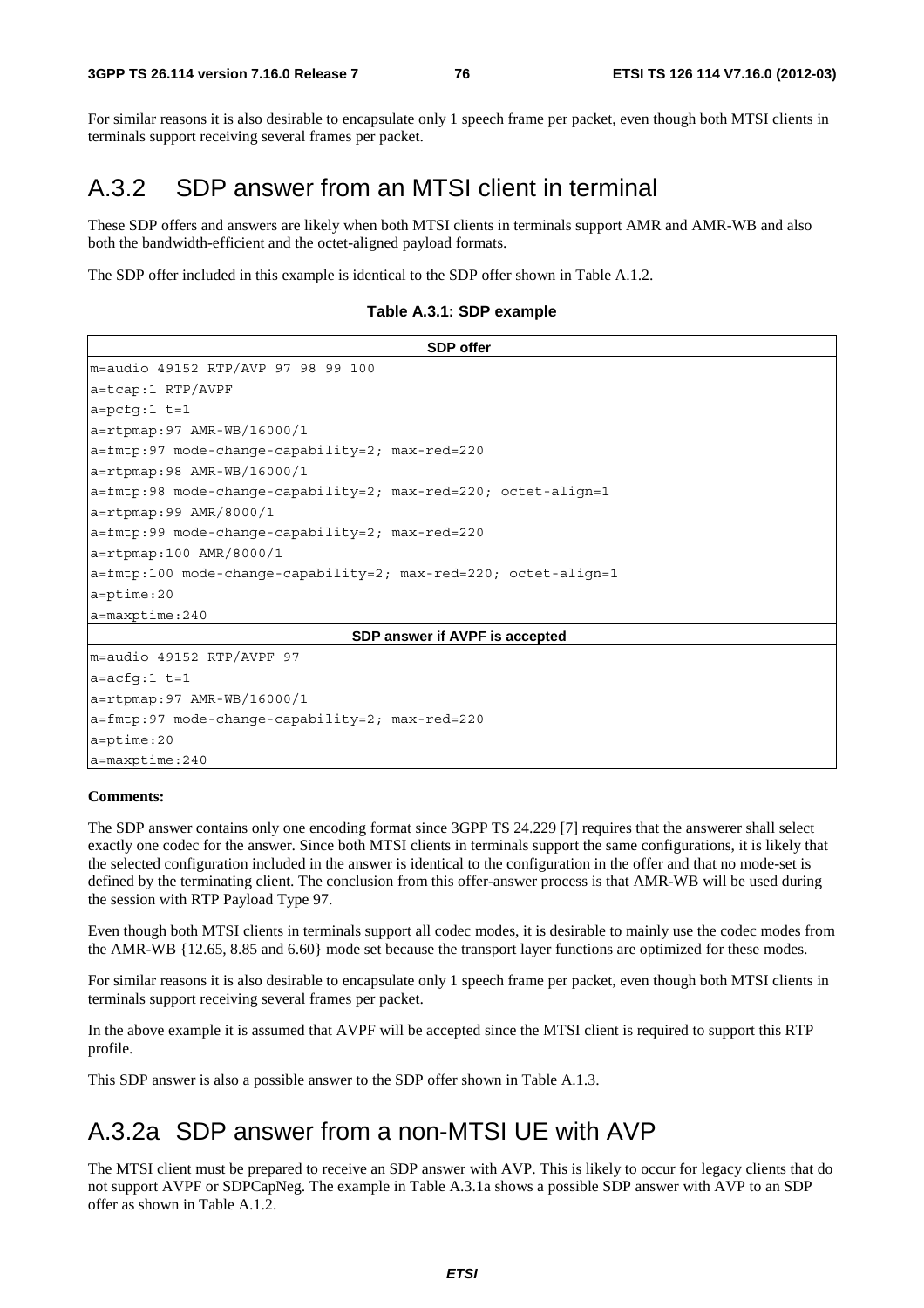**Table A.3.1a: SDP answer example with AVP** 

| <b>SDP answer with AVP</b>                         |
|----------------------------------------------------|
| m=audio 49152 RTP/AVP 97                           |
| $a = rtpmap: 97$ AMR-WB/16000/1                    |
| $ a=fmtp:97$ mode-change-capability=2; max-red=220 |
| $a = p$ time: 20                                   |
| $a = maxptime: 240$                                |

#### **Comments:**

A client that does not support SDPCapNeg would not understand the attributes defined by the SDPCapNeg framework and would therefore ignore the lines with 'a=tcap' and 'a=pcfg'.

### A.3.2b SDP answer from an MTSI client supporting only AVP

An MTSI client supporting only AVP must be capable of receiving an SDP offer with AVPF. The example in Table A.3.1b shows a possible SDP answer with AVP and RTCP turned off. The SDP offer shown in Table A.3.1b is identical to the SDP offer in Table A.1.2, with the exception that bandwidth information has been added.

| Table A.3.1b: SDP answer example with AVP |  |
|-------------------------------------------|--|
|-------------------------------------------|--|

```
SDP offer 
m=audio 49152 RTP/AVP 97 98 99 100 
b=AS:41b=RS:0b=RR:2000 
a=tcap:1 RTP/AVPF 
a=pcfg:1 t=1 
a=rtpmap:97 AMR-WB/16000/1 
a=fmtp:97 mode-change-capability=2; max-red=220 
a=rtpmap:98 AMR-WB/16000/1 
a=fmtp:98 mode-change-capability=2; max-red=220; octet-align=1 
a=rtpmap:99 AMR/8000/1 
a=fmtp:99 mode-change-capability=2; max-red=220 
a=rtpmap:100 AMR/8000/1 
a=fmtp:100 mode-change-capability=2; max-red=220; octet-align=1 
a=ptime:20 
a=maxptime:240 
                                     SDP answer with AVP 
m=audio 49152 RTP/AVP 99 
h-\Delta S.29b=RS:0b=RR:0a=rtpmap:99 AMR/8000/1 
a=fmtp:99 mode-change-capability=2; max-red=220 
a=ptime:20 
a=maxptime:240
```
### **Comments:**

When creating the SDP answer, RTP Payload Types 97 and 98 are removed since AMR-WB is not supported. RTP Payload Type 100 is also removed since the answerer is required to include only one encoding format in the SDP answer. This also means that the media bandwidth attribute in the SDP answer is set to 29 kbps instead of 41 kbps as declared in the SDP offer. The MTSI client in terminal also sets the RTCP bandwidth attributes to 0 to indicate that it will not use RTCP in the session.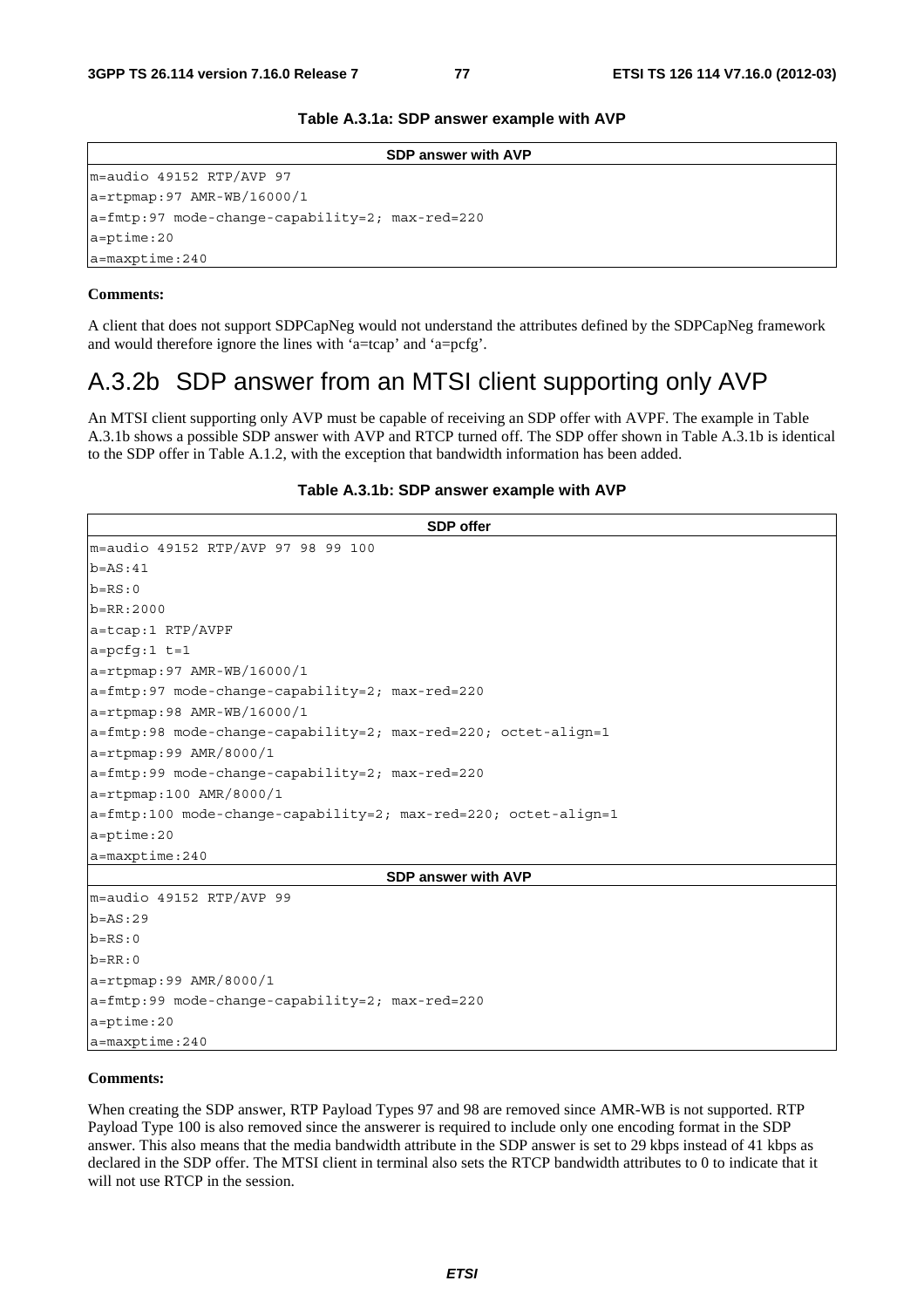Even though both MTSI clients in terminals support all codec modes, it is desirable to mainly use the codec modes from the AMR [12.2, 7.4, 5.9 and 4.75] mode set because the transport layer functions are optimized for these modes.

### A.3.3 SDP answer from an MTSI client in terminal supporting only AMR

These SDP offers and answers are likely when the answering MTSI client in terminal supports only AMR.

The SDP offer included in this example is identical to the SDP offer shown in Table A.1.2.

|  |  |  | Table A.3.2: SDP example |
|--|--|--|--------------------------|
|--|--|--|--------------------------|

**SDP offer**  m=audio 49152 RTP/AVP 97 98 99 100 a=tcap:1 RTP/AVPF a=pcfg:1 t=1 a=rtpmap:97 AMR-WB/16000/1 a=fmtp:97 mode-change-capability=2; max-red=220 a=rtpmap:98 AMR-WB/16000/1 a=fmtp:98 mode-change-capability=2; max-red=220; octet-align=1 a=rtpmap:99 AMR/8000/1 a=fmtp:99 mode-change-capability=2; max-red=220 a=rtpmap:100 AMR/8000/1 a=fmtp:100 mode-change-capability=2; max-red=220; octet-align=1 a=ptime:20 a=maxptime:240 **SDP answer**  m=audio 49152 RTP/AVPF 99 a=acfg:1 t=1 a=rtpmap:99 AMR/8000/1 a=fmtp:99 mode-change-capability=2; max-red=220 a=ptime:20 a=maxptime:240

### **Comments:**

In the answer, RTP Payload Types 97 and 98 have been removed since AMR-WB is not supported and RTP Payload Type 100 is removed since the answerer is required to answer with only one encoding format.

Even though both MTSI clients in terminals support all codec modes, it is desirable to mainly use the codec modes from the AMR [12.2, 7.4 5.9 and 4.75] mode set because the transport layer functions are optimized for these modes.

This SDP answer is also a possible answer to the SDP offer shown in Table A.1.3.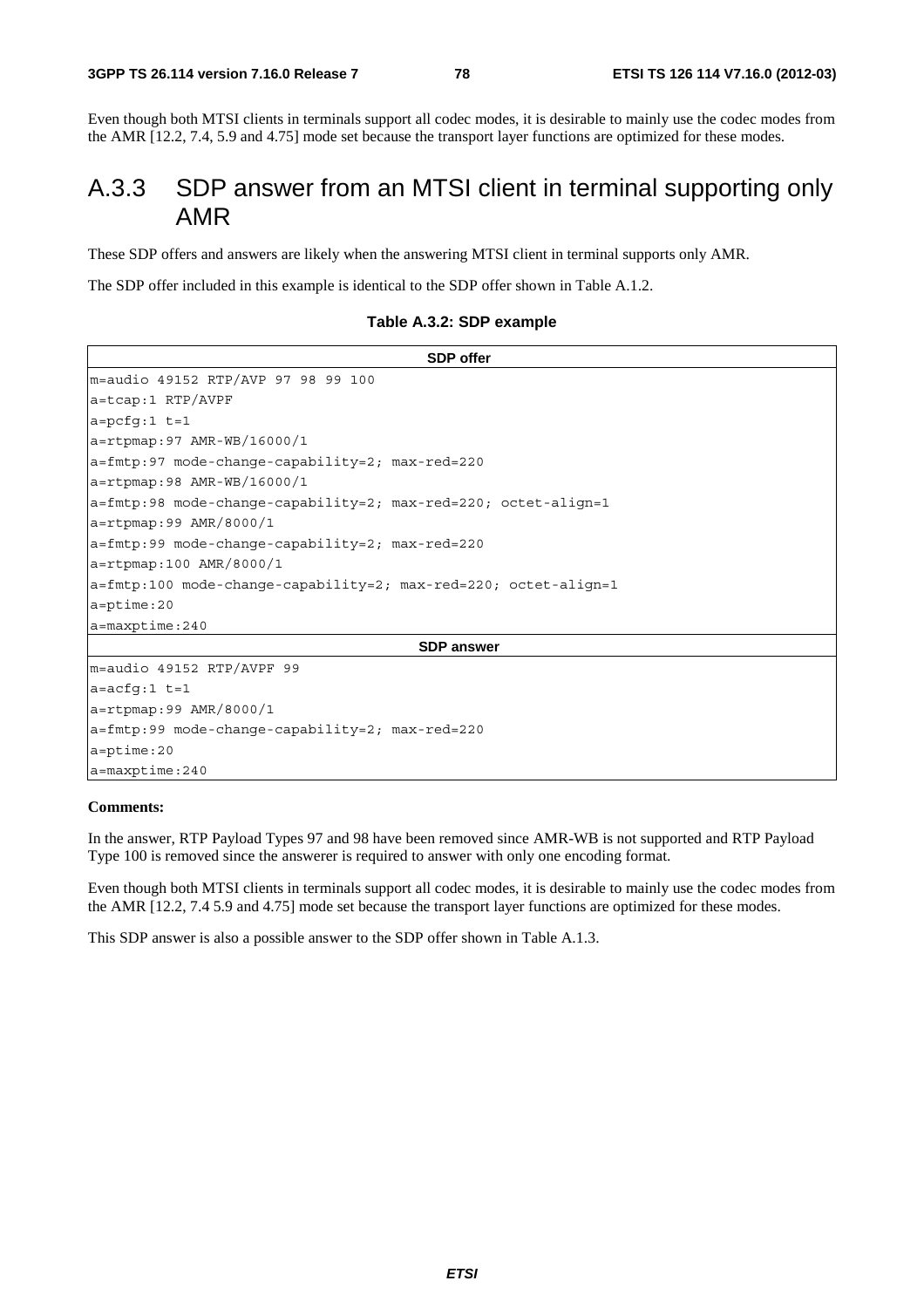## A.3.4 SDP answer from an MTSI client in terminal using EGPRS access when both AMR and AMR-WB are supported

In this case the answering MTSI client in terminal is using EGPRS access and supports both narrowband and wideband speech, i.e. both AMR and AMR-WB.

The SDP offer is identical to the SDP offer shown in Table A.1.2.

### **Table A.3.3: SDP example**

```
SDP offer 
m=audio 49152 RTP/AVP 97 98 99 100 
a=tcap:1 RTP/AVPF 
a = pcfq:1 t=1a=rtpmap:97 AMR-WB/16000/1 
a=fmtp:97 mode-change-capability=2; max-red=220 
a=rtpmap:98 AMR-WB/16000/1 
a=fmtp:98 mode-change-capability=2; max-red=220; octet-align=1 
a=rtpmap:99 AMR/8000/1 
a=fmtp:99 mode-change-capability=2; max-red=220 
a=rtpmap:100 AMR/8000/1 
a=fmtp:100 mode-change-capability=2; max-red=220; octet-align=1 
a=ptime:20 
a=maxptime:240
                                         SDP answer 
m=audio 49152 RTP/AVPF 97 
a=acfg:1 t=1 
a=rtpmap:97 AMR-WB/16000/1 
a=fmtp:97 mode-change-capability=2; max-red=200 
a=ptime:40 
a=maxptime:240
```
#### **Comments:**

The answering MTSI client in terminal responds that it desires to receive 2 frames encapsulated in each packet. It will however send with 1 frame per packet since the offering MTSI client in terminal desires to receive this format. A future SIP UPDATE may change this so that 2 frames per packet are used in both directions.

The answering MTSI client in terminal also responds with max-red defined to 200 ms since this is the closes multiple of the desired frame aggregation. It should however be noted that it is not a requirement to define max-red to be a multiple of ptime, but it is recommended to do so.

This SDP answer is also a possible answer to the SDP offer shown in Table A.1.3.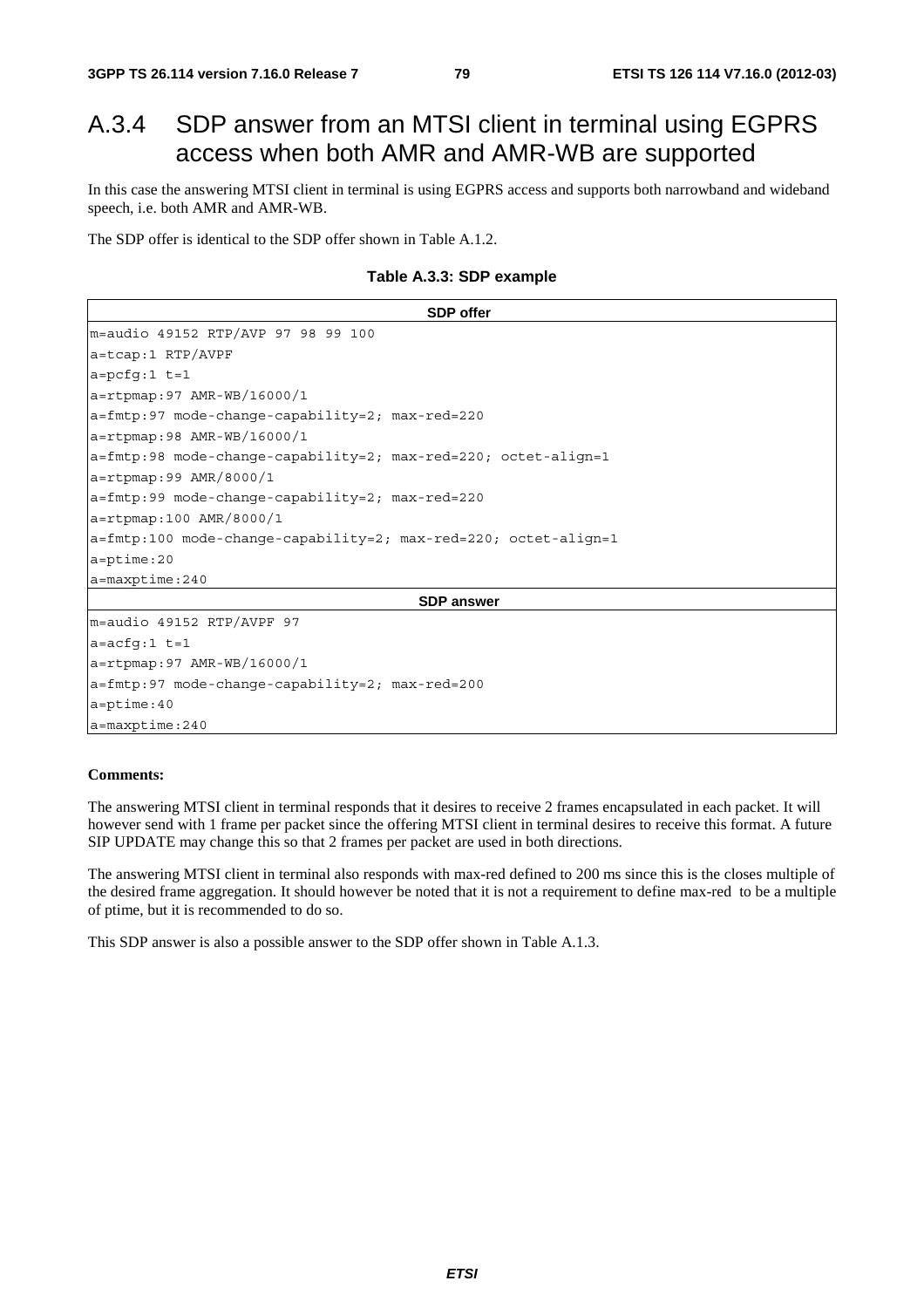# A.3.4a SDP answer from an MTSI client in terminal using EGPRS access when only AMR is supported

In this case the answering MTSI client in terminal is using EGPRS access but supports only narroband speech, i.e. only AMR.

The SDP offer is identical to the SDP offer shown in Table A.1.2 although the SDP answer here would also work nicely as a response to the SDP offer shown in Table A.1.5.

**Table A.3.3a: SDP example** 

| <b>SDP</b> offer                                               |
|----------------------------------------------------------------|
| m=audio 49152 RTP/AVP 97 98 99 100                             |
| $a = tcap:1$ RTP/AVPF                                          |
| $a = pcfq:1 t=1$                                               |
| $a = rtpmap: 97$ AMR-WB/16000/1                                |
| $a = \text{fmtp:97}$ mode-change-capability=2; max-red=220     |
| a=rtpmap:98 AMR-WB/16000/1                                     |
| a=fmtp:98 mode-change-capability=2; max-red=220; octet-align=1 |
| $a = r$ tpmap: 99 AMR/8000/1                                   |
| a=fmtp:99 mode-change-capability=2; max-red=220                |
| $a = r$ tpmap:100 AMR/8000/1                                   |
|                                                                |
| $a = p$ time: 20                                               |
| $a = maxptime: 240$                                            |
| <b>SDP</b> answer                                              |
| m=audio 49152 RTP/AVPF 97                                      |
| $a = acfq:1 t=1$                                               |
| $a = r$ tpmap: 97 AMR/8000/1                                   |
| $a = \text{fmtp:97}$ mode-change-capability=2; max-red=200     |
| $a = p$ time: 40                                               |
| $a = maxptime: 240$                                            |

### **Comments:**

The answering MTSI client in terminal responds that it desires to receive 2 frames encapsulated in each packet. It will however send with 1 frame per packet since the offering MTSI client in terminal desires to receive this format. A future SIP UPDATE may change this so that 2 frames per packet are used in both directions.

The answering MTSI client in terminal also responds with max-red defined to 200 ms since this is the closes multiple of the desired frame aggregation. It should however be noted that it is not a requirement to define max-red to be a multiple of ptime, but it is recommended to do so.

This SDP answer is also a suitable response to an SDP offer as shown in Table A.1.5, even if the answering MTSI client in a terminal is using HSPA access. This is because it is wise to harmonize the packetization, and the ptime in the SDP answer, with the ptime in the SDP offer so that 2 frames per packet will be used in both directions when one of the endpoints is using EGPRS access.

### A.3.4b SDP answer from an MTSI client in terminal using WLAN

In this example, the MTSI client in terminal is using a WLAN network.

The SDP offer shown here is identical to the SDP offer shown in Table A.1.1.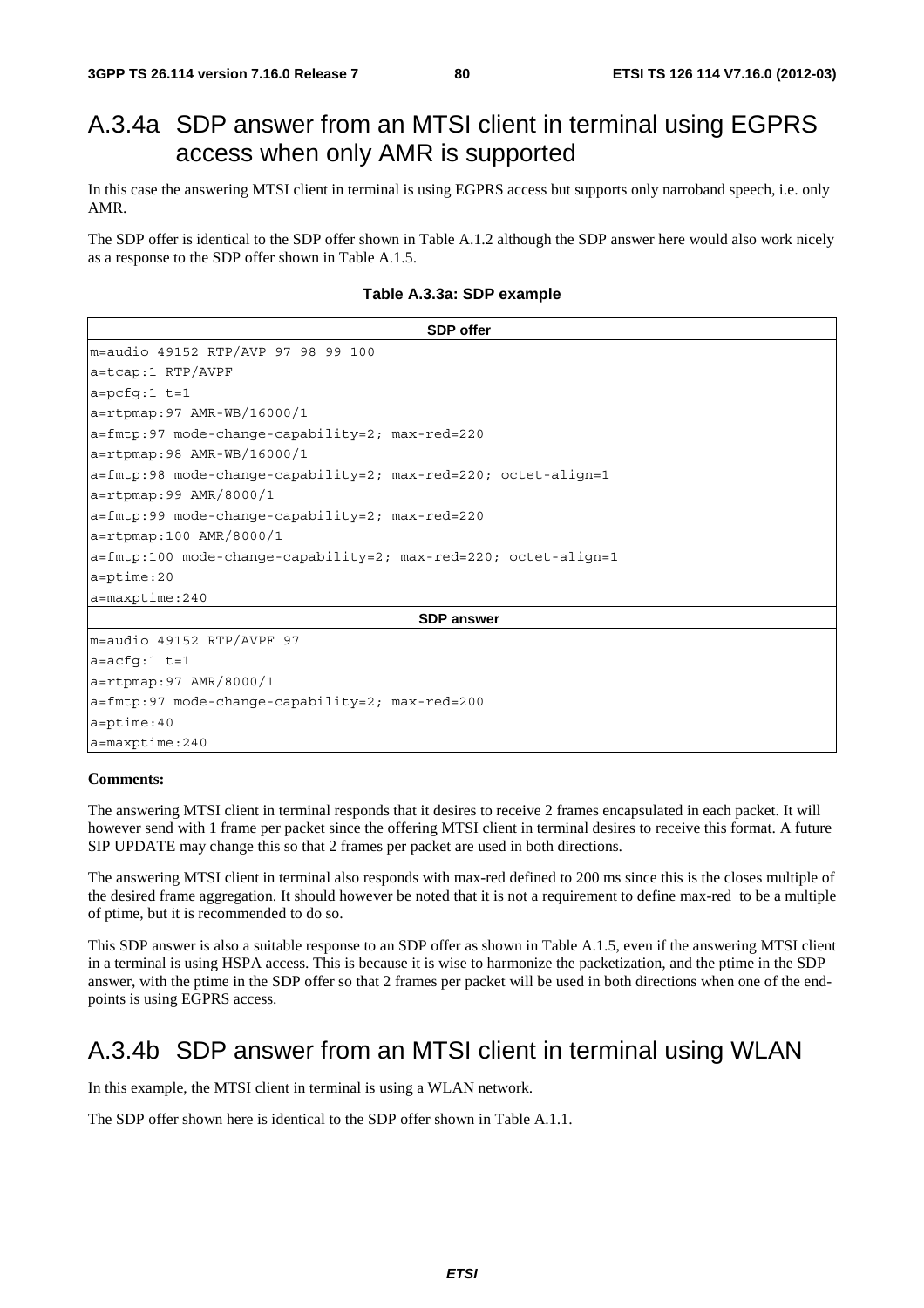| <b>SDP</b> offer                                                        |
|-------------------------------------------------------------------------|
| $m = audio 49152 RTP/AVP 97 98$                                         |
| a=tcap:1 RTP/AVPF                                                       |
| $a = pcfq:1 t=1$                                                        |
| a=rtpmap:97 AMR/8000/1                                                  |
| $a = \text{fmtp:97}$ mode-change-capability=2; max-red=220              |
| a=rtpmap:98 AMR/8000/1                                                  |
| $a = f m t p : 98$ mode-change-capability=2; max-red=220; octet-align=1 |
| $a = p$ time: 20                                                        |
| $a = maxptime: 240$                                                     |
| <b>SDP</b> answer                                                       |
| m=audio 49152 RTP/AVPF 97                                               |
| $a = acfq:1 t=1$                                                        |
| a=rtpmap:97 AMR/8000/1                                                  |
| $a = \text{fmtp:97}$ mode-change-capability=2; max-red=160              |
| $a = p$ time: 80                                                        |
| $a = maxptime: 240$                                                     |

#### **Comments:**

This SDP answer, with ptime=80, is suitable if the MTSI client in terminal can measure the load in the WLAN network and has detected that the load is high. If, on the other hand, the load is low then the MTSI client in terminal may very well choose to use a lower value for the ptime attribute, for example 20 or 40.

This SDP answer is also suitable when the answering MTSI client in terminal is using HSPA access but when the offerer is using WLAN and indicates ptime=80, e.g. as shown in the SDP offer in Table A.1.6. In such a case, it is wise to harmonize the ptime values in both directions to increase the likelihood that several frames will be encapsulated in the RTP packets.

This SDP answer is also a possible answer to the SDP offer shown in Table A.1.3.

### A.3.5 SDP answer from MTSI MGW supporting only one codec mode set for AMR and AMR-WB each

In this case the MTSI MGW supports only one codec mode set for AMR,  $\{12.2, 7.4, 5.9, \text{ and } 4.75\}$ , and one codec mode set for AMR-WB, {12.65, 8.85 and 6.60}, since the CS terminal only supports these mode sets. The MTSI MGW also only supports the bandwidth-efficient payload format.

The SDP offer included in this example is identical to the SDP offer shown in Table A.1.2.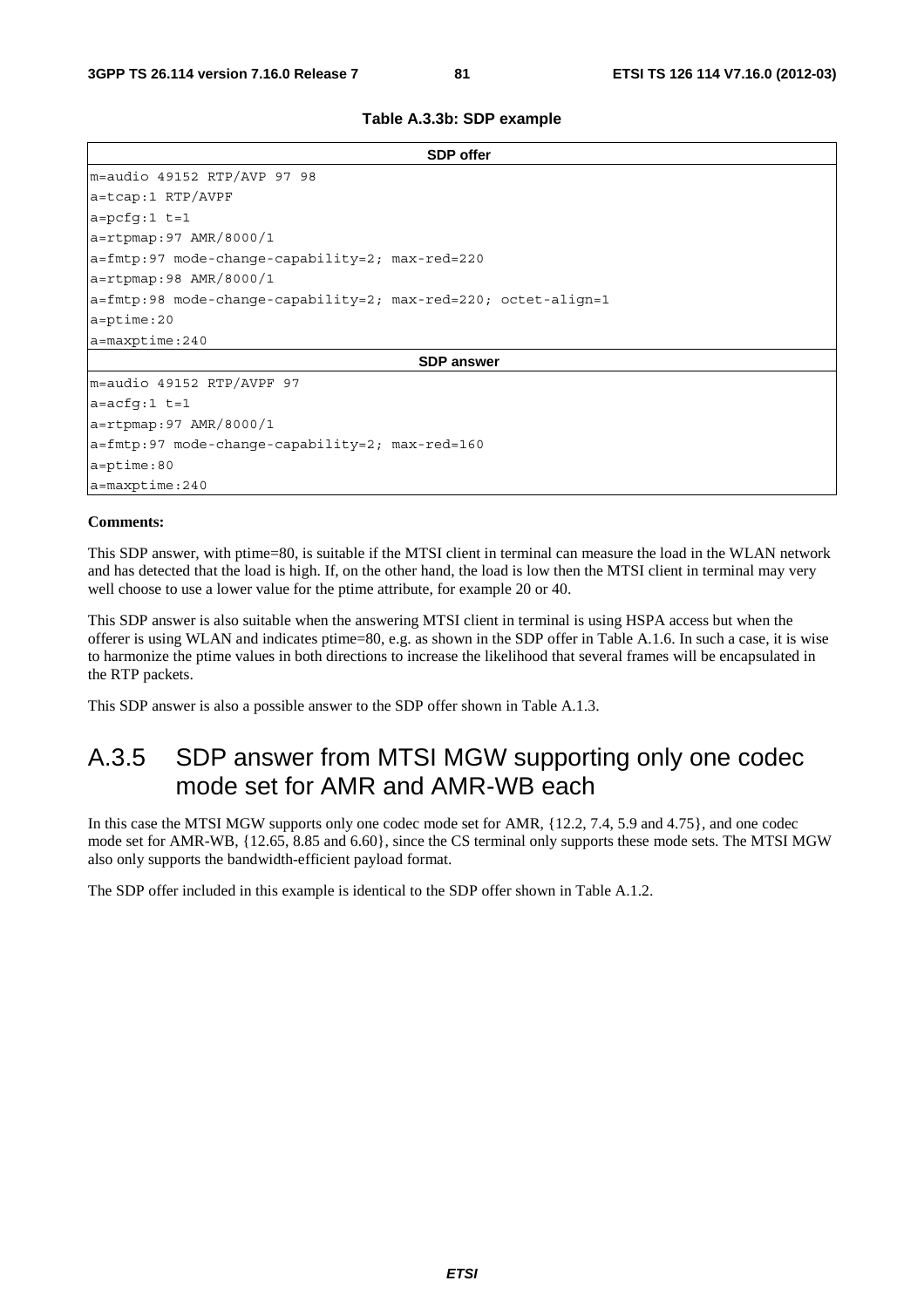| SDP offer (from MTSI client in terminal on HSPA)                                   |
|------------------------------------------------------------------------------------|
| m=audio 49152 RTP/AVP 97 98 99 100                                                 |
| a=tcap:1 RTP/AVPF                                                                  |
| $a = pcfq:1 t=1$                                                                   |
| $a = rtpmap: 97$ AMR-WB/16000/1                                                    |
| $a = \text{fmtp:97}$ mode-change-capability=2; max-red=220                         |
| $a = rtpmap: 98$ AMR-WB/16000/1                                                    |
| $a = f m t p : 98$ mode-change-capability=2; max-red=220; octet-align=1            |
| $a = r$ tpmap: 99 AMR/8000/1                                                       |
| a=fmtp:99 mode-change-capability=2; max-red=220                                    |
| $a = r$ tpmap:100 AMR/8000/1                                                       |
| a=fmtp:100 mode-change-capability=2; max-red=220; octet-align=1                    |
| $a = p$ time: 20                                                                   |
| $a = maxptime: 240$                                                                |
| SDP answer (from MTSI MGW)                                                         |
| m=audio 49152 RTP/AVPF 97                                                          |
| $a = acfq:1 t=1$                                                                   |
| $a = r$ tpmap: 97 AMR-WB/16000/1                                                   |
| $ a=fmtp:97 \mod e-set=0,1,2; \mod -change-period=2, \mod -change-neighbor=1; \n\$ |
| mode-change-capability=2; max-red=0                                                |
| $a = p$ time: 20                                                                   |
| a=maxptime:80                                                                      |

### **Comments:**

The MTSI MGW is allowed to define the mode-set parameter since the MTSI client in terminal did not define it. Thereby, it is possible to avoid several SDP offers and answers.

The SDP answer contains only one encoding format since 3GPP TS 24.229 [7] requires that the answerer shall select exactly one codec for the answer. In this case, the CS terminal supports wideband speech and the MTSI MGW therefore chooses to establish a wideband speech session.

Since the MTSI client in terminal has defined that it does support restrictions in mode changes, the MTSI MGW can safely set the mode-change-period and mode-change-neighbor parameters.

In this example, the MTSI MGW also does not support redundancy so it sets max-red to zero.

This SDP answer is also a possible answer to the SDP offer shown in Table A.1.3.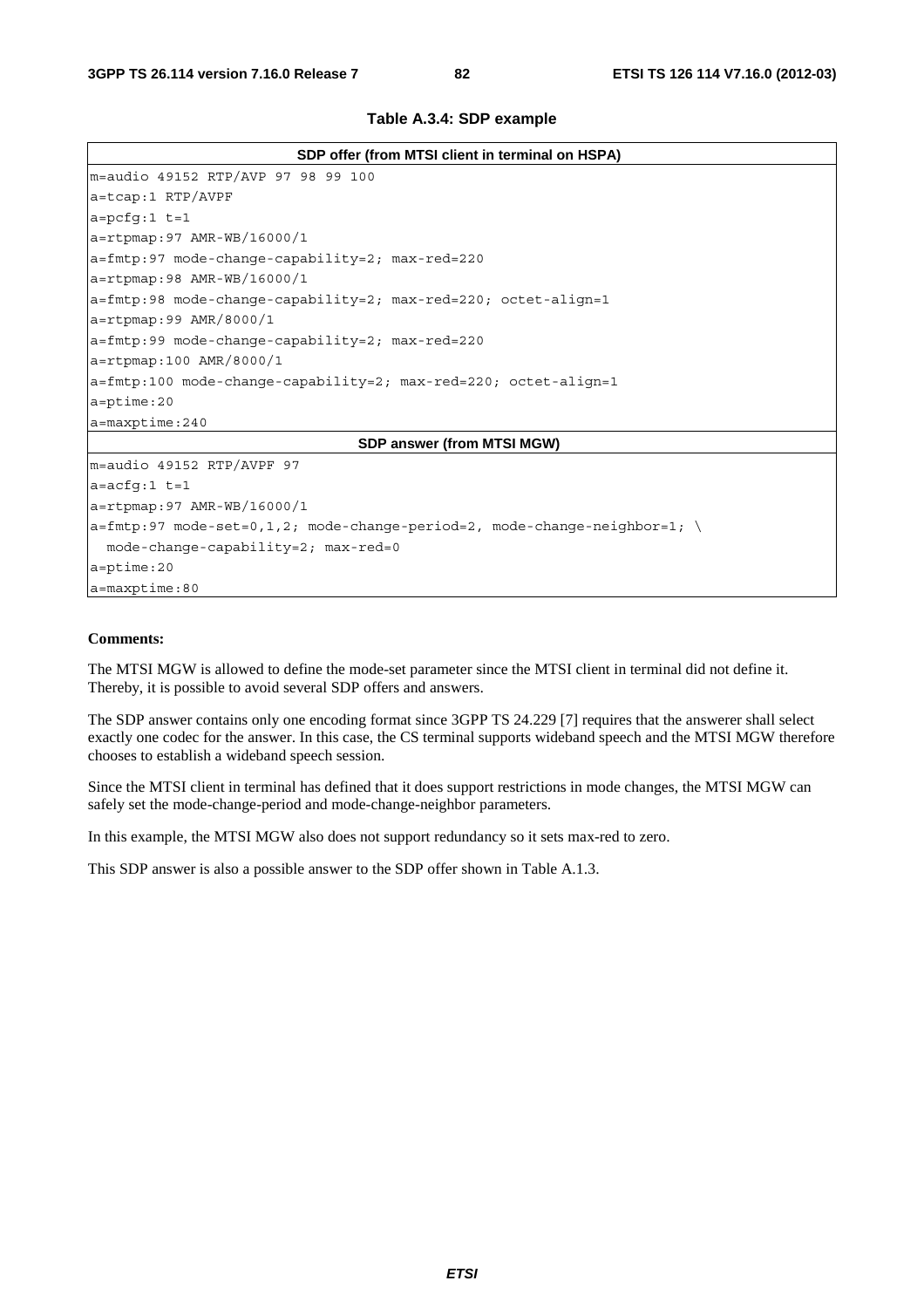### A.3.5a SDP answer from MTSI MGW supporting only one codec mode set for AMR

In this case the MTSI MGW supports only one codec mode set for AMR, {12.2, 7.4, 5.9 and 4.75}, since the CS terminal supports only this mode set. The MTSI MGW also only supports the bandwidth-efficient payload format.

**Table A.3.4a: SDP example** 

**SDP offer (from MTSI client in terminal on HSPA)**  m=audio 49152 RTP/AVP 97 98 99 100 a=tcap:1 RTP/AVPF a=pcfg:1 t=1 a=rtpmap:97 AMR-WB/16000/1 a=fmtp:97 mode-change-capability=2; max-red=220 a=rtpmap:98 AMR-WB/16000/1 a=fmtp:98 mode-change-capability=2; max-red=220; octet-align=1 a=rtpmap:99 AMR/8000/1 a=fmtp:99 mode-change-capability=2; max-red=220 a=rtpmap:100 AMR/8000/1 a=fmtp:100 mode-change-capability=2; max-red=220; octet-align=1 a=ptime:20 a=maxptime:240 **SDP answer (from MTSI MGW)**  m=audio 49152 RTP/AVPF 97 a=acfg:1 t=1 a=rtpmap:97 AMR/8000/1  $a=fmtp:97 \text{ mode-set}=0,2,4,7; \text{ mode-change-period}=2, \text{ mode-change-neighbor}=1; \setminus$  mode-change-capability=2; max-red=0 a=ptime:20 a=maxptime:80

#### **Comments:**

The MTSI MGW is allowed to define the mode-set parameter since the MTSI client in terminal did not define it. Thereby, it is possible to avoid several SDP offers and answers.

The SDP answer contains only one encoding format since 3GPP TS 24.229 [7] requires that the answerer shall select exactly one codec for the answer. In this case, the CS terminal does not supports wideband speech and the MTSI MGW therefore selects to establish a narrowband speech session.

Since the MTSI client in terminal has defined that it does support restrictions in mode changes, the MTSI MGW can safely set the mode-change-period and mode-change-neighbor parameters.

In this example, the MTSI MGW also does not support redundancy so it sets max-red to zero.

### A.3.6 SDP answer from MTSI client in terminal on HSPA for session initiated from MTSI MGW interfacing UE on GERAN

This example shows the offers and answers for a session between a GERAN CS UE, through a MTSI media gateway, and a MTSI client in terminal.

The SDP offer shown here is very similar to the SDP offer shown in Table A.2.1. The only difference is that maxptime is set to 20.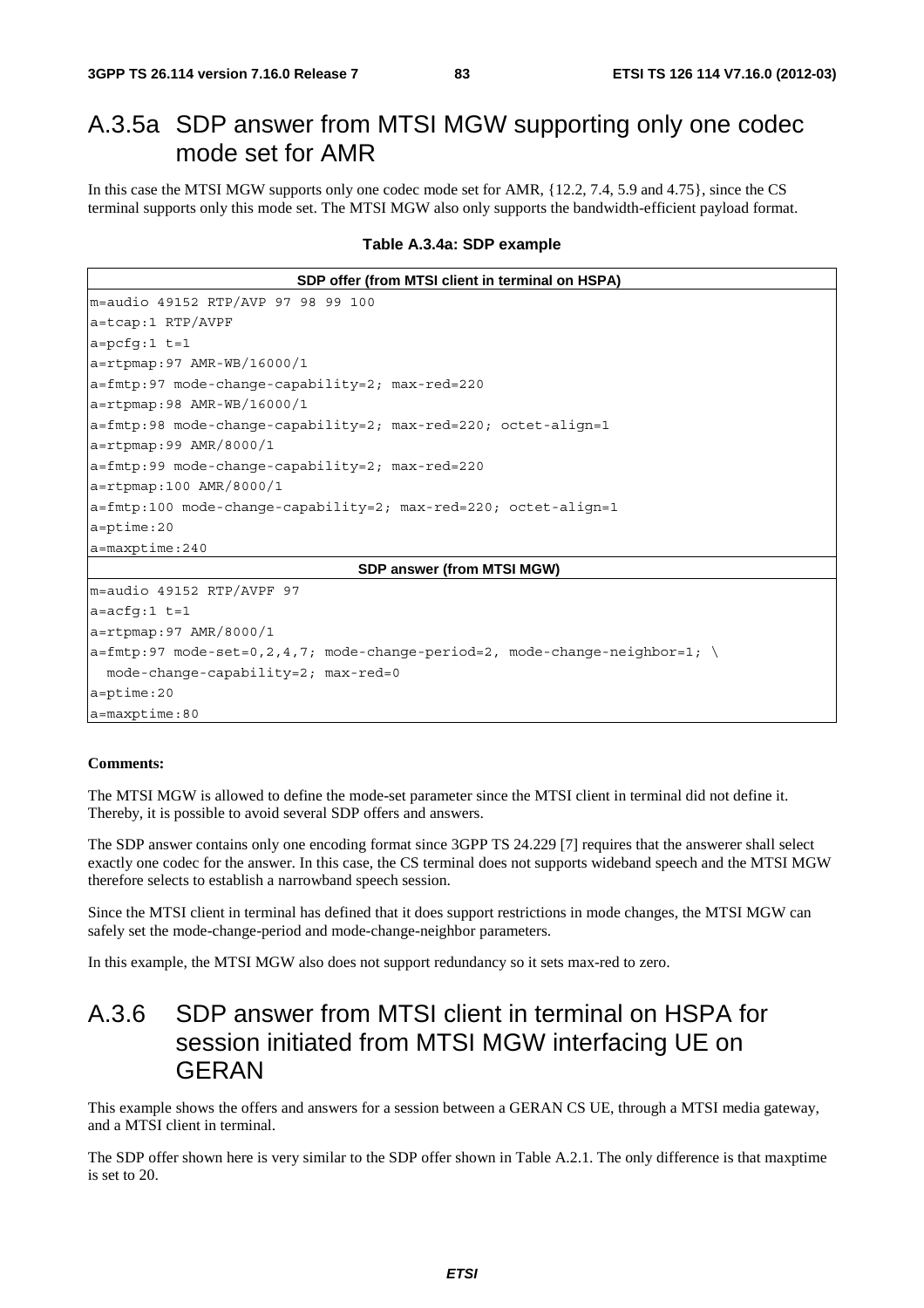**Table A.3.5: SDP example** 

| SDP offer (from MTSI MGW)                                        |
|------------------------------------------------------------------|
| $m = audio 49152 RTP/AVP 97$                                     |
| a=tcap:1 RTP/AVPF                                                |
| $a = pcfg:1 t=1$                                                 |
| $a = r$ tpmap: 97 AMR/8000/1                                     |
| $ a = \text{fmtp:} 97$ mode-set=0,2,4,7; mode-change-period=2, \ |
| mode-change-neighbor=1; mode-change-capability=2; max-red=0      |
| $a = p$ time: 20                                                 |
| $a = maxptime: 20$                                               |
| SDP answer (from MTSI client in terminal)                        |
| m=audio 49152 RTP/AVPF 97                                        |
| $a = acfq:1 t = 1$                                               |
| a=rtpmap: 97 AMR/8000/1                                          |
| $ a=fmtp:97$ mode-set=0,2,4,7; mode-change-period=2, $\setminus$ |
| $mode$ -change-neighbor=1; mode-change-capability=2; max-red=0   |
| $a = p$ time: 20                                                 |
| $a = maxptime: 240$                                              |

#### **Comments:**

The MTSI media gateway offers only a restricted mode set since the CS terminal does not support anything else. The MTSI client in terminal has to accept this, if it wants to continue with the session setup.

This example also shows that the MTSI media gateway want to receive only 1 frame per packet. The maxptime parameter is therefore set to 20. With max-red set to 0 the MTSI media gateway also shows that it will not send redundancy. The MTSI terminal can support receiving up to 12 frames per packet. It therefore set the maxptime parameter to 240.

The MTSI client in terminal detects that the MTSI media gateway does not want to receive redundancy and therefore sets max-red to 0.

The SDP answer shown in this example is also a suitable answer to the SDP offer shown in Table A.2.1. This SDP answer is also suitable for the SDP offer shown Table A.2.3 since the transport layer functions are optimized for the AMR {12.2, 7.4, 5.9 and 4.7} codec modes.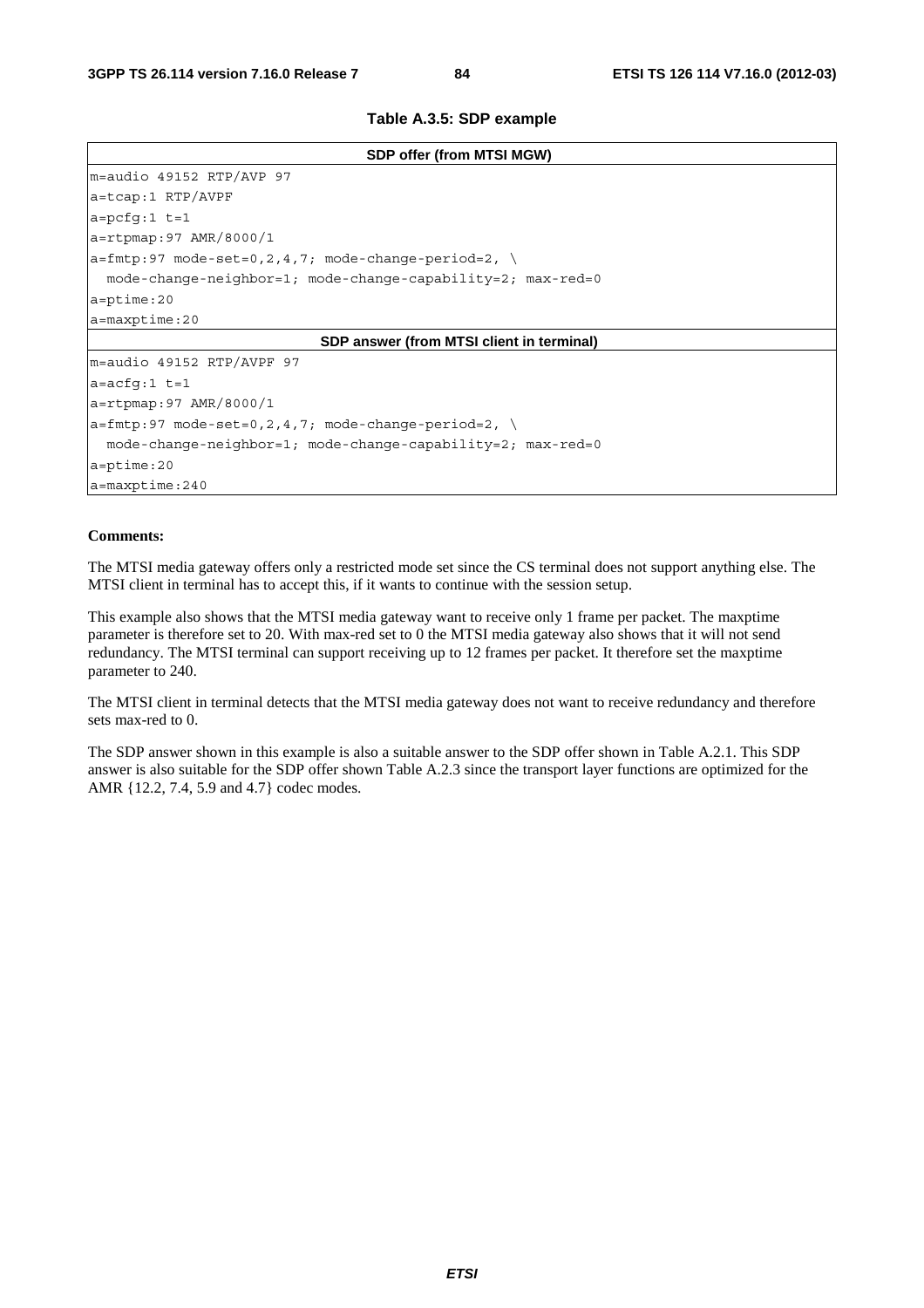### A.3.7 SDP answer from MTSI client in terminal on HSPA for session initiated from MTSI MGW interfacing legacy UE on UTRAN

This example shows the offers and answers for a session between a legacy UTRAN CS UE that only supports AMR 12.2, through a MTSI media gateway, and a MTSI client in terminal.

The SDP offer shown here is identical to the SDP offer shown in Table A.2.2.

#### **Table A.3.6: SDP example**

| SDP offer (from MTSI MGW)                                      |
|----------------------------------------------------------------|
| $m = audio 49152 RTP/AVP 97$                                   |
| $a = tcap:1$ RTP/AVPF                                          |
| $a = pcfq:1 t=1$                                               |
| $a = r$ tpmap: 97 AMR/8000/1                                   |
| $a = \text{fmtp: } 97 \text{ mode-set} = 7; \text{ max-red}=0$ |
| $a = p$ time: 20                                               |
| $a = maxptime: 20$                                             |
| SDP answer (from MTSI client in terminal)                      |
| m=audio 49152 RTP/AVPF 97                                      |
| $a = acfq:1 t=1$                                               |
| a=rtpmap:97 AMR/8000/1                                         |
| $a = \text{fmtp: } 97 \text{ mode-set} = 7; \text{ max-red}=0$ |
| $a = p$ time: 20                                               |
| $a = maxptime: 240$                                            |

#### **Comments:**

The MTSI media gateway offers only one codec mode set since the CS terminal does not support anything else. The MTSI client in terminal has to accept this, if it wants to continue with the session setup.

This example also shows that the MTSI media gateway want to receive only 1 frame per packet. The maxptime parameter is therefore set to 20. With max-red set to 0 the MTSI media gateway also shows that it will not send redundancy. The MTSI terminal can support receiving up to 12 frames per packet. It therefore set the maxptime parameter to 240.

The MTSI client in terminal detects that the MTSI media gateway does not want to receive redundancy and therefore sets max-red to 0.

# A.4 SDP offers and answers for video sessions

### A.4.1 H.263 and MPEG-4 Visual

In the following example the SDP offer includes two video codec options: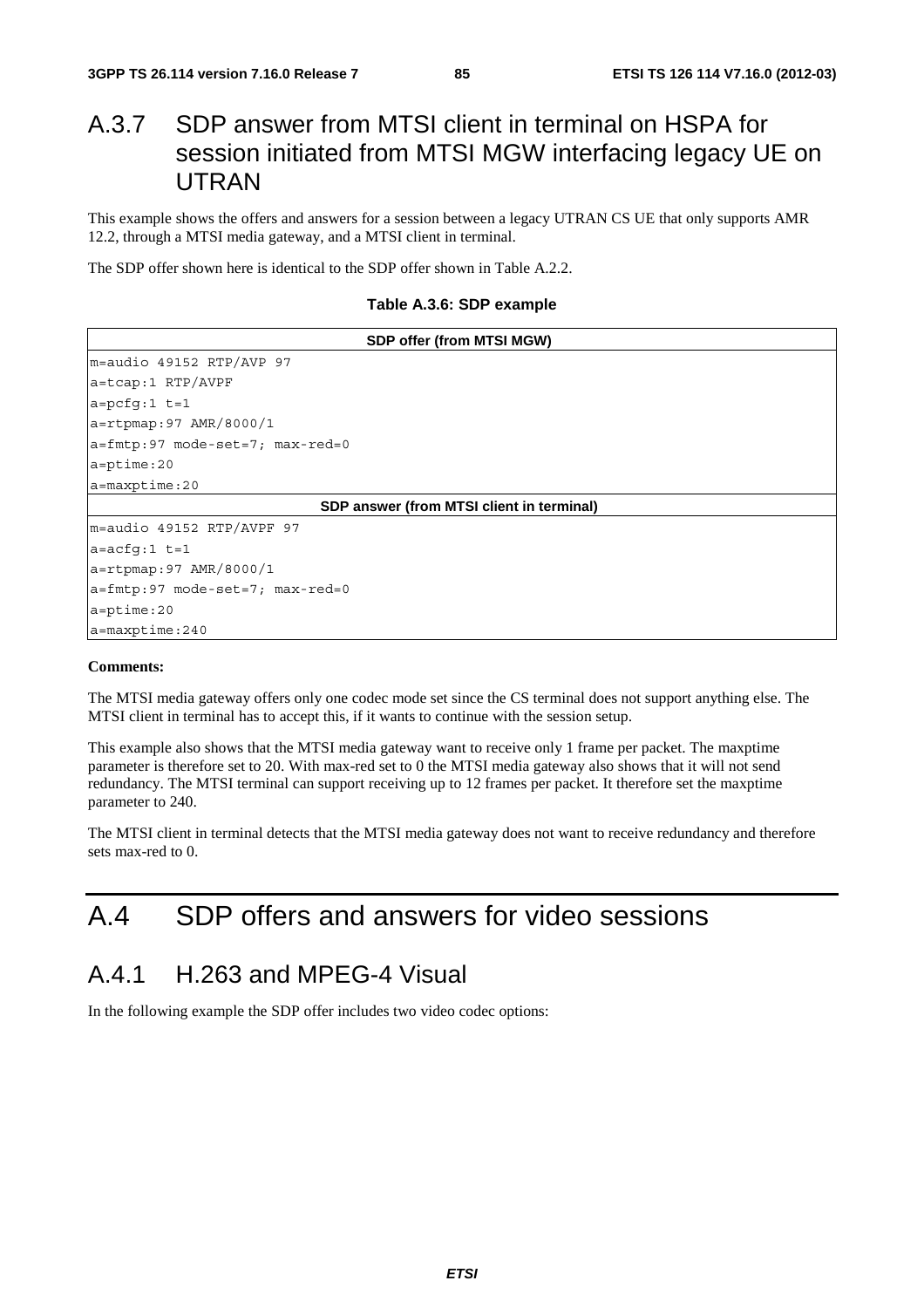| <b>SDP</b> offer                                                |
|-----------------------------------------------------------------|
| $m =$ video 49154 RTP/AVP 99 100                                |
| $a = tcap:1$ RTP/AVPF                                           |
| $a = pcfq:1 t=1$                                                |
| $b = AS: 92$                                                    |
| $b = RS: 0$                                                     |
| $b = RR: 2500$                                                  |
| a=rtpmap:99 H263-2000/90000                                     |
| a=fmtp:99 profile=0;level=45                                    |
| $a = r$ tpmap:100 MP4V-ES/90000                                 |
| $a = f m t p: 100$ profile-level-id=9; \                        |
| config=000001b009000001b509000001000000012000845d4c282c2090a28f |

|  |  | Table A.4.1: Example SDP offer for H.263 and MPEG-4 Part 2 video |  |
|--|--|------------------------------------------------------------------|--|
|--|--|------------------------------------------------------------------|--|

The two options in table 4.1 are associated with the RTP Payload Type numbers 99 and 100. The first offer includes ITU-T Recommendation H.263 Profile 0 (Baseline) at level 45, which supports bitrates up to 128 kbps and maximum QCIF picture formats at 15 Hz. The second offer is MPEG-4 Visual (Part 2) Simple profile at level 0b, which also supports bitrates up to 128 kbps and QCIF at 15 Hz. Here profile-level-id=9 represents Simple profile at level 0b and may be used for negotiation, whereas the config parameter gives the configuration of the MPEG-4 Visual bit stream and is not used for negotiation. The bandwidth (including IP, UDP and RTP overhead) for video is 92 kbps.

An example SDP answer to the offer is given below.

Annex A.6 describes the b=RS and b=RR bandwidth modifiers and the values included here.

### **Table A.4.2: Example SDP answer**

| <b>SDP answer</b>            |  |
|------------------------------|--|
| m=video 49154 RTP/AVPF 99    |  |
| $a = acfg:1 t=1$             |  |
| $b = AS:48$                  |  |
| $b = RS:0$<br>$b = RR: 2500$ |  |
| a=rtpmap:99 H263-2000/90000  |  |
| a=fmtp:99 profile=0;level=10 |  |

The answer includes only the H.263 codec. The responding MTSI client has restricted the video bandwidth to 48 kbps and restricted the H.263 level to 10 which supports bitrates up to 64 kbps. The offerer must be able to comply with a reduced bitrate and lower level since support for level 45 implies the support of level 10 as well.

### A.4.2 H.264/AVC with H.263 as fallback

In this example the SDP offer includes H.264/AVC with H.263 as fallback.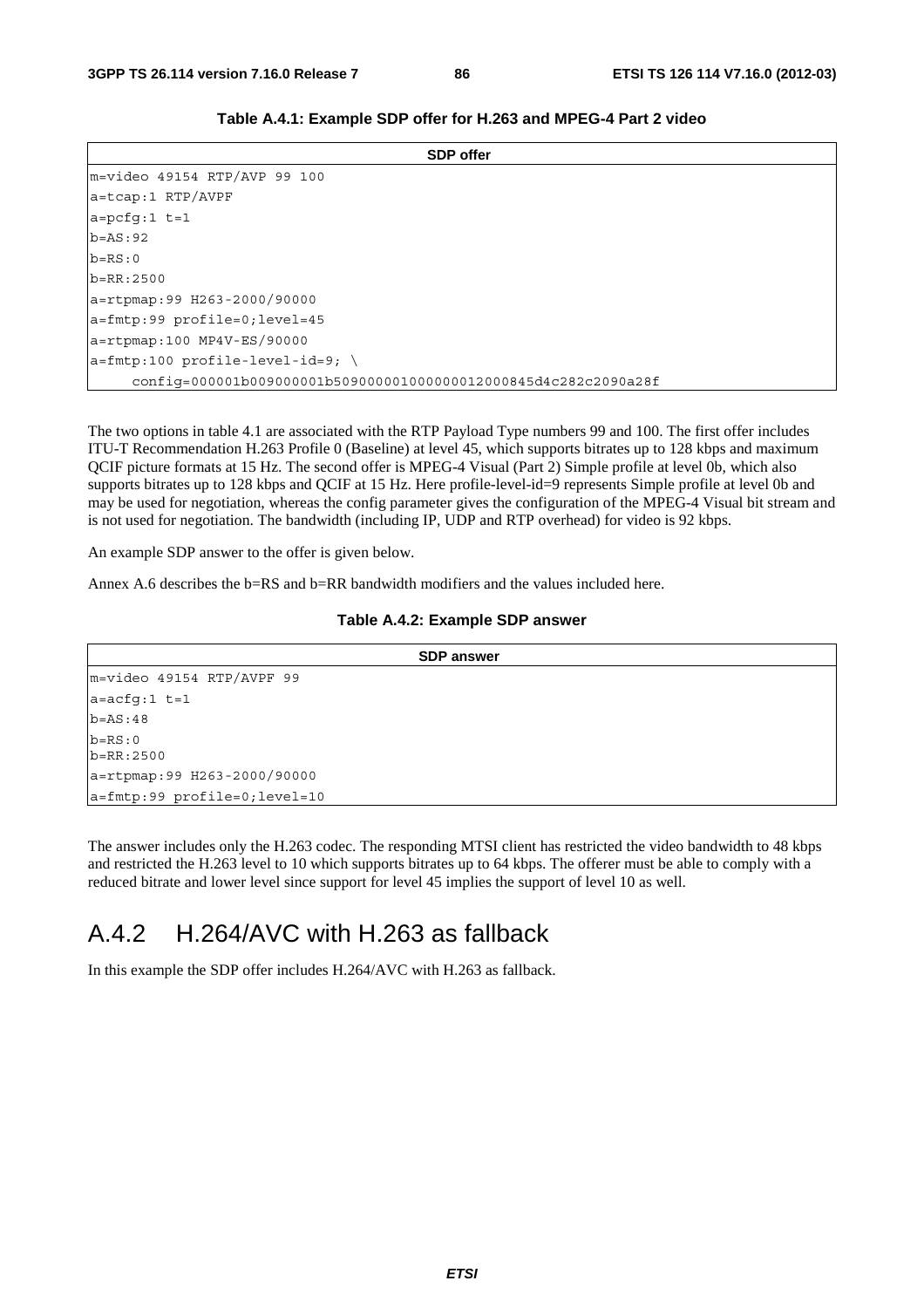| <b>SDP</b> offer                                          |
|-----------------------------------------------------------|
| $m =$ video 49154 RTP/AVP 99 100                          |
| a=tcap:1 RTP/AVPF                                         |
| $a = pcfq:1 t=1$                                          |
| $b = AS : 48$                                             |
| $b = RS: 0$                                               |
| $b = RR: 2500$                                            |
| $a = r$ tpmap: 99 H264/90000                              |
| a=fmtp:99 packetization-mode=0;profile-level-id=42e00a; \ |
| sprop-parameter-sets=J0LqCpWqsToB/UA=, KM4Gaq==           |
| a=rtpmap:100 H263-2000/90000                              |
| a=fmtp:100 profile=0;level=10                             |

**Table A.4.3: Example SDP offer for H.264/AVC with H.263 as fallback** 

The first (preferred) offer is H.264/AVC. The packetization-mode parameter indicates single NAL unit mode. This is the default mode and it is therefore not necessary to include this parameter (see RFC 3984). The profile-level-id parameter indicates Baseline profile at level 1, which supports bitrates up to 64 kbps. It also indicates, by using so-called constraint-set flags, that the bit stream can be decoded by any Baseline, Main or Extended profile decoder. The third parameter, sprop-parameter-sets, includes base-64 encoded sequence and picture parameter set NAL units that are referred by the video bit stream. The sequence parameter set used here includes syntax that specifies the number of re-ordered frames to be zero so that latency can be minimized. The second offer in the SDP is H.263 Profile 0 (Baseline) at level 10. It is used here as a fallback in case the other MTSI client does not support H.264/AVC. The bandwidth (including IP, UDP and RTP overhead) for video is restricted to 48 kbps.

An example SDP answer to the offer is given below.

### **Table A.4.4: Example SDP answer**

| <b>SDP answer</b>                                         |  |
|-----------------------------------------------------------|--|
| m=video 49154 RTP/AVPF 99                                 |  |
| $a = acfq:1 t = 1$                                        |  |
| $b = AS:48$                                               |  |
| $b = RS: 0$<br>$b = RR: 2500$                             |  |
| a=rtpmap:99 H264/90000                                    |  |
| a=fmtp:99 packetization-mode=0;profile-level-id=42e00a; \ |  |
| sprop-parameter-sets=J0LgCpWgsToB/UA=, KM4Gaq==           |  |

The responding MTSI client is capable of using H.264/AVC and has therefore removed the fallback offer H.263. As the offer already indicated the lowest level (level 1) of H.264/AVC as well as the minimum constraint set, there is no room for further negotiation of profiles and levels. However, the bandwidth could be constrained further by reducing the bandwidth in b=AS.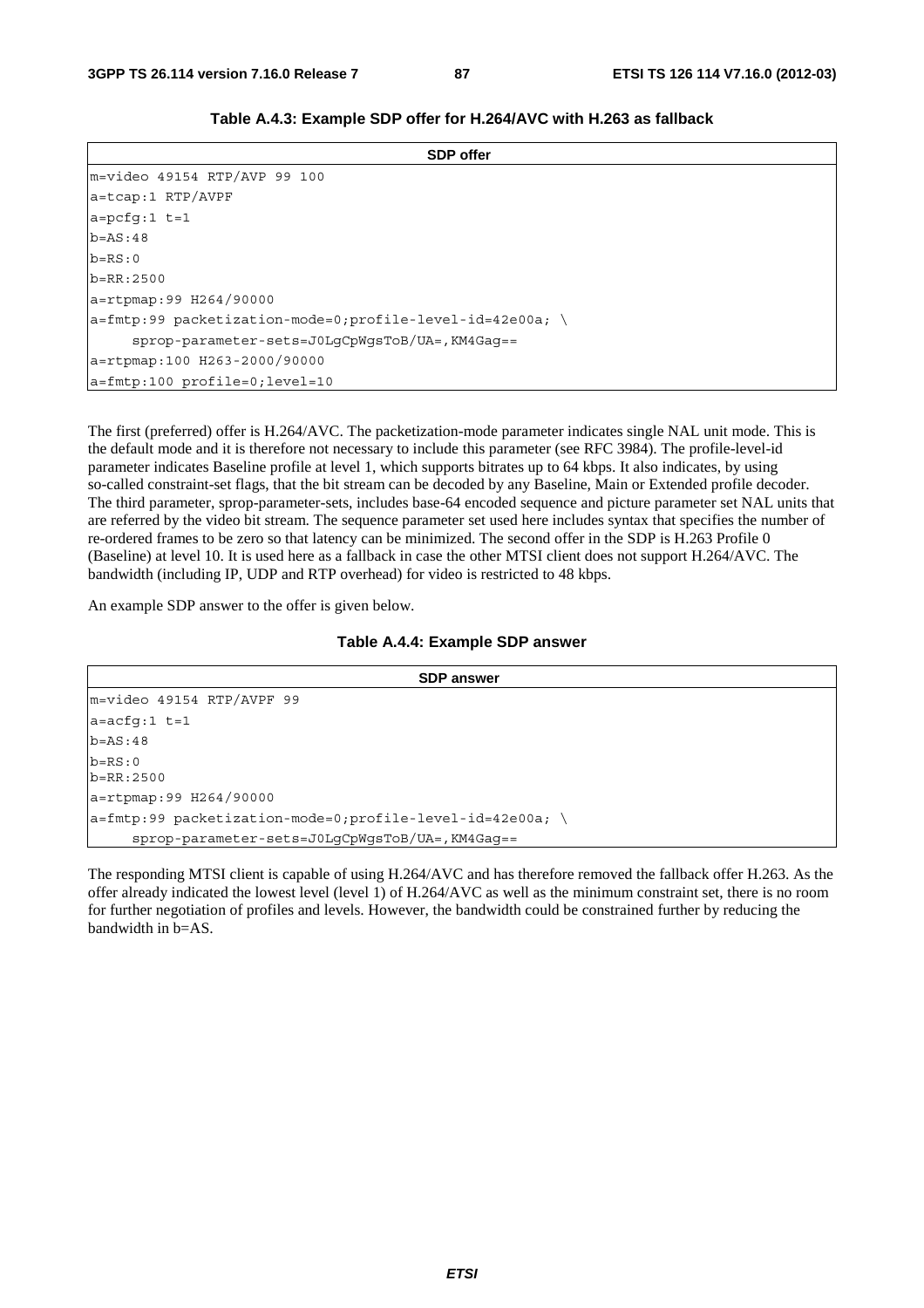## A.5 SDP offers for text

### A.5.1 T.140 with and without redundancy

An offer to use T.140 real-time text may be realized by using SDP according to the following example in session setup or for addition of real-time text during a session.

#### **Table A.5.1: Example SDP offer for T.140 real-time text**

| <b>SDP</b> offer              |
|-------------------------------|
| m=text 53490 RTP/AVP 100 98   |
| $a = r$ tpmap:100 red/1000/1  |
| $a = r$ tpmap: 98 t140/1000/1 |
| $a = f m t p: 100 98/98/98$   |

The example in table A.5.1 shows that RTP payload type 98 is used for sending text without redundancy, whereas RTP payload type 100 is used for sending text with 200 % redundancy.

### A.6 SDP example with bandwidth information

This clause gives an example where the bandwidth modifiers have been included in the SDP offer.

#### **Table A.6.1: SDP example with bandwidth information**

```
SDP offer
v=0o=Example_SERVER 3413526809 0 IN IP4 server.example.com 
s=Example of using AS in MTSI 
c=IN IP4 aaa.bbb.ccc.ddd 
b=AS:78 
t=0 0
a=tcap:1 RTP/AVPF 
m=audio 49152 RTP/AVP 97 98 
a=pcfg:1 t=1 
b=AS:30b=RS:0b=RR:2000 
a=rtpmap:97 AMR/8000/1 
a=fmtp:97 mode-change-capability=2; max-red=220 
a=rtpmap:98 AMR/8000/1 
a=fmtp:98 mode-change-capability=2; max-red=220; octet-align=1 
a=ptime:20 
a=maxptime:240 
m=video 49154 RTP/AVP 99 
a = pcfg:1 t=1b=AS:48b=RS:0b=RR:2500 
a=rtpmap:99 MP4V-ES/90000 
a=fmtp:99 profile-level-id=8; \ 
    config=000001B008000001B509000001010000012000884006682C2090A21F
```
The b=AS value indicates the media bandwidth, excluding RTCP, see RFC 3550, section 6.2. On session level, the b=AS value indicates the sum of the media bandwidths, excluding RTCP.

In this example, the bandwidth for RTCP is allocated such that it allows for sending at least 2 compound RTCP packets per second. The size of a RTCP Sender Report is estimated to 110 bytes, given IPv4 and point-to-point sessions. The corresponding bandwidth then becomes 1760 bps which means that compound RTCP packets can be sent a little more frequently than twice per second.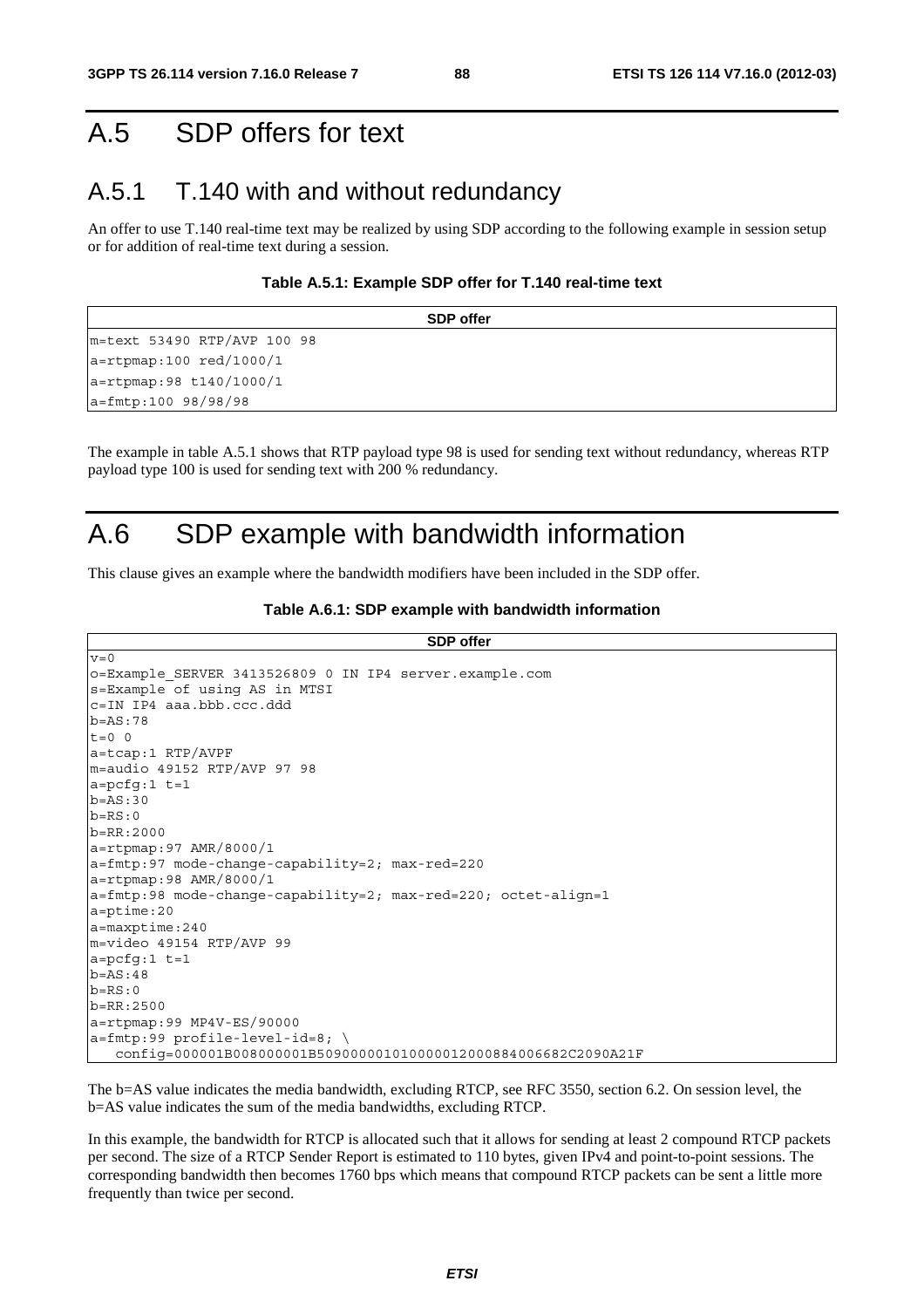For speech sessions, the RTCP bandwidth is set to 2000 bps to give room for adaptation requests with APP packets according to clause 10.2 in at least some of the RTCP messages. This adds 16 bytes to the RTCP packet.

For video, the RTCP bandwidth is set to 2500 bps to give room for slightly more frequent reporting and also to give room for codec-control messages (CCM) [43].

Setting the RS value to 0 does not mean that senders are not allowed to send RTCP packets. It instead means that sending clients are treated in the same way as receive-only clients, see also RFC 3556 [68].

The tcap attribute is in this example given on the session level to avoid repeating it for each media type.

## A.7 SDP examples with "3gpp\_sync\_info" attribute

### A.7.1 Synchronized streams

In the example given below in table A.7.1, streams identified with "mid" attribute 1 and 2 are to be synchronized (default operation if the "3gpp\_sync\_info" attribute is absent).

#### **Table A.7.1: SDP example with requirement on synchronization**

```
SDP offer 
\overline{v} = 0
o=Laura 289083124 289083124 IN IP4 one.example.com 
s=Demo 
c=IN IP4 224.2.17.12/127 
t=0 0
a=group:LS 1 2 
a=3gpp_sync_info:Sync 
a=tcap:1 RTP/AVPF 
m=audio 30000 RTP/AVP 0 
a = pcfq:1 t=1a=mid:1 
m=video 30002 RTP/AVP 31 
a = pcfq:1 t=1a=mid:2 
m=audio 30004 RTP/AVP 2 
a = pcfq:1 t=1i=This media stream contains the Spanish translation 
a=mid:3
```
### A.7.2 Nonsynchronized streams

The SDP in table A.7.2 gives an example of the usage of "3gpp\_sync\_info" attribute at media level. In this example, the MPEG-4 video stream should not be synchronized with any other media stream in the session.

**Table A.7.2: SDP example with no requirement on synchronization** 

```
SDP offer 
v=0o=Laura 289084412 2890841235 IN IP4 123.124.125.1 
s=Demo 
c=IN IP4 123.124.125.1 
t=0 0
a=tcap:1 RTP/AVPF
```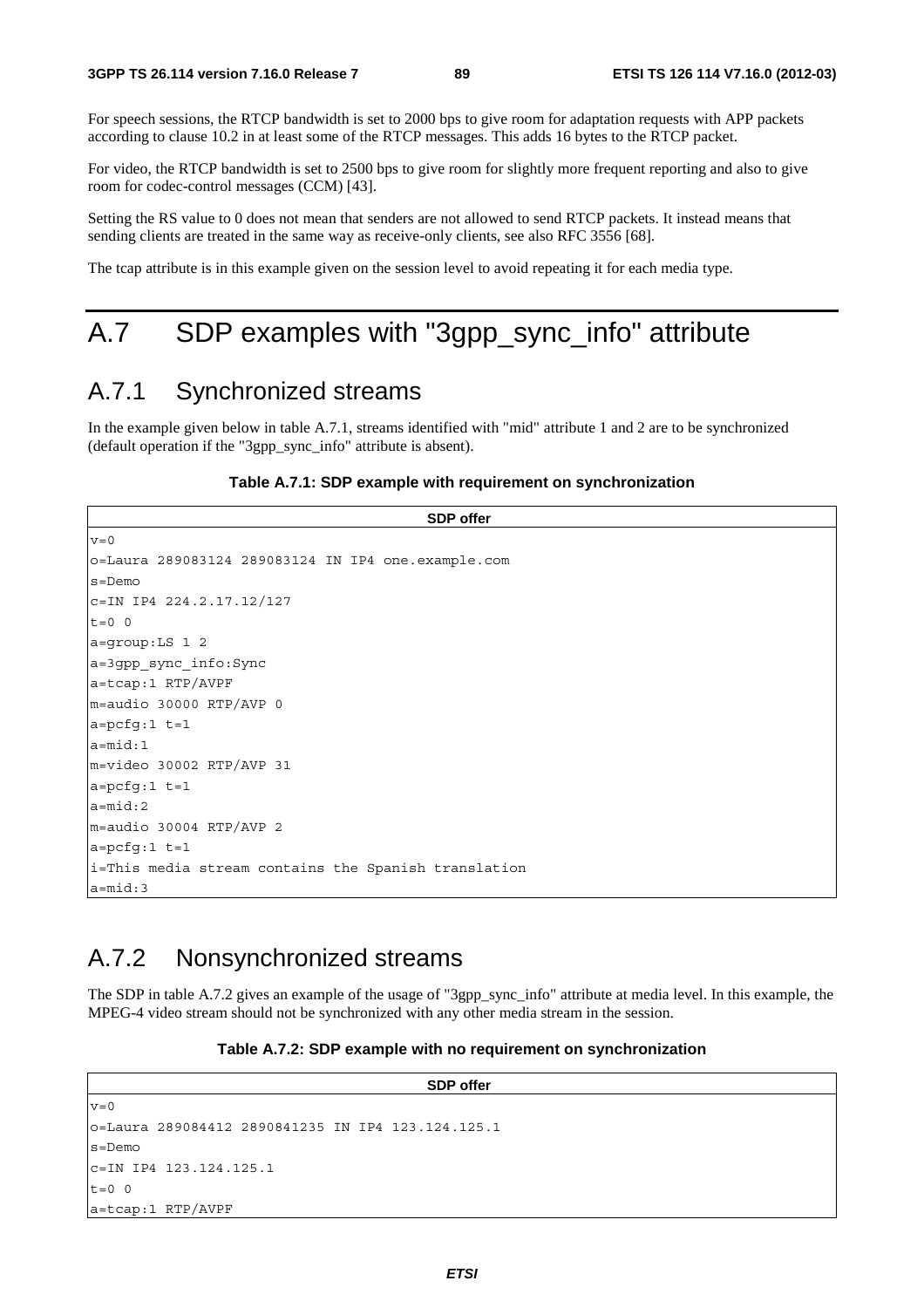m=video 6000 RTP/AVP 98  $a = pcfg:1 t=1$ a=rtpmap:98 MP4V-ES/90000 a=3gpp\_sync\_info:No Sync m=video 5000 RTP/AVP 99  $a = pcfg:1 t=1$ a=rtpmap 99 H263-2000/90000 m=audio 7000 RTP/AVP 100  $a = pcfg:1 t=1$ a=rtpmap:100 AMR

# A.8 SDP example with QoS negotiation

This clause gives an example of an SDP interchange with negotiated QoS parameters.

### **Table A.8.1: SDP example with QoS negotiation**

| SDP offer from MTSI client in terminal A to B in SIP INVITE message |
|---------------------------------------------------------------------|
| $v = 0$                                                             |
| o=Example SERVER 3413526809 0 IN IP4 server.example.com             |
| s=Example of using AS to indicate negotiated QoS in MTSI            |
| $c=IN$ IP4 aaa.bbb.ccc.ddd                                          |
| $b = AS:78$                                                         |
| $t=0$ 0                                                             |
| $a = tcap: 1$ RTP/AVPF                                              |
| $m = audio 49152 RTP/AVP 97 98$                                     |
| $a = pcfq:1$ t=1                                                    |
| $b = AS:30$                                                         |
| $b = RS:0$                                                          |
| $b = RR: 2000$                                                      |
| $a = r$ tpmap: 97 AMR/8000/1                                        |
| a=fmtp:97 mode-change-capability=2; max-red=220                     |
| $a = r$ tpmap: 98 AMR/8000/1                                        |
| a=fmtp:98 mode-change-capability=2; max-red=220; octet-align=1      |
| a=ptime:20                                                          |
| $a = maxptime: 240$                                                 |
| m=video 49154 RTP/AVP 99                                            |
| $a = pcfq:1 t=1$                                                    |
| $b = AS: 48$                                                        |
| $b = RS: 0$                                                         |
| $b = RR: 2500$                                                      |
| a=rtpmap:99 MP4V-ES/90000                                           |
| $a = \text{fmtp:99 profile-level-id=8; }$                           |
| config=000001B008000001B509000001010000012000884006682C2090A21F     |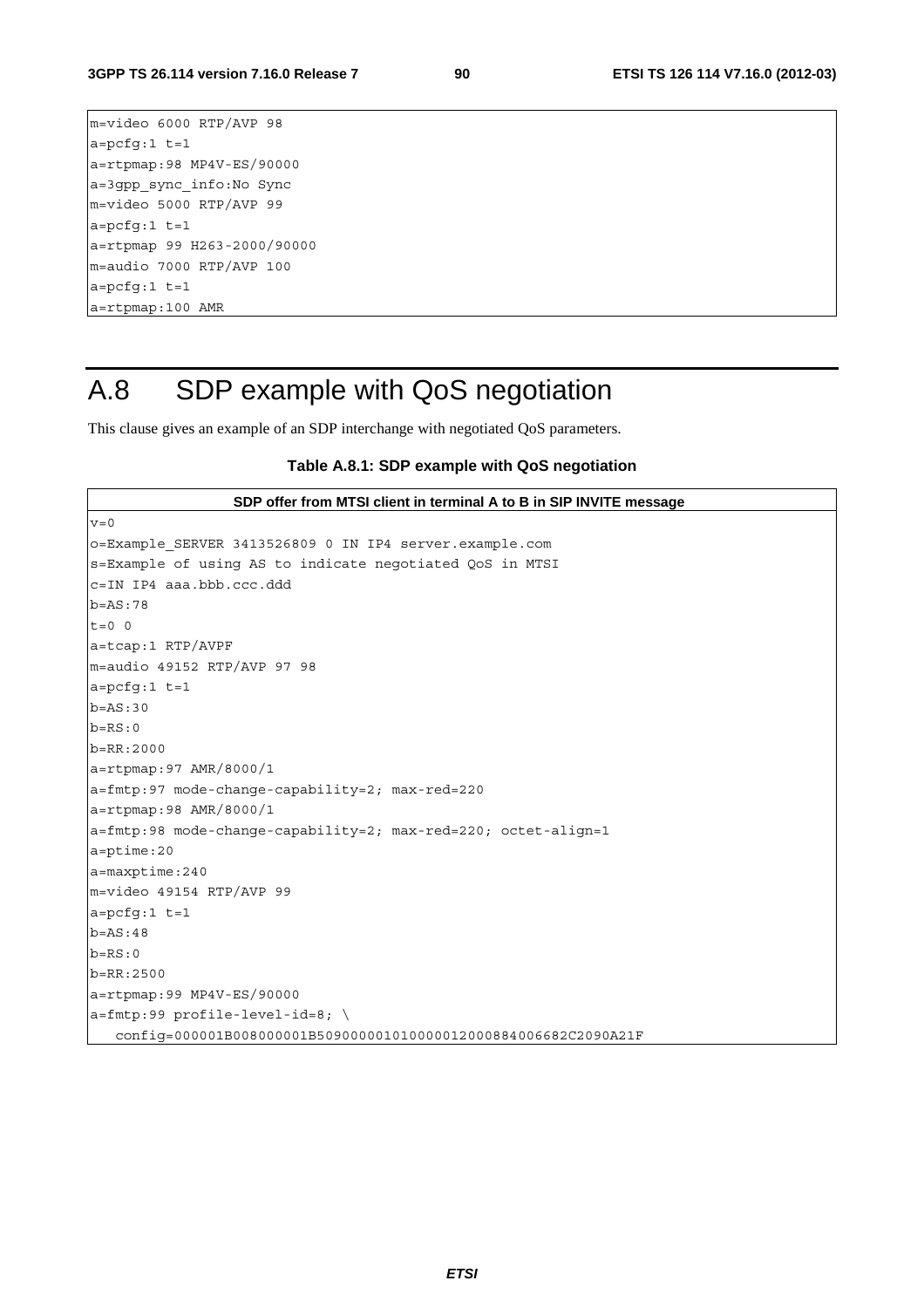| SDP answer from UE B to A in 200/OK message                                         |
|-------------------------------------------------------------------------------------|
| $v = 0$                                                                             |
| o=Example SERVER2 34135268010 IN IP4 server2.example.com                            |
| s=Example of using AS to indicate negotiated QoS in MTSI                            |
| c=IN IP4 aaa.bbb.ccc.ddd                                                            |
| $b = AS : 78$                                                                       |
| $t=0$ 0                                                                             |
| m=audio 49152 RTP/AVPF 97                                                           |
| $a = pcfg:1 t=1$                                                                    |
| $b = AS:30$                                                                         |
| $b = RS:0$                                                                          |
| $b = RR: 2000$                                                                      |
| a=rtpmap: 97 AMR/8000/1                                                             |
| a=fmtp:97 mode-change-capability=2; max-red=220                                     |
| a=ptime:20                                                                          |
| $a = maxptime: 240$                                                                 |
| m=video 49154 RTP/AVPF 99                                                           |
| $a = acfg:1 t=1$                                                                    |
| $b = AS:48$                                                                         |
| $b = RS:0$                                                                          |
| $b = RR: 2500$                                                                      |
| a=rtpmap:99 MP4V-ES/90000                                                           |
| $a = f m t p: 99$ profile-level-id=8; \                                             |
| config=000001B008000001B509000001010000012000884006682C2090A21F                     |
| SDP offer from MTSI client in terminal B to A in SIP UPDATE message                 |
| $v = 0$                                                                             |
| o=Example_SERVER2 34135268010 IN IP4 server2.example.com                            |
| s=Example of using AS to indicate negotiated QoS in MTSI                            |
| c=IN IP4 aaa.bbb.ccc.ddd                                                            |
| $b = AS:60$                                                                         |
| $t=0$ 0                                                                             |
| m=audio 49252 RTP/AVPF 97                                                           |
| $b = AS:30$                                                                         |
| $b = RS:0$                                                                          |
| $b = RR: 2000$                                                                      |
| a=rtpmap: 97 AMR/8000/1                                                             |
| a=fmtp:97 mode-change-capability=2; max-red=220                                     |
| $a = p$ time: 20                                                                    |
| $a = maxptime: 240$                                                                 |
| m=video 49254 RTP/AVPF 99                                                           |
| $b = AS:30$                                                                         |
| $b = RS:0$                                                                          |
| $b = RR: 2500$                                                                      |
| a=rtpmap:99 MP4V-ES/90000                                                           |
| $a = f m t p : 99$ profile-level-id=8; \                                            |
| config=000001B008000001B509000001010000012000884006682C2090A21F                     |
| SDP answer from MTSI client in terminal A to B in 200/OK RESPONSE to UPDATE message |
| $v = 0$                                                                             |
| o=Example_SERVER 3413526809 0 IN IP4 server.example.com                             |
| s=Example of using AS to indicate negotiated QoS in MTSI                            |
| c=IN IP4 aaa.bbb.ccc.ddd                                                            |
| $b = AS:78$                                                                         |
| $t=0$ 0                                                                             |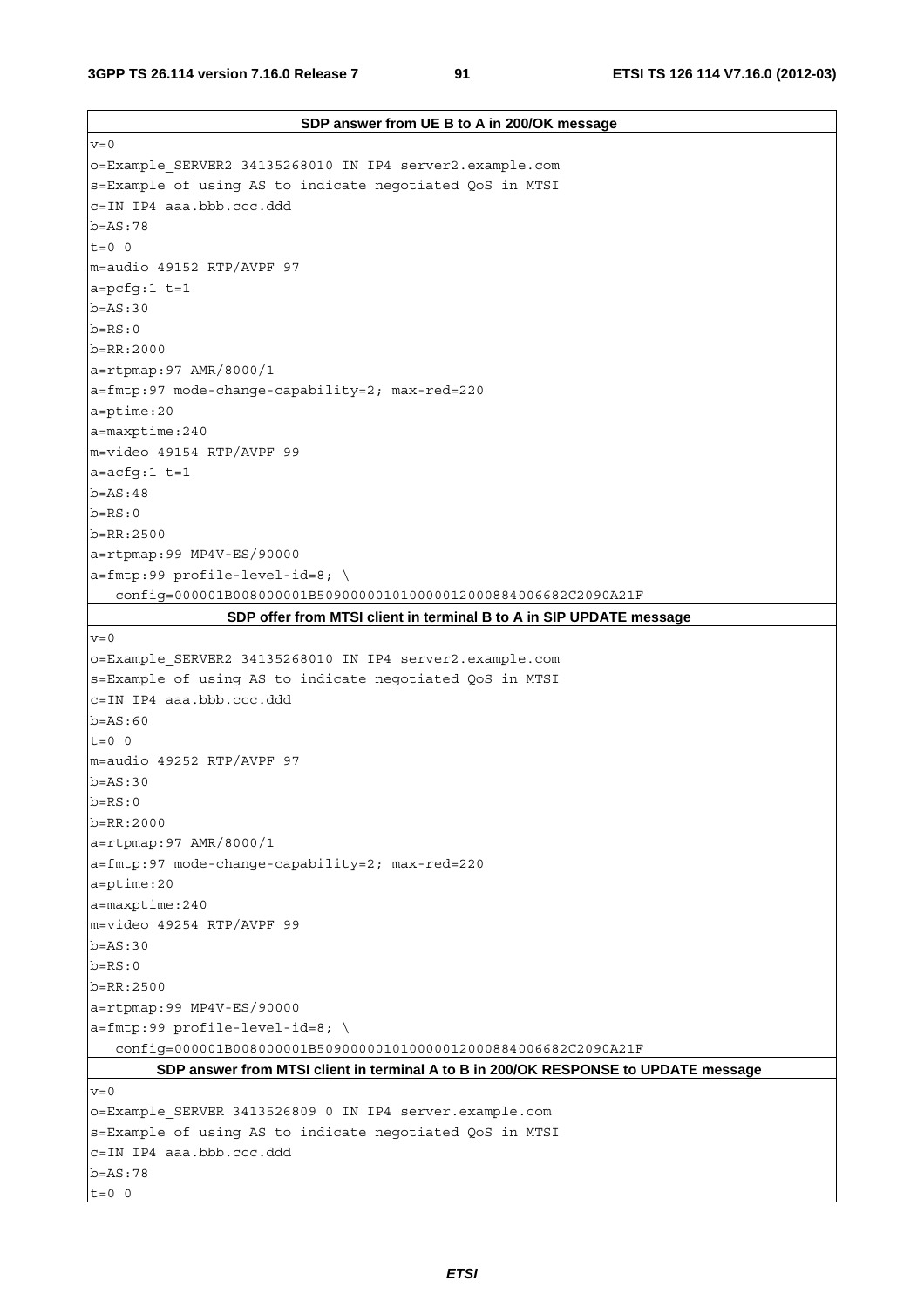m=audio 49152 RTP/AVPF 97 b=AS:30  $b=RS:0$ b=RR:2000 a=rtpmap:97 AMR/8000/1 a=fmtp:97 mode-change-capability=2; max-red=220 a=ptime:20 a=maxptime:240 m=video 49154 RTP/AVPF 99 b=AS:48  $b=RS:0$ b=RR:2500 a=rtpmap:99 MP4V-ES/90000  $a=f$ mtp:99 profile-level-id=8; \ config=000001B008000001B509000001010000012000884006682C2090A21F

The example in table A.8.1 shows an SDP exchange that reflects the signalling of negotiated QoS during initial session setup when there is only one PDP context for the whole session. The first offer-answer procedure is initiated by the MTSI client in terminal A at session setup. The second offer-answer procedure is initiated by the MTSI client in terminal B when it receives a different negotiated QoS, only 30 kbps for video, than what was indicated in the first SDP offer from A. To notify A, B sends a new SDP offer, in this case embedded in an UPDATE message, to A indicating the lower negotiated QoS bit rate. The MTSI client in terminal A responds with its negotiated QoS value to B.

NOTE: The bit rate in the second SDP answer, 48 kbps, was deliberately chosen to show that this is a fully valid SDP answer even though the second SDP offer only defines 30 kbps. It is however recommended that the UEs choose the same bandwidths whenever possible.

The SDP offer in the SIP UPDATE message contains only one encoding format since the answerer has already removed all but one encoding format in the SDP answer to the initial SDP offer.

In this example it is assumed that the SDPCapNeg framework is not needed in the UPDATE since the RTP profile has already been chosen in the initial invitation.

## A.9 Void

## A.9a SDP offer/answer regarding the use of Reduced-Size RTCP

This example shows the offers and answers for a session between two MTSI clients controlling the use of Reduced-Size RTCP.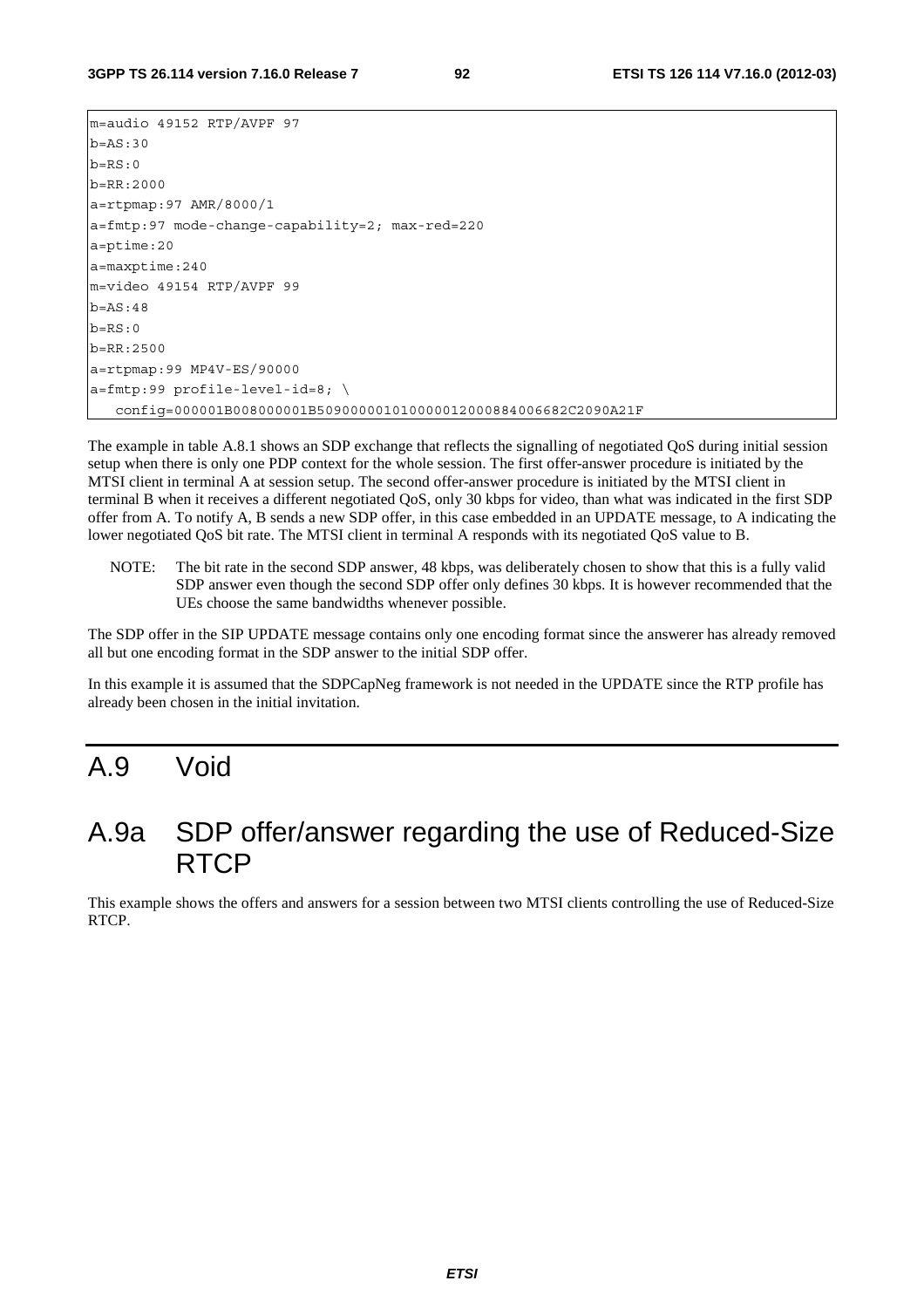| Table A.9a.1: SDP example for Reduced-Size RTCP |  |  |  |
|-------------------------------------------------|--|--|--|
|-------------------------------------------------|--|--|--|

| m=audio 49152 RTP/AVP 97 98<br>a=tcap:1 RTP/AVPF<br>$a = pcfq:1 t=1$<br>a=rtcp-fb:* trr-int 5000<br>a=rtcp-rsize<br>$a = r$ tpmap: 97 AMR/8000/1<br>a=fmtp:97 mode-change-capability=2; max-red=220<br>a=rtpmap:98 AMR/8000/1<br>$a = f m t p : 98$ mode-change-capability=2; max-red=220; octet-align=1<br>$a = p$ time: 20<br>$a = maxptime: 240$<br><b>SDP</b> answer<br>m=audio 49152 RTP/AVPF 97<br>$a = acfg:1 t = 1$<br>a=rtcp-fb:* trr-int 5000<br>a=rtcp-rsize<br>a=rtpmap:97 AMR/8000/1<br>a=fmtp:97 mode-change-capability=2; max-red=220 | <b>SDP</b> offer |
|------------------------------------------------------------------------------------------------------------------------------------------------------------------------------------------------------------------------------------------------------------------------------------------------------------------------------------------------------------------------------------------------------------------------------------------------------------------------------------------------------------------------------------------------------|------------------|
|                                                                                                                                                                                                                                                                                                                                                                                                                                                                                                                                                      |                  |
|                                                                                                                                                                                                                                                                                                                                                                                                                                                                                                                                                      |                  |
|                                                                                                                                                                                                                                                                                                                                                                                                                                                                                                                                                      |                  |
|                                                                                                                                                                                                                                                                                                                                                                                                                                                                                                                                                      |                  |
|                                                                                                                                                                                                                                                                                                                                                                                                                                                                                                                                                      |                  |
|                                                                                                                                                                                                                                                                                                                                                                                                                                                                                                                                                      |                  |
|                                                                                                                                                                                                                                                                                                                                                                                                                                                                                                                                                      |                  |
|                                                                                                                                                                                                                                                                                                                                                                                                                                                                                                                                                      |                  |
|                                                                                                                                                                                                                                                                                                                                                                                                                                                                                                                                                      |                  |
|                                                                                                                                                                                                                                                                                                                                                                                                                                                                                                                                                      |                  |
|                                                                                                                                                                                                                                                                                                                                                                                                                                                                                                                                                      |                  |
|                                                                                                                                                                                                                                                                                                                                                                                                                                                                                                                                                      |                  |
|                                                                                                                                                                                                                                                                                                                                                                                                                                                                                                                                                      |                  |
|                                                                                                                                                                                                                                                                                                                                                                                                                                                                                                                                                      |                  |
|                                                                                                                                                                                                                                                                                                                                                                                                                                                                                                                                                      |                  |
|                                                                                                                                                                                                                                                                                                                                                                                                                                                                                                                                                      |                  |
|                                                                                                                                                                                                                                                                                                                                                                                                                                                                                                                                                      |                  |
|                                                                                                                                                                                                                                                                                                                                                                                                                                                                                                                                                      |                  |
| $a = p$ time: 20                                                                                                                                                                                                                                                                                                                                                                                                                                                                                                                                     |                  |
| $a = maxptime: 240$                                                                                                                                                                                                                                                                                                                                                                                                                                                                                                                                  |                  |

#### Comments:

This example allows the use of Reduced-Size RTCP (attribute rtcp-rsize) for the adaptation feedback. Moreover the minimum interval between two regular compound RTCP packets is set to 5000 milliseconds.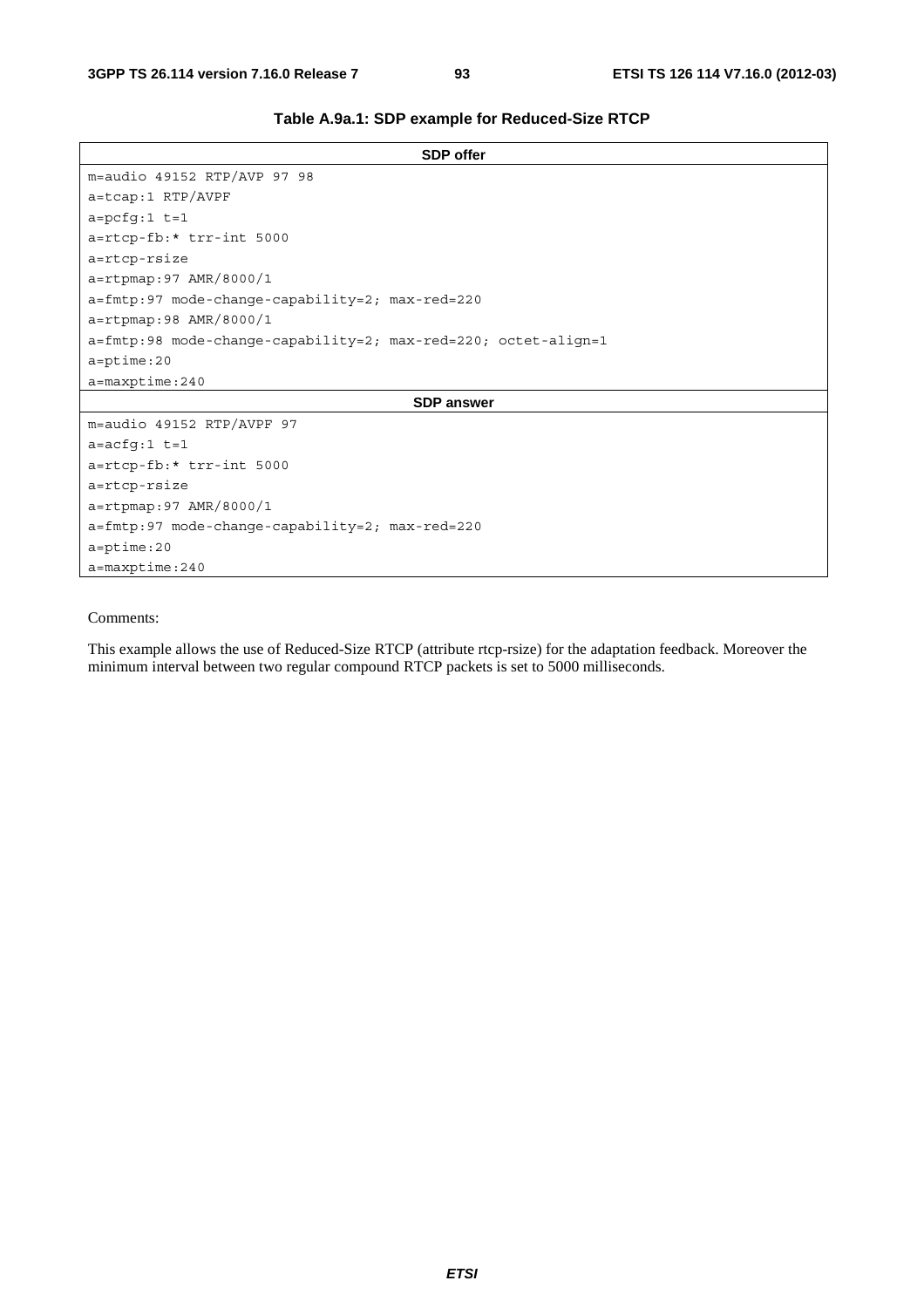# Annex B (informative): Examples of adaptation scenarios

# B.1 Video bitrate adaptation

It is recommended in clauses 7.3.3 and 10.3 that a video sender adapts its video output rate based on RTCP reports and TMMBR messages. The following example illustrates the usage:

### EXAMPLE:

- 1. A video session is established at 100kbps. 5kbps is allocated for RTCP and trr-int is set to 500 ms. This allows an MTSI client in terminal to send regular RTCP reports with an average 500 ms interval consuming less than 5 kbps for RTCP. At the same time it allows the MTSI client in terminal to send an early RTCP event packet and then send the next one already after 800 ms instead of after 1 000 ms.
- 2. The receiver is now subject to a reduced bandwidth, e.g. 60 kbps, due to handover to a different cell. The network indicates the reduced bandwidth to the receiver. The receiver generates a TMMBR message to inform the sender of the new maximum bitrate, 60 kbps.
- 3. The sender receives the TMMBR message, adjusts its output bitrate and sends a TMMBN message back.
- 4. The receiver sends a SIP UPDATE message to the sender indicating 60 kbps
- 5. The receiver travels into an area with full radio coverage. A new bandwidth of 100 kbps is negotiated with the network. It sends a SIP UPDATE message for 100 kbps.
- 6. The sender receives the SIP UPDATE message, and adjusts its output bitrate.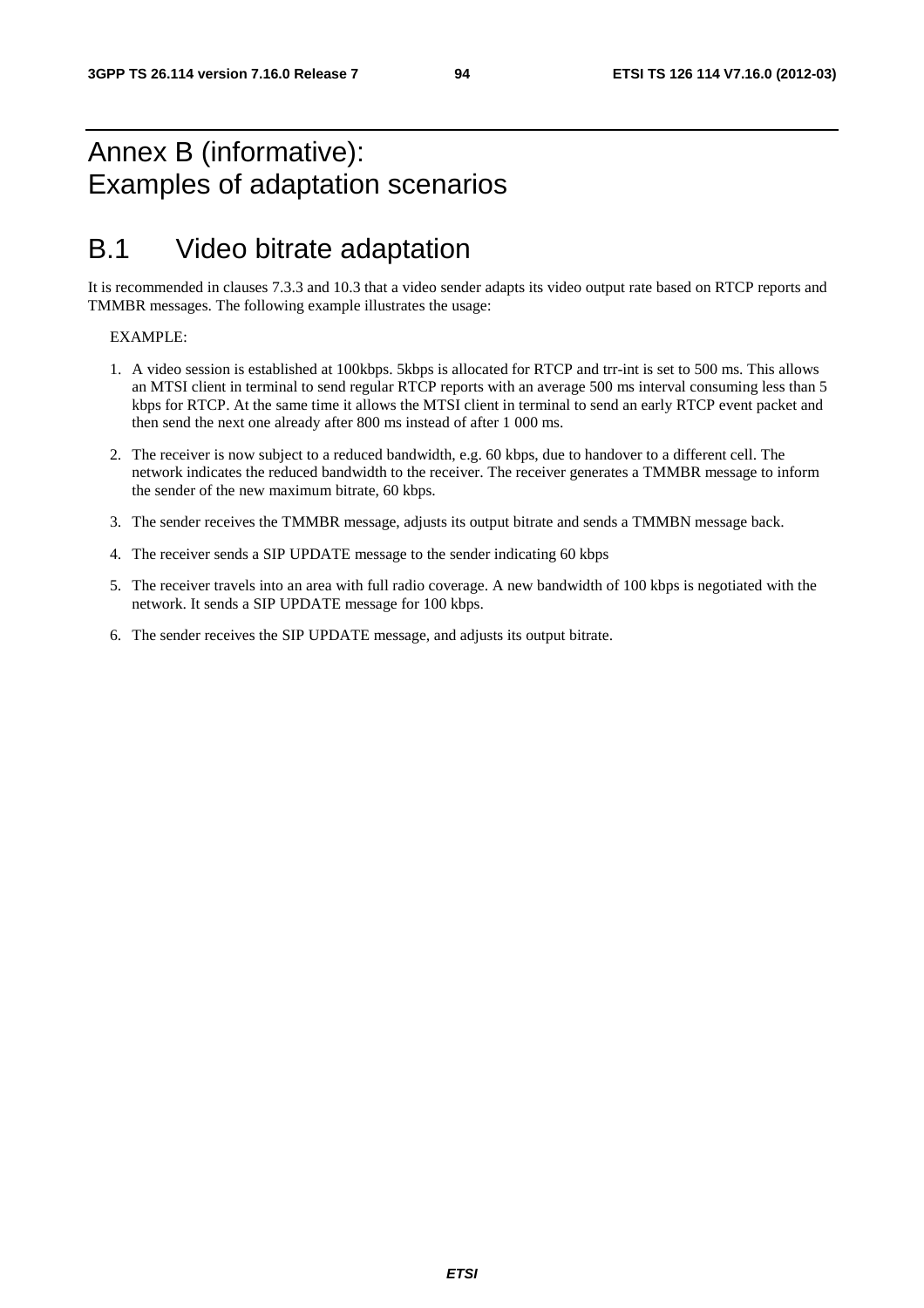# Annex C (informative): Example adaptation mechanism for speech

# C.1 Example of feedback and adaptation for speech

### C.1.1 Introduction

This annex gives the outline of possible example adaptation implementations that make use of adaptation signalling for speech as described in section 10.2. Several different adaptation implementations are possible and the examples shown in this section are not to be seen as a set of different adaptive schemes excluding other designs. Implementers are free to use these examples or to use any other adaptation algorithms. The examples are only based on measured packet losses whereas a real implementation is free to use other adaptation triggers. The purpose of the section is to show a few different examples of how receiver state machines can be used both to control the signalling but also to control the signalling requests. Notice that the MTSI clients can have different implementations of the adaptation state machines.

The annex is divided into three sections:

- Signalling considerations Implementation considerations on the signalling mechanism; the signalling state machine.
- Adaptation state machines Three different examples of adaptation state machines either using the full set of adaptation dimensions or a subset thereof.
- Other issues and solutions Default actions and lower layer triggers.

In this annex, a *media receiver* is the receiving end of the media flow, hence the *request sender* of any adaptation request. A *media sender* is the sending entity of the media, hence the *request receiver* of the adaptation request. The three different adaptation mechanisms available; bit-rate, packet-rate and error resilience, represents different ways to adapt to current transport characteristics:

- Bit-rate adaptation. Reducing the bit-rate is in all examples shown in this section the first action done whenever a measurement indicating that action is needed to further optimize the session quality. A bit-rate reduction will reduce the utilization of the network resources to transmit the data. In the radio case, this would reduce the required transmission power and free resources either for more data or added channel coding. It is reasonable to assume, also consistent with a proper behaviour on IP networks, that a reduction of bit-rate is a valid first measure to take whenever the transport characteristics indicate that the current settings of the session do not provide an optimized session quality.
- Packet-rate adaptation. In some of the examples, packet-rate adaptation is a second measure available to further adapt to the transport characteristics. A reduction of packet rate will in some cases improve the session quality, e.g. in transmission channels including WLAN. Further, a reduction of packet rate will also reduce the protocol overhead since more data is encapsulated into each RTP packet. Although robust header compression (RoHC) can reduce the protocol overhead over the wireless link, the core network will still see the full header and for speech data, it consists of a considerable part of the data transmitted. Hence, packet-rate adaptation serves as a second step in reducing the total bit-rate needed for the session.
- Error resilience. The last adaptive measure in these examples is the use of error resilience measures, or explicitly, application level redundancy. Application level redundancy does not reduce the amount of bits needed to be transmitted but instead transmit the data in a more robust way. Application level redundancy should only be seen as a last measure when no other adaptation action has succeeded in optimizing the session quality sufficiently well. For most normal use cases, application level redundancy is not foreseen to be used, rather it serves as the last resort when the session quality is severely jeopardized.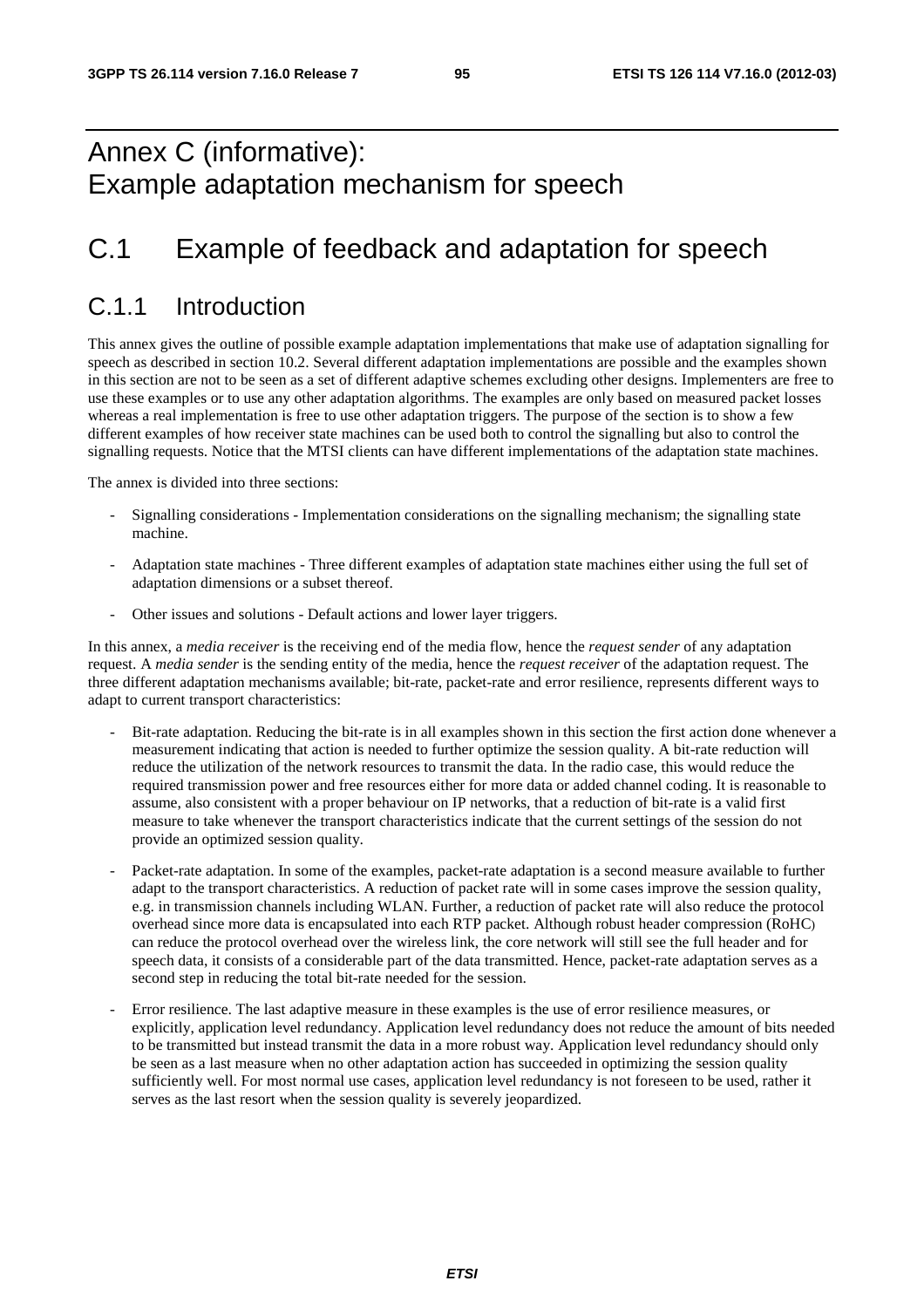# C.1.2 Signalling state considerations

The control of the adaptation signalling can by itself be characterized as a state machine. The implementation of the state machine is in the decoder and each MTSI client has its own implementation. The decoder sends requests as described in clause 10.2 to the encoder in the other end.

The requests that are transmitted can be queued up in a send buffer to be transmitted the next time an RTCP-APP packet is to be sent. Hence, a sender might receive one, two or all three receiver requests at the same time. It should not expect any specific order of the requests. A receiver shall not send multiple requests of the same type in the same RTCP-APP packet. Transmission of the requests should preferably be done immediately using the AVPF early mode but in some cases it may be justified to delay the transmission a limited time or until the next DTX period in order to minimize disturbance on the RTP stream, in the latter case monitoring of the RTP stream described below must take the additional delay into account.

To summarize:

- A request can be sent immediately (alone in one RTCP-APP packet) but the subsequent RTCP-APP packet must follow the transmission rules for RTCP.
- RTCP-APP packets may be delayed until the next DTX period.

Reception of the transmitted RTCP-APP packets is not guaranteed. Similar to the RTP packets, the RTCP packets might be lost due to link losses. Monitoring that the adaptation requests are followed can to be done by means of inspection of the received RTP stream.

For various reasons the requests might not be followed even though they received successfully by the other end. This behaviour can be seen in the following ways:

- Request completely ignored: An example is a request for 1 frame/packet which might be rejected as the MTSI client decides that the default mode of operation 2 frames/packet or more and a frame aggregation reduction compared to the default state is not allowed.
- Request partially followed: An example here is when no redundancy is received and a request for 100 % redundancy with 1 extra frame offset is made which may be realized by the media sender as 100 % redundancy with no extra offset. Another example is when a request for 5.9 kbps codec rate is sent and it is realized as e.g. 6.7 kbps codec rate. Table C.1 displays how the requests and realizations are grouped. E.g. it can be seen (if Ninit =1) that a request for 3 frames per packets realized as 2 frames per packet is considered to be fulfilled.

| Codec rate               | <b>Frame aggregation</b>            | Redundancy                                |
|--------------------------|-------------------------------------|-------------------------------------------|
| Highest rate in mode set | $N_{init}$ frame per packet         | No redundancy                             |
| All other codec rates    | $\geq N_{init}+1$ frames per packet | $\geq$ 100 % redundancy, arbitrary offset |

### **Table C.1: Distinction of different settings for frame aggregation, redundancy and codec mode settings**

In table C.1 above N<sub>init</sub> is 1 in most cases which corresponds to 1 frame per packet. In certain cases N<sub>init</sub> might have another value, one such example is E-GPRS access where  $N_{init}$  may be 2.  $N_{init}$  is given by the ptime SDP attribute.

Note that special care in the monitoring should be taken when DTX is used as DTX SID update packets are normally not aggregated or transmitted redundant. Important is also that it takes at least one roundtrip before the effect of a request is seen in the RTP flow, if transmission of RTCP is delayed due to e.g. bandwidth requirements this extra delay must also be taken into account in the monitoring.

If the requests are not followed as requested, the request should not be repeated infinitely as it will increase the total bitrate without clear benefit. In order to avoid such behaviour the following recommendations apply:

Partially fulfilled requests should be considered as obeyed.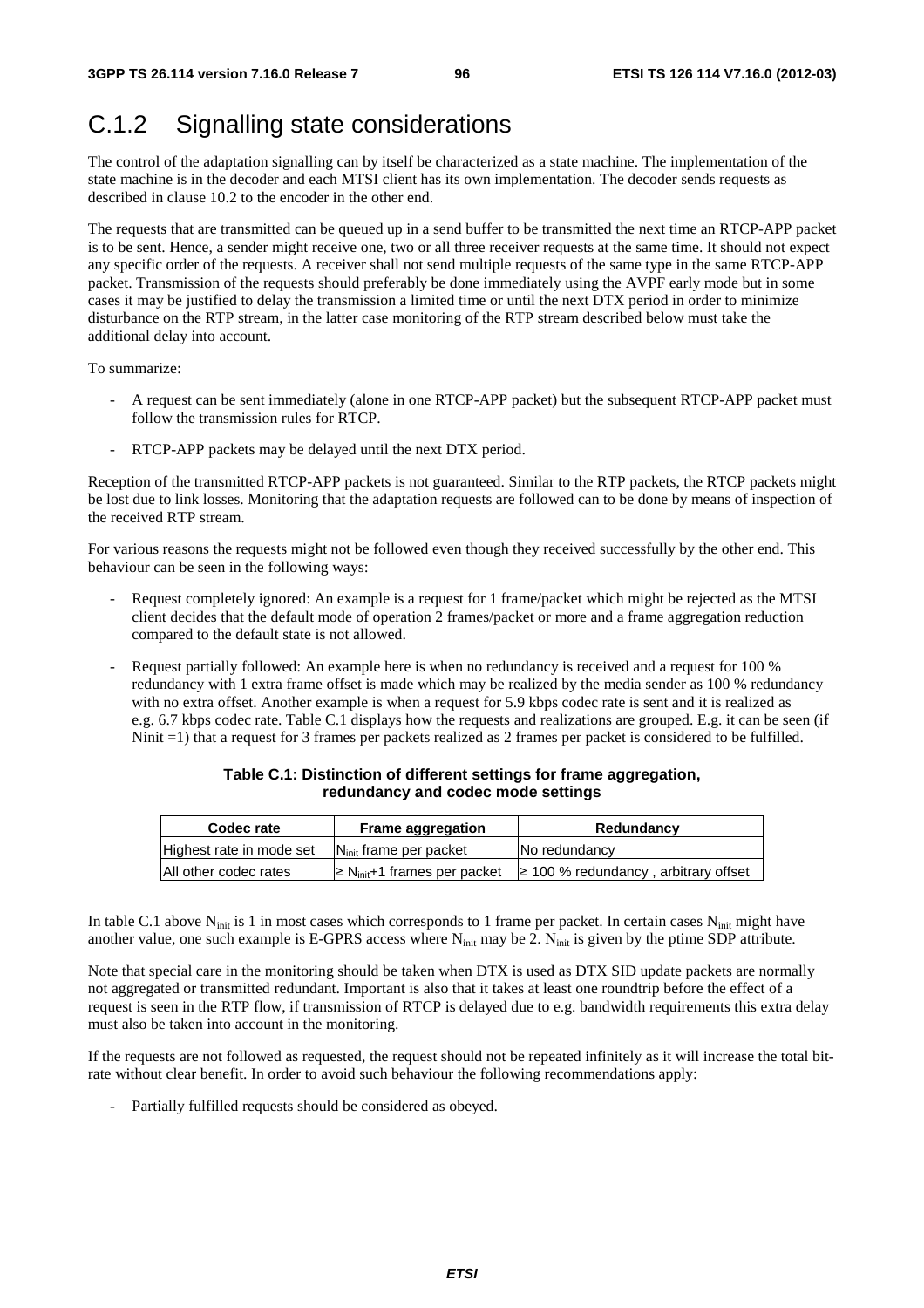- If a new request is not fulfilled within T\_RESPONSE ms, the request is repeated again with a delay between trials of 2\*T\_RESPONSE ms. If the three attempts have been made without sender action, it should be assumed that the request cannot be fulfilled. In this case, the adaptation state machine will stay in the previous state or in a state that matches the current properties (codec mode, redundancy, frame aggregation). Any potential mismatch between define states in the adaptation state machine and the current properties of the media stream should resolved by the request sender.
- The default mode of operation for a MTSI client if the RTCP bandwidth for the session is greater than zero is that the requests received should be followed. Ignoring requests should be avoided as much as possible. However, it is required that any signalling requests are aligned with the agreed session parameters in the SDP.

In some cases the adaptation state machine may go out-of-synch with the received RTP stream. Such cases may occur if e.g. the other MTSI client makes a reset. These special cases can be sensed, e.g. through a detection of a large gap in timestamp and/or sequence number. The state machine should then reset to the default state and start over again.

The signalling state machine has three states according to table C.2.

### **Table C.2: Signalling state machine states**

| <b>State</b>   | <b>Description</b>                                                                                                                                                                                                                                                                                                                                                                                                                                                                                                                                                                                                                                                                                                                       |
|----------------|------------------------------------------------------------------------------------------------------------------------------------------------------------------------------------------------------------------------------------------------------------------------------------------------------------------------------------------------------------------------------------------------------------------------------------------------------------------------------------------------------------------------------------------------------------------------------------------------------------------------------------------------------------------------------------------------------------------------------------------|
| T1             | Idle state: This is the default state of the signalling state machine. The signalling state should always<br>return here after a state transition and when it has been detected that the media sender has followed<br>the request, either completely or partially. The signalling state machine remains in this state as long<br>as the selected adaptation is "stable", i.e. as long as the adaptation measures are appropriate for the<br>current operating conditions. When it has been detected that the operating conditions has changed<br>so much that the current adaptation measures are no longer appropriate then the adaptation function<br>triggers a request signalling and the signalling state machine goes to state T2. |
| T <sub>2</sub> | In this state, the received RTP stream is monitored to verify that the properties of a given adaptation<br>state (redundancy, frame aggregation and codec mode) are detected in the received RTP stream. If<br>necessary, some of the requests are repeated maximum 3 times. If any of the properties is<br>considered to be not fulfilled, the signalling state machine enters state T3.                                                                                                                                                                                                                                                                                                                                                |
| T <sub>3</sub> | In this state, the properties of the RTP stream (redundancy, frame aggregation and codec rate) is<br>reverted back to the properties of the last successful state and a new state transition is tested in T2,<br>or alternatively the adaptation state is set to the state that matches the current properties (codec<br>mode, redundancy, frame aggregation).                                                                                                                                                                                                                                                                                                                                                                           |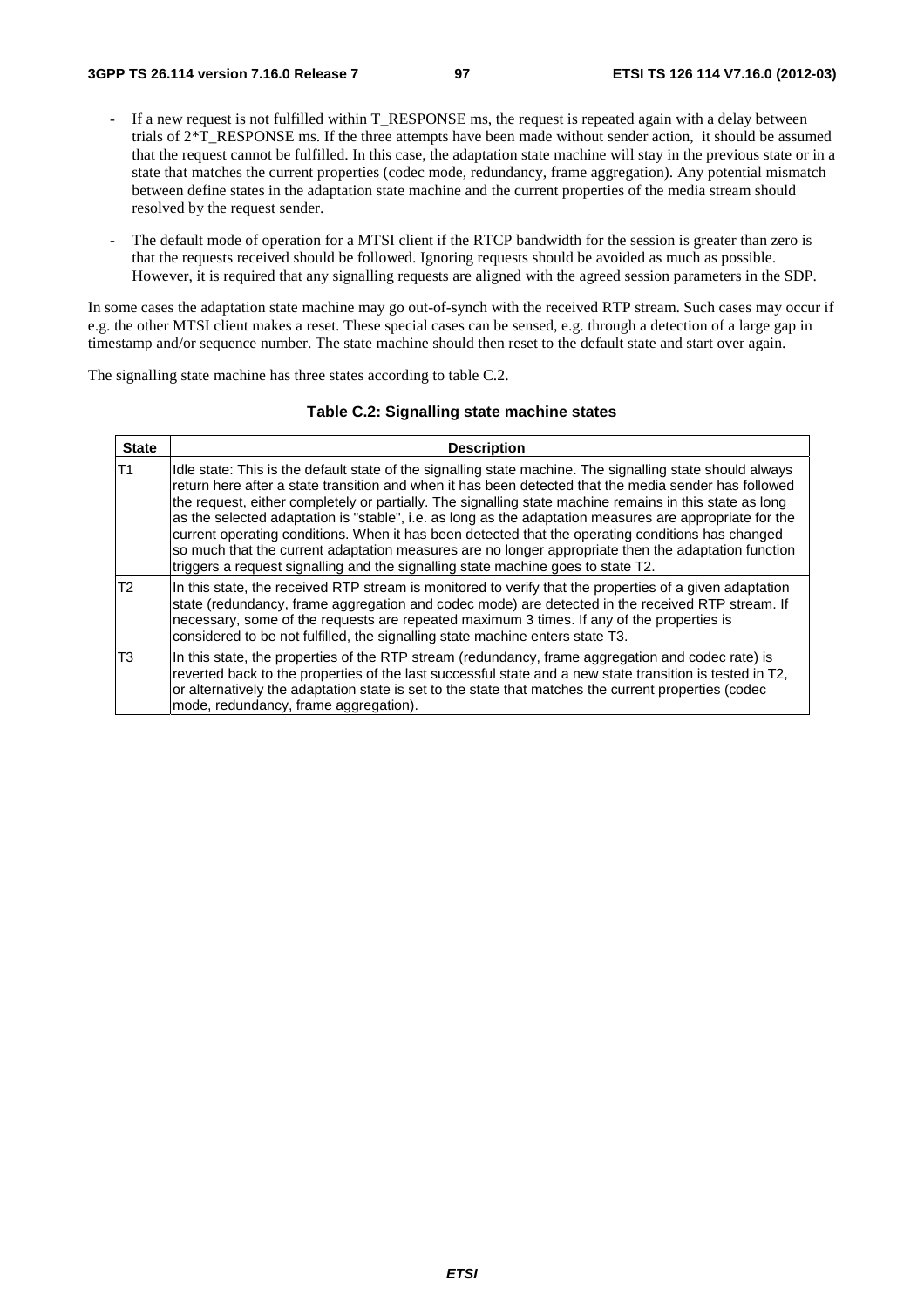

**Figure C.1: Signalling state machine, implemented in order to ensure safe adaptation state transitions** 

### C.1.3 Adaptation state machine implementations

### C.1.3.1 General

The example adaptation state machines shown in this section are different realizations of the control algorithm for the adaptation requests. Note that this does not include how the actual signalling should be done but how various triggers will result in the transmission of different requests.

The example adaptation state machines make use of the signalling state machine outlined in clause B.2. Common to all adaptation state machines is that it is possible to implement all versions in the same code and just exclude appropriate states depending on desired mode of operation. All examples can transit between a number of states (denoted S1…S4). In these examples, it is assumed that the codec is AMR-NB and that it uses two coding rates (AMR 12.2 and AMR 5.9). However, this is not a limitation of the adaptation mechanism by itself. It is only the scenario used in these examples.

Since the purpose of the adaptation mechanism is to improve the quality of the session, any adaptation signalling is based upon some trigger; either a received indication or a measurement. In the case of a measurement trigger, it is important to gather reliable statistics. This requires a measurement period which is sufficiently long to give a reliable estimation of the channel quality but also sufficiently short to enable fast adaptation. For typical MTSI scenarios on 3GPP accesses, a measurement period in the order of 100 packets is recommended. Further, in order to have an adaptation control which is reliable and stable, a hangover period is needed after a new state has been entered (typically 100 to 200 packets). An even longer hangover period is suitable when transiting from an error resilient state or a reduced rate into the default, normal state. In the below examples, it is assumed that the metric used in the adaptation is the packet loss rate measured on the application layer. It is possible to use other metrics such as lower layer channel quality metrics.

Note that mode change requests must follow the rules outlined in clause 5.2.1.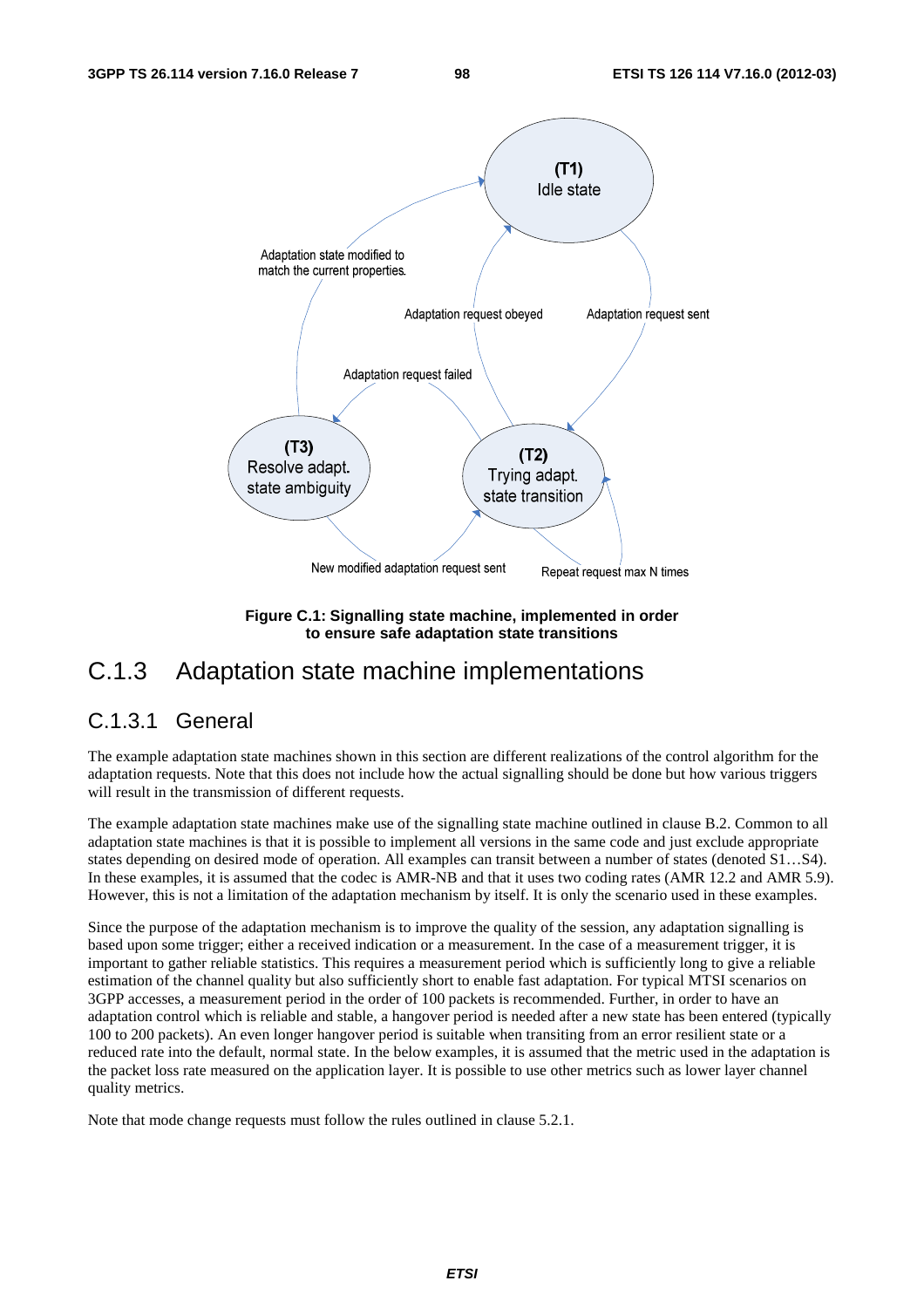The example solution is designed based on the following assumptions:

- When the packet loss rate increases, the adaptation should:
	- First try with a lower codec mode rate, i.e. bit-rate back off.
	- If this does not improve the situation, then one should try with packet rate back-off by increasing the frame aggregation.
	- If none of these methods help, then application layer redundancy should be added to save the session.
- When the packet loss rate increases, one should try to increase the bit rate in a "safe" manner. This is done by probing for higher bit rates by adding redundancy.
- The downwards adaptation, towards lower rates and redundancy, should be fast while the upwards adaptation should be slow.
- Hysteresis should be used to avoid oscillating behaviour between two states.

A description of the different states and what trigger the transition into the respective state is given in table C.3.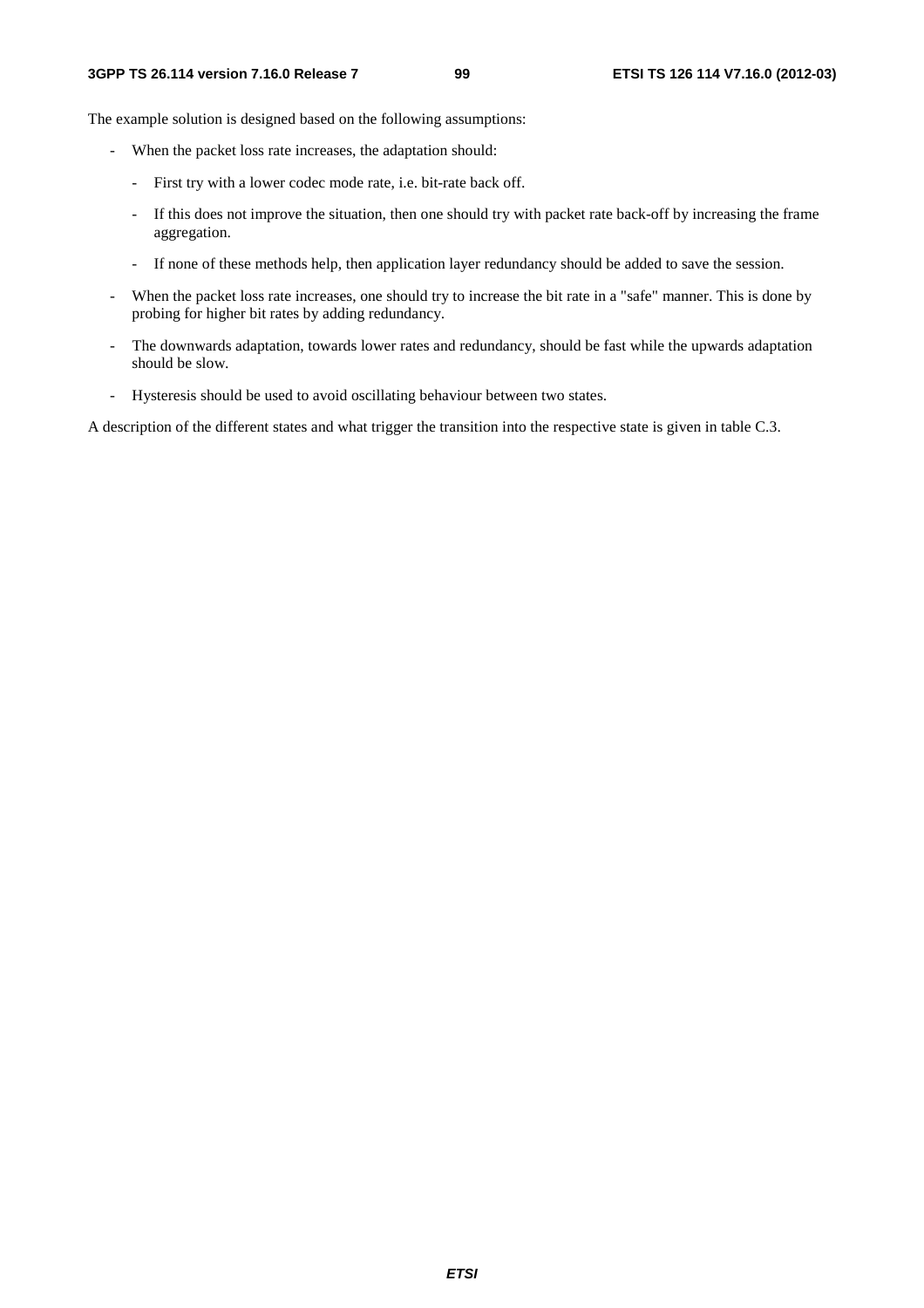| <b>State</b>   | <b>Description</b>                                                                                                                                                                                                                                                                                                                                                                                                                                                                                                                                                                                                                                       |  |
|----------------|----------------------------------------------------------------------------------------------------------------------------------------------------------------------------------------------------------------------------------------------------------------------------------------------------------------------------------------------------------------------------------------------------------------------------------------------------------------------------------------------------------------------------------------------------------------------------------------------------------------------------------------------------------|--|
| S <sub>1</sub> | Default/normal state: Good channel conditions.                                                                                                                                                                                                                                                                                                                                                                                                                                                                                                                                                                                                           |  |
|                | This state has the properties:                                                                                                                                                                                                                                                                                                                                                                                                                                                                                                                                                                                                                           |  |
|                | Codec rate: Highest mode in mode set.                                                                                                                                                                                                                                                                                                                                                                                                                                                                                                                                                                                                                    |  |
|                | Frame aggregation: Equal to the ptime value in the agreed session parameters.                                                                                                                                                                                                                                                                                                                                                                                                                                                                                                                                                                            |  |
|                | Redundancy: 0%.                                                                                                                                                                                                                                                                                                                                                                                                                                                                                                                                                                                                                                          |  |
| S2             | In this state the encoding bit-rate and the packet rate is reduced. The state is divided into 2 sub<br>states (S2a and S2b). In state S2a the codec rate is reduced and in state S2b the packet rate is also<br>reduced (the frame aggregation is increased). State S2a may also involve a gradual decrease of the<br>codec-rate in order to be in agreement with the session parameters. If no restrictions are in place<br>regarding mode changes (i.e. such as only allowing changing to a neighbouring mode), it changes<br>bit-rate to the target reduced bit-rate directly. If restrictions are in place, several mode changes might<br>be needed. |  |
|                | This state has the properties:                                                                                                                                                                                                                                                                                                                                                                                                                                                                                                                                                                                                                           |  |
|                | Codec rate: Any codec rate except the highest rate in mode set, preferably a codec rate that is<br>roughly half the highest rate.                                                                                                                                                                                                                                                                                                                                                                                                                                                                                                                        |  |
|                | Frame aggregation:                                                                                                                                                                                                                                                                                                                                                                                                                                                                                                                                                                                                                                       |  |
|                | S2a: Equal to the ptime value in the agreed session parameters.                                                                                                                                                                                                                                                                                                                                                                                                                                                                                                                                                                                          |  |
|                | S2b: ptime+ $N^*$ 20ms where $N > 1$ , limited by max-ptime.                                                                                                                                                                                                                                                                                                                                                                                                                                                                                                                                                                                             |  |
|                | Redundancy: 0%.                                                                                                                                                                                                                                                                                                                                                                                                                                                                                                                                                                                                                                          |  |
| S <sub>3</sub> | This is an interim state where the total bit-rate and packet rate is roughly equal to state S1. 100%<br>redundancy is used with a lower codec mode than S1. This is done to probe the channel band-width<br>with a higher tolerance to packet loss to determine if it is possible to revert back to S1 without<br>significantly increase the packet loss rate.                                                                                                                                                                                                                                                                                           |  |
|                | This state has the properties:                                                                                                                                                                                                                                                                                                                                                                                                                                                                                                                                                                                                                           |  |
|                | Codec rate: Any codec rate except the highest rate in mode set, preferably a codec rate that is<br>roughly half the highest rate, target total rate (with redundancy) should be roughly the same<br>as in S1.                                                                                                                                                                                                                                                                                                                                                                                                                                            |  |
|                | Frame aggregation: Equal to the ptime value in the agreed session parameters.                                                                                                                                                                                                                                                                                                                                                                                                                                                                                                                                                                            |  |
|                | Redundancy: 100%.                                                                                                                                                                                                                                                                                                                                                                                                                                                                                                                                                                                                                                        |  |
| S <sub>4</sub> | In this state the encoding bit-rate is reduced (the same bit-rate as in S2) and redundancy is turned<br>on. Optionally also the packet rate is kept the same as in state S2.<br>This state has the properties:                                                                                                                                                                                                                                                                                                                                                                                                                                           |  |
|                | Codec rate: Any codec rate except the highest rate in mode set, preferably a codec rate that is<br>roughly half the highest rate.                                                                                                                                                                                                                                                                                                                                                                                                                                                                                                                        |  |
|                | Frame aggregation: Equal to the ptime value in the agreed session parameters.                                                                                                                                                                                                                                                                                                                                                                                                                                                                                                                                                                            |  |
|                | Redundancy: 100%, possibly with offset.                                                                                                                                                                                                                                                                                                                                                                                                                                                                                                                                                                                                                  |  |

### **Table C.3: Adaptation state machine states and their meaning**

The parameters and other definitions controlling the behaviour of the adaptation state machine are described in table C.4. Example values are also shown, values which give good performance on a wide range of different channel conditions.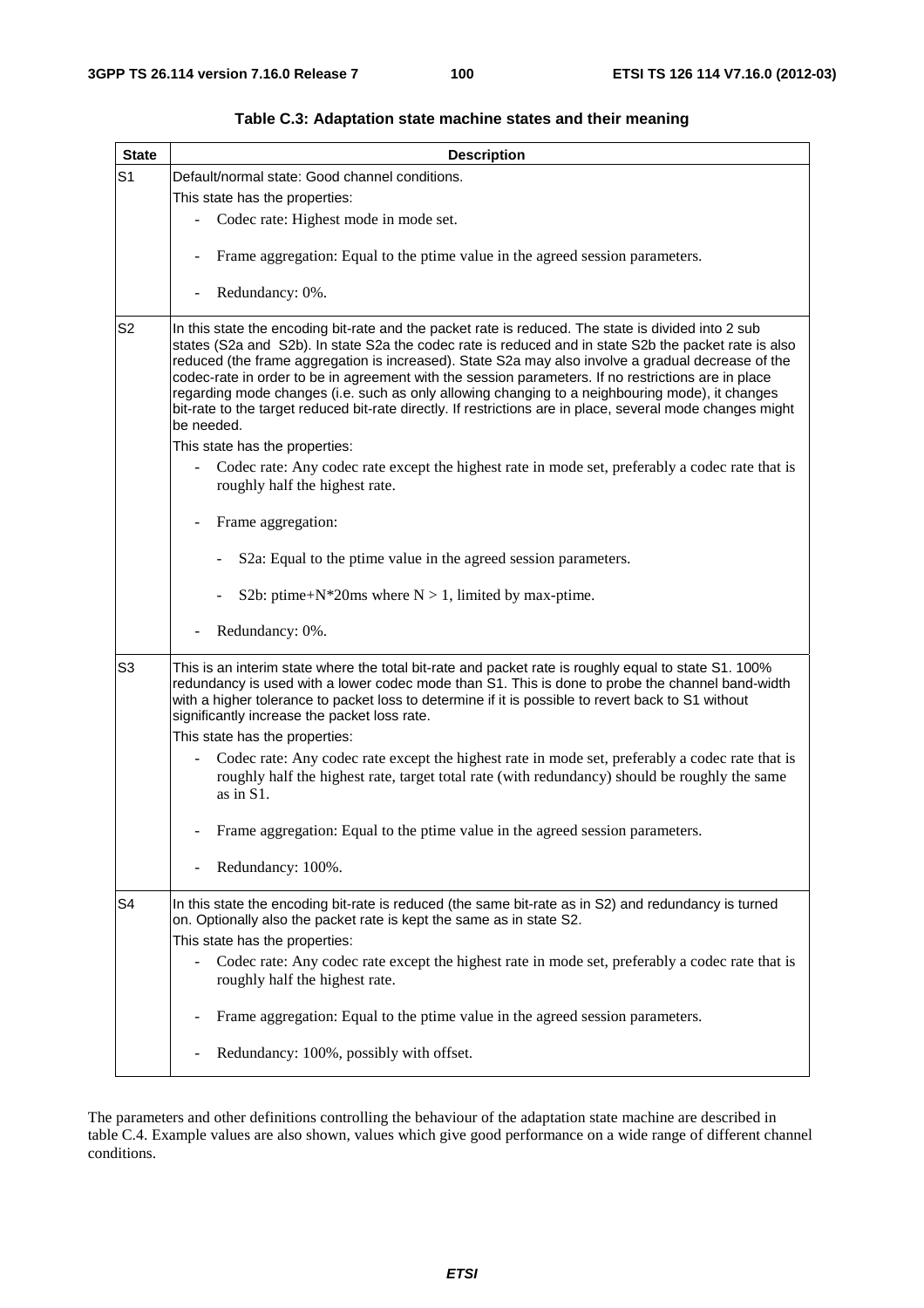| <b>Parameter</b>  | Value/meaning                                      | <b>Comment</b>                                                              |
|-------------------|----------------------------------------------------|-----------------------------------------------------------------------------|
| PLR_1             | 3%                                                 |                                                                             |
| PLR 2             | 1%                                                 |                                                                             |
| $PLR_3$           | 2%                                                 |                                                                             |
| PLR 4             | 10 %                                               |                                                                             |
| N INHIBIT         | 1 000 frames                                       | A random value may be used<br>to avoid large scale oscillation<br>problems. |
| N HOLD            | 5 measurement periods                              |                                                                             |
| <b>T_RESPONSE</b> | 500 ms                                             | Estimated response time for a<br>request to be fulfilled.                   |
| Packet loss burst | 2 or more packet losses in<br>the last 20 packets. |                                                                             |

### **Table C.4: State transition definitions, thresholds and temporal adaptation control parameters**

# C.1.3.2 Adaptation state machine with four states

The first example utilizes all adaptation possibilities, both in terms of possible states and transitions between the states. Figure C.2 shows the layout of the adaptation state machine and the signalling used in the transitions between the states.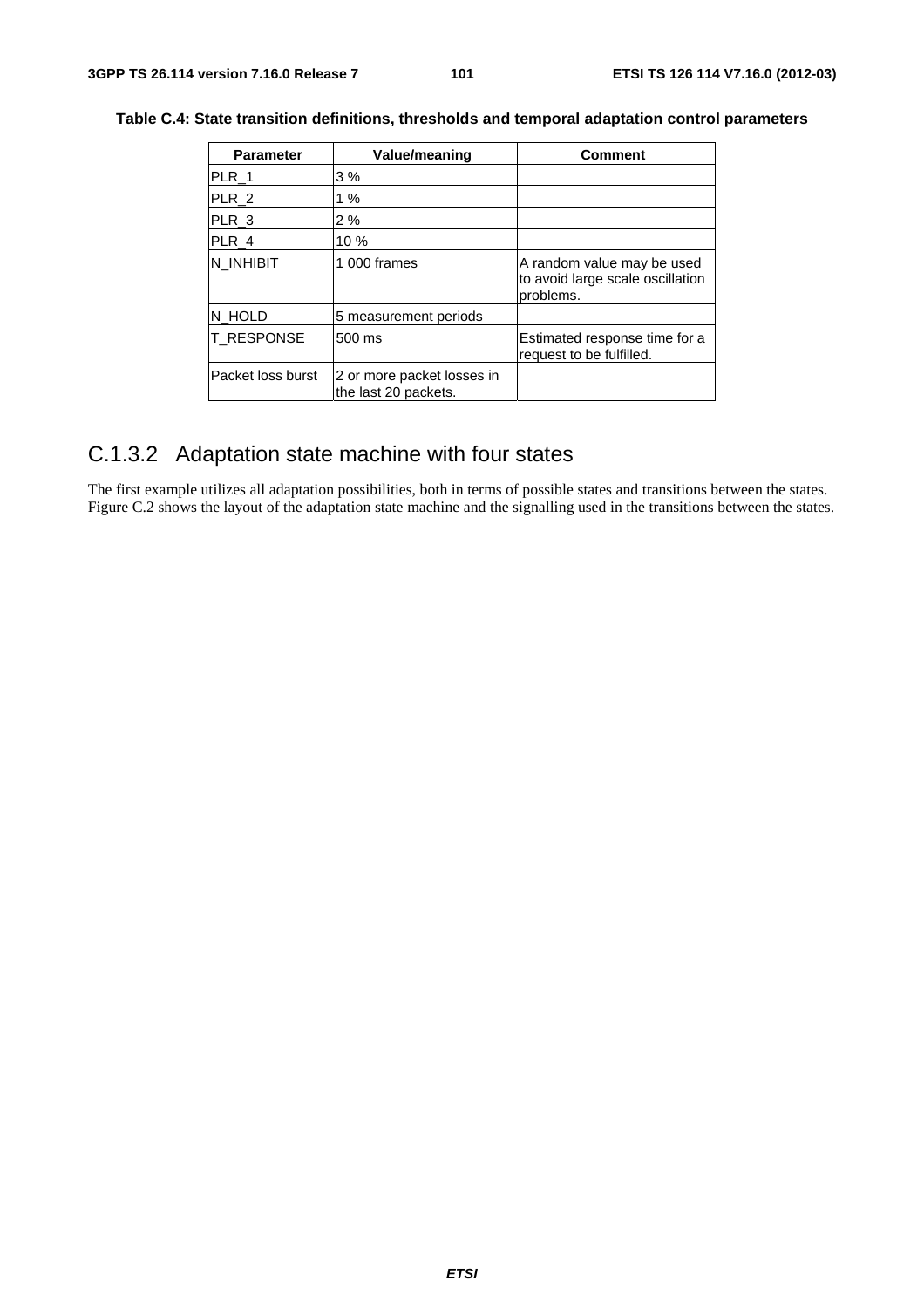

**Figure C.2: State diagram for four-state adaptation state machine**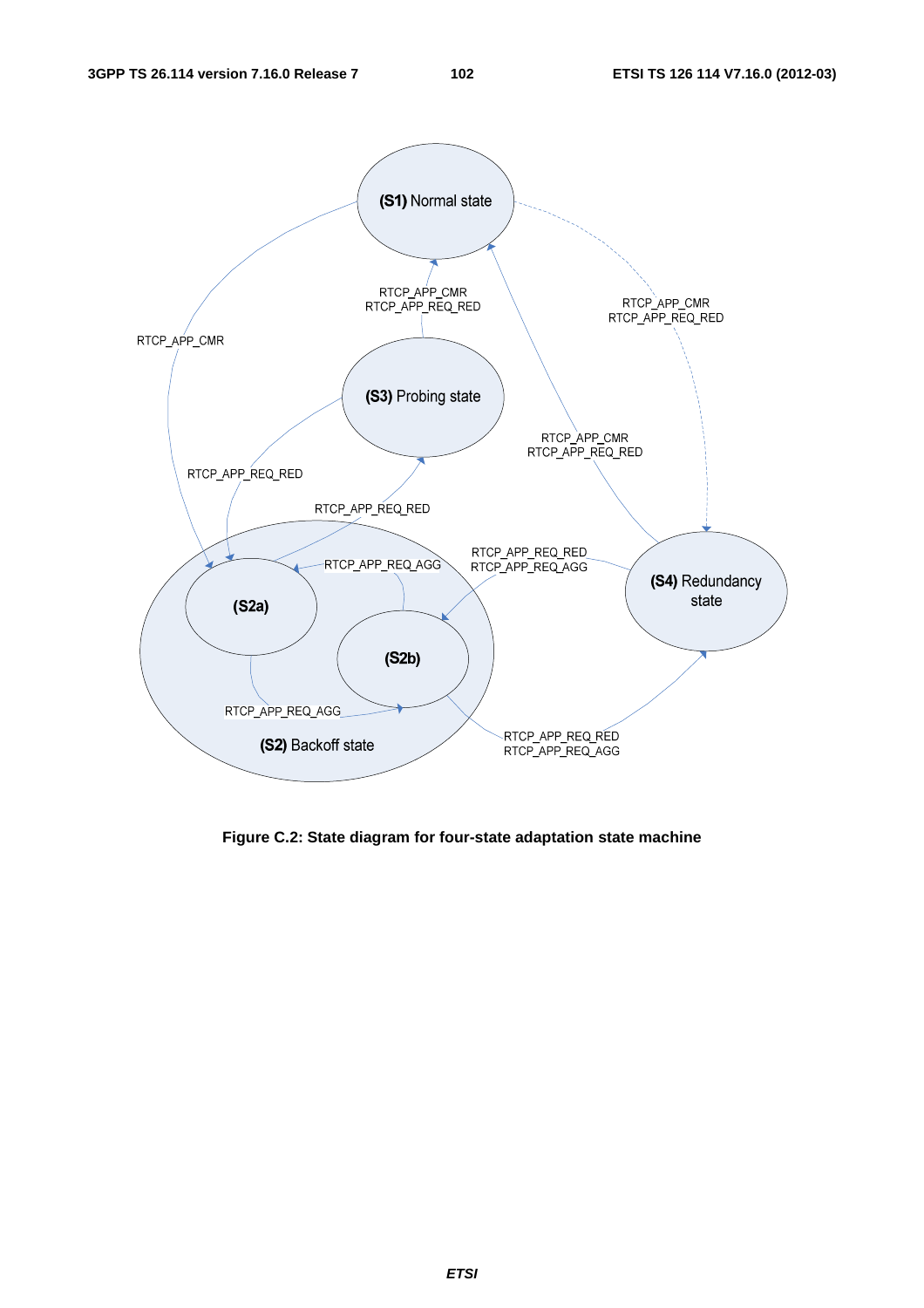### **State transitions:**

Below are listed the possible state transitions and signalling that is involved. Note that the state can go from S1 to either S2 or state S4, this is explained below:

| <b>State transition</b> | <b>Conditions and actions</b>                                                                                                                                                                                                                                                                                                                                                                                                                                                                                 |
|-------------------------|---------------------------------------------------------------------------------------------------------------------------------------------------------------------------------------------------------------------------------------------------------------------------------------------------------------------------------------------------------------------------------------------------------------------------------------------------------------------------------------------------------------|
| $S1 \rightarrow S2a$    | Condition: Packet loss ≥ PLR_1 or packet loss burst detected.<br>A request to reduce the encoding bit-rate is sent using RTCP_APP_CMR, e.g. change mode<br>from AMR 12.2 to AMR 5.9.                                                                                                                                                                                                                                                                                                                          |
| S2a $\rightarrow$ S2b   | Condition: Packet loss $\geq$ PLR 1.                                                                                                                                                                                                                                                                                                                                                                                                                                                                          |
|                         | This state transition occurs if the packet loss is still high despite the reduction in codec rate.<br>A request is sent to reduce the packet rate is reduced by means of an<br>RTCP_APP_REQ_AGG message.                                                                                                                                                                                                                                                                                                      |
| $S2b \rightarrow S2a$   | Condition: Packet loss ≤ PLR_2 for N_HOLD consecutive measurement periods.                                                                                                                                                                                                                                                                                                                                                                                                                                    |
|                         | This state transition involves an increase of the packet rate restoring it to the same value as<br>in S1. The request transmitted is RTCP_APP_REQ_AGG. If the state transition<br>S2b→S2a→S2b occurs in sequence, the state will be locked to S2b for N_INHIBIT frames to<br>avoid state oscillation.                                                                                                                                                                                                         |
| $S2a \rightarrow S3$    | Condition: Packet loss ≤ PLR_2 for N_HOLD consecutive measurement periods.                                                                                                                                                                                                                                                                                                                                                                                                                                    |
|                         | A request to turn on 100% redundancy is transmitted by means of request<br>RTCP_APP_REQ_RED.                                                                                                                                                                                                                                                                                                                                                                                                                  |
| $S3 \rightarrow S2a$    | Condition: Packet loss ≥ PLR 3.                                                                                                                                                                                                                                                                                                                                                                                                                                                                               |
|                         | Same actions as in transition from, S1 $\rightarrow$ S2a. If the transition S2a $\rightarrow$ S3 $\rightarrow$ S2a $\rightarrow$ S3 $\rightarrow$ S2a<br>occurs, the S3 is disabled for N_INHIBIT frames.                                                                                                                                                                                                                                                                                                     |
| $S3 \rightarrow S1$     | Condition: Packet loss $\leq$ PLR_2 for N_HOLD consecutive measurement periods.                                                                                                                                                                                                                                                                                                                                                                                                                               |
|                         | A request to turn off redundancy is transmitted as RTCP_APP_REQ_RED. Encoding bit-rate<br>is increased by means of RTCP_APP_CMR.                                                                                                                                                                                                                                                                                                                                                                              |
| $S2b \rightarrow S4$    | Condition: Packet loss $\geq$ PLR 3.                                                                                                                                                                                                                                                                                                                                                                                                                                                                          |
|                         | A request to turn on 100% redundancy is transmitted by means of request<br>RTCP_APP_REQ_RED. The packet rate is restored to same value as in S1 using<br>RTCP_APP _REQ_AGG.                                                                                                                                                                                                                                                                                                                                   |
| $S4 \rightarrow S2b$    | Condition:                                                                                                                                                                                                                                                                                                                                                                                                                                                                                                    |
|                         | 1.<br>If the previous transition was $S2b \rightarrow S4$ and packet loss $\geq$ to 4*PLR@ S2b $\rightarrow$ S4<br>(packet loss considerably increased since transition to state S4).<br>This is indicative of that the total bit-rate is too high and that it is probably better to<br>transmit with a lower packet rate/bit-rate instead. This case might occur if the packet<br>loss is high in S2a due to a congested link, a switch to redundant mode S4 will then<br>increase the packet loss even more |
|                         | 2.<br>If previous transition was $S1 \rightarrow S4$ and packet loss $>= PLR_4$ .<br>This transition is made to test if a bitrate/packet rate reduction is better.                                                                                                                                                                                                                                                                                                                                            |
| $S4 \rightarrow S1$     | Condition: Packet loss < PLR_3 for N_HOLD consecutive measurement periods.                                                                                                                                                                                                                                                                                                                                                                                                                                    |
|                         | A request to turn off redundancy is transmitted using RTCP_APP_REQ_RED. Encoding bit-<br>rate is requested to increase using RTCP_APP_CMR.                                                                                                                                                                                                                                                                                                                                                                    |
| $S1 \rightarrow S4$     | Condition: Packet loss $\geq$ PLR_1 or packet loss burst detected AND the previous transition<br>was $S4 \rightarrow S1$ , otherwise the transition $S1 \rightarrow S2$ a will occur.                                                                                                                                                                                                                                                                                                                         |
|                         | A request to turn on 100% redundancy is transmitted using RTCP_APP_REQ_RED. The<br>encoding bit-rate is requested to be reduced (in the example from AMR 12.2 to AMR 5.9)<br>using RTCP_APP_CMR.                                                                                                                                                                                                                                                                                                              |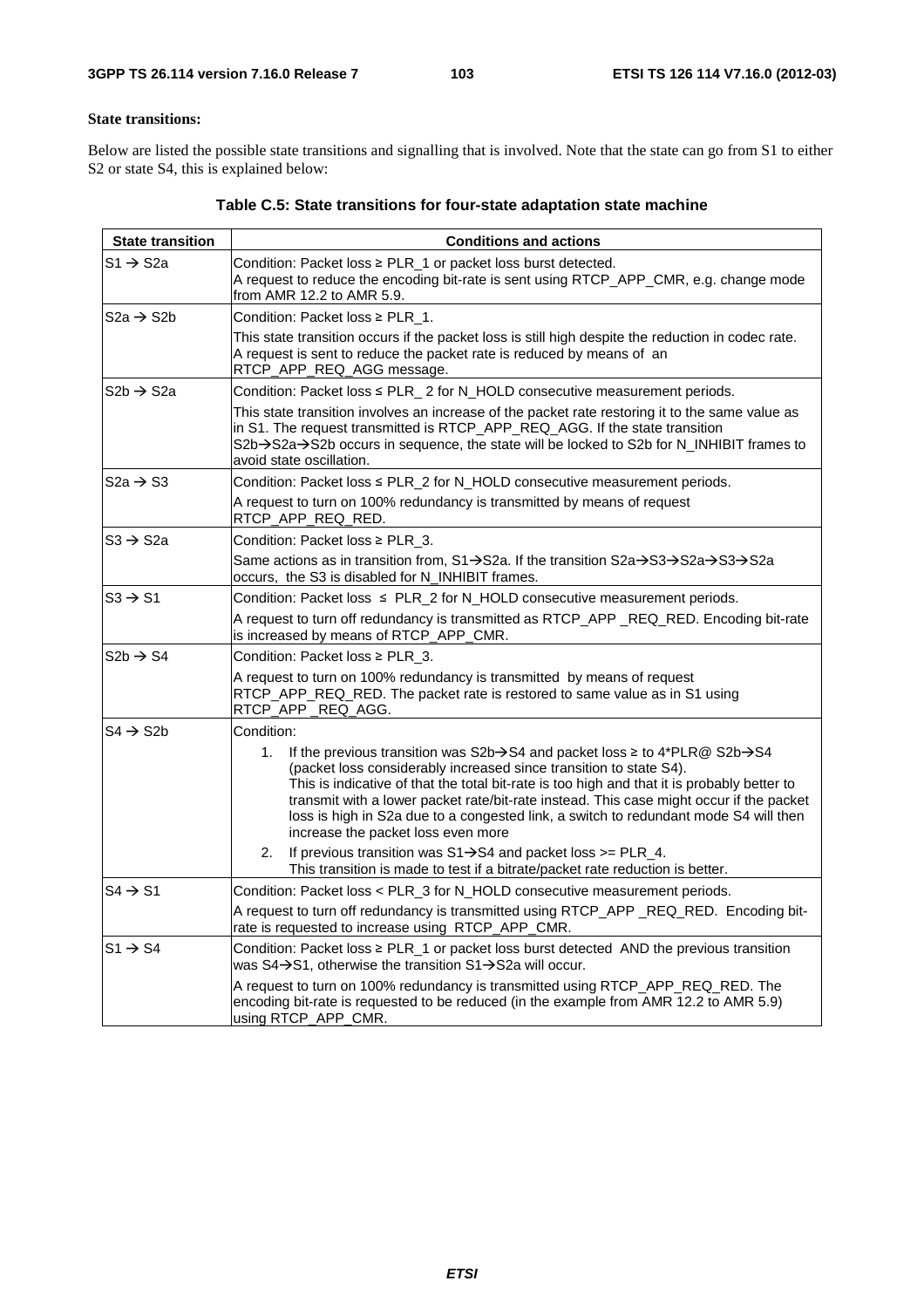### C.1.3.3 Adaptation state machine with four states (simplified version without frame aggregation)

This example is a simpler implementation with the frame aggregation removed.



**Figure C.3: State diagram for simplified four-state adaptation state machine**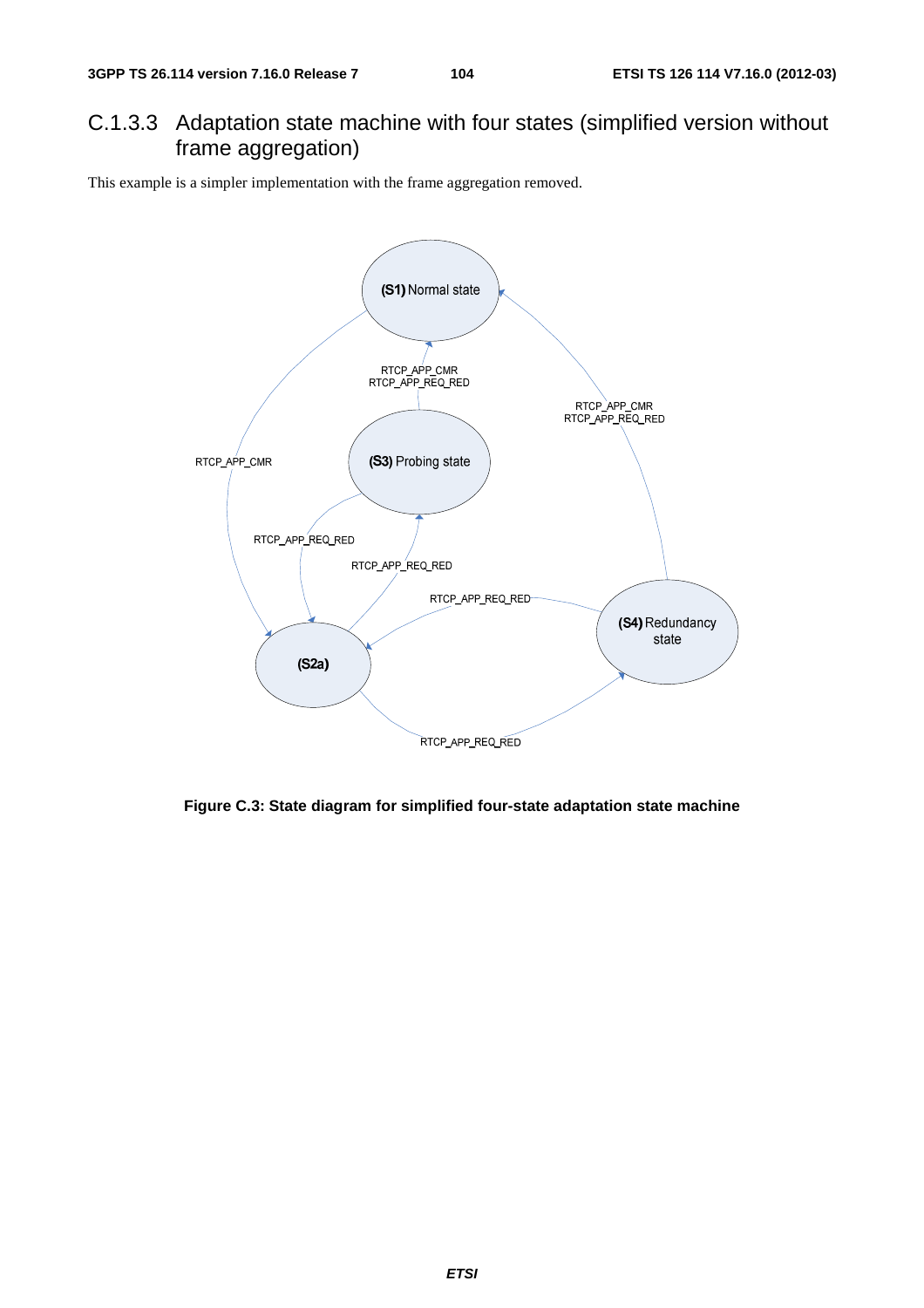### **State transitions:**

Below are listed the possible state transitions and signalling that is involved.

**Table C.6: State transitions for simplified four-state adaptation state machine** 

| <b>State transition</b>                          | <b>Conditions and actions</b>                                                                                                                                                                                                                                                                                         |
|--------------------------------------------------|-----------------------------------------------------------------------------------------------------------------------------------------------------------------------------------------------------------------------------------------------------------------------------------------------------------------------|
| $\mathsf{I}\mathsf{S}1\to \mathsf{S}2\mathsf{a}$ | Condition: Packet loss $\geq$ PLR_1 or packet loss burst detected.<br>A request to reduce the encoding bit-rate is sent using RTCP_APP_CMR, e.g. change mode<br>from AMR 12.2 to AMR 5.9.                                                                                                                             |
| $S2a \rightarrow S3$                             | Condition: Packet loss ≤ PLR_2 for N_HOLD consecutive measurement periods.                                                                                                                                                                                                                                            |
|                                                  | A request to turn on 100% redundancy is transmitted by means of request<br>RTCP_APP_REQ_RED.                                                                                                                                                                                                                          |
| $S3 \rightarrow S2a$                             | Condition: Packet loss $\geq$ PLR 3.                                                                                                                                                                                                                                                                                  |
|                                                  | Same actions as in transition from, $S1 \rightarrow S2a$ . If the transition $S2a \rightarrow S3 \rightarrow S3 \rightarrow S2a$<br>happens in sequence state S3 is disabled for N_INHIBIT frames.                                                                                                                    |
| $\text{IS3} \rightarrow \text{S1}$               | Condition: Packet loss $\leq$ PLR_2 for N_HOLD consecutive measurement periods.                                                                                                                                                                                                                                       |
|                                                  | A request to turn off redundancy is transmitted as RTCP_APP_REQ_RED. Encoding bit-rate<br>is increased by means of RTCP_APP_CMR.                                                                                                                                                                                      |
| $S2a \rightarrow S4$                             | Condition: Packet loss $\geq$ PLR_3.                                                                                                                                                                                                                                                                                  |
|                                                  | A request to turn on 100% redundancy is transmitted by means of request<br>RTCP_APP_REQ_RED.                                                                                                                                                                                                                          |
| $S4 \rightarrow S2a$                             | Condition: Packet loss $\geq$ to 4*PLR @ S2b $\rightarrow$ S4 (packet loss considerably increased since<br>transition to state S4).                                                                                                                                                                                   |
|                                                  | This is indicative of that the total bit-rate is too high and that it is probably better to transmit<br>with a lower packet rate/bit-rate instead. This case might occur if the packet loss is high in<br>S2a due to a congested link, a switch to redundant mode S4 will then increase the packet<br>loss even more. |
| $S4 \rightarrow S1$                              | Condition: Packet loss < PLR_3 for N_HOLD consecutive measurement periods.                                                                                                                                                                                                                                            |
|                                                  | A request to turn off redundancy is transmitted using RTCP_APP_REQ_RED. Encoding bit-<br>rate is requested to increase using RTCP_APP_CMR.                                                                                                                                                                            |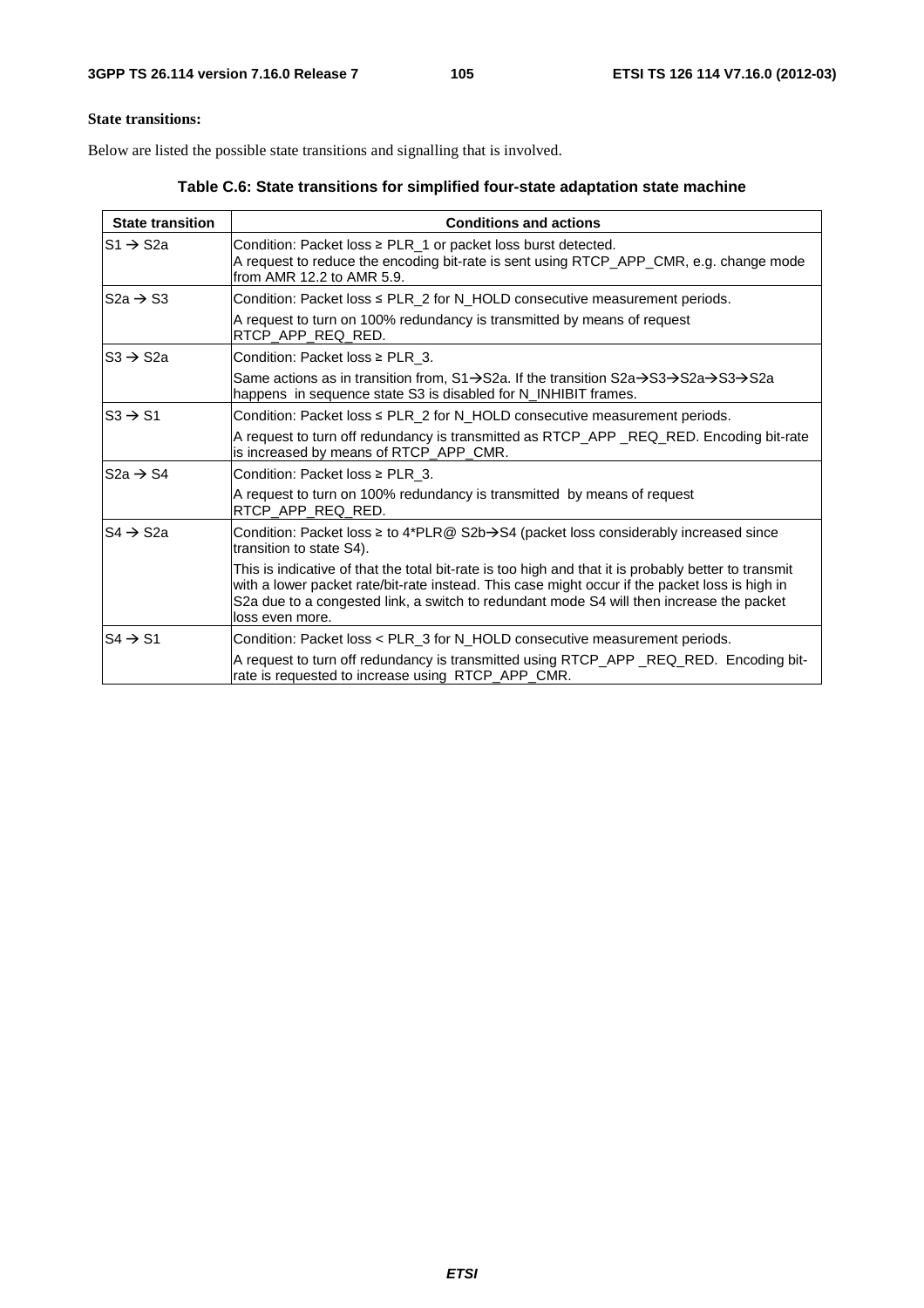## C.1.3.4 Adaptation state machine with two states

This example is an implementation with the redundant states removed.



**Figure C.4: State diagram for two-state adaptation state machine** 

#### **State transitions:**

Below are listed the possible state transitions and signalling that is involved.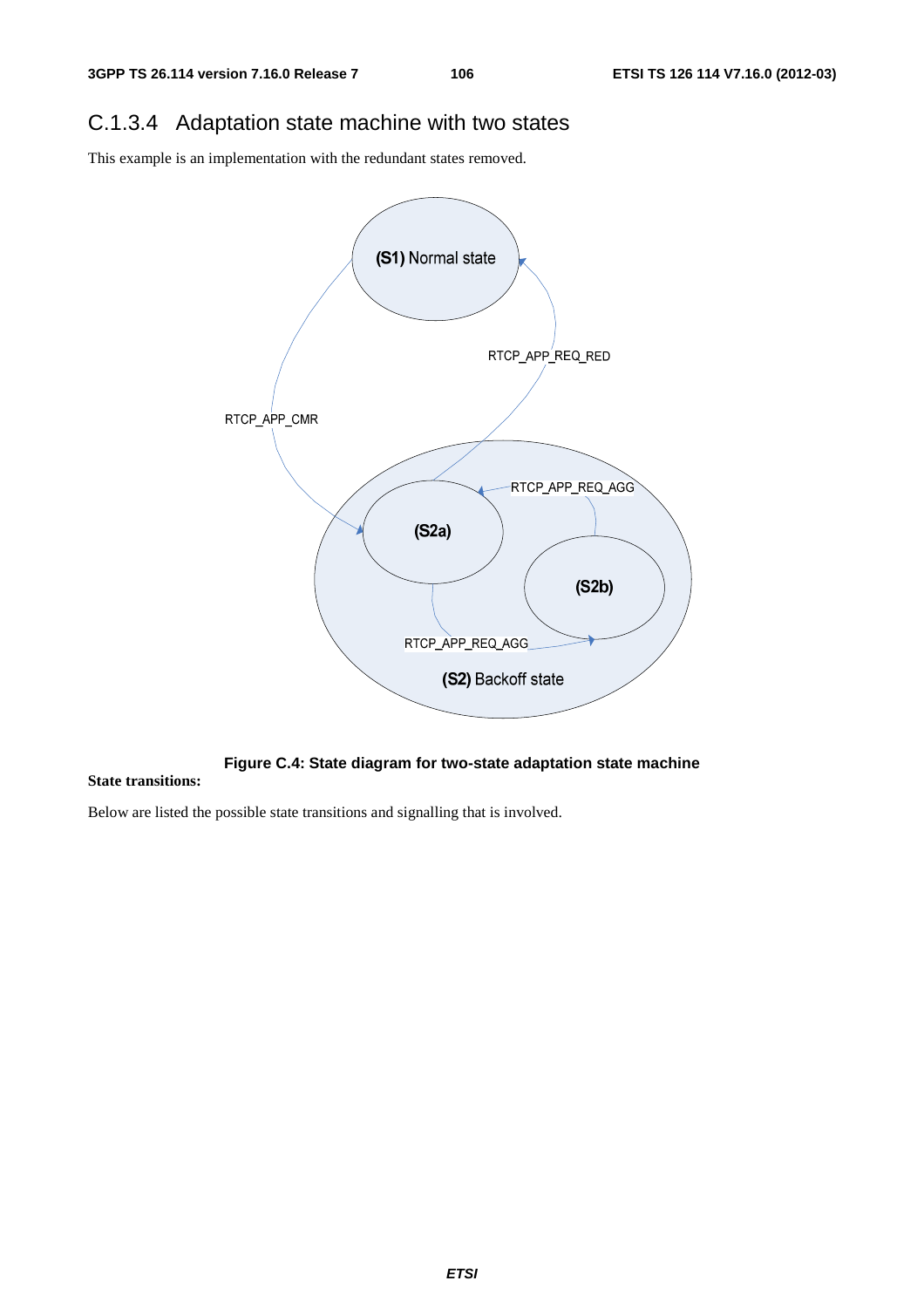| <b>State transition</b> | <b>Conditions and actions</b>                                                                                                                                                                                                                                                             |
|-------------------------|-------------------------------------------------------------------------------------------------------------------------------------------------------------------------------------------------------------------------------------------------------------------------------------------|
| IS1 → S2a               | Condition: Packet loss $\geq$ PLR_1 or packet loss burst detected.<br>A request to reduce the encoding bit-rate is sent using RTCP_APP_CMR, e.g. change mode<br>from AMR 12.2 to AMR 5.9.                                                                                                 |
|                         | A failed transition counter counts the number of consecutive switching attempts $S2a \rightarrow S1$ that<br>fails. In the number of failed attempts is two or more state S1 is inhibited for N_INHIBIT<br>frames.                                                                        |
|                         | A failed transition attempt occurs if the previous transition was $S2a \rightarrow S1$ and the state<br>transition immediately occurs back to S2a.                                                                                                                                        |
| $S2a \rightarrow S2b$   | Condition: Packet loss $\geq$ PLR 1.                                                                                                                                                                                                                                                      |
|                         | This state transition occurs if the packet loss is still high despite the reduction in codec rate. A<br>request is sent to reduce the packet rate is reduced by means of an RTCP_APP_REQ_AGG<br>message.                                                                                  |
| $S2b \rightarrow S2a$   | Condition: Packet loss ≤ PLR_2 for N_HOLD consecutive measurement periods.                                                                                                                                                                                                                |
|                         | This state transition involves an increase of the packet rate. Also packet rate is restored to<br>same value as in State (1) RTCP_APP_REQ_AGG. If the state transition $S2b \rightarrow S2a \rightarrow S2b$<br>occurs in sequence, the state will be locked to S2b for N_INHIBIT frames. |
| $S2a \rightarrow S1$    | Condition: Packet loss ≤ PLR_2 for N_HOLD consecutive measurement periods.                                                                                                                                                                                                                |
|                         | Redundancy is turned on (100 %) by means of request RTCP_APP_REQ_RED.                                                                                                                                                                                                                     |

**Table C.7: State transitions for two-state adaptation state machine**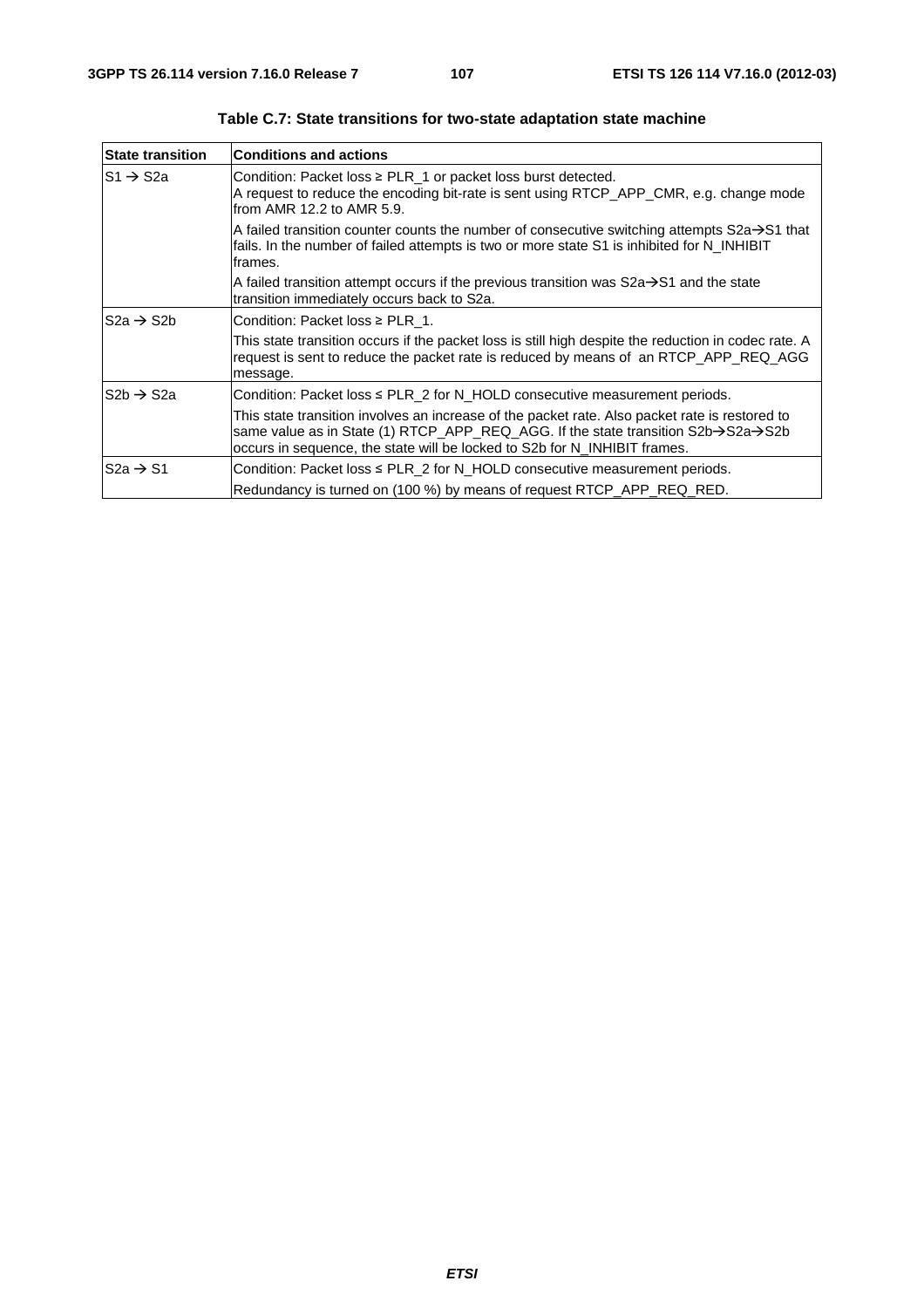### Annex D (informative): Reference delay computation algorithm

In this annex, the reference jitter management algorithm is described. It is written in pseudo code and is non-causal; hence non-implementable. The purpose of this algorithm is to define an "ideal" behaviour which all jitter buffers used in MTSI should strive to mimic. This buffer operates based on three input parameters:

- lookback factor to set the current target buffering depth;
- target late loss rate;
- maximum allowed time scaling percentage.

```
function ref jb(channel,jb adaptation lookback,delay delta max,target loss)
% channel = file name of the channel
% lookback = look back factor when estimating the max jitter
% buffer level [number of frames]
% delay_delta_max = max timescaling related modification (%) of the
\frac{1}{8} delay<br>\frac{1}{8} target loss = target
                 = target late loss (%)
% example syntax:
% ref_jb('channel_1.dat',200,15,0.5);
framelength = 20;
% this value sets the speech data in each RTP packet to 20 ms. For 2 speech
% frames/RTP packet the value would be 40 ms. 
jitter est window=50;
% Sets the jitter estimation window in number of frames
delay delta max ms = framelength*delay delta max*0.01;
% Sets the maximum allowed time scaling
tscale = 1;% Scale factor of delay data
% In this case the files are assumend to be ascii files with one delay
% entry per line, the entries are in ms, a negative value denotes
% a packet loss.
x = load(channel);
x = x':
% remove packet losses
% remove inital startup empty frames
ix = find(x > 0);x(1:ix(1)-1) = x(ix(1));% remove packet losses (replace with nearby delay values)
ix = find(x < 0);packet loss = length(ix)/length(x)*100;
for n=1: length(ix)
    if (ix(n) > 1)
        x(ix(n)) = x(ix(n)-1); end;
end;
% convert timescale to ms
x = x*tscale;L = lenqth(x);T = 1:L;
% estimate min and max TX delay, estimate a delta_delay
for n=1:L
    ix = [max(1, n-jitter_set\_window):n];max\_delay(n) = max(x(ix));min\_delay(n) = min(x(ix));delta delay(n) = max delay(n)-min delay(n);
end
% compute the target max jitter buffer level with some slow adaptation
% downwards, just to mimick how a jitter buffer might behave
for n=1:L
    ix = [max(1, n-jb adaptation lookback):n];jb(n) = max(detia\_delay(ix)); % The timescaling is not allowed to adjust the jitterbuffer target max level
     % too fast.
     if n == 1
       jb_ = jb(n); end 
    delta = abs(jb - jb(n));if delta < delay delta max ms;
```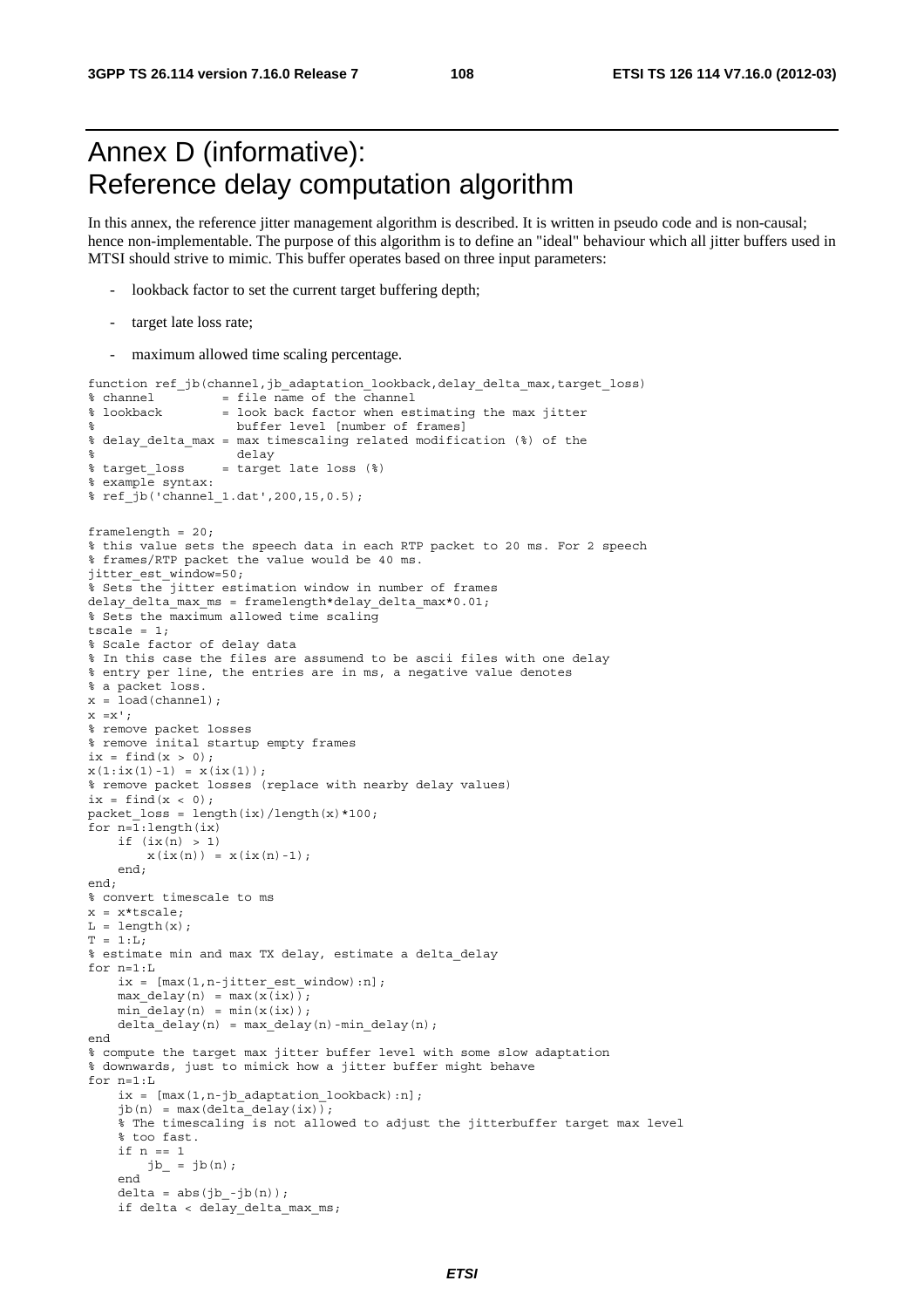```
jb_ = jb(n); else
        if (jb(n) < jb_jb_ = jb_-delay_delta_max_ms;
         else
             jb_ = jb_+delay_delta_max_ms;
         end
        jb(n) = jb; end 
     % jitter buffer target max level can only assume an integer number of frames
    jbq(n) = ceil(jb(n)/framelength)*framelength;
     % compute estimated delay
    del(n) = jbg(n) + min\_delay(n);end
if target_loss > 0
     % decrease the max jitter buffer leve until a target late loss has been
     % reached.
     late_loss = length(find(del < x))/L*100.0;
    jbq_save = jbq; % as the max level is increased until the late loss > target one
    % must be able to revert back to the previous data
     while late_loss < target_loss 
         jbq_save = jbq;
         jbq = min(max(jbq)-framelength,jbq);
        del = jbq + min delay;late_loss = length(find(del < x))/L*100.0;
     end 
 jbq = jbq_save;
 del = jbq+min_delay;
end
\text{del} = \max(0, \text{del-x});%Calculate and plot the CDF of the reference buffer.
figure(1);plot(T,jbq,T,del,T,x);
[n, x] = hist(jdel, 140); y = cumsum(n); y = y/max(y * 100;figure(2);plot(x,y);axis([0 200 0 100]);ylabel('%');xlabel('ms');title('CDF of packet delay in JB');
```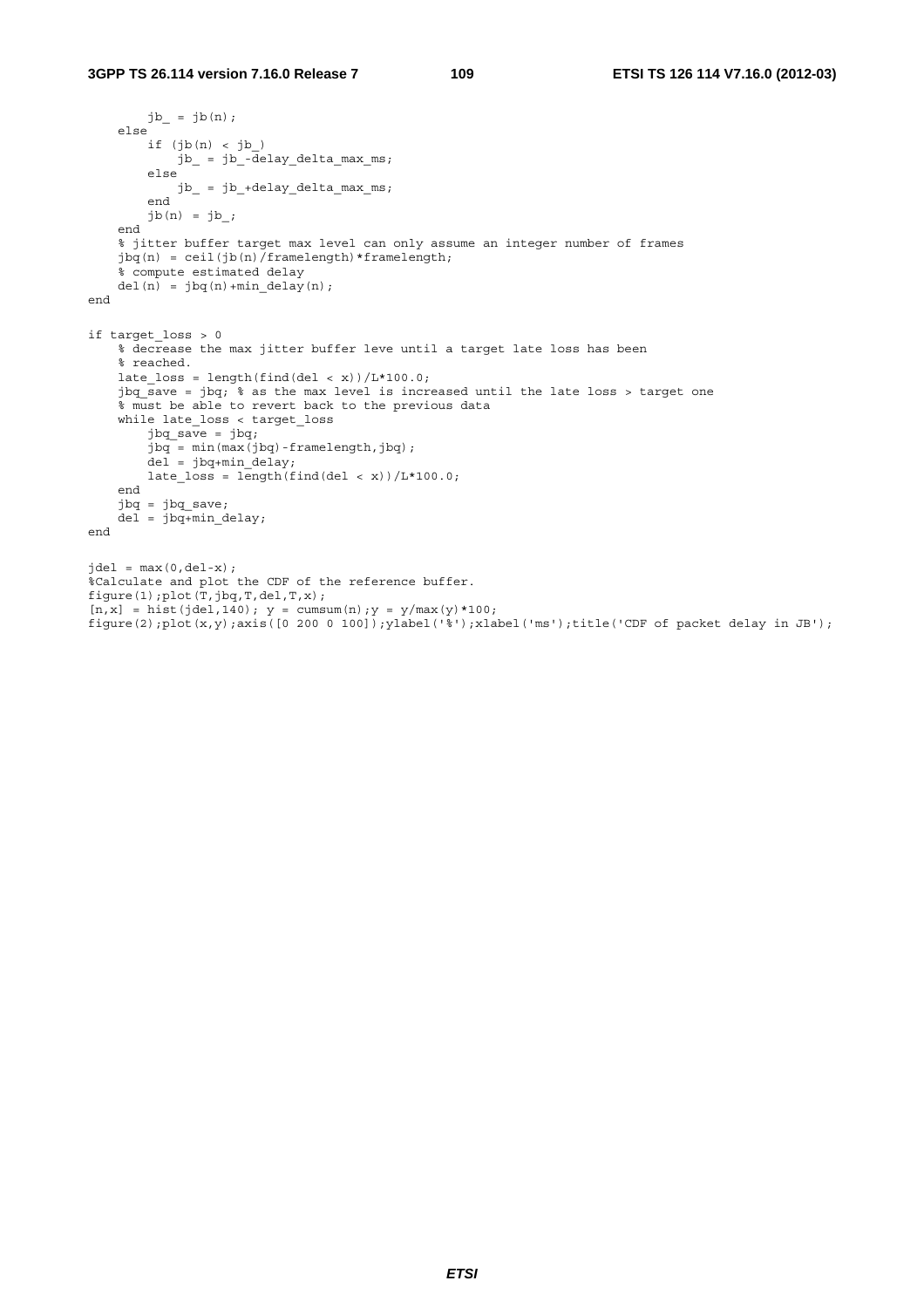### Annex E (informative): QoS profiles

### E.1 General

This annex contains examples with mappings of SDP parameters to UMTS QoS parameters [64] for MTSI.

### E.2 Bi-directional speech (AMR12.2 over IPv4, RTCP)

The bitrate for AMR 12.2 including IP overhead (one AMR frame per RTP packet, using bandwidth efficient mode) is 28.8 kbps which is rounded up to 29 kbps.

| <b>Traffic class</b>              | Conversational   | <b>Notes</b>                                                   |  |  |
|-----------------------------------|------------------|----------------------------------------------------------------|--|--|
|                                   | class            |                                                                |  |  |
| Delivery order                    | No.              | The application should handle packet reordering.               |  |  |
| Maximum SDU size (octets)         | 1400             | Maximum size of IP packets                                     |  |  |
| Delivery of erroneous SDUs        | No.              |                                                                |  |  |
| <b>Residual BER</b>               | $10^{-5}$        | Reflects the desire to have a medium level of                  |  |  |
|                                   |                  | protection to achieve an acceptable compromise                 |  |  |
|                                   |                  | between packet loss rate and speech transport delay            |  |  |
|                                   |                  | and delay variation.                                           |  |  |
| SDU error ratio                   | $7*10^{-3}$      | A packet loss rate of 0.7 % per wireless link is in            |  |  |
|                                   |                  | general sufficient for speech services                         |  |  |
| Transfer delay (ms)               | 130 ms           | Indicates maximum delay for 95 <sup>th</sup> percentile of the |  |  |
|                                   |                  | distribution of delay for all delivered SDUs between           |  |  |
|                                   |                  | the UE and the GGSN during the lifetime of a bearer            |  |  |
|                                   |                  | service. Permits the derivation of the RAN part of the         |  |  |
|                                   |                  | total transfer delay for the UMTS bearer. This                 |  |  |
|                                   |                  | attribute allows RAN to set transport formats and H-           |  |  |
|                                   |                  | ARQ/ARQ parameters such as the discard timer.                  |  |  |
| Guaranteed bit rate for uplink    | 31               | The bit-rate of AMR12.2 including IP/UDP/RTP                   |  |  |
| (kbps)                            |                  | overhead + 5 % for RTCP. This value applies for                |  |  |
|                                   |                  | IPv4.                                                          |  |  |
| Maximum bitrate for uplink (kbps) | 31               | The same as the guaranteed bitrate.                            |  |  |
| Guaranteed bit rate for downlink  | 31               | The bit-rate of AMR12.2 including IP/UDP/RTP                   |  |  |
| (kbps)                            |                  | overhead + 5 % for RTCP. This value applies for                |  |  |
|                                   |                  | IPv4.                                                          |  |  |
| Maximum bitrate for downlink      | 31               | The same as the guaranteed bitrate                             |  |  |
| (kbps)                            |                  |                                                                |  |  |
| Allocation/Retention priority     | subscribed value | Indicates the relative importance to other UMTS                |  |  |
|                                   |                  | bearers. It should be the next lower value to the              |  |  |
|                                   |                  | priority of the signalling bearer.                             |  |  |
| Source statistics descriptor      | 'speech'         |                                                                |  |  |

**Table E.1: QoS mapping for bi-directional speech (AMR 12.2 over IPv4, RTCP)** 

## E.3 Bi-directional video (128 kbps, IPv4 and RTCP)

The video bandwidth is assumed to be 120 kbps and the IP overhead 8 kbps, resulting in 128 kbps. The transfer delay for video is different from other media.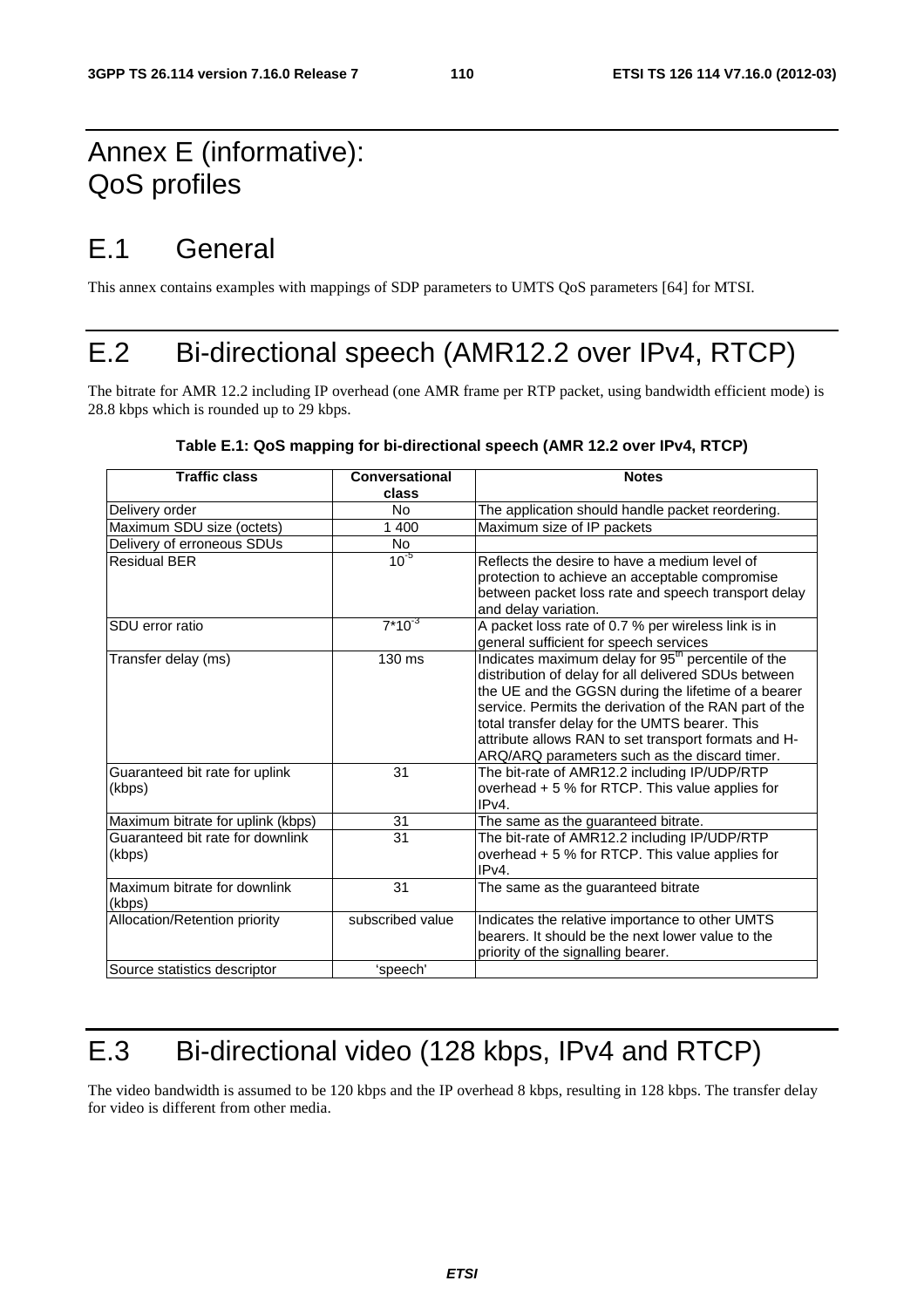| <b>Traffic class</b>                       | Conversational<br>class | <b>Notes</b>                                                                                                                                                                                                                                                                                                                                                                                       |
|--------------------------------------------|-------------------------|----------------------------------------------------------------------------------------------------------------------------------------------------------------------------------------------------------------------------------------------------------------------------------------------------------------------------------------------------------------------------------------------------|
| Delivery order                             | N <sub>o</sub>          | The application should handle packet reordering.                                                                                                                                                                                                                                                                                                                                                   |
| Maximum SDU size (octets)                  | 1 400                   | Maximum size of IP packets                                                                                                                                                                                                                                                                                                                                                                         |
| Delivery of erroneous SDUs                 | No.                     |                                                                                                                                                                                                                                                                                                                                                                                                    |
| <b>Residual BER</b>                        | $10^{-5}$               | Reflects the desire to have a medium level of<br>protection to achieve an acceptable compromise<br>between packet loss rate and speech transport delay<br>and delay variation.                                                                                                                                                                                                                     |
| SDU error ratio                            | $7*10^{-3}$             | A packet loss rate of 0.7 % per wireless link is in<br>general sufficient for video services                                                                                                                                                                                                                                                                                                       |
| Transfer delay (ms)                        | 170 ms                  | Indicates maximum delay for 95 <sup>th</sup> percentile of the<br>distribution of delay for all delivered SDUs between<br>the UE and the GGSN during the lifetime of a bearer<br>service. Permits the derivation of the RAN part of the<br>total transfer delay for the UMTS bearer. This<br>attribute allows RAN to set transport formats and H-<br>ARQ/ARQ parameters such as the discard timer. |
| Guaranteed bit rate for downlink<br>(kbps) | 144                     | The bit-rate of a video codec running at 128 kbps<br>including IP/UDP/RTP overhead (assumed to be 8<br>kbps) and RTCP (adds 5 %) rounded up to nearest<br>8kbps value. This value applies for IPv4.                                                                                                                                                                                                |
| Maximum bit rate for downlink<br>(kbps)    | 144                     | The same as the guaranteed bitrate.                                                                                                                                                                                                                                                                                                                                                                |
| Guaranteed bit rate for uplink<br>(kbps)   | 144                     | The bit-rate of a video codec running at 128 kbps<br>including IP/UDP/RTP overhead (assumed to be 8<br>kbps) and RTCP (adds 5%) rounded up to nearest 8<br>kbps value. This value applies for IPv4.                                                                                                                                                                                                |
| Maximum bitrate for uplink (kbps)          | 144                     | The same as the guaranteed bitrate.                                                                                                                                                                                                                                                                                                                                                                |
| Allocation/Retention priority              | subscribed value        | Indicates the relative importance to other UMTS<br>bearers. It should be the same or next lower value to<br>the priority of a Conversational bearer with source<br>statistics descriptor 'speech'.                                                                                                                                                                                                 |
| Source statistics descriptor               | 'unknown'               |                                                                                                                                                                                                                                                                                                                                                                                                    |

#### **Table E.2: QoS mapping for bi-directional video (128 kbps, IPv4, RTCP)**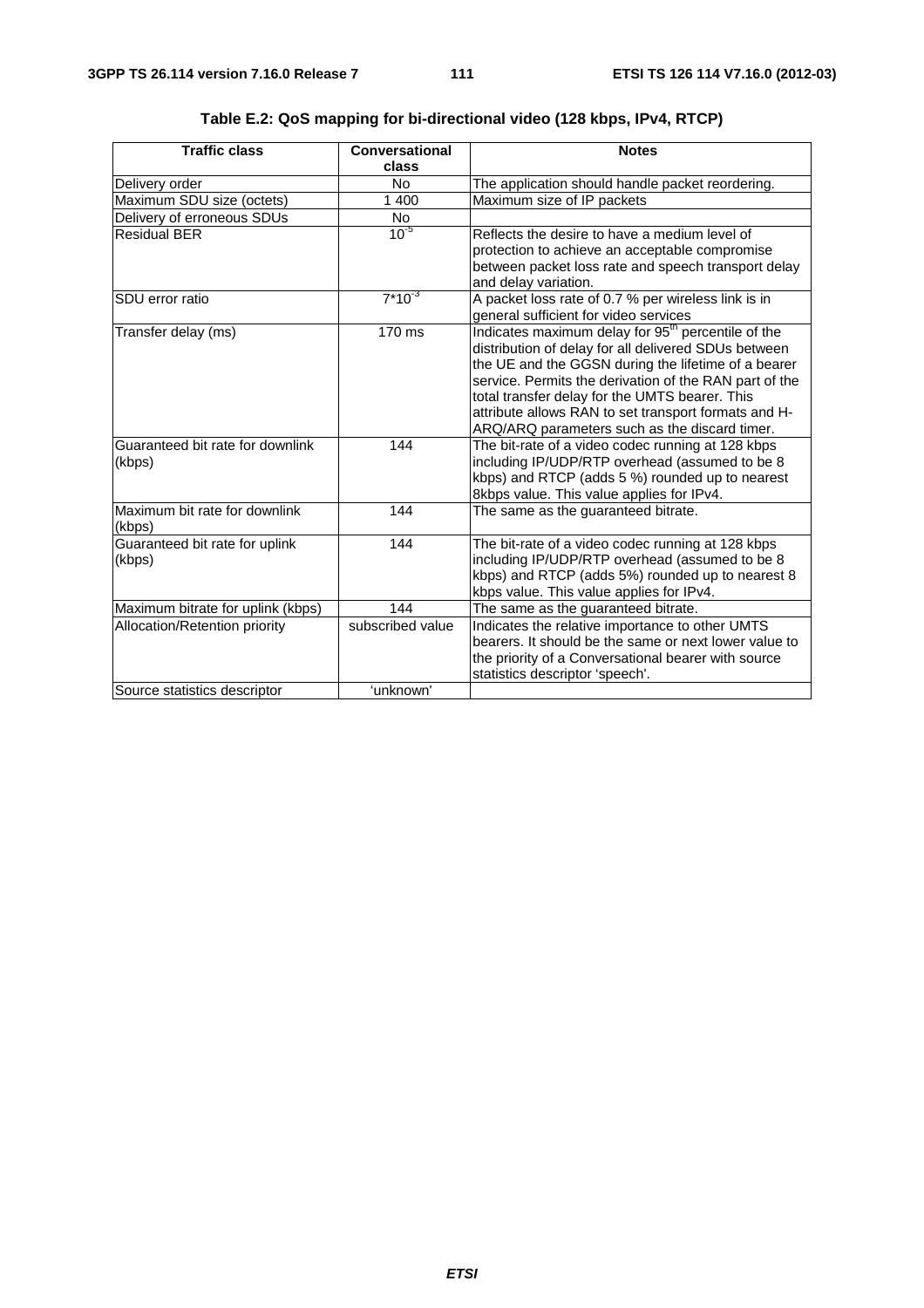### E.4 Bi-directional real-time text (3 kbps, IPv4, RTCP)

Bi-directional text at 3 kbps all inclusive (text, IP overhead, RTCP).

#### **Table E.3: QoS mapping for bi-directional real-time text (3 kbps, IPv4, RTCP) when using a conversational class bearer**

| <b>Traffic class</b>                 | Conversational<br>class | <b>Notes</b>                                                                                                                                                                                                                                                                                                                                                                                       |
|--------------------------------------|-------------------------|----------------------------------------------------------------------------------------------------------------------------------------------------------------------------------------------------------------------------------------------------------------------------------------------------------------------------------------------------------------------------------------------------|
| Delivery order                       | No.                     | The application should handle packet reordering.                                                                                                                                                                                                                                                                                                                                                   |
| Maximum SDU size<br>(octets)         | 1 400                   | Maximum size of IP packets                                                                                                                                                                                                                                                                                                                                                                         |
| Delivery of erroneous<br><b>SDUs</b> | <b>No</b>               |                                                                                                                                                                                                                                                                                                                                                                                                    |
| <b>Residual BER</b>                  | $10^{-5}$               | Reflects the desire to have a medium level of<br>protection to achieve an acceptable compromise<br>between packet loss rate and speech transport delay<br>and delay variation.                                                                                                                                                                                                                     |
| ISDU error ratio                     | $1*10^{3}$              | Text should have a higher level of protection than<br>voice and video.                                                                                                                                                                                                                                                                                                                             |
| Transfer delay (ms)                  | 130 ms                  | Indicates maximum delay for 95 <sup>th</sup> percentile of the<br>distribution of delay for all delivered SDUs between<br>the UE and the GGSN during the lifetime of a bearer<br>service. Permits the derivation of the RAN part of the<br>total transfer delay for the UMTS bearer. This<br>attribute allows RAN to set transport formats and H-<br>ARQ/ARQ parameters such as the discard timer. |
| Guaranteed bit rate (kbps)           | 3.0                     | An assumed bit-rate of a real-time text service<br>including headers and RTCP.                                                                                                                                                                                                                                                                                                                     |
| Maximum bitrate (kbps)               | 3.0                     | The same as the guaranteed bitrate.                                                                                                                                                                                                                                                                                                                                                                |
| Guaranteed bit rate (kbps)           | 3.0                     | An assumed bit-rate of a real-time text service<br>including headers and RTCP.                                                                                                                                                                                                                                                                                                                     |
| Maximum bitrate (kbps)               | 3.0                     | The same as the guaranteed bitrate.                                                                                                                                                                                                                                                                                                                                                                |
| Allocation/Retention<br>priority     | Subscribed value        | Indicates the relative importance to other UMTS<br>bearers. It should be a lower value to the priority of a<br>Conversational bearer with source statistics<br>descriptor 'speech'.                                                                                                                                                                                                                |
| Source statistics<br>descriptor      | 'unknown'               |                                                                                                                                                                                                                                                                                                                                                                                                    |

Using a conversational class bearer means that resources are reserved throughout the session. Depending on the intended usage of real-time text, it might not be the most resource efficient choice to use a conversational class bearer, especially if it is foreseen that the sessions will be long-lived while the actual text conversations will be rare and bursty. Table E.4 therefore shows an example with QoS mapping for using an interactive class bearer.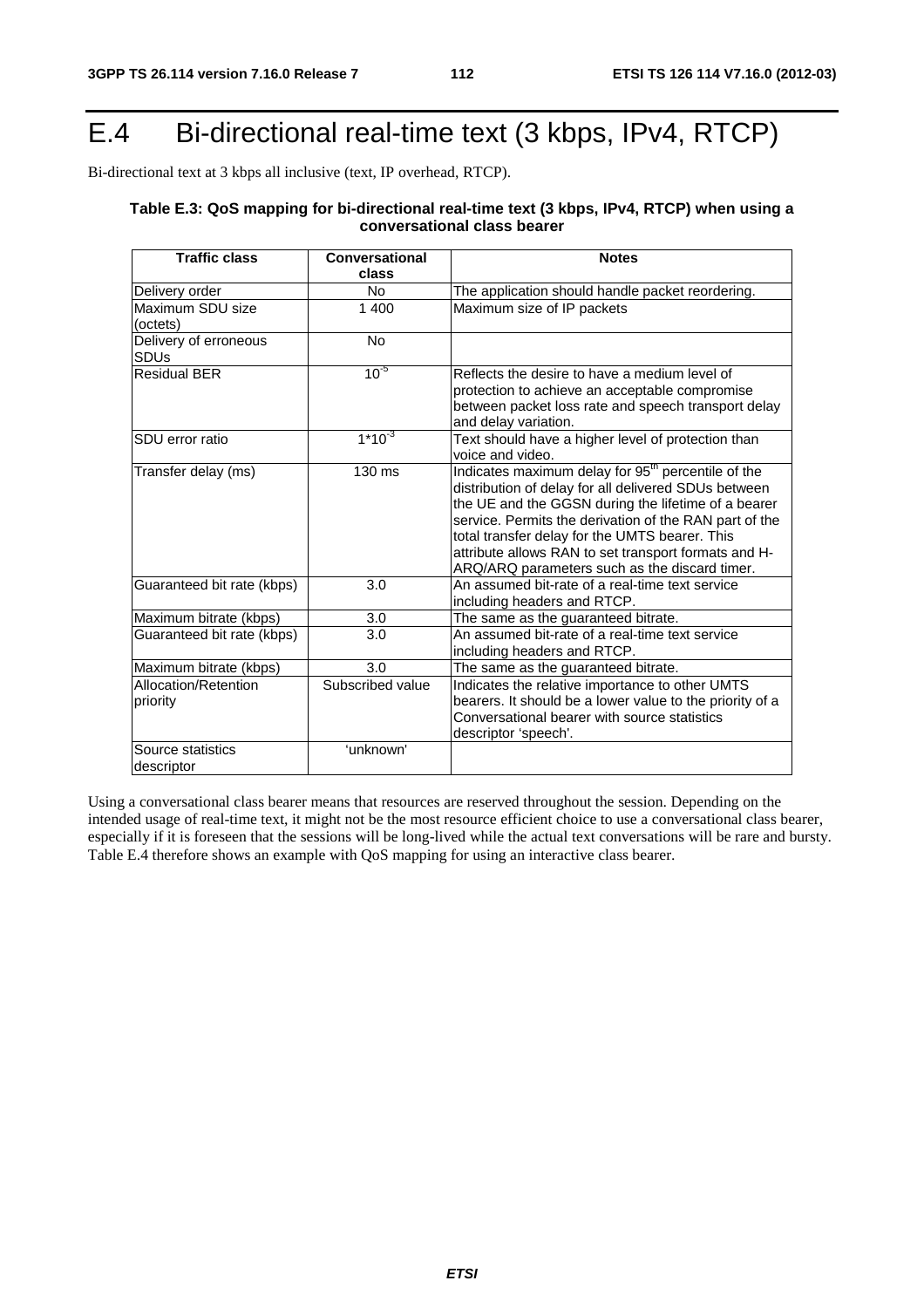#### **Table E.4: QoS mapping for bi-directional real-time text (3 kbps, IPv4, RTCP) when using an interactive bearer**

| <b>Traffic class</b>                 | Interactive class            | <b>Notes</b>                                                                                                                                                                        |
|--------------------------------------|------------------------------|-------------------------------------------------------------------------------------------------------------------------------------------------------------------------------------|
| Delivery order                       | No.                          | In sequence delivery is not required                                                                                                                                                |
| lMaximum SDU size<br>(octets)        | 1400                         | Maximum size of IP packets                                                                                                                                                          |
| Delivery of erroneous<br><b>SDUs</b> | No                           |                                                                                                                                                                                     |
| <b>Residual BER</b>                  | $10^{-5}$                    | Reflects the desire to have a medium level of<br>protection to achieve an acceptable compromise<br>between packet loss rate and voice transport delay<br>and delay variation.       |
| ISDU error ratio                     | $10^{-4}$                    | Text should have a higher level of protection than<br>voice and video.                                                                                                              |
| Maximum bitrate (kbps)               | [Depending on UE<br>category | Should be set as high as the UE category can handle                                                                                                                                 |
| Allocation/Retention<br>priority     | Subscribed value             | Indicates the relative importance to other UMTS<br>bearers. It should be a lower value to the priority of a<br>Conversational bearer with source statistics<br>descriptor 'speech'. |
| Traffic handling priority            | 3                            | General purpose PDP context should use the lowest<br>value.                                                                                                                         |
| Signalling indication                | 'No                          | This is not a signalling PDP context.                                                                                                                                               |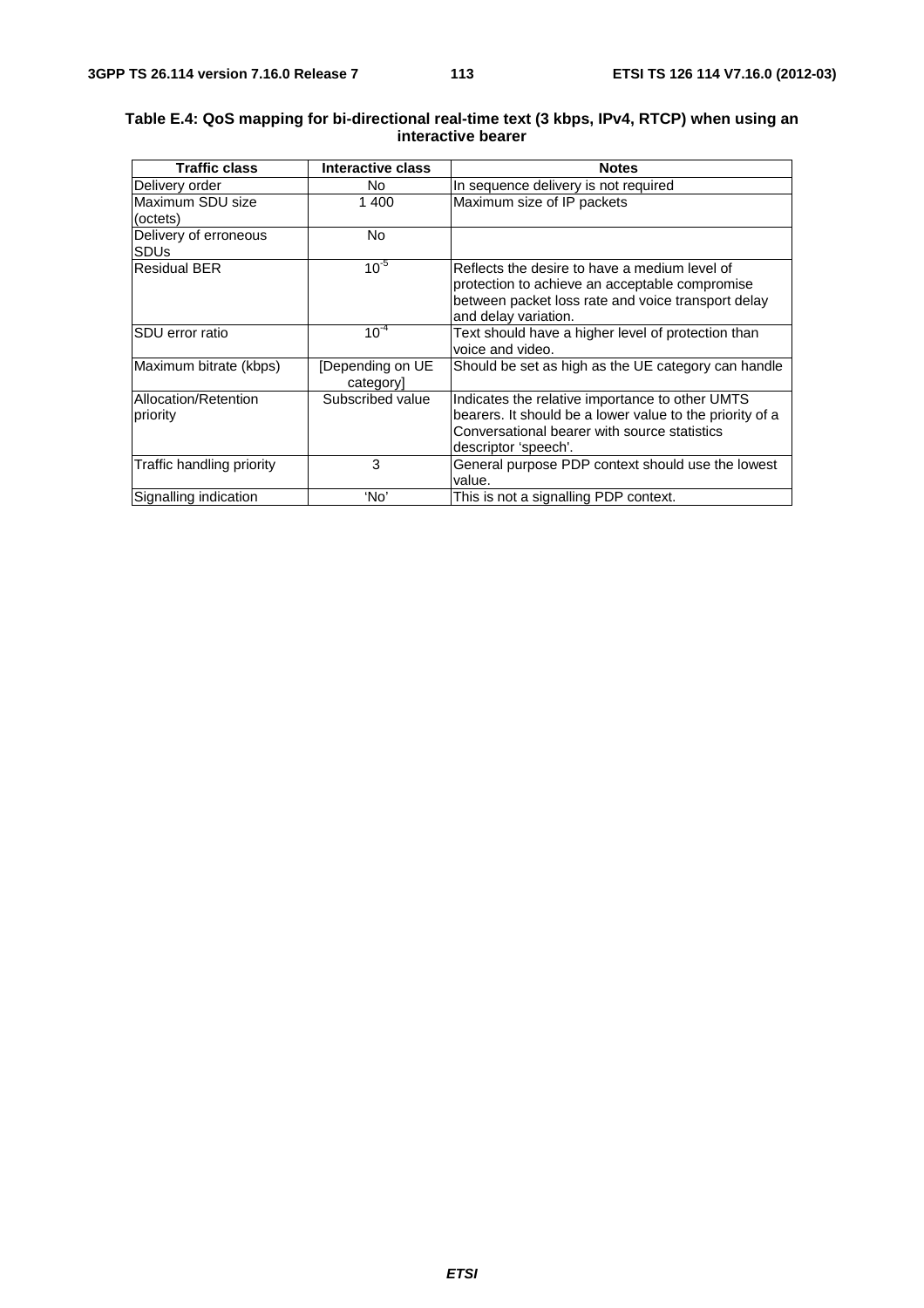Annex F (Normative): Void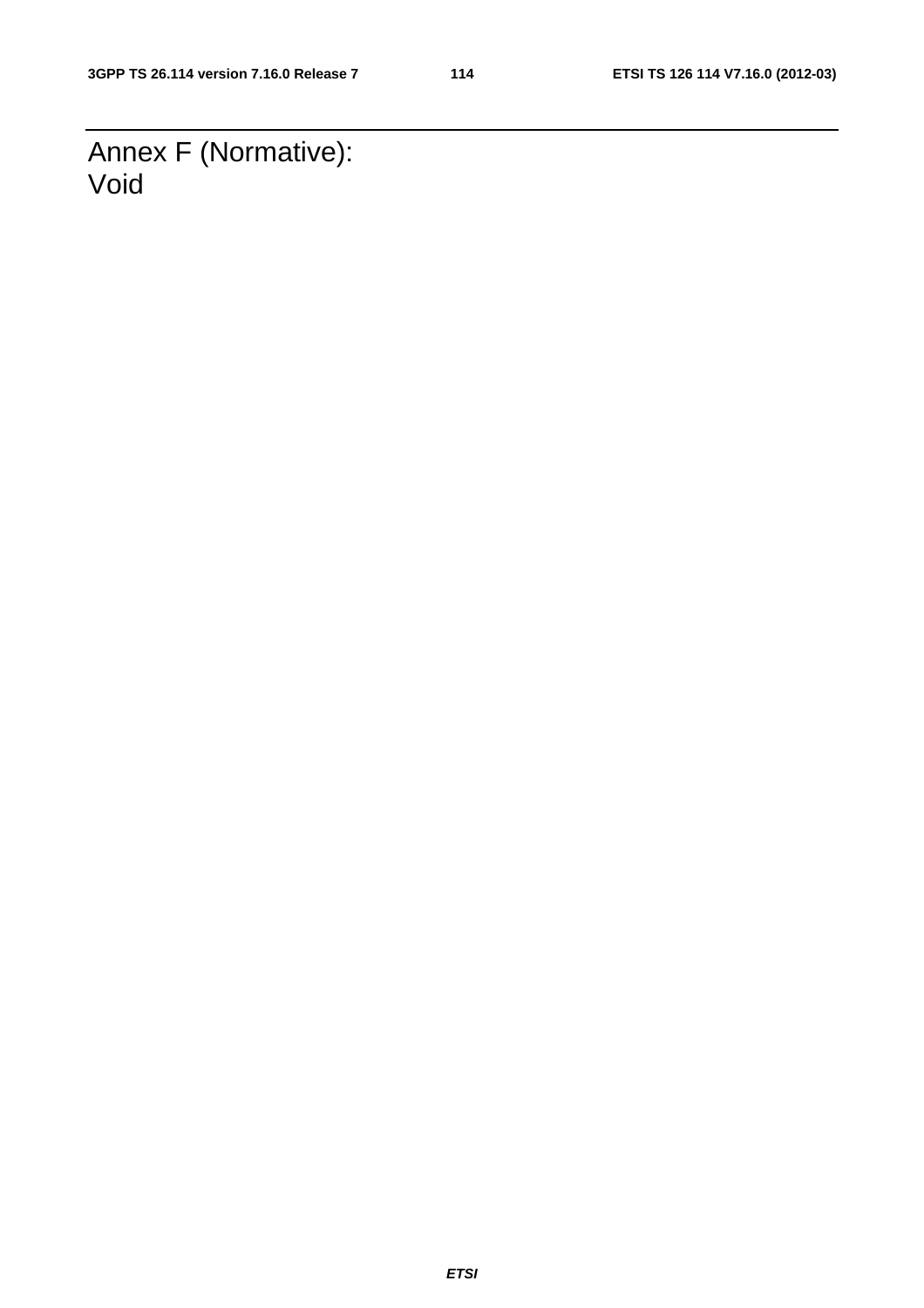#### Annex G (Normative): DTMF events

### G.1 General

This annex describes a method for sending DTMF events in the same RTP media stream as the speech.

- MTSI clients offering speech communication shall support the below described method in the transmitting direction and should support it in the receiving direction.
- MTSI media gateways offering speech communication shall support the below described method in both the transmitting direction and in the receiving direction. For MTSI media gateways, the described method applies only to the PS session between the gateway and an MTSI client in terminal.

This method was designed to send DTMF events in the same RTP streams as the speech.

#### G.2 Encoding of DTMF signals

DTMF should be encoded and transmitted as DTMF events. DTMF events in this Annex refers to the DTMF named events described in Section 3.2, Table 3 in [61], i.e. events (0-9,A-D, \*, #) which are encoded with event codes 0—9, 10, 11 and 12 – 15 respectively. DTMF events can either be narrowband or wideband, i.e. use 8 kHz or 16 kHz sampling frequency respectively. MTSI clients that support both narrowband and wideband speech shall support both narrowband and wideband DTMF events. When switching between speech and DTMF, the DTMF events should use the same sampling frequency as for the speech that is currently being transmitted.

The encoding of DTMF events includes specifying the duration time for the events, [61]. Long-lasting DTMF events, where the duration time exceeds the maximum duration time expressible by the duration field, shall be divided into segments, see RFC 4733. To harmonize with legacy DTMF signalling, [62], [63], the tone duration of a DTMF event shall be at least 65 ms and the pause duration in-between two DTMF events shall be at least 65 ms. The duration of the DTMF event and the pause time to the next DTMF event, where applicable, should be selected such that it enables incrementing RTP Time Stamp with a multiple of the number of timestamp units corresponding to the frame length of the speech codec used for the speech media.

### G.3 Session setup

An MTSI client offering a speech media session for speech and DTMF events should include an offer for DTMF events according to the example in Table G.3.1 when narrowband speech is offered and according to the example in Table G.3.2 when both narrowband and wideband speech is offered. The answerer shall select DTMF payload format(s) that match the selected speech codec(s).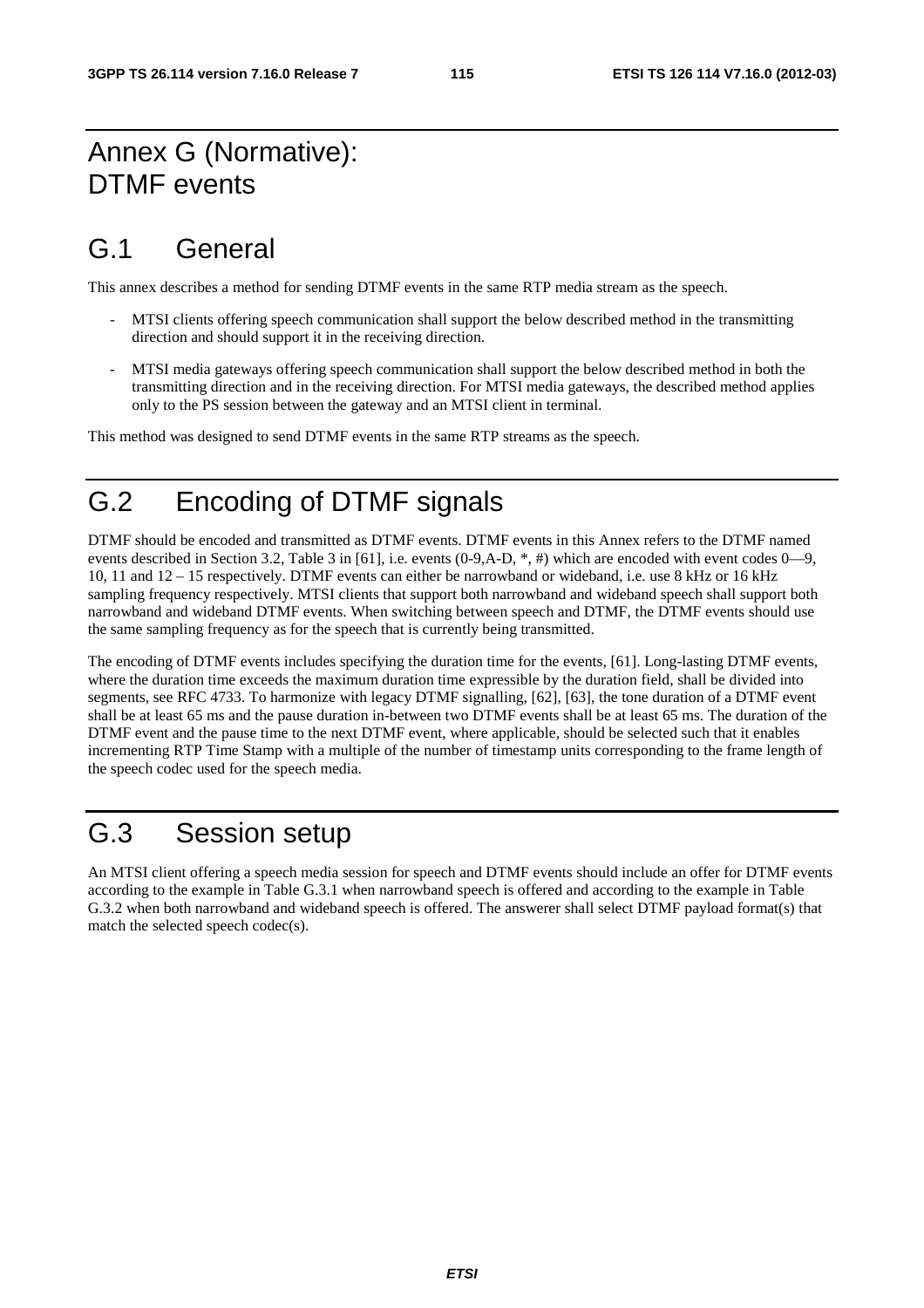|                                                                             | <b>SDP</b> offer |  |
|-----------------------------------------------------------------------------|------------------|--|
| m=audio 49152 RTP/AVPF 97 98 99                                             |                  |  |
| $a = r$ tpmap: 97 AMR/8000/1                                                |                  |  |
| $a = f m t p: 97$ mode-change-capability=2; max-red=220                     |                  |  |
| $a = r$ tpmap: 98 AMR/8000/1                                                |                  |  |
| $ a = \text{fmtp:} 98$ mode-change-capability=2; max-red=220; octet-align=1 |                  |  |
| a=rtpmap:99 telephone-event/8000/1                                          |                  |  |
| $a = f m t p: 99 0 - 15$                                                    |                  |  |
| $a = p$ time: 20                                                            |                  |  |
| $a = maxptime: 240$                                                         |                  |  |
| a=sendrecy                                                                  |                  |  |

#### **Table G.3.1: SDP example for narrowband speech and DTMF**

#### **Table G.3.2: SDP example for narrowband and wideband for both speech and DTMF**

| <b>SDP</b> offer                                                        |
|-------------------------------------------------------------------------|
| m=audio 49152 RTP/AVPF 97 98 99 100 101 102                             |
| $a = rtpmap: 97$ AMR-WB/16000/1                                         |
| $a = \text{fmtp:97}$ mode-change-capability=2; max-red=220              |
| $a = r$ tpmap: 98 AMR-WB/16000/1                                        |
| $a = f m t p : 98$ mode-change-capability=2; max-red=220; octet-align=1 |
| a=rtpmap:99 telephone-event/16000/1                                     |
| $a = f m t p: 99 0 - 15$                                                |
| $a = r$ tpmap:100 AMR/8000/1                                            |
| $a = \text{fmtp:100 mode-change-capability=2; max-red=220}$             |
| $a = r$ tpmap: 101 AMR/8000/1                                           |
| $a = f m t p: 101$ mode-change-capability=2; max-red=220; octet-align=1 |
| $a = r$ tpmap: 102 telephone-event/8000/1                               |
| $a = f m t p: 102 0 - 15$                                               |
| $a = p$ time: 20                                                        |
| $a = maxptime: 240$                                                     |
| a=sendrecy                                                              |

NOTE: Due to lack of flexibility in SDP, the sendrecv attribute applies to all RTP payload types within the same media stream. To comply with the transmission rules defined in clause G.4, SDP offers and SDP answers include audio and telephone-event in the same media stream. The consequence of this is that MTSI clients that want to send DTMF events also allow the remote client to send DTMF events in the reverse direction. For MTSI clients in terminals, since support of DTMF events in the receiving direction is not mandatory, it is an implementation consideration to decide how to handle any received RTP packets containing DTMF.

#### G.4 Data transport

When sending and receiving DTMF events with RTP the RTP payload format for DTMF digits, telephony tones, and telephony signals, RFC 4733 [61], shall be supported.

DTMF events shall use the same media stream as for speech, i.e. the same IP number, UDP port and RTP SSRC. Thereby, RTP Sequence Number and RTP Time Stamp shall be synchronized between speech and DTMF. For example, by setting the initial random values the same and when switching from speech to DTMF, or vice versa, the RTP Sequence Number and RTP Time Stamp shall continue from the value that was used for the other audio media (speech or media).

The RTP Sequence Number shall increment in the same way as for speech, i.e. by 1 for each transmitted packet.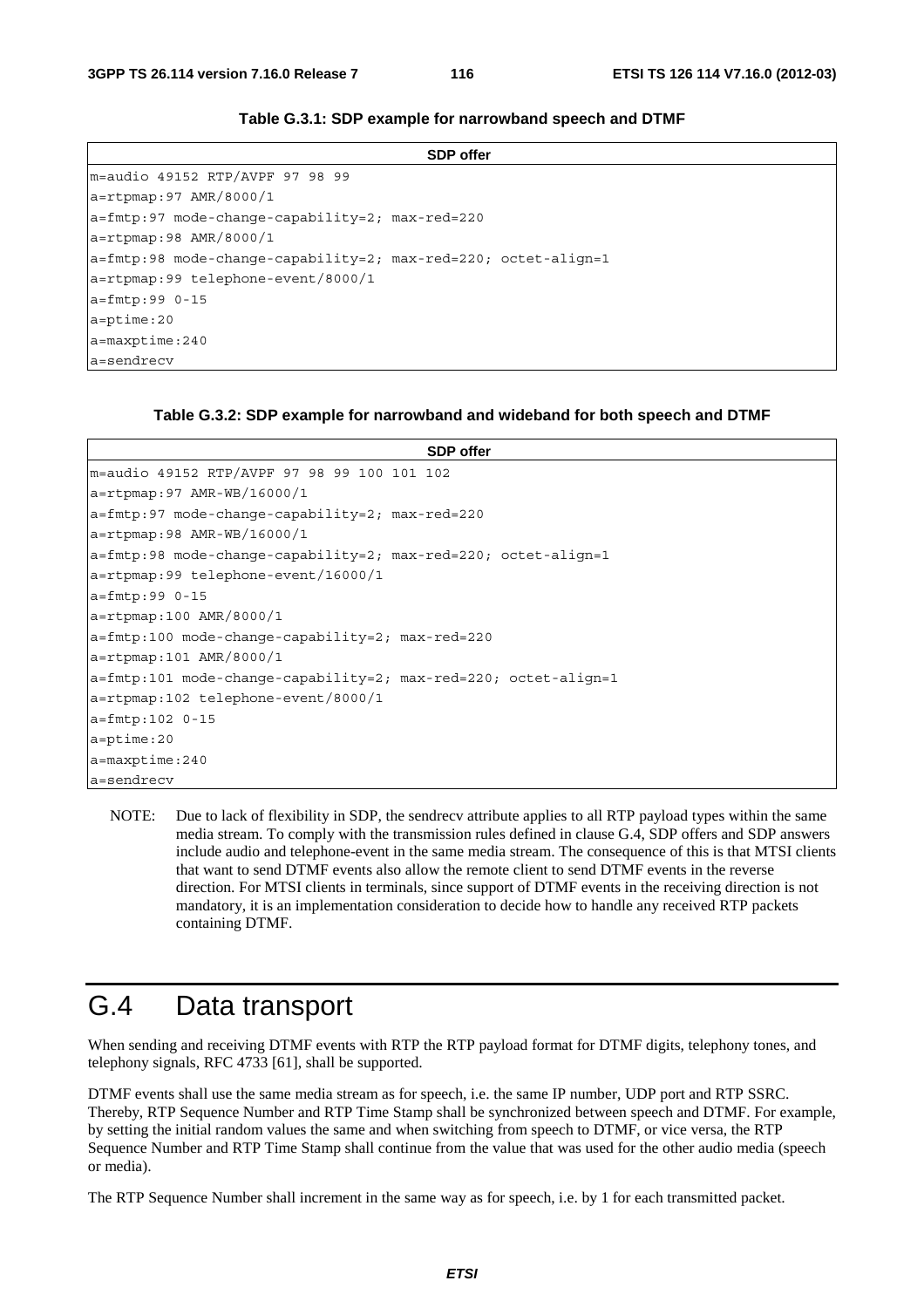The RTP Time Stamp should increment in the same way as for speech packets or with a multiple, i.e. if the RTP Time Stamp increments with 160 between speech packets then the increment during DTMF events and when switching between speech and DTMF events should be 160 or a multiple of 160. The RTP Time Stamp should not increment with a smaller interval for DTMF than for speech. The RTP Time Stamp should use the same sampling frequency as for the speech that is transmitted immediately before the start of the DTMF event(s).

NOTE: A DTMF event may be transmitted in several RTP packets even if the DTMF event has a shorter duration time than what is expressible by the duration field. In this case all RTP packets containing the same DTMF event within the same segment shall have the same RTP Time Stamp value according to RFC 4733 [61].

Speech packets shall not be transmitted when DTMF events are transmitted in the same RTP media stream.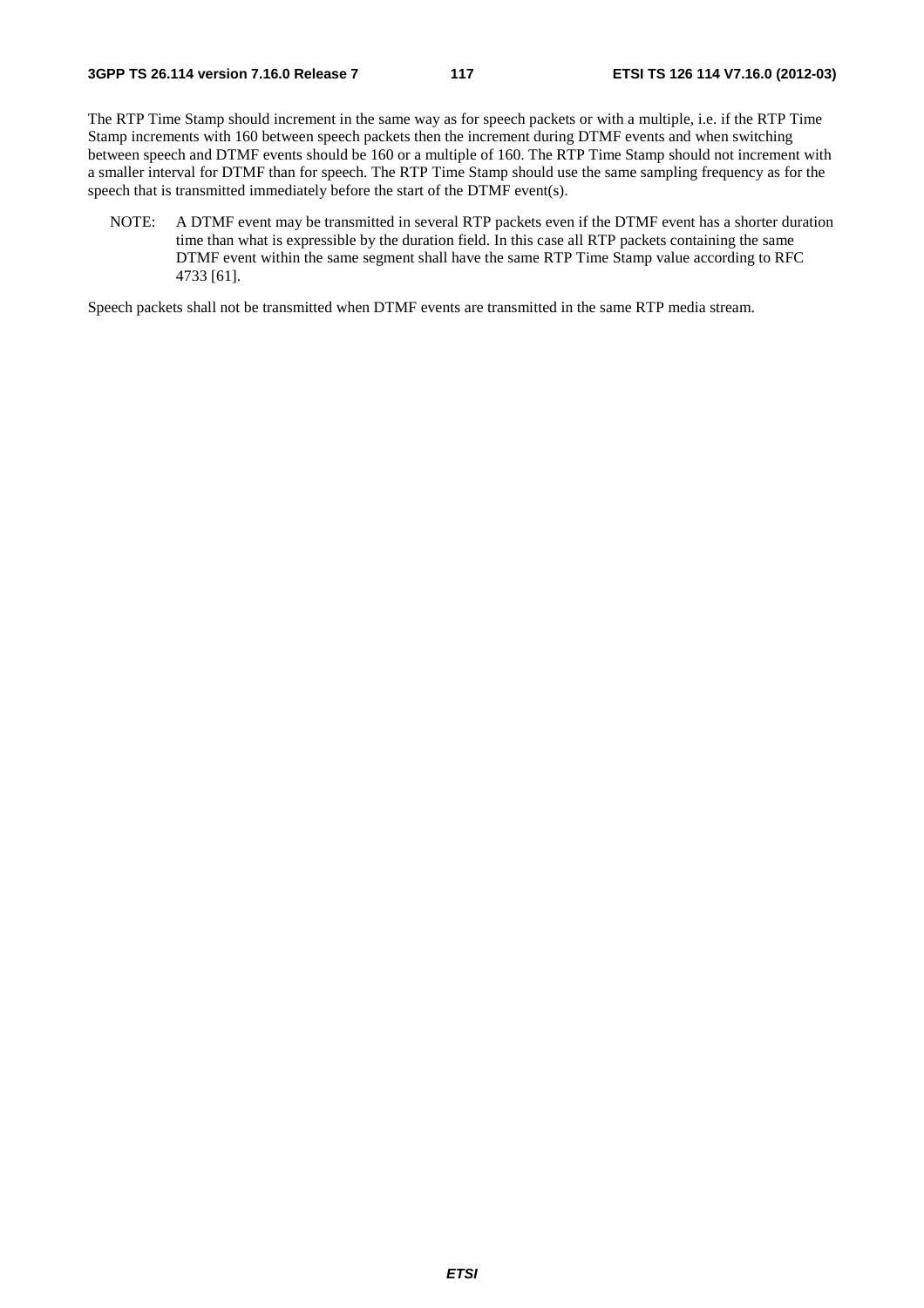### Annex H (informative): Network Preference Management Object Device Description Framework

This Device Description Framework (DDF) is the standardized minimal set. A vendor can define its own DDF for the complete device. This DDF can include more features than this minimal standardized version.

<?xml version="1.0" encoding="UTF-8"?>

<!DOCTYPE MgmtTree PUBLIC "-//OMA//DTD SYNCML-DMDDF 1.2//EN"

```
http://www.openmobilealliance.org/tech/DTD/OMA-SyncML-DMDDF-1_2.dtd> 
<MgmtTree> 
     <VerDTD>1.2</VerDTD> 
     <Man>--The device manufacturer--</Man> 
     <Mod>--The device model--</Mod> 
     <Node> 
          <NodeName>3GPP_MTSINP </NodeName> 
          <DFProperties> 
              <AccessType> 
                 \langleGet\rangle </AccessType> 
              <Description>3GPP MTSI service network profile setting</Description> 
              <DFFormat> 
                   <node/> 
              </DFFormat> 
              <Occurrence> 
                   < ZeroOrOne /> 
              </Occurrence> 
              <Scope> 
                   <Permanent/> 
              </Scope> 
              <DFTitle>The 3GPP MTSI Service Network Profile Management Object.</DFTitle> 
              <DFType> 
                   <DDFName/> 
              </DFType> 
          </DFProperties> 
          <Node> 
              <NodeName>Speech</NodeName> 
              <DFProperties> 
                   <AccessType> 
                      <Get> </AccessType> 
                   <DFFormat> 
                       <node/> 
                   </DFFormat> 
                   <Occurrence> 
                       <ZeroOrOne/> 
                   </Occurrence> 
                   <Scope> 
                       <Permanent/> 
                   </Scope> 
                   <DFTitle>Speech Node.</DFTitle> 
                   <DFType> 
                       <MIME>text/plain</MIME> 
                   </DFType> 
              </DFProperties> 
              <Node> 
                   <NodeName/> 
                   <DFProperties> 
                       <AccessType> 
                          \langleGet/ </AccessType> 
                       <DFFormat> 
                           <node/> 
                       </DFFormat> 
                       <Occurrence> 
                            <OneOr More/> 
                       </Occurrence> 
                       <Scope>
```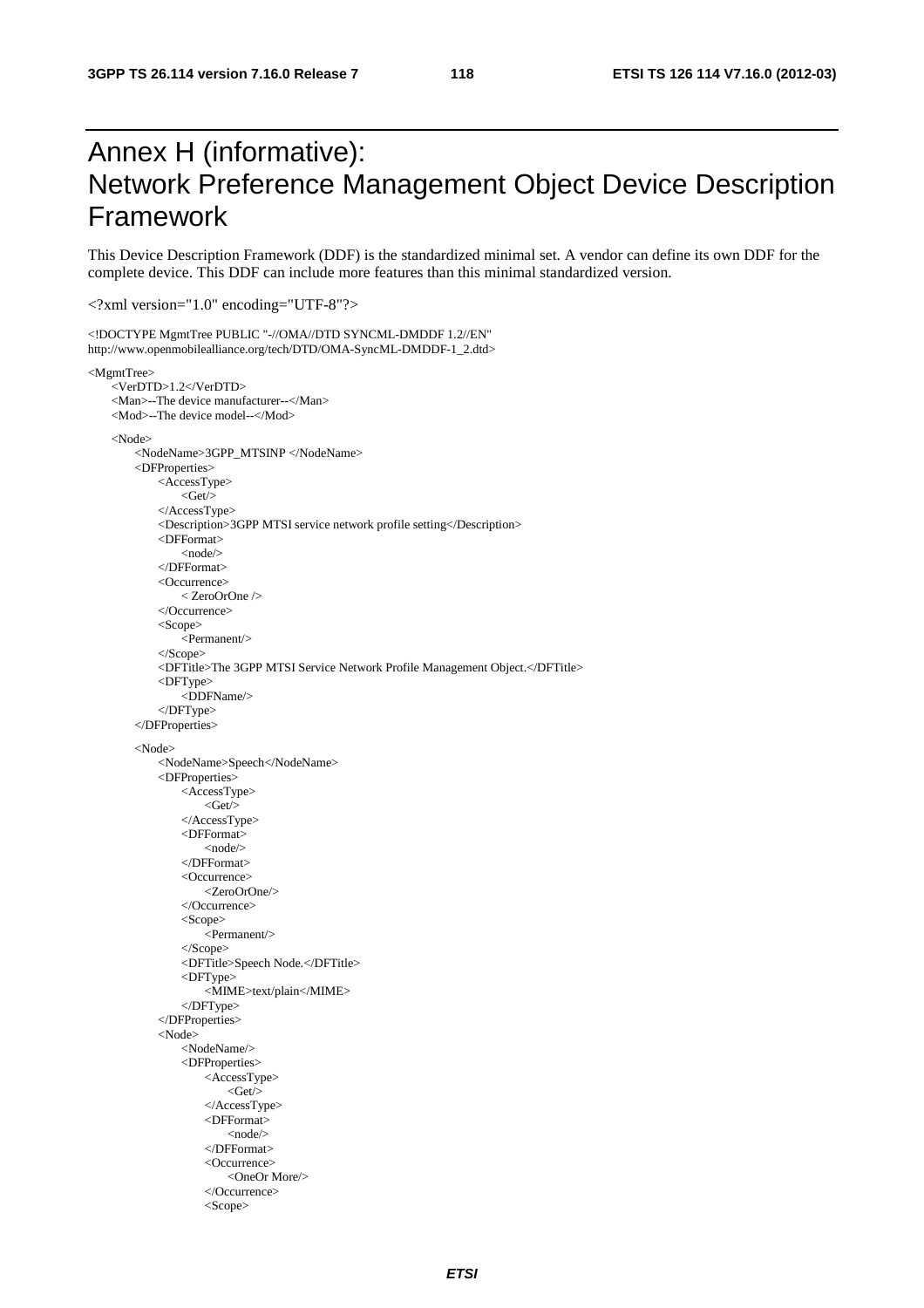<Permanent/> </Scope> <DFTitle>speech subnodes</DFTitle> <DFType> <MIME>text/plain</MIME> </DFType> </DFProperties> <Node> <NodeName>Priority</NodeName> <DFProperties> <AccessType>  $\leq$ Get $\geq$  </AccessType> <DFFormat>  $\langle \text{int} \rangle$  </DFFormat> <Occurrence>  $<$ One $/$  </Occurrence> <Scope> <Permanent/> </Scope> <DFTitle>priority of codec</DFTitle> <DFType> <MIME>text/plain</MIME> </DFType> </DFProperties> </Node> <Node> <NodeName>Codec</NodeName> <DFProperties> <AccessType>  $\langle$ Get $\rangle$  </AccessType> <DFFormat>  $\n  
\n $<$$  </DFFormat> <Occurrence>  $<$ One $/$ > </Occurrence> <Scope> <Permanent/> </Scope> <DFTitle> Speech Codec name</DFTitle> <DFType> <MIME>text/plain</MIME> </DFType> </DFProperties> </Node> <Node> <NodeName>Bandwidth</NodeName> <DFProperties> <AccessType>  $\langle$ Get $\rangle$  </AccessType> <DFFormat>  $\langle \text{int} \rangle$  </DFFormat> <Occurrence>  $<$ One $/$ > </Occurrence> <Scope> <Permanent/> </Scope> <DFTitle> bandwidth</DFTitle> <DFType> <MIME>text/plain</MIME> </DFType> </DFProperties> </Node> <Node> <NodeName>ModeSet</NodeName> <DFProperties> <AccessType>  $\langle$ Get $\rangle$  </AccessType> <DFFormat>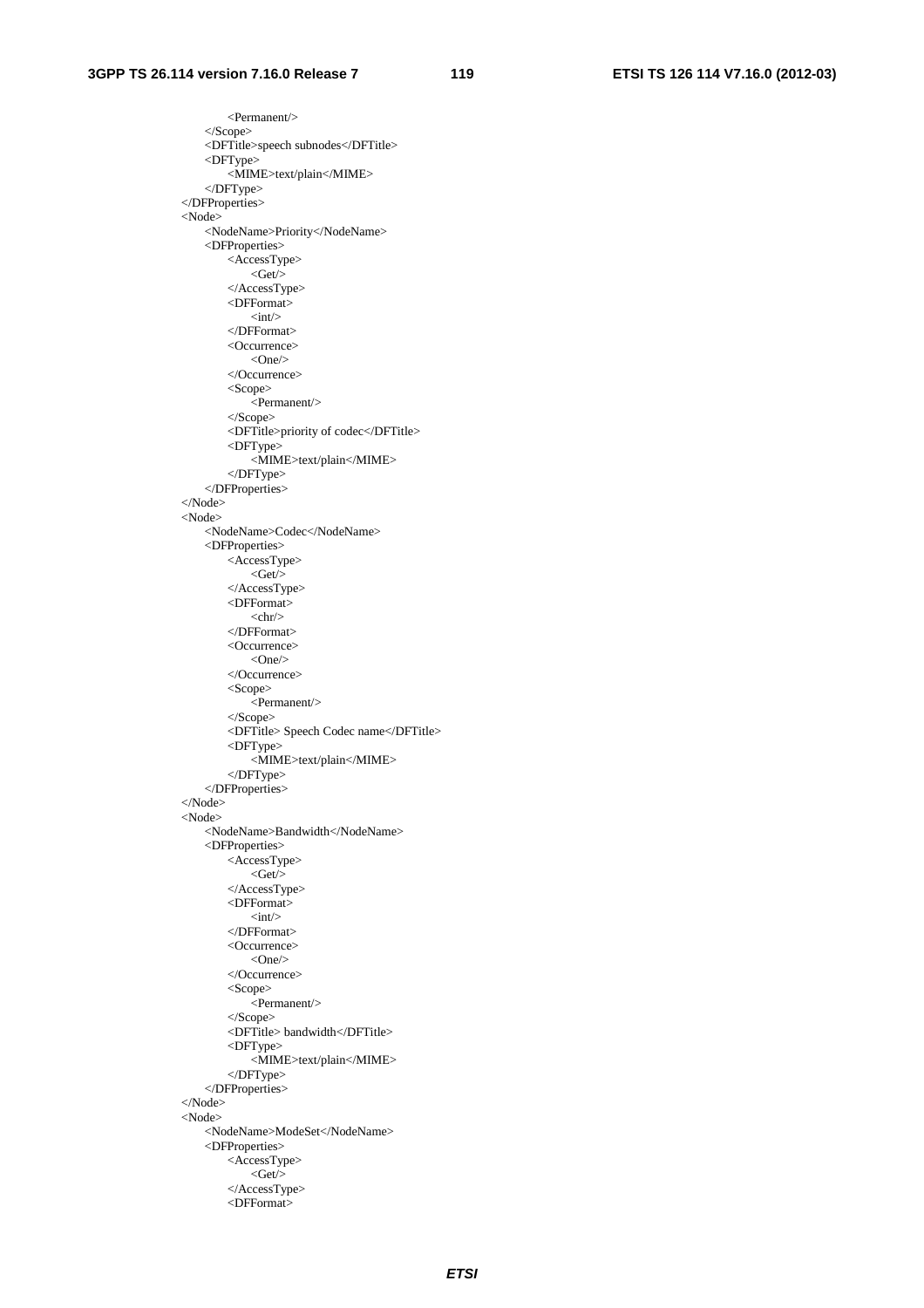$\langle$ chr $/$  </DFFormat> <Occurrence>  $<$ One $/$  </Occurrence> <Scope> <Permanent/> </Scope> <DFTitle> AMR codec mode set</DFTitle> <DFType> <MIME>text/plain</MIME> </DFType> </DFProperties>  $\langle$ Node $\rangle$  <Node> <NodeName>ConRef</NodeName> <DFProperties> <AccessType>  $<$ Get $>$  </AccessType> <DFFormat>  $\langle$ chr $>$  </DFFormat> <Occurrence>  $<$ One $/$  </Occurrence> <Scope>  $\leq$ Permanent $\geq$  </Scope> <DFTitle> QoS reference</DFTitle> <DFType> <MIME>text/plain</MIME> </DFType> </DFProperties> </Node> <Node> <NodeName>Ext</NodeName> <DFProperties> <AccessType>  $\langle$ Get $/$  $>$  </AccessType> <DFFormat> <node/> </DFFormat> <Occurrence> <ZeorOrOne/> </Occurrence> <Scope> <Permanent/> </Scope> <DFTitle> A collection of all extension objects</DFTitle> <DFType> <DDFName> </DFType> </DFProperties> </Node>

</Node>

#### </Node>

<Node>

 <NodeName>Video</NodeName> <DFProperties> <AccessType>  $\leq$ Get $\geq$  </AccessType> <DFFormat> <node/> </DFFormat> <Occurrence> <ZeroOrOne/> </Occurrence> <Scope> <Permanent/> </Scope> <DFTitle>Video Node.</DFTitle>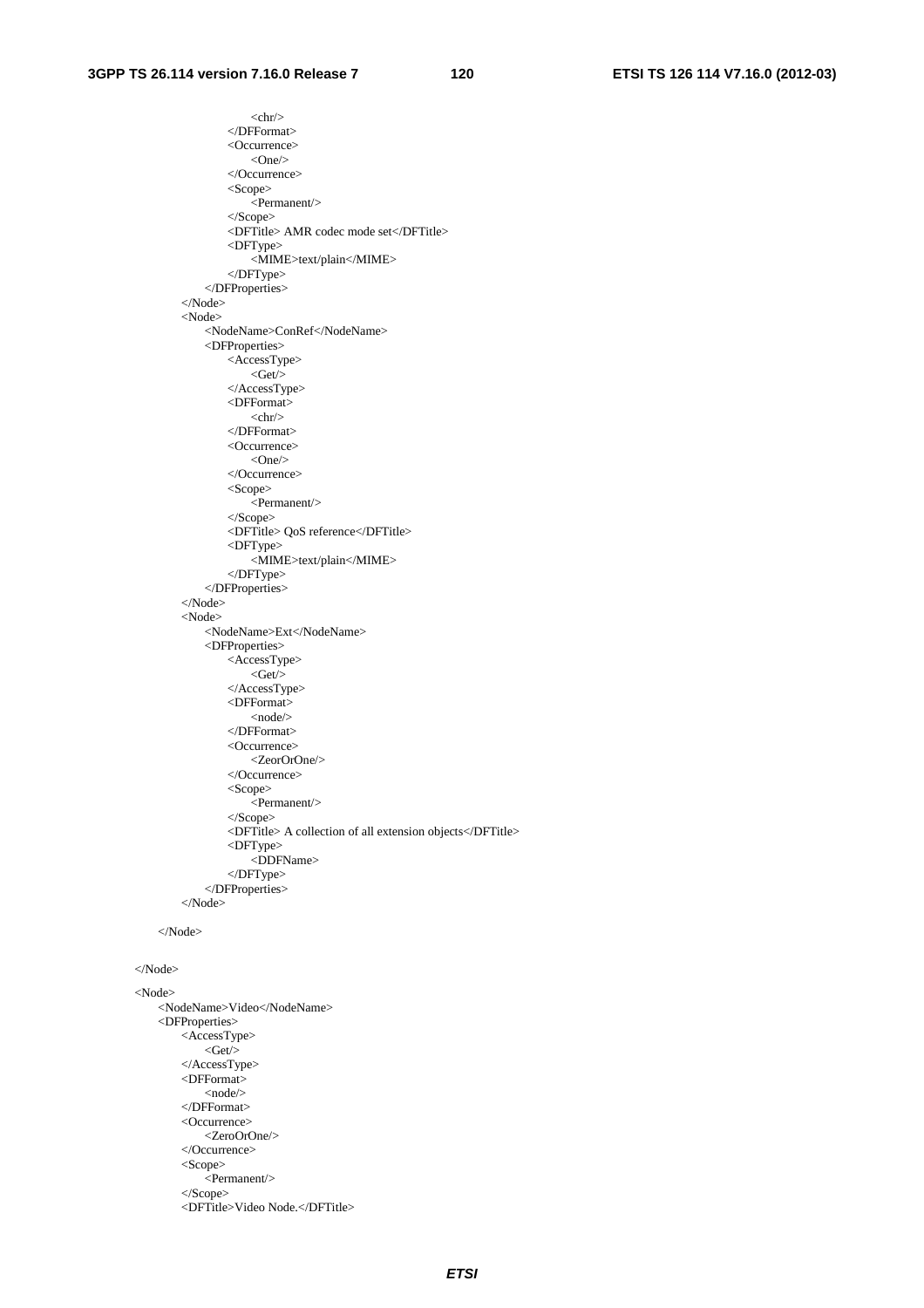<DFType> <MIME>text/plain</MIME> </DFType> </DFProperties> <Node> <NodeName/> <DFProperties> <AccessType>  $\langle$ Get $\rangle$  </AccessType> <DFFormat> <node/> </DFFormat> <Occurrence> <OneOr More/> </Occurrence> <Scope> <Permanent/> </Scope> <DFTitle>Video subnodes</DFTitle> <DFType> <MIME>text/plain</MIME> </DFType> </DFProperties> <Node> <NodeName>Priority</NodeName> <DFProperties> <AccessType>  $<\hspace{-1.5mm}{\rm Get}\hspace{-1.5mm}/\hspace{1.5mm}>$  </AccessType> <DFFormat>  $\langle \text{int} \rangle$  </DFFormat> <Occurrence>  $<$ One $/$  </Occurrence> <Scope>  $\text{zPermanent}$  </Scope> <DFTitle>priority of codec</DFTitle> <DFType> <MIME>text/plain</MIME> </DFType> </DFProperties> </Node> <Node> <NodeName>Codec</NodeName> <DFProperties> <AccessType>  $\langle$ Get $\rangle$  </AccessType> <DFFormat>  $\langle$ chr $\rangle$  </DFFormat> <Occurrence>  $<$ One $/$  </Occurrence> <Scope> <Permanent/> </Scope> <DFTitle> Video Codec name</DFTitle> <DFType> <MIME>text/plain</MIME> </DFType> </DFProperties> </Node> <Node> <NodeName>Bandwidth</NodeName> <DFProperties> <AccessType>  $\langle$ Get $/$ > </AccessType> <DFFormat>  $\langle \text{int} \rangle$  </DFFormat> <Occurrence>  $<$ One $/$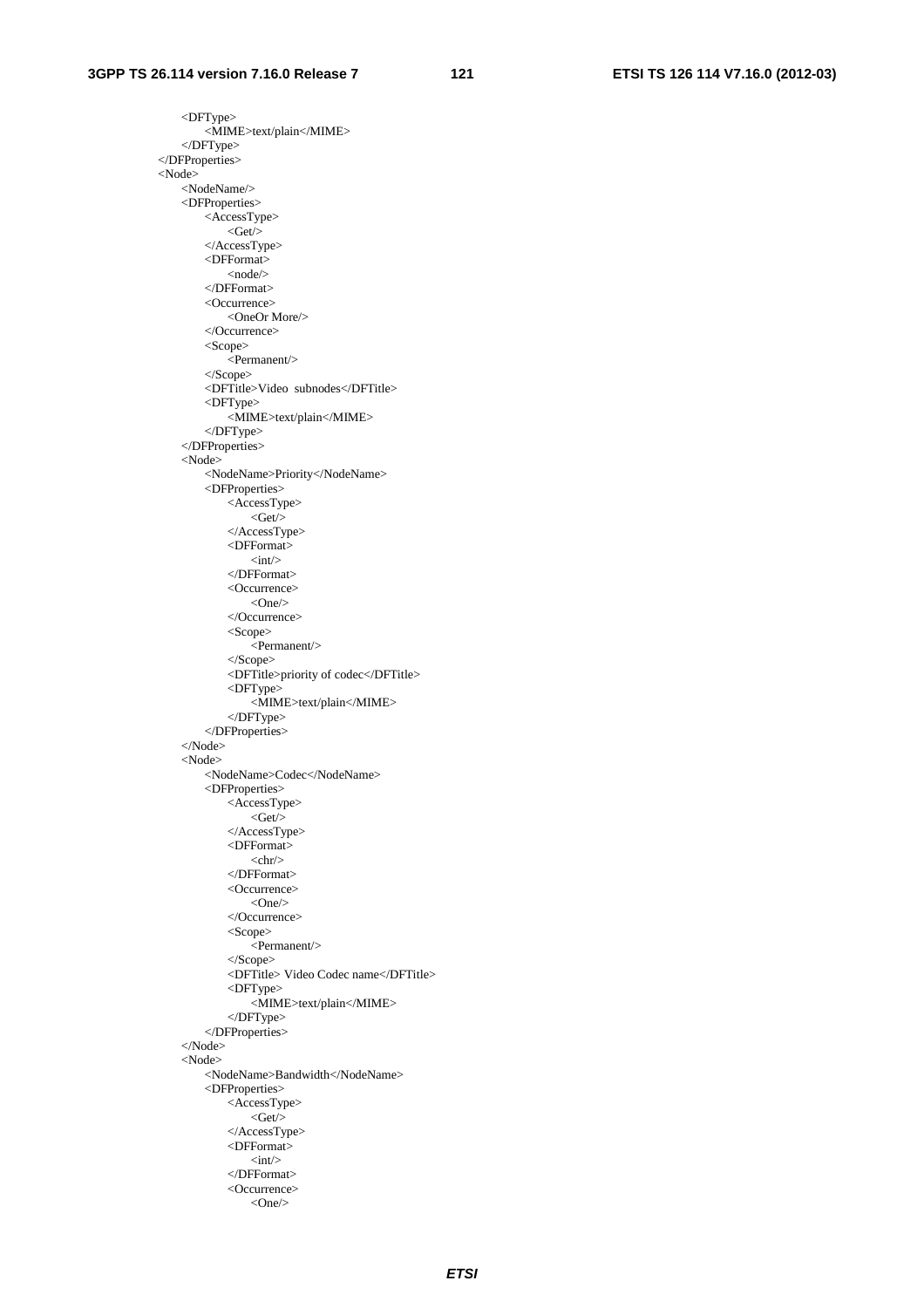</Occurrence> <Scope> <Permanent/> </Scope> <DFTitle> bandwidth</DFTitle> <DFType> <MIME>text/plain</MIME> </DFType> </DFProperties> </Node> <Node> <NodeName>ConRef</NodeName> <DFProperties> <AccessType>  $<$ Get $/$  $>$  </AccessType> <DFFormat>  $\langle \text{chr} \rangle$  </DFFormat> <Occurrence>  $<$ One $/$  </Occurrence> <Scope>  $\epsilon$ Permanent $\geq$  </Scope> <DFTitle> QoS reference</DFTitle> <DFType> <MIME>text/plain</MIME> </DFType> </DFProperties> </Node> <Node> <NodeName>Ext</NodeName> <DFProperties> <AccessType>  $\langle~\text{Get}\rangle$  </AccessType> <DFFormat> <node/> </DFFormat> <Occurrence> <ZeorOrOne/> </Occurrence> <Scope>  $\leq$ Permanent $\geq$  </Scope> <DFTitle> A collection of all extension objects</DFTitle> <DFType> <DDFName> </DFType> </DFProperties> </Node>

</Node>

#### </Node>

 <Node> <NodeName>Text</NodeName> <DFProperties> <AccessType>  $\leq$ Get $\geq$  </AccessType> <DFFormat> <node/> </DFFormat> <Occurrence> <ZeroOrOne/> </Occurrence> <Scope> <Permanent/> </Scope> <DFTitle>Text Node.</DFTitle> <DFType> <MIME>text/plain</MIME> </DFType> </DFProperties>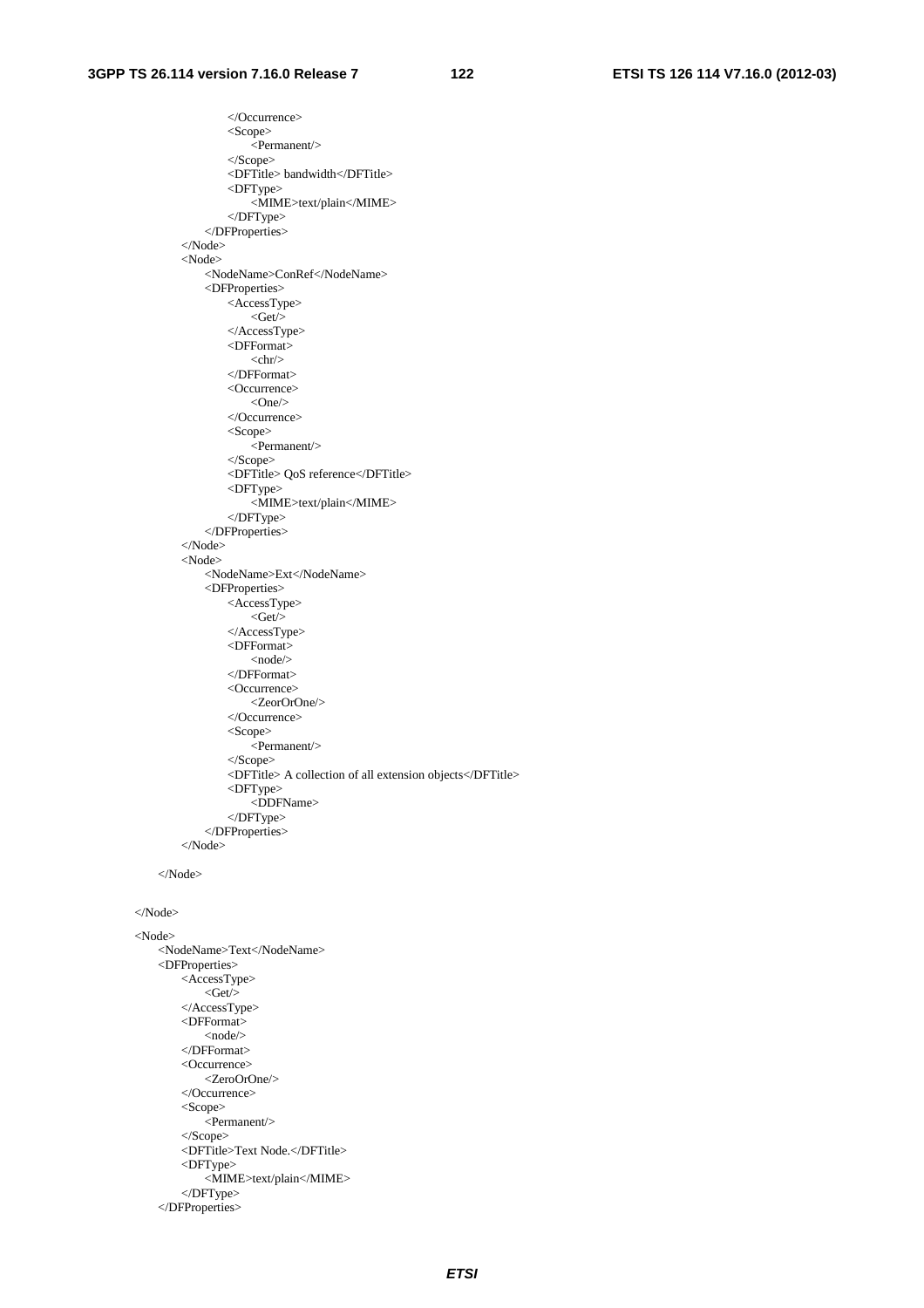<Node> <NodeName/> <DFProperties> <AccessType>  $\langle$ Get $\rangle$  </AccessType> <DFFormat> <node/> </DFFormat> <Occurrence> <OneOr More/> </Occurrence> <Scope> <Permanent/> </Scope> <DFTitle>Text subnodes</DFTitle> <DFType> <MIME>text/plain</MIME> </DFType> </DFProperties> <Node> <NodeName>Bandwidth</NodeName> <DFProperties> <AccessType>  $\langle$ Get $/$  </AccessType> <DFFormat>  $\langle \text{int} \rangle$  </DFFormat> <Occurrence>  $<$ One $/$  </Occurrence> <Scope> <Permanent/> </Scope> <DFTitle> bandwidth</DFTitle> <DFType> <MIME>text/plain</MIME> </DFType> </DFProperties> </Node> <Node> <NodeName>ConRef</NodeName> <DFProperties> <AccessType>  $\langle~\text{Get}\rangle$  </AccessType> <DFFormat>  $\langle$ chr $\rangle$  </DFFormat> <Occurrence>  $<$ One $/$ > </Occurrence> <Scope> <Permanent/> </Scope> <DFTitle> QoS reference</DFTitle> <DFType> <MIME>text/plain</MIME> </DFType> </DFProperties> </Node> <Node> <NodeName>Ext</NodeName> <DFProperties> <AccessType>  $\langle~\text{Get}\rangle$  </AccessType> <DFFormat> <node/> </DFFormat> <Occurrence> <ZeorOrOne/> </Occurrence>

<Scope>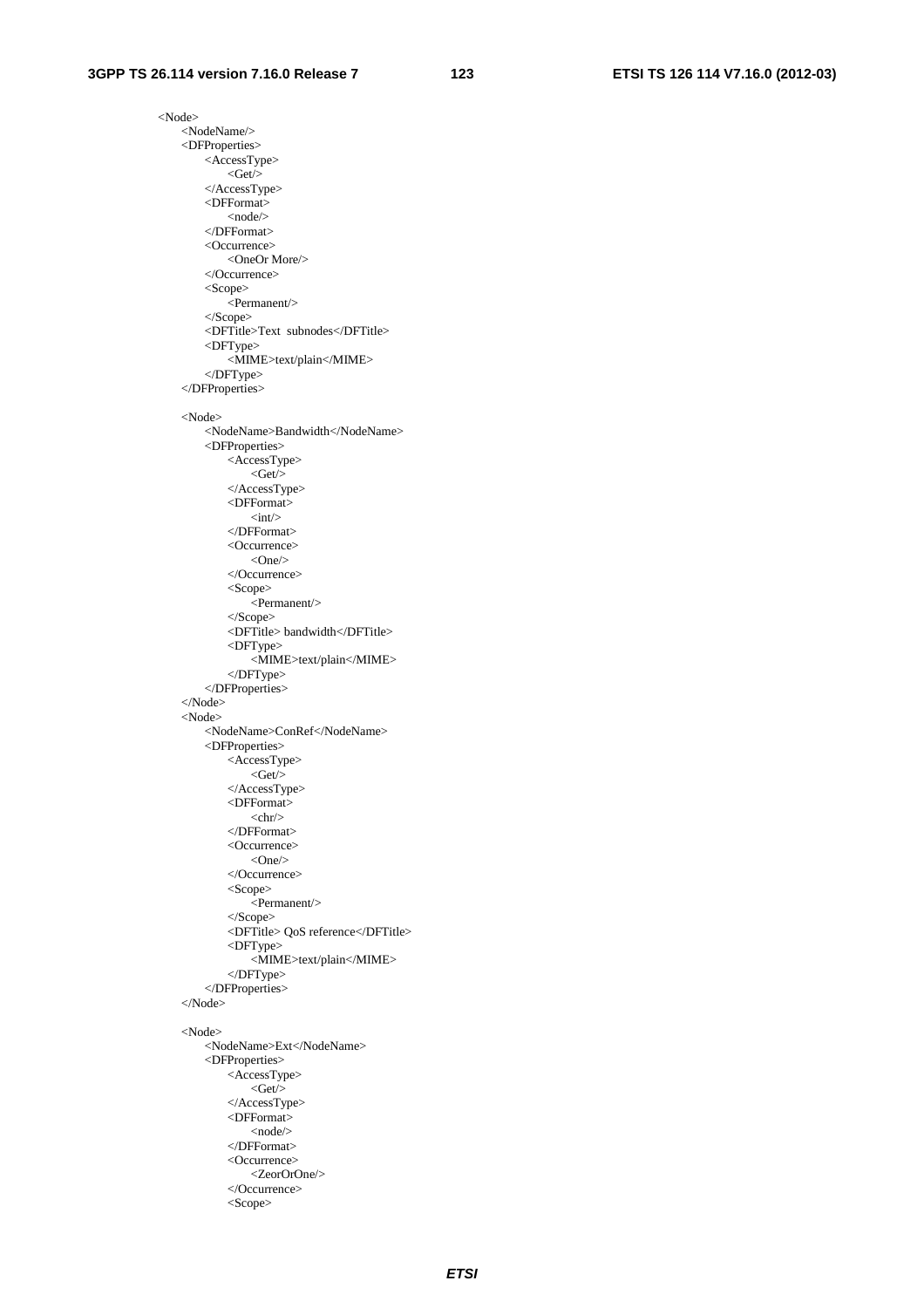```
 <Permanent/> 
                   </Scope> 
                   <DFTitle> A collection of all extension objects</DFTitle> 
                   <DFType> 
                       <DDFName> 
                   </DFType> 
               </DFProperties> 
         \langleNode\rangle </Node> 
 </Node> 
 <Node> 
     <NodeName>Ext</NodeName> 
     <DFProperties> 
         <AccessType> 
            \langleGet\rangle </AccessType> 
          <DFFormat> 
             \langle node\rangle </DFFormat> 
          <Occurrence> 
              <ZeorOrOne/> 
          </Occurrence> 
          <Scope> 
              <Permanent/> 
          </Scope> 
          <DFTitle> A collection of all extension objects</DFTitle> 
          <DFType> 
               <DDFName> 
          </DFType> 
     </DFProperties> 
 </Node>
```
</Node>

</MgmtTree>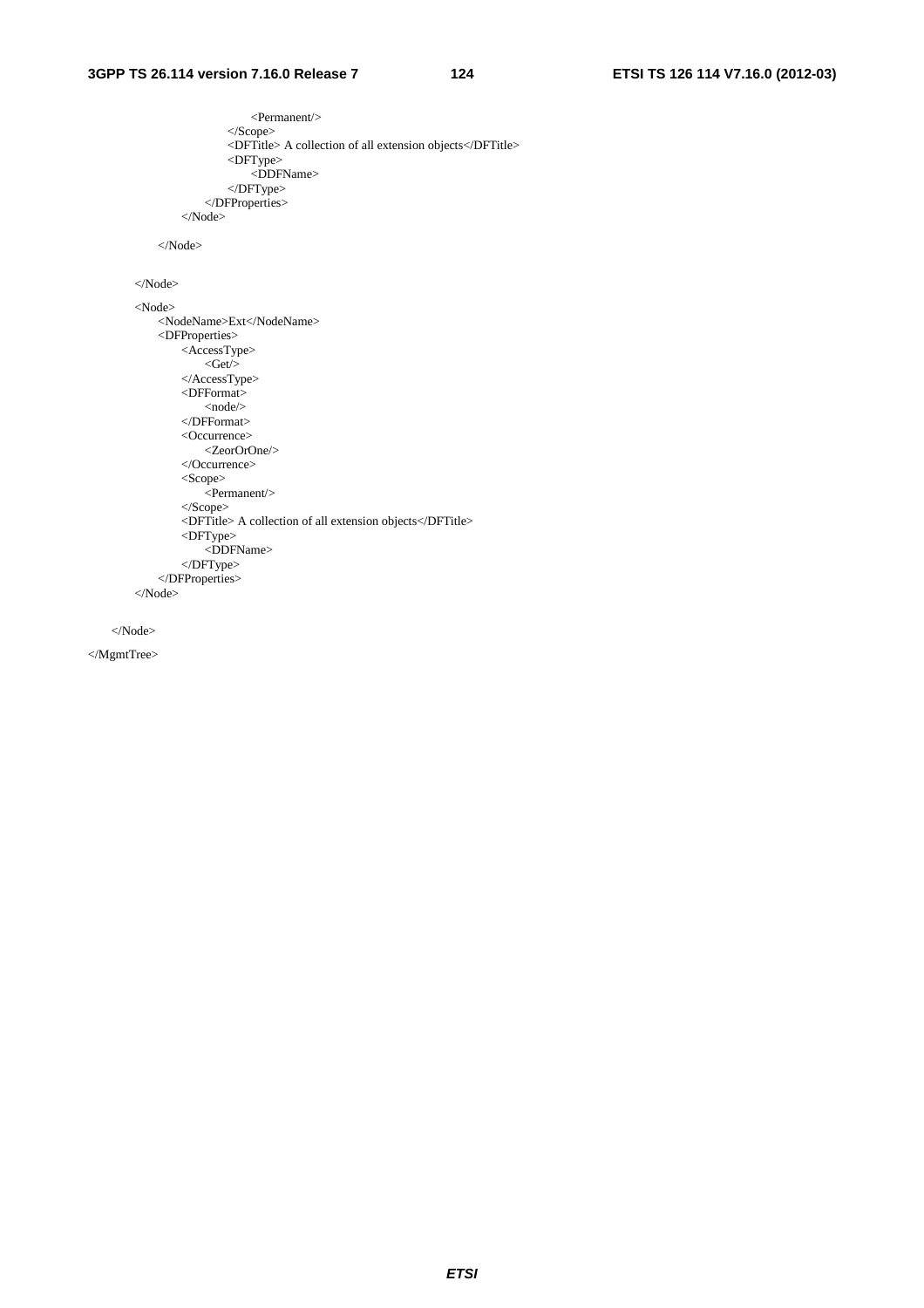### Annex I (informative): Change history

 $\blacksquare$ 

| <b>Change history</b> |    |                 |           |                |                                                                                       |                    |            |
|-----------------------|----|-----------------|-----------|----------------|---------------------------------------------------------------------------------------|--------------------|------------|
| <b>Date</b>           |    | TSG #  TSG Doc. | <b>CR</b> | Rev            | Subject/Comment                                                                       | Old                | <b>New</b> |
| 2007-03               | 35 | SP-070110       |           |                | Approved at TSG SA #35                                                                | 2.0.0              | 7.0.0      |
| 2007-06               | 36 | SP-070318       | 0001      | 2              | Addition of non-compound RTCP                                                         | 7.0.0              | 7.1.0      |
| 2007-06               | 36 | SP-070318       | 0002      | $\mathbf{1}$   | Addition of DTMF                                                                      | 7.0.0              | 7.1.0      |
| 2007-06               | 36 | SP-070318       | 0005      | $\overline{2}$ | Video QoS Profile                                                                     | 7.0.0              | 7.1.0      |
| 2007-06               | 36 | SP-070318       | 0006      | $\mathbf{1}$   | Correction of the reference to the AMR/AMR-WB RTP payload<br>format                   | 7.0.0              | 7.1.0      |
| 2007-06               | 36 | SP-070318       | 0007      | $\mathbf{1}$   | Video rate adaptation in MTSI                                                         | 7.0.0              | 7.1.0      |
| 2007-06               | 36 | SP-070318       | 0008      | $\mathbf{1}$   | Improved Video support for MTSI                                                       | 7.0.0              | 7.1.0      |
| 2007-09               | 37 | SP-070631       | 0009      | $\mathbf{1}$   | Correction of List of Abbreviations, Section 13, and Annex F                          | 7.1.0              | 7.2.0      |
| 2007-09               | 37 | SP-070631       | 0010      |                | Clarification text for Media Synchronization Info                                     | 7.1.0              | 7.2.0      |
| 2007-12               | 38 | SP-070763       | 0012      | $\mathbf{1}$   | Correction of minor errors                                                            | 7.2.0              | 7.3.0      |
| 2007-12               | 38 | SP-070763       | 0013      | $\mathbf{1}$   | Correction of references in MTSI                                                      | 7.2.0              | 7.3.0      |
| 2007-12               | 38 | SP-070763       | 0014      | $\mathbf{1}$   | Synchronization information                                                           | 7.2.0              | 7.3.0      |
| 2007-12               | 38 | SP-070763       | 0015      |                | <b>Encapsulation parameters</b>                                                       | 7.2.0              | 7.3.0      |
| 2007-12               | 38 | SP-070763       | 0016      | $\mathbf{1}$   | Video codec in MTSI                                                                   | 7.2.0              | 7.3.0      |
|                       |    |                 |           |                | Inclusion of attachments                                                              | 7.3.0              | 7.3.1      |
| 2008-03               | 39 | SP-080005       | 0017      | $\overline{2}$ | Correction of the SDP example                                                         | 7.3.1              | 7.4.0      |
| 2008-03               | 39 | SP-080005       | 0018      | 1              | Alignment of SDP examples                                                             | 7.3.1              | 7.4.0      |
| 2008-03               | 39 | SP-080005       | 0020      | $\mathbf{1}$   | Codec mode requests                                                                   | 7.3.1              | 7.4.0      |
| 2008-03               | 39 | SP-080005       | 0022      | 1              | Correction to Figure 10.1                                                             | 7.3.1              | 7.4.0      |
| 2008-06               | 40 | SP-080248       | 0019      | $\mathbf{1}$   | <b>DTMF</b> clarifications                                                            | 7.4.0              | 7.5.0      |
| 2008-06               | 40 | SP-080249       | 0024      | $\overline{2}$ | Introduction of network preference management object                                  | 7.4.0              | 7.5.0      |
| 2008-06               | 40 | SP-080248       | 0025      |                | max-red alignment and clarifications                                                  | 7.4.0              | 7.5.0      |
| 2008-06               | 40 | SP-080248       | 0026      | $\mathbf{1}$   | Addition of QoS mapping for interactive bearer for real-time text                     | 7.4.0              | 7.5.0      |
| 2008-06               | 40 | SP-080248       | 0027      | $\overline{2}$ | Clarifications on bandwidths in SDP                                                   | 7.4.0              | 7.5.0      |
| 2008-06               | 40 | SP-080248       | 0028      | $\mathbf{1}$   | Codec Control Messages (CCM) update                                                   | $\overline{7}.4.0$ | 7.5.0      |
| 2008-06               | 40 | SP-080248       | 0029      | 1              | Terminology improvements                                                              | 7.4.0              | 7.5.0      |
| 2008-06               | 40 | SP-080248       | 0030      |                | 3G-324M inter-working in GERAN/UTRAN CS                                               | 7.4.0              | 7.5.0      |
| 2008-06               | 40 | SP-080248       | 0031      | 1              | ptime and encapsulation alignment                                                     | 7.4.0              | 7.5.0      |
| 2008-09               | 41 | SP-080469       | 0032      | $\mathbf{1}$   | Introduction of SDP Capability Negotiation                                            | 7.5.0              | 7.6.0      |
| 2008-09               | 41 | SP-080469       | 0033      | 2              | Clarifications on the usage of AVPF NACK and PLI                                      | 7.5.0              | 7.6.0      |
| 2008-09               | 41 | SP-080469       | 0035      | $\mathbf{1}$   | Transmission of H.264 parameter sets                                                  | 7.5.0              | 7.6.0      |
| 2008-09               | 41 | SP-080469       | 0036      |                | Clarification of H.263 support in MTSI                                                | 7.5.0              | 7.6.0      |
| 2008-12               | 42 | SP-080673       | 0040      | $\mathbf{1}$   | Mode changes for MTSI MGWs                                                            | 7.6.0              | 7.7.0      |
| 2008-12               | 42 | SP-080673       | 0042      | $\mathbf{1}$   | Negotiated GBR and AS bandwidths                                                      | 7.6.0              | 7.7.0      |
| 2008-12               | 42 | SP-080673       | 0044      | $\mathbf{1}$   | Additional SDP examples for SDP answers                                               | 7.6.0              | 7.7.0      |
| 2008-12               | 42 | SP-080673       | 0046      |                | Initial codec mode                                                                    | 7.6.0              | 7.7.0      |
| 2009-03               | 43 | SP-090005       | 0050      | $\mathbf{1}$   | Session setup clarifications                                                          | 7.7.0              | 7.8.0      |
| 2009-03               |    |                 |           |                | Attachments added to the zip file                                                     | 7.8.0              | 7.8.1      |
| 2009-06               | 44 | SP-090246       | 0062      |                | Correction of unclear packetization recommendation for<br>unknown RAT                 | 7.8.1              | 7.9.0      |
| 2009-06               | 44 | SP-090246       | 0064      |                | Corrections to example in clause A.6                                                  | 7.8.1              | 7.9.0      |
| 2009-06               | 44 | SP-090246       | 0066      | 1              | Correction to comments in sub-clause A.3.1a                                           | 7.8.1              | 7.9.0      |
| 2009-06               | 44 | SP-090246       | 0068      |                | Correction of inconsistent packetization requirements                                 | 7.8.1              | 7.9.0      |
| 2009-06               | 44 | SP-090246       | 0070      |                | Corrections to examples in clauses A.7 and A.8                                        | 7.8.1              | 7.9.0      |
| 2009-06               | 44 | SP-090246       | 0072      | 1              | Correction to CTM Interworking                                                        | 7.8.1              | 7.9.0      |
| 2009-09               | 45 | SP-090566       | 0086      | $\mathbf{1}$   | Correction of OMA-DM MO DTD DFFormat in 3GPP MTSINP<br><b>MO</b>                      | 7.9.0              | 7.10.0     |
| 2009-09               | 45 | SP-090566       | 0087      |                | Session setup clarifications                                                          | 7.9.0              | 7.10.0     |
| 2010-03               | 47 | SP-100017       | 0097      | 1              | Alignment of AVP/AVPF support with MTSI deployements                                  | 7.10.0             | 7.11.0     |
| 2010-03               | 47 | SP-100019       | 0099      | $\mathbf{1}$   | H324M interworking procedures in decomposed MGCF and IM-<br><b>MGW</b>                | 7.10.0             | 7.11.0     |
| 2010-06               | 48 | SP-100296       | 0105      | $\mathbf{1}$   | Correction of AVP-AVPF negotiation procedure                                          | 7.11.0             | 7.12.0     |
| 2010-12               | 50 | SP-100782       | 0109      | 4              | Correction of AMR and AMR-WB codec mode adaptation in the<br>beginning of the session | 7.12.0             | 7.13.0     |
| 2011-09               | 53 | SP-110544       | 0147      |                | Resolving reference to IETF Internet Draft                                            | 7.13.0             | 7.14.0     |
| 2011-11               | 54 | SP-110786       | 0140      | 1              | Correction to H.264 RTP Payload Format Reference                                      | 7.14.0             | 7.15.0     |
| 2011-11               | 54 | SP-110804       | 0168      |                | Alignment of SDP Capneg usage with MTSI deployments                                   | 7.14.0             | 7.15.0     |
| 2012-03               | 55 | SP-120018       | 0182      |                | Correcting order of SDP lines                                                         | 7.15.0             | 7.16.0     |